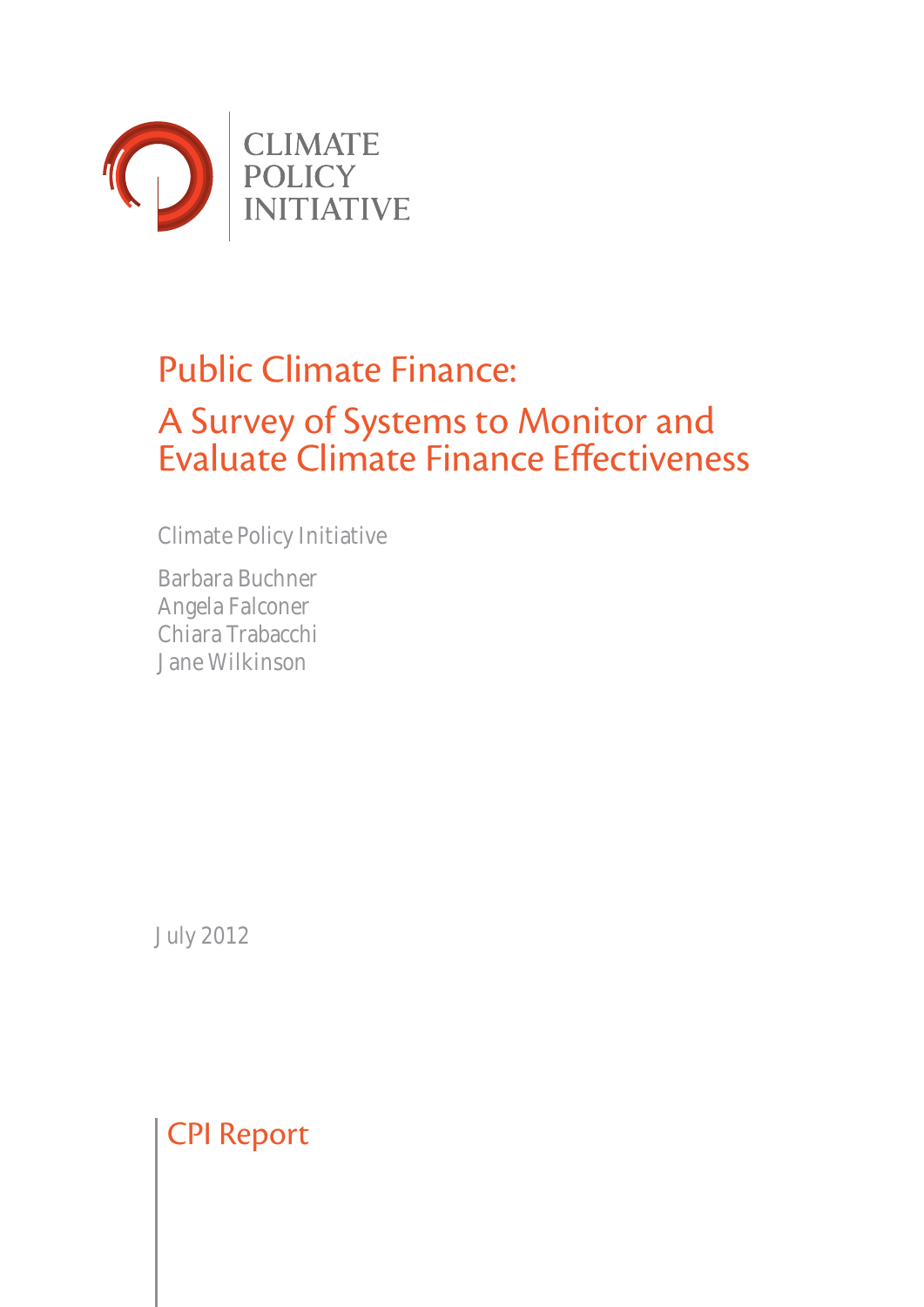| <b>Descriptors</b>  |                                                                                                                    |
|---------------------|--------------------------------------------------------------------------------------------------------------------|
| Sector              | Multilateral Climate Finance                                                                                       |
| Keywords            | Climate finance, effectiveness, monitoring and<br>evaluation, multilateral and bilateral financial<br>institutions |
| Related CPI reports | Improving the Effectiveness of Climate Finance:<br>Key Lessons                                                     |
| Contact             | Barbara Buchner<br>barbara.buchner@cpivenice.org                                                                   |

#### About CPI

Climate Policy Initiative (CPI) is a policy effectiveness analysis and advisory organization whose mission is to assess, diagnose, and support the efforts of key governments around the world to achieve low-carbon growth.

CPI is headquartered in San Francisco and has offices around the world, which are affiliated with distinguished research institutions. Offices include: CPI Beijing, affiliated with the School of Public Policy and Management at Tsinghua University; CPI Berlin, affiliated with the Department for Energy, Transportation, and the Environment at DIW Berlin; CPI Rio, affiliated with Pontifical Catholic University of Rio (PUC-Rio); and CPI Venice, affiliated with Fondazione Eni Enrico Mattei (FEEM). CPI is an independent, not-for-profit organization that receives long-term funding from George Soros.

© Climate Policy Initiative, 2012 All rights reserved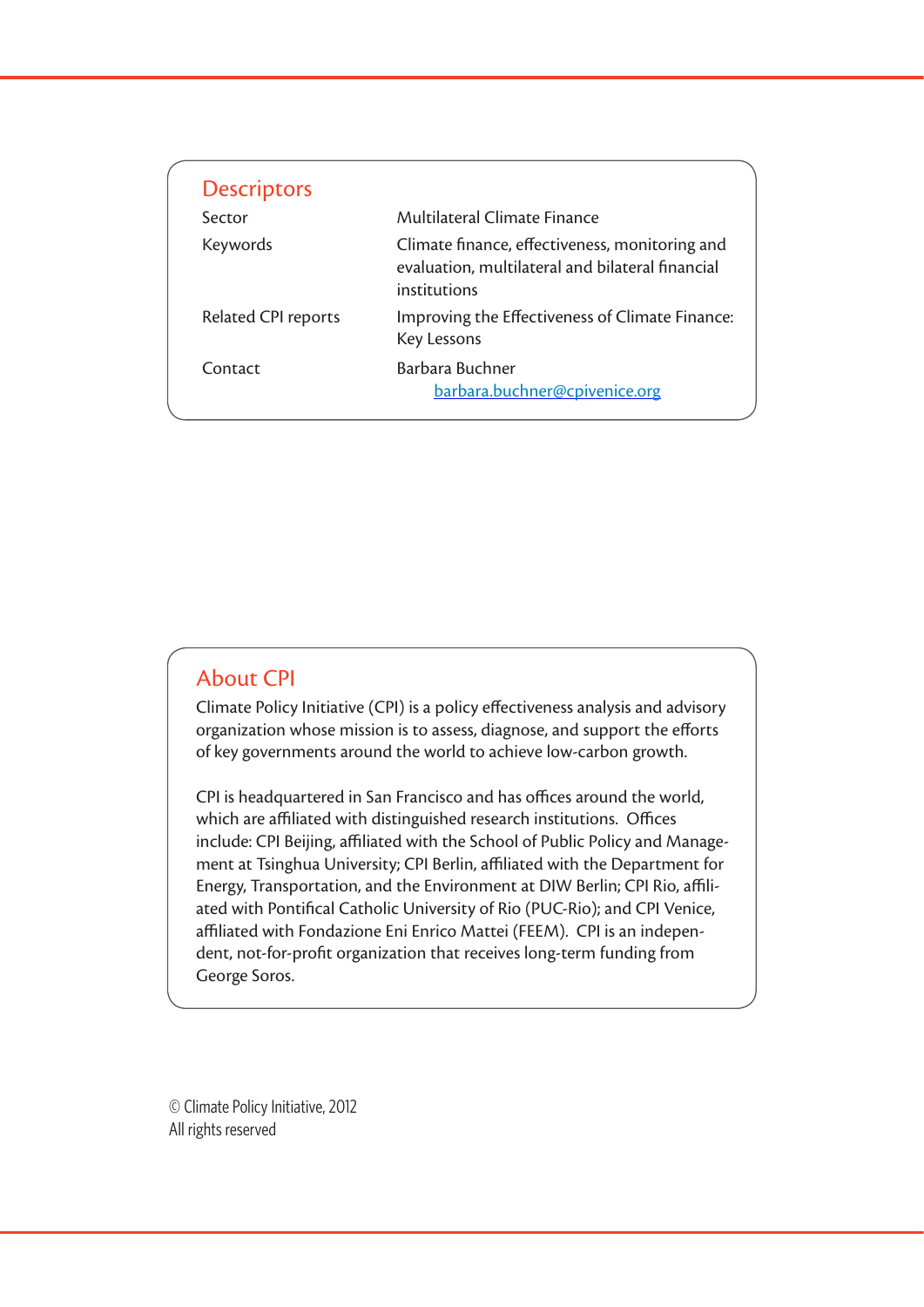## Acknowledgements

The authors wish to thank the following colleagues and external reviewers for their valuable input and expertise on the various iterations of this paper: Sabrina Archambault, Juliano Assunção, Ruby Barcklay, Jessica Brown, Carlo Carugi, Ken Chomitz, Katrin Enting, Pierre Forestier, Guido Geissler, Olivier Grandvoinet, Meyssonnier Guillaume, Jochen Harnisch, David McCauley, Anne Montgomery, Smita Nakhooda, David Nelson, Kath Rowley, Katherine Sierra, and Gernot Wagner.

#### Disclaimer

This paper was developed as a background document for the report 'Improving the Effectiveness of Climate Finance: Key Lessons', a joint study led by a consortium of researchers from Environmental Defense Fund, Climate Policy Initiative, Brookings Institution, and Overseas Development Institute on the topic of the effectiveness of climate finance published in November 2011.

CPI is publishing this report to foster further discussions on the topic, share lessons, and promote learning, and has updated information and data to the extent possible.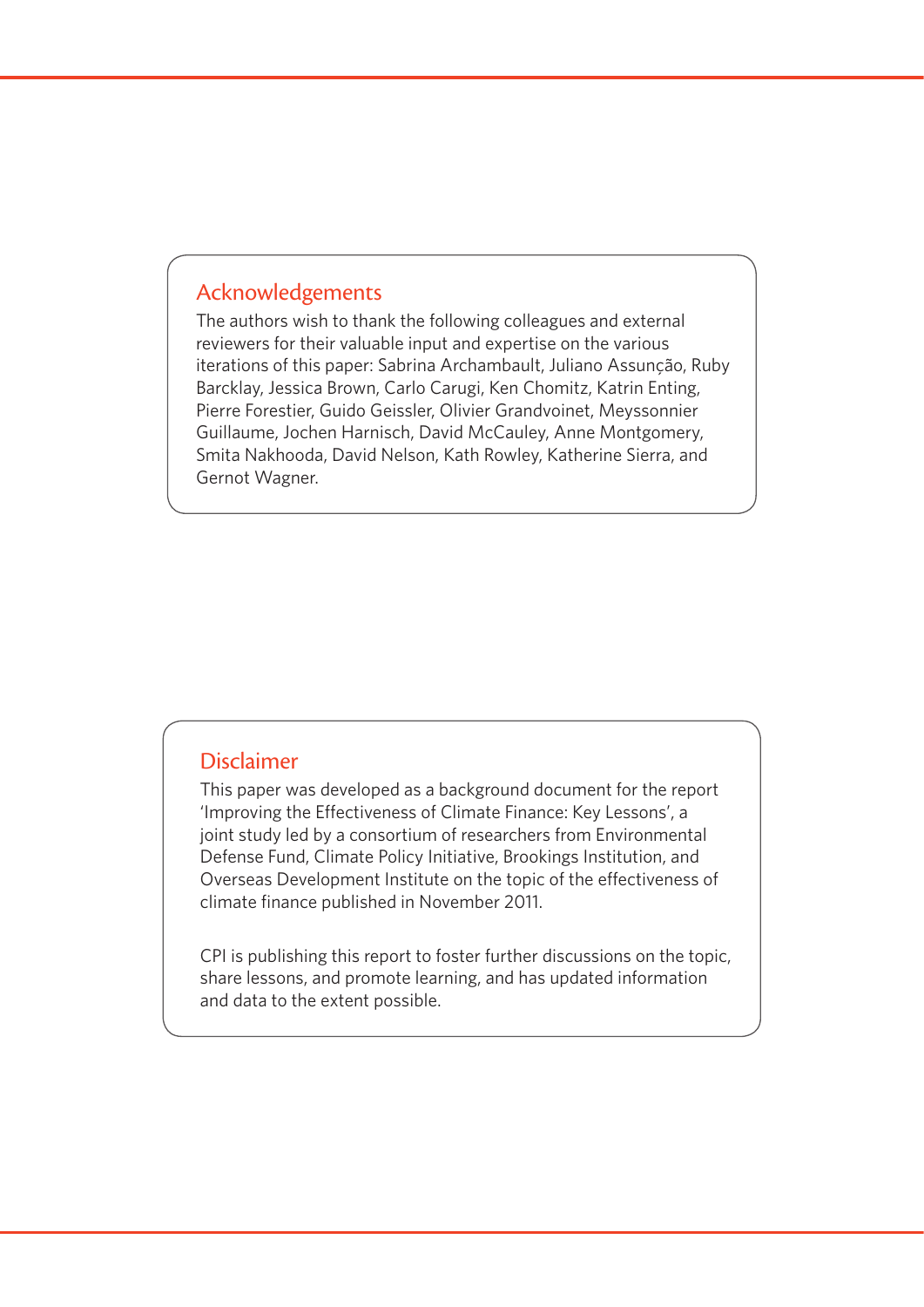## **Contents**

|    | <b>EXECUTIVE SUMMARY</b>                                                                          |    |
|----|---------------------------------------------------------------------------------------------------|----|
| 1. | <b>INTRODUCTION</b>                                                                               | 2  |
| 2. | A SURVEY OF EXISTING MONITORING AND EVALUATION FRAMEWORKS                                         | 4  |
|    | 2.1 United Nation Framework Convention on Climate Change                                          | 4  |
|    | 2.2 Asian Development Bank (ADB)                                                                  | 6  |
|    | 2.3 The World Bank: International Bank of Reconstruction and Development (IBRD) and International |    |
|    | Development Association (IDA)                                                                     | 11 |
|    | 2.4 The Climate Investment Funds (CIF)                                                            | 15 |
|    | 2.5 The Global Environmental Facility (GEF)                                                       | 18 |
|    | 2.6 KfW Entwicklungsbank                                                                          | 24 |
|    | 2.7 Agence Française de Développement (AFD)                                                       | 28 |
|    | 2.8 Norway's International Climate and Forest Initiative (NICFI)                                  | 33 |
| 3. | <b>CONCLUSIONS AND KEY LESSONS</b>                                                                | 37 |
|    | <b>LIST OF ACRONYMS</b>                                                                           | 39 |
|    | <b>GLOSSARY OF TERMS</b>                                                                          | 40 |
|    | <b>REFERENCES AND BACKGROUND DOCUMENTS</b>                                                        | 41 |
|    | <b>APPENDIX 1</b>                                                                                 | 50 |
|    | Climate Change and the World Bank Group: an evaluation by the IEG                                 | 50 |
|    | <b>APPENDIX 2</b>                                                                                 | 51 |
|    | Further information on the GEF evaluation process                                                 | 51 |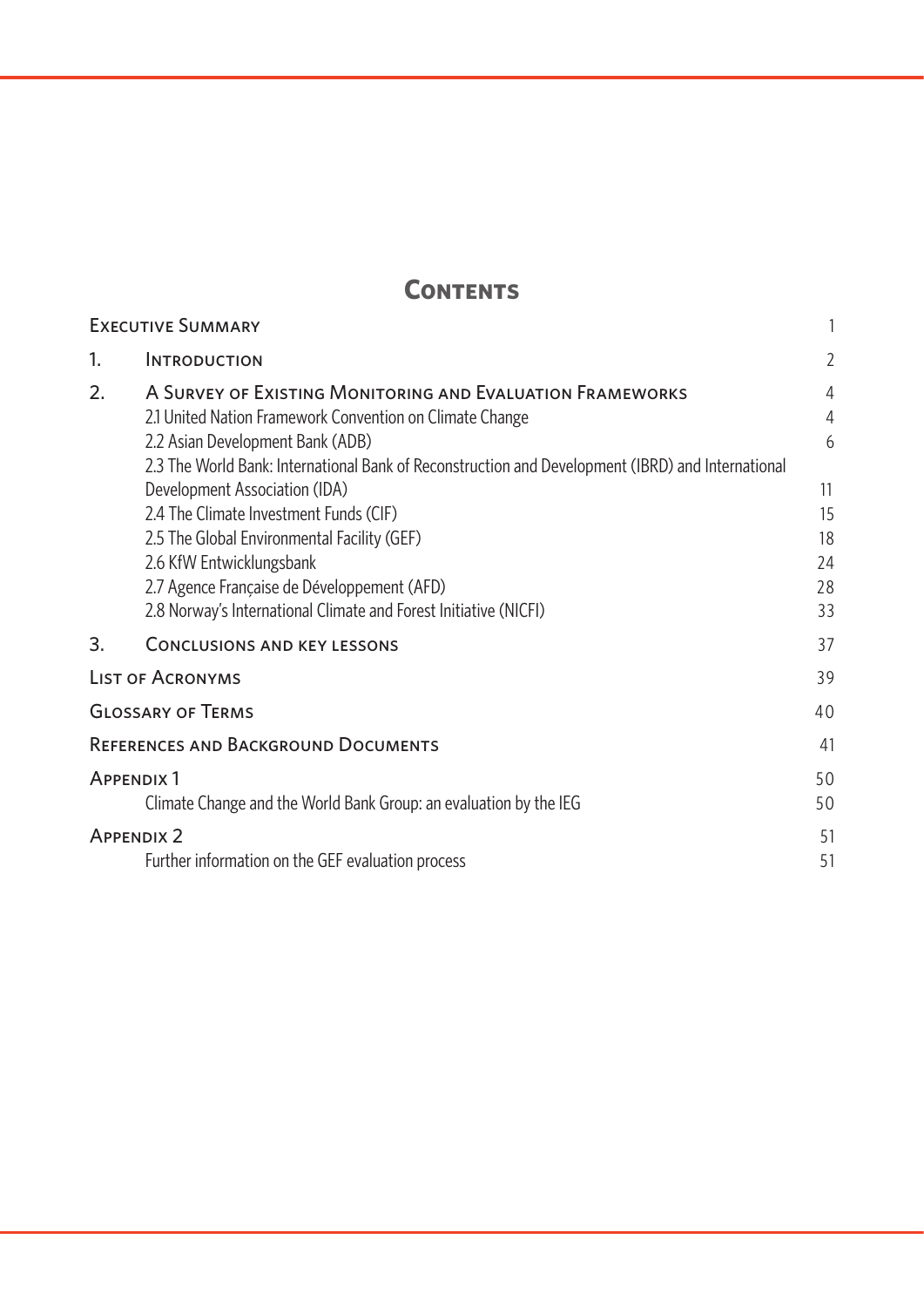## **Executive Summary**

Multilateral and bilateral intermediaries, such as national development banks and agencies, and multidonor financial institutions, are a crucial part of the financing landscape. Starting with the Gleneagles Summit in 2005 and spurred on by ambitious international financing goals, **intermediaries are collaborating closely on climate finance activities** (e.g. AfDB et al., 2010; UNEP, 2010).

This is good news, and improves prospects of achieving the massive scale up required to transition the world's economy to a low-carbon, climate-resilient future. **Among them, intermediaries distribute more than one third of the currently available international climate finance** – an amount of about USD 39 billion a year (Buchner et al., 2011a), but most likely even more.

However, fiscal austerity across developed economies is straining public budgets, creating growing pressure to demonstrate that every public dollar invested is extracting value for money. There is growing awareness about, and demand for, transparent and coherent approaches to measure, monitor and evaluate results from international climate spend; including under the new Green Climate Fund (GCF). **Understanding what is working, what is not working, and why, is necessary not only to justify ongoing public expenditures, but to ensure that effective interventions can be replicated.** To this end, identifying lessons from ongoing efforts to monitor and evaluate (M&E) effectiveness are essential.

This paper examines the M&E systems applied by a selection of eight intermediaries – five multilateral and three bilateral financial institutions and dedicated climate funds – to monitor and evaluate climate finance spending and measure the effectiveness of interventions. Our hope is that intermediaries, government institutions and other organizations developing systems to M&E the effectiveness of climate financing, can benefit from the experience of the institutions included in this report.

In general, **intermediaries are working hard to develop or improve tools, frameworks, and methods to assess the effectiveness of climate finance.** The paper also briefly considers the **UNFCCC reporting framework**, and finds that if developed to its full potential, this **could provide an excellent platform to assess the effectiveness of climate finance.**

Nevertheless, **intermediaries can do much more to develop rigorous and consistent methods to evaluate**  **transformative impacts** (AfDB et al., 2010). Other important findings are:

- **Results-based M&E systems** that embed a core group of qualitative and quantitative climaterelated indicators into projects themselves, and guidelines on how to use them, would streamline evaluations and promote consistency and comparability.
- **Real time impacts evaluations** may provide valuable early insights on progress and facilitate corrections during the project implementation phase, and more accurate assessments of the effectiveness of interventions over time.
- • Internal and external **information sharing promotes faster learning** and better accountability.
- Building on project evaluation models, **portfolio-based approaches may highlight particularly innovative or transformative investment options**, and possibly allow more strategic interventions with lower transaction costs.

The reform and review underway suggest that **lessons are being applied to existing and new tools, methods or strategies to monitor and evaluate finance more effectively**. For example the Climate Investment Funds' use of investment criteria, results frameworks and work to narrow indicators to a core group has potential to streamline monitoring and evaluation while retaining robust benchmarks. Alternatively, Norway's introduction of real time evaluations and qualitative indicators to evaluate impacts on international negotiations and progress toward country-specific policy frameworks, recognises that many interventions themselves are often means to an even greater end – a coordinated international response. Both examples – more rigorous assessment of objectives and detailed measurement of impacts, as well as better real time understanding about what is working and what is not – will be essential ingredients to enable true comparisons of, or understanding about relative effectiveness.

The final ingredient for a successful M&E system is **simplicity**. It is important to balance the need for rigor and comprehensiveness with the recipient country's capabilities and related transaction and administrative costs, and to focus on information that is genuinely required to understand how well money is being spent and the impact it is having on tackling the global challenge of climate change.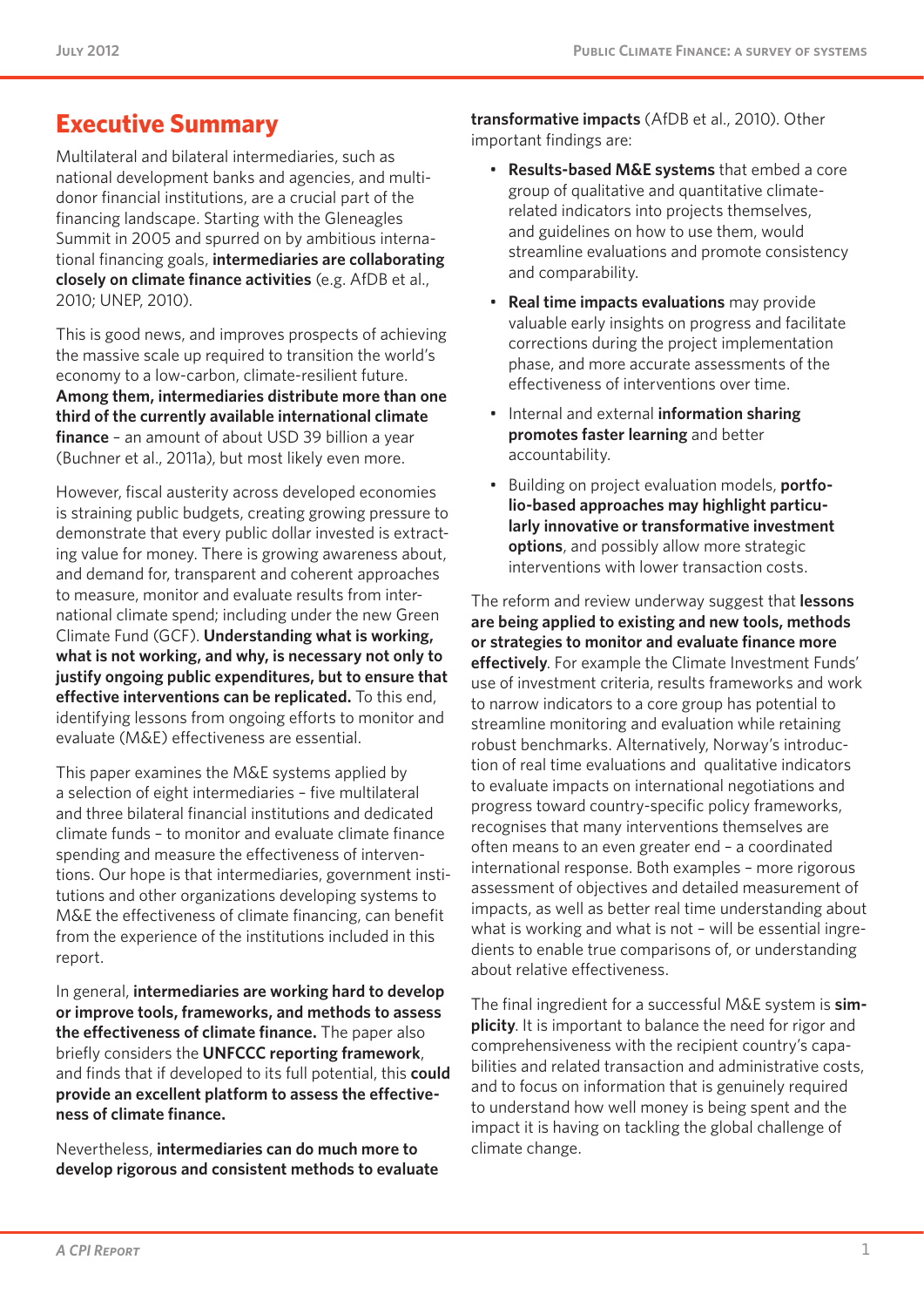## **1. Introduction**

Bilateral and multilateral financial intermediaries play a key role in the climate finance landscape and are responsible for distributing a large share of public resources (Buchner et al., 2011a). Governments use intermediaries for a number of reasons, including: to build on the expertise and experience of intermediaries; to benefit from their comparative advantage and networks; to address transparency concerns; to diversify investment portfolios, and to benefit from risk sharing opportunities (Buchner et al., 2011b). Furthermore, with concessional climate finance flows still shy of estimated needs (AfDB et al., 2010), governments also seek to capitalize on intermediaries' capacity to leverage substantial additional resources from multiple sources – public and private.

Against the twin challenges of massive scale-up of international investment flows, and domestic budgetary austerity, there is growing pressure to demonstrate that public finances are well spent. The ability to demonstrate effectiveness, by maximum climate, environmental and social impacts per dollar spent – will help governments to secure allocations over the medium and longer term. This will be an important element of meeting the goal set by the international community to mobilize USD 100 billion a year by 2020 from all sources.

To date, our understanding about the effectiveness of climate finance interventions is limited. Several information gaps impede the identification of what is needed to enhance it and, in particular, there is a lack of empirical evidence derived from 'on the ground' experiences (Buchner et al., 2011a).

Recognizing the multi-dimensional character of the climate challenge, this paper considers practices across agencies, particularly with respect to mitigation interventions,<sup>1</sup> to survey existing tools and methods used to monitor and disseminate the impact of public climate finance<sup>2</sup> and consider how these are being improved or adapted, and why. The aim is to survey the current state of practices, highlight emerging best practices and lessons that could advance the assessment of climate finance effectiveness.

This research paper is part of a broader research

project led by a consortium of researchers from the Environmental Defense Fund, Climate Policy Initiative, Brookings Institution and Overseas Development Institute.<sup>3</sup> It surveys the frameworks, procedures and methods currently applied by a selection of multilateral and bilateral development finance institutions and funds to assess the effectiveness of their public climate finance spending.

The multilateral financial institutions (MFIs) and initiatives on which we focus our analysis are:

- the Asian Development Bank (ADB);
- the International Bank for Reconstruction and Development (IBRD);
- the International Development Association  $(IDA)$ ;
- the Climate Investment Funds (CIFs); and
- the Global Environmental Facility (GEF).

The bilateral financial institutions (BFIs) and initiatives on which we focus are:

- the German Development Bank (KfW) Entwicklungsbank, KfW);
- the French Development Agency (Agence Française de Développement, AFD); and
- the Norway International Climate and Forest Initiative (NICFI)

In addition, this paper also considers the United Nations Framework Convention on Climate Change (UNFCCC) reporting system, which has potential to influence the character, depth and breadth of publically available information on climate-specific support and finance.

For each intermediary examined, the paper poses the following questions:

- • What tools, frameworks, and methods are currently used to assess the effectiveness of climate finance?
- Has there been any recent progress to improve monitoring and evaluation of climate finance effectiveness?
- Are there lessons that can be applied to existing and new tools, methods or strategies to monitor and evaluate finance more effectively?

<sup>1</sup> For insights on adaptation interventions, see e.g., Lamhauge et al., (2012) and GIZ (2011).

<sup>2</sup> 'Public climate finance' originates from domestic public budgets that collect resources raised through general taxes and from carbon pricing mechanisms (Buchner et al., 2011a).

<sup>3</sup> Published background papers in the series can be downloaded at the following link: [http://climatepolicyinitiative.org/our-work/publications/;](http://climatepolicyinitiative.org/our-work/publications/) [http://](http://climatepolicyinitiative.org/wp-content/uploads/2011/11/Effectiveness-of-Climate-Finance-Methodology.pdf) [climatepolicyinitiative.org/wp-content/uploads/2011/11/Effectiveness-of-](http://climatepolicyinitiative.org/wp-content/uploads/2011/11/Effectiveness-of-Climate-Finance-Methodology.pdf)[Climate-Finance-Methodology.pdf](http://climatepolicyinitiative.org/wp-content/uploads/2011/11/Effectiveness-of-Climate-Finance-Methodology.pdf).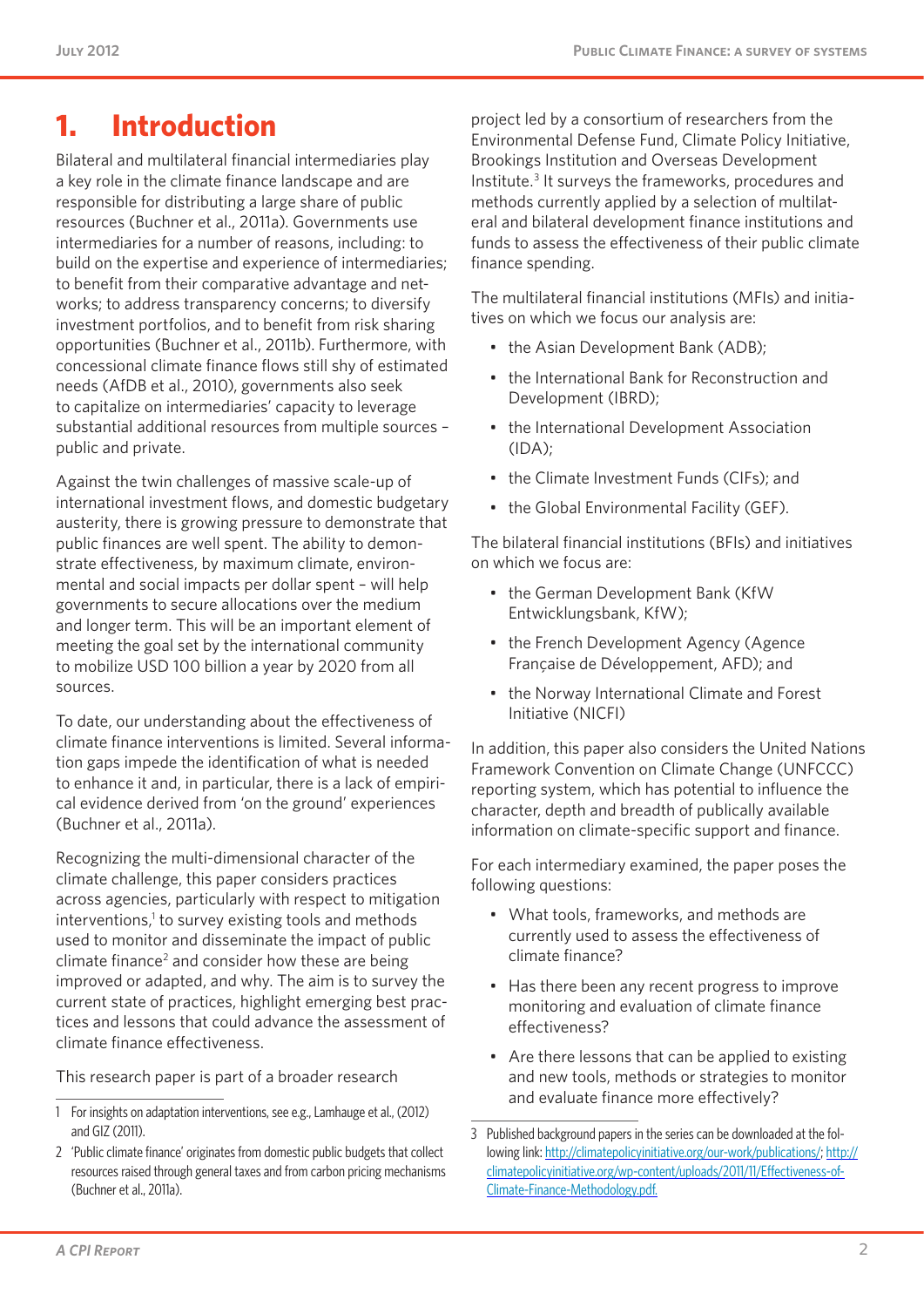To guide our enquiry, we considered the following factors and explored whether work has been done, or is planned, to revise or improve existing systems:

- • Is there a climate-specific monitoring and evaluation framework?
- Is evaluation conducted independently?
- • Is a results-based management framework in place?
- When is evaluation undertaken (for example, before, during, or after the completion of an intervention) and what is being evaluated (projects, program or portfolio)?
- • Does evaluation after the completion of interventions take into account impacts on greenhouse gas emissions?
- • Do intermediaries publish the findings of evaluations?

Finally, we use the broader threads from the M&E survey to assess whether the emerging lessons trigger trends to improve the measurement and evaluation of climate finance effectiveness.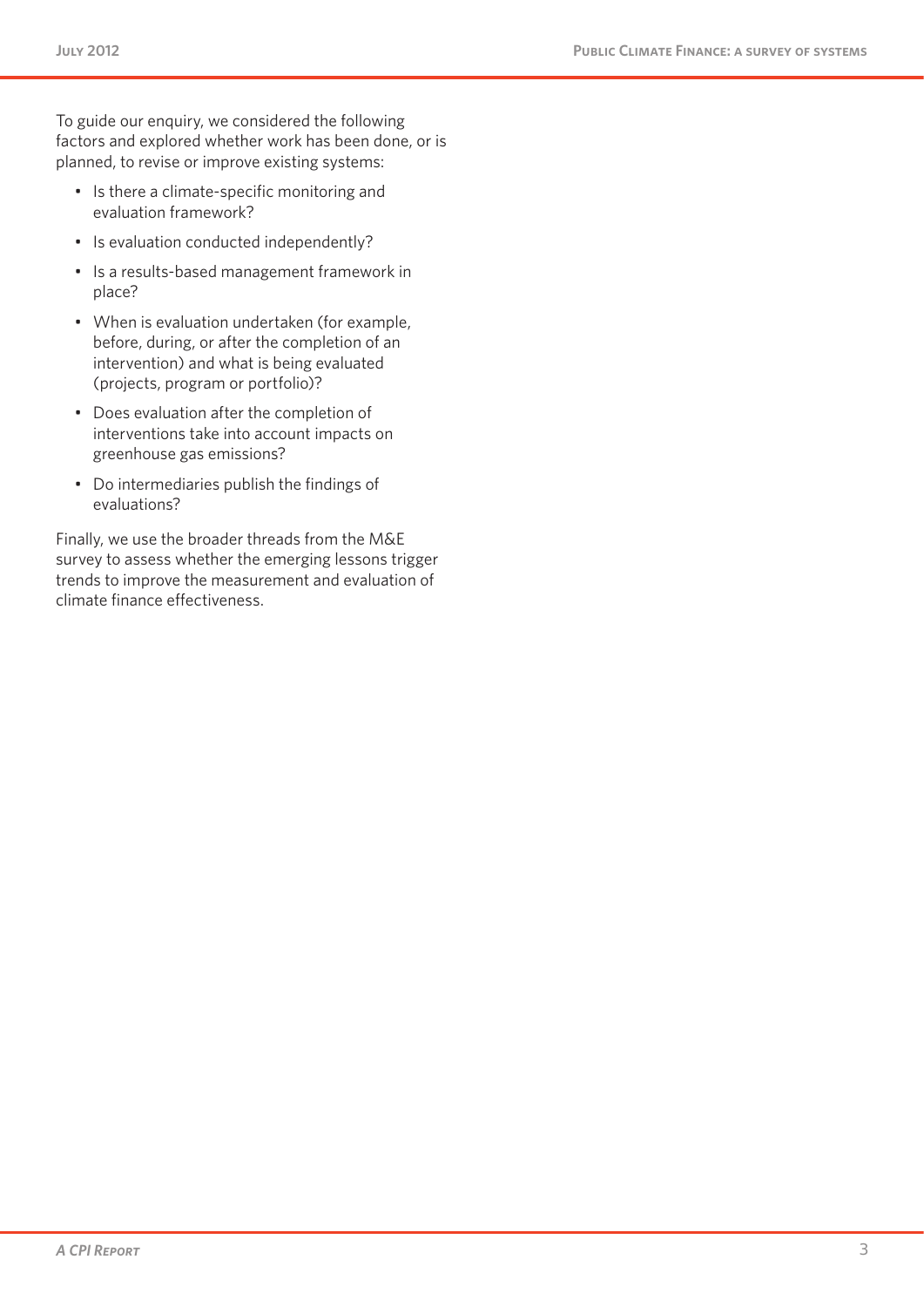# **2. A Survey of Existing Monitoring and Evaluation Frameworks**

**2.1 United Nation Framework Convention on Climate Change** 

#### **A framework for reporting and assessing (climate) finance**

Before moving to our discussion of the intermediaries previously identified, we consider briefly the current reporting framework for support established under the UNFCCC and its Kyoto Protocol. Under the UNFCCC, all Parties are required to prepare National Communications to report the activities they are undertaking to implement the Convention, including the provision of financial resources and other support activities. Current reporting guidelines require different types of information from developed and developing countries. Recent studies confirm that the existing framework for climate finance lacks transparency, comparability, and comprehensiveness (Buchner et al., 2011b; Ellis et al., 2010a, 2010b, 2011; Corfee-Morlot et al., 2009; Tirpak et al., 2010; Fransen, 2009). Despite overall improvements in the reporting by Parties in the Fifth National Communications, information remains patchy4 and, most importantly, the framework does not provide comparable data on whether finance provided is received and is effective (Buchner et al., 2011b, Ellis et al., 2011).

According to the UNFCCC guidelines, Annex I Parties *shall* provide a detailed description of policies and measures (PaMs) and *should* provide – '*as appropriate*' – a quantitative estimate of the effects of individual PaMs, or collections of PaMs, on greenhouse gas (GHG) emissions.<sup>5</sup> Such information includes estimated changes in activity levels and/or emissions and removals due to adopted and implemented policies and measures reported, as well as a brief description of estimation methods. Information should be presented as a *postproject* estimate for a particular year such as 1995, 2000, and 2005, and *pre-project* for 2010, 2015, and 2020; not for a period of years.<sup>6</sup>

6 The total effect is supposed to be estimated as a difference between 'with

Yet, neither Annex I nor non-Annex I National Communications establishes a standardized methodology for quantifying, or at least consistently measuring, the three most important categories of support: finance, technology and capacity-building support. Such a methodology would shed light on the uses of resources, particularly financial resources, and could steer support towards more productive activities.

In addition, only Annex I National Communications are subject to in-depth expert reviews, though these reviews focus on reporting rather than implementation and there are no specific verification procedures regarding data on support. The establishment of a coherent and comprehensive verification process for the information provided both by Annex I and non-Annex I countries on provision and receipt of support and in particular, financial support, could be a first step towards more complete and reliable data.

#### **Has the UNFCCC improved its framework to monitor climate finance?**

The current UNFCCC reporting framework for financial support is based on the guidelines for National Communications. These are relatively dated for both Annex I countries (the last revision was completed in 1999: UNFCCC, 1999) and non-Annex I countries (last revised in 2002: UNFCCC, 2002) and lack sufficient detail to facilitate a global understanding of the types and volume of support provided and received – let alone whether it is effective. Some Parties themselves emphasize difficulties related to the reporting guidelines and stress the need to improve them.<sup>7</sup>

In the Cancún Agreements, Parties agreed to improve the framework for reporting climate finance and support, and to report information more frequently. They also agreed to develop processes to review these: through international assessment and review for Annex I Parties (building on current reporting guidelines for National Communications), and a process of international consultation and analysis for non-Annex I countries.8

<sup>4</sup> According to UNFCCC (2011), the principal outstanding issues are: the need for reporting on all elements of the UNFCCC reporting guidelines, on emission scenarios and estimates of the impact of PaMs, on financial assistance and technology transfer.

<sup>5</sup> Parties may also include information on the costs of PaMs and on non-GHG mitigation benefits.

measures' and 'without measures' scenarios. Total effects may be presented as an aggregation of the individual effects of each significant policy and measure.

<sup>7</sup> For example, Australia has highlighted the danger of incomplete reporting as well as over-reporting given other reporting requirements. Australia suggested the establishment and implementation of a definitive set of markers to facilitate and improve future national communications through the UNFCCC in order to enhance the quality and usefulness of National Com-munications [\(http://unfccc.int/resource/docs/natc/aus\\_nc5.pdf\)](http://unfccc.int/resource/docs/natc/aus_nc5.pdf).

<sup>8</sup> UNFCCC (2011b), Draft decision - /CP.16, [http://unfccc.int/files/meetings/](http://unfccc.int/files/meetings/cop_16/application/pdf/cop16_lca.pdf)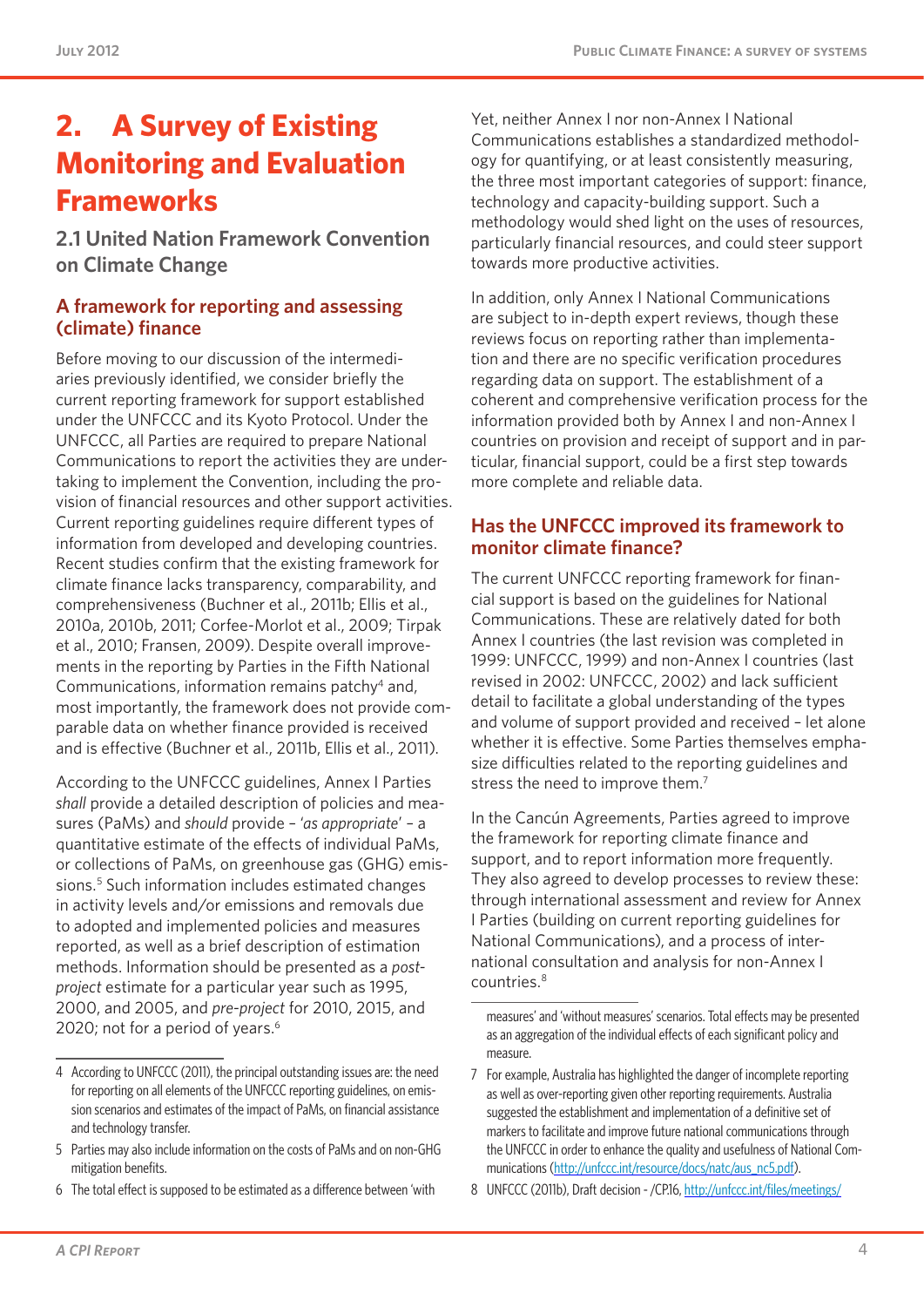Decisions of the Conference of the Parties in Durban (in CP/17) consolidated progress on both counts, particularly in relation to the establishment of guidelines for biennial reporting by all Parties. In respect of developed countries, these build on the 1997 UNFCCC reporting guidelines and provide further clarity<sup>9</sup> on what should be covered by financial reports including through the use of common tabular formats. The push to standardize financial reporting by developed country Parties is a particular focus and will be the subject of ongoing technical work. More standardized reporting would undoubtedly improve the comparability of data as well as enabling more transparent data collection, information sharing and accountability of Parties' progress in delivering their financial commitments. There is also recognition that developing countries hold important pieces of information and should also provide more complete reports about support received. Without this, our understanding of climate finance flows will remain incomplete and global assessments of effectiveness will be difficult to achieve.

In Durban, Parties governments also agreed to establish a voluntary *web-based registry* to record developing country mitigation actions (NAMAs) seeking international support. A key function of the Registry is to help match these with different forms of available financial, technology and capacity building support. This decision<sup>10</sup> also provided additional specificity about information to be provided by developed country Parties about available support, and after resources have been 'matched', subsequent information submitted by developing country Parties on support actually received.

Challenges ahead include the need to agree critical details and rules for reporting financial information, and options to draw information held by intermediaries, private and non government organizations into the

#### [cop\\_16/application/pdf/cop16\\_lca.pdf.](http://unfccc.int/files/meetings/cop_16/application/pdf/cop16_lca.pdf)

9 The provisions specify information should be provided on: amount of financing, type of support (whether for mitigation or adaptation interventions), source of funding; financial instrument, sector and information to demonstrate how support provided is new and additional. Annex II Parties are also asked to report, to the extent possible, on private financial flows leveraged by bilateral climate finance in non-Annex I Parties in addition to policies and measures that promote the scaling up of private investment. Information should be provided on an annual basis, without overlaps with previous reporting periods.

10 See UNFCCC (2012). For example, developed countries are asked to specify: whether the support available is for preparation and/or implementation of nationally appropriate mitigation action; the source of the support, including, where applicable, the name of the developed country Parties in question; the status of delivery.

reporting system.<sup>11</sup> Progress will be unlikely before COP 19 in 2013. In the meantime, to boost transparency and accessibility of information about climate financing, the UNFCCC Secretariat has recently established an online portal of the climate finance data reported by Parties in their National Communications.12

#### **Main conclusions/lessons learned**

The current reporting framework under the UNFCCC does not purport to be a framework to assess the effectiveness of climate finance. However, if developed to its full potential, it could provide an excellent platform to facilitate such assessments.

- • Until the information reported by all Parties is more complete and comparable, it will remain difficult to properly evaluate the effectiveness and productivity of climate support programs.
- This in turn will hinder learning by countries about how to spend their money effectively.
- • Recent decisions that call for revisions to guidelines and methodologies related to finance pave the way for a stronger base from which to assess the effectiveness of support.

<sup>11</sup> The Subsidiary Body for Technical Advice has been asked to develop common reporting formats before COP 18 in 2012. It is unclear how other key players in the current climate finance landscape might report information they hold on climate finance flows to the UNFCCC. However, development of a strategy to better integrate financial reporting outside of the UNFCCC framework might fall within the mandate of the Finance Standing Committee established at Durban, to 'improve coherence and coordination in the delivery of climate change financing' […] including on 'measurement, reporting and verification of the support provided to developing countries'.

<sup>12</sup> The UNFCCC Finance Portal for Climate Change can be accessed at: [http://](http://unfccc.int/pls/apex/f?p=116:1:3103786635115604) [unfccc.int/pls/apex/f?p=116:1:3103786635115604](http://unfccc.int/pls/apex/f?p=116:1:3103786635115604).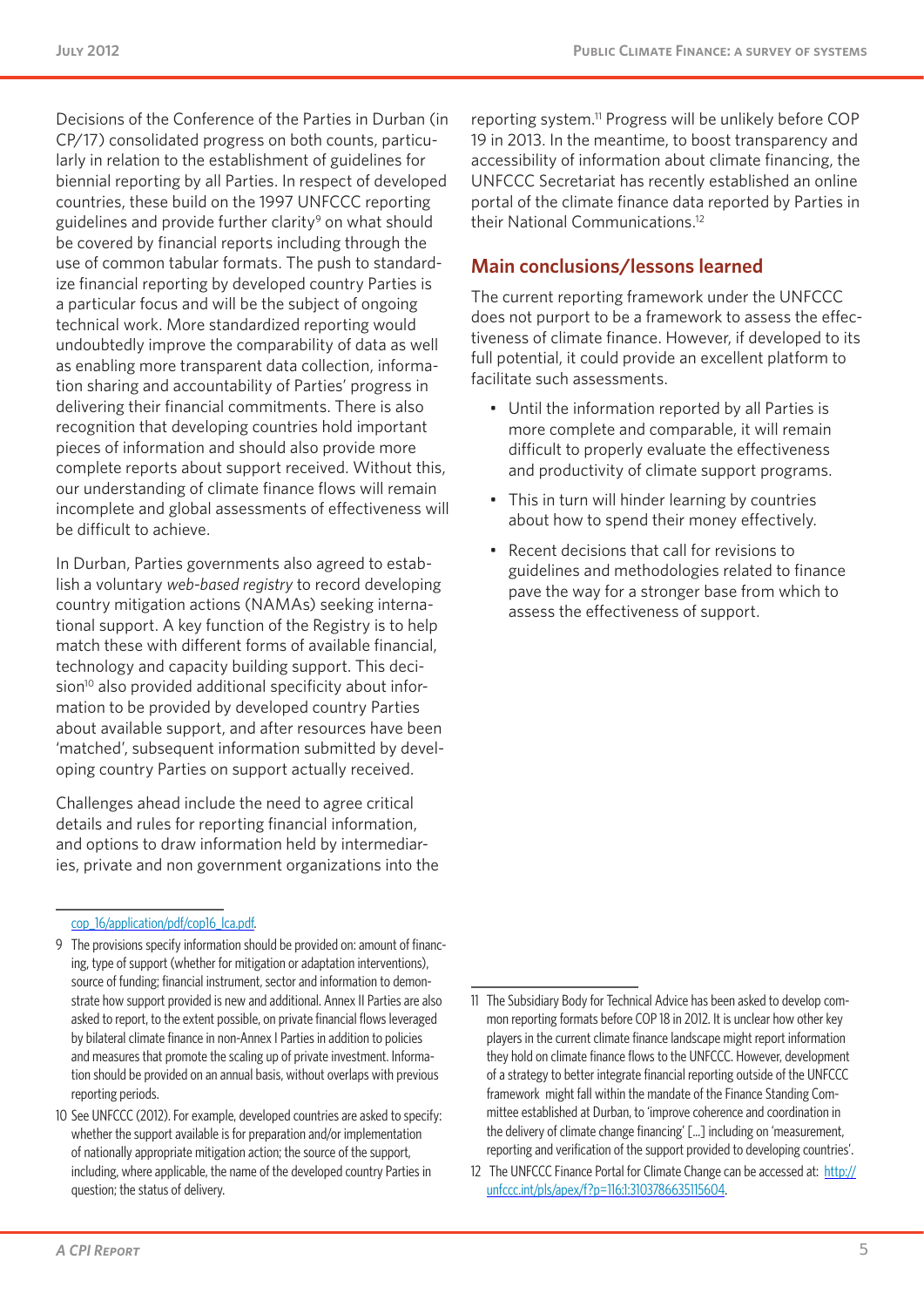## **2.2 Asian Development Bank (ADB)**

| Total climate finance portfolio                      | USD 10 billion (2009-2011) <sup>1</sup> |
|------------------------------------------------------|-----------------------------------------|
| Climate-specific monitoring and evaluation framework |                                         |
| Independent evaluation                               |                                         |
| Results-based management framework                   |                                         |
| Real-time evaluation                                 | $\lambda$ Increasingly promoted         |
| Post-project evaluation                              |                                         |
| Post-project evaluation of GHG impacts               |                                         |
| Public disclosure of evaluation findings             |                                         |

1 ADB's investments in climate change interventions over the past three years; these include more than 110 projects in over 40 countries. Between 2009 and 2011 ADB also provided almost USD 250 million in technical assistance support to improve knowledge and capacities, to promote institutional development, and build climate resilience. ADB (2012a).

#### **HIGHLIGHTS**

In 2008, ADB's Board of Directors approved a Strategy to guide its operations to 2020 (ADB, 2008). Tackling climate change is one of four key operational and institutional goals, and features prominently in the Strategy 2020 ('the Strategy'). $13$ 

In the same year, the Bank strengthened its institutional systems for monitoring and evaluating climate programs, including by establishing a dedicated Climate Change Program Coordination Unit, launching internal initiatives to raise awareness, promoting coherence in the bank's climate-related responses, and mainstreaming climate change into ADB operations (ADB, 2010a).

In 2010, the Bank articulated its priorities for its climate change responses: build the institutional capacity of the Bank's clients to respond to climate change; promote policy incentives that enable climate resilient and low-carbon growth; scale up financing for low-carbon energy, transport and urban development and adaptation; and promote regional actions to tackle climate change (ADB, 2010b).

The ADB's Clean Energy Investments report (ADB, 2012b) indicated that it allocated USD 2.1 billion to clean energy investments in 2011, exceeding its target of USD 2 billion per year by 2013, two years ahead of schedule.<sup>14</sup>

#### **Frameworks, procedures and methods assessing the effectiveness of (climate) finance**

As early as 2003, ADB laid the foundation of its resultbased management system, establishing a Results Management Unit (SPRU) under the Strategy and Policy Department with responsibility for facilitating the design and implementation of results management policies, actions, practices, and procedures. With the introduction of the Strategy, ADB developed a new corporate results framework in 2008 that incorporated baselines and intermediate targets to support the Strategy's implementation. This is currently under review, and ADB intends to adopt an updated framework by early 2013 (ADB, 2012c).

Progress on ADB climate change interventions is monitored and evaluated (M&E) as part of a corporate-level review of the implementation of the ADB 2010 'strategic priorities of action' (ADB, 2010b). The review includes an assessment of the effectiveness of identified priorities, and of the monitoring and evaluation procedures applied to all ADB projects and activities. A project classification system introduced in 2009 provides improved data to facilitate these efforts. Aside from these individual project evaluations, only a few evaluation reports were identified that specifically relate to aspects of the Bank's climate financing activities (see Box 1). ADB has committed to providing annual updates on its climate change activities, building from a baseline it established in its 2009 Climate Change Implementation Plan (ADB,

<sup>13</sup> The ADB states its goal is 'to scale up support for environmentally sustainable development, including projects to reduce carbon dioxide emissions and to address climate change.' With respect to climate change, the Strategy covers five priorities: expanding the use of clean energy, encouraging sustainable transport and urban development; promoting climate-resilient development; and strengthening related policies, governance, and capacity (ADB, 2010a).

<sup>14</sup> Representing 55.5% of the total USD 2.1 billion, renewable energy invest-

ments make the largest share of ADB 2011 clean energy investments. With investments of USD 950 million, energy efficiency projects account for the rest, registering a significant increased compared to the USD 340 million invested in 2010.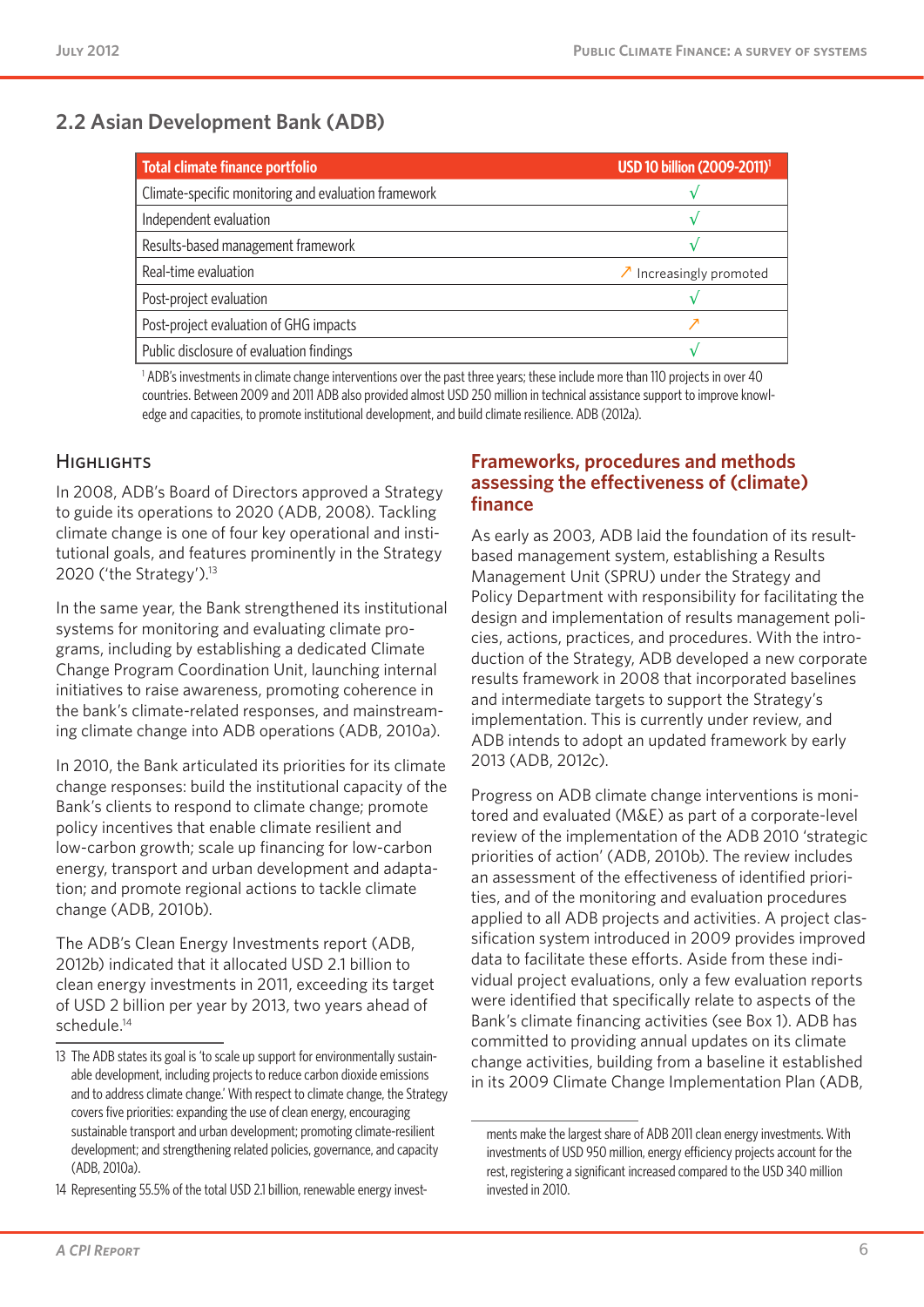2009),<sup>15</sup> which covers all five of its regional operation departments.

M&E is carried out by ADB operational staff, complemented by consultants if specific skills are required. The evaluation is supplemented by the ADB's Independent Evaluation Department (IED, formerly the Operations Evaluation Department). Although in existence since 1978, the IED only became an independent department in 2004. It reports to the Board of Directors through the Development Effectiveness Committee, which consists of up to six members of the Board, and helps the Board to ensure that ADB activities are effective. ADB's management responds to evaluation findings and recommendations; management responses and evaluation reports are published and made available on the Bank's web site (OECD, 2010; ADB IED, 2010).

#### **MONITORING**

In addition to the monitoring efforts across ADB's climate change program, a design and monitoring framework (DMF) is prepared for each ADB project during the project concept stage. The DMF guides monitoring and evaluation of the achievement of development results based on a logical framework analysis (LFA) structure. It tracks *inputs*, *outputs*, *outcomes*

and *impacts*, 16 using information that is reported on a quarterly basis. ADB uses an IT platform, 'eOperations', to record country and project level information and to store documentation from project concept through to *post-project* evaluation (ADB, 2011a; ADB, 2011b). All ADB projects are also subject to environmental safeguards under the 2009 Safeguard Policy Statement. This includes consideration of intended or potentially unintended climate mitigation or adaptation outcomes of projects, and requires the measurement of GHG emissions if they are expected to exceed 100,000 tons per year as a consequence of the project.

#### Evaluation upon project completion

ADB's post-project evaluation procedures consist of self-evaluation, in the form of a project completion report prepared within 12-24 months of project completion by those responsible for its design and implementation, and independent evaluation carried out by the Bank's IED. The IED suggests its evaluation work is moving away from a project-level focus to a focus on progress at the country level. This is supplemented by sector evaluations, thematic assessments (Special Evaluation Studies), and evaluations of ADB's business processes (ADB, 2011b). The IED also prepares an Annual Evaluation Review, which synthesizes key findings and lessons from evaluations of ADB's operations

#### **Box 1. Assessing the effectiveness of ADB's Clean Energy Financing Partnership Facility (CEFPF)1**

The CEFPF was set up in 2007 to improve energy security, promote the deployment of low-carbon end-use technologies, and decrease the impacts of climate change by providing loans, grants, and technical assistance to support clean energy. It hosts three funds: (i) the multi-donor Clean Energy Fund; (ii) the Asia Clean Energy Fund; and (iii) the Carbon Capture and Sequestration Fund.<sup>2</sup> According to ADB, in 2011 cumulative allocations reached USD 66.7 million for 79 projects and resulted in total clean energy investments of USD 1.8 billion (a 1:27 leverage ratio). ADB estimates an emission reduction impact of 6 MtCO<sub>2</sub>/year from all CEFPF-financed clean energy investments (ADB IED, 2012).3

A 2010 Special Evaluation Study (SES) by ADB's IED examined the performance of three Financing Partnership Facilities including the CEFPF, and projects financed by the Facilities themselves. The study assessed their *relevance*, *effectiveness*, *efficiency*, and *sustainability* to the extent possible given the short period of operation to date.4 In view of availability of

- 1 Financing Partnership Facilities (FPFs) are intended to be 'platforms' for strategic, long-term, multi-partner cooperation. Unlike previous singledonor and multi-donor trust funds, FPF's provide financing based on agreed-upon objectives in a more sustained and mutually beneficial manner.
- 2 The Clean Energy Fund is supported by Australia, Norway, Spain, and Sweden; the Asia Clean Energy Fund by Japan; and the Carbon Capture and Sequestration Fund by the Global Carbon Capture and Storage Institute in Australia.
- 3 ADB estimates as of 31 December 2011. Clean energy includes renewable energy, energy efficiency and cleaner fuel (ADB, 2012).
- 4 The IED approach to performance assessment and rating draws upon the IED's 2006 Guidelines for Preparing Performance Evaluation Reports for Public Sector Operations. To complement the assessment, the SES also included (i) a progress review of FPF activities, (ii) a process review of

<sup>15</sup> The Climate Change Implementation Plan aims to identify climate change issues and guide responses in member countries. Alongside, ADB has also developed a supporting action program for adaptation (Climate Change Adaptation Program).

<sup>16</sup> The ADB notes that its evaluation method has evolved away from a focus on input-output relationships using economic analysis, to inputs-impacts performance indicators.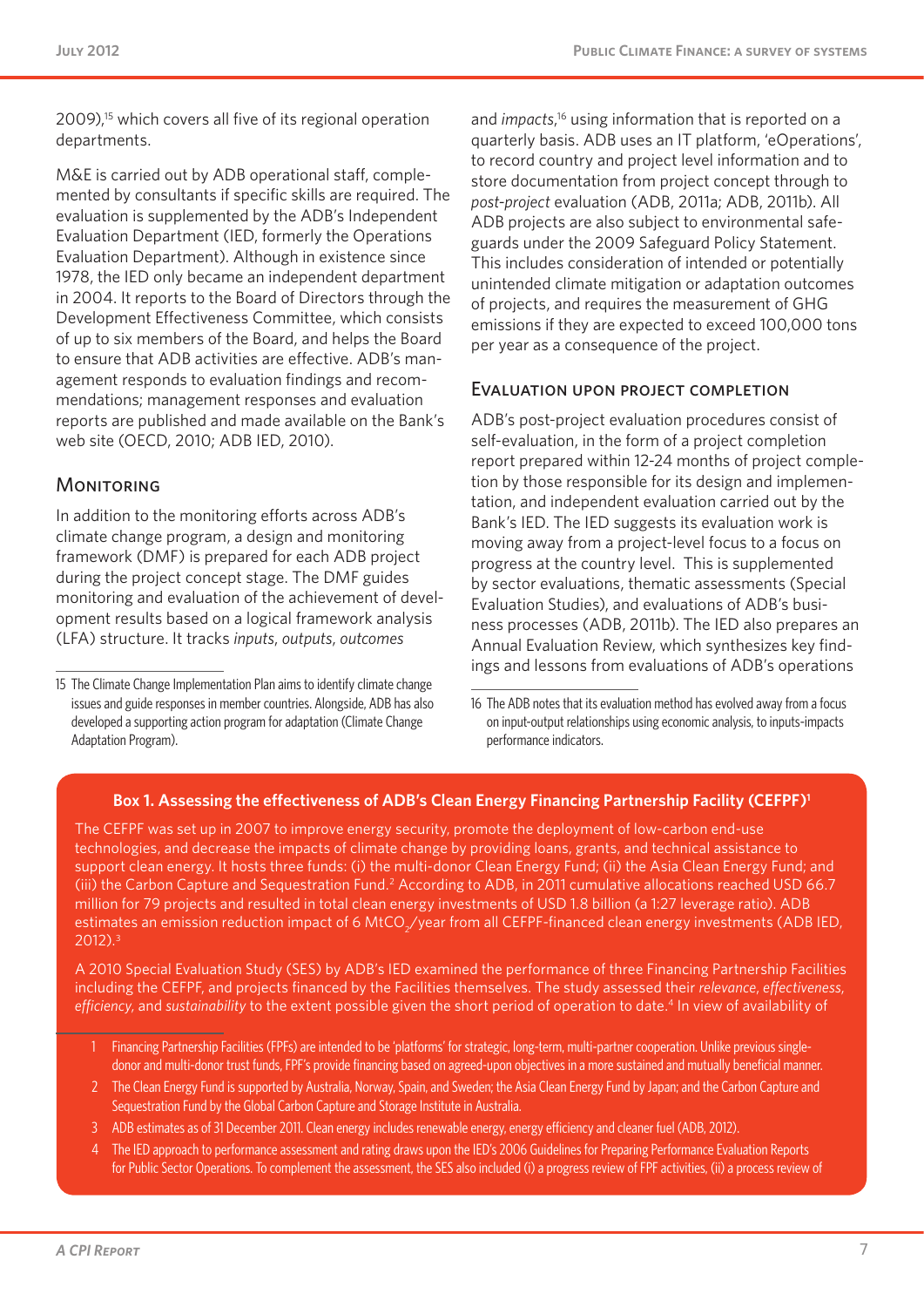data and timeframe, the evaluation focused more on processes<sup>5</sup> than on outcomes and impacts, and did not present a clear assessment of what is, or is likely to be, delivered from the resources invested.

The IED recommendations included consolidating trust funds outside the FPFs into the FPFs, citing the benefits of economies of scale and financial sustainability. However, it did not make a clear case that money is more effectively spent within, as opposed, to outside of the FPF. The IED's evaluation was limited by the lack of data available to construct counterfactual scenarios and by weaknesses<sup>6</sup> in the CEFPF design and monitoring framework, which has since been revised and implemented (ADB, 2012d).

The effectiveness component of the assessment reviews both the facility and individual projects' likelihood of achieving their intended results – as defined in the design and monitoring framework – and value added. The IED concluded that the FPFs are 'effective'. Notwithstanding, it recommended to improve the design and monitoring frameworks of the FPFs, paying particular attention to improving input indicators (to determine whether the scope for efficiency improvement exists) and outcome indicators, as well as to the cost of inputs.

Possible weaknesses in the IED's assessment include the absence of post-project GHG reduction impact estimates; and the lack of a robust assessment of the additionality (that is, assessment of the impact and leveraged investment that could have materialized from a similar clean energy project in the absence of the CEFPF), or added value provided by funded projects. As the portfolio matures and more data becomes available over time, these would be essential components of a meaningful assessment of effectiveness.

In the absence of a counterfactual scenario<sup>7</sup> against which to benchmark assessments of effectiveness, the SES does include a short qualitative discussion of individual project examples, which provides valuable information on the likely additionality of CEFPF-funded activities. For example, the IED highlighted the demonstration and deployment of a new technology that recipient countries would otherwise have been reluctant to pursue, in part because the technology was significantly more expensive than conventional technologies. If successful, the project could provide a model that if replicated by other private sector investors in the country, would have a transformational impact on the energy sector. Another example describes the use of partnership funding with host governments to extend the reach of energy savings programs beyond the counterfactual. Such cases provide information on the substance of activities funded, as well as valuable best practices, and can support discussions on how funding should be prioritized.

ADB's CEFPF annual reports and semi-annual reports, track progress towards outputs, outcomes, and impacts specified in the design and monitoring framework. Annual and cumulative CO $_2$  emission reductions and energy savings triggered by CEFPF finance are estimated (tCO<sub>2</sub>/year) for each project, but the methodologies used to derive these estimates are not reported. It is thus unclear for which year estimates are provided (assumed to be a mixture of years that depend on expected project completion dates). Following project implementation, the project completion report will recalculate the actual GHG abated, energy reduced, and/or increase in renewable energy share.

In terms of other progress, the ADB reports it surpassed its goal of deploying at least three 'new' clean technologies by 2010. However, the target was very low and the definition of what constituted 'new' was broad. The revised DMF established a new target of 55 new clean energy technologies by 2013, and two CCS demonstration projects.

Like the SES, annual reports also track the CEFPF's impact on lowering barriers to new technology through policies that support clean energy, the use of financing models to bundle small investment projects and through education and communication. Measurement of the number of projects deploying new technologies or aiming to reduce barriers, however, does not necessarily provide information on the quality or effectiveness of those projects.

FPF operations, and (iii) a comparative assessment of other aid agencies. Methods used are largely qualitative and involve desk-based reviews of previous evaluations, ADB operational data and comparative assessments), perception surveys; and key informant interviews with stakeholders including ADB staff, client governments, and development partners in recipient countries. Methodologies used to assess the effectiveness of the FPFs include some quantitative methods, such as a review of indicators set out in the DMF, a comparison of project costs before and after the advent of FPFs, a comparison of project costs for non-FPF projects, and an assessment of the extent to which additional funding sources have been leveraged.

- 5 For example chronic implementation delays and possible overuse of direct charge modalities which use an expedited processing cycle. ADB (2012) reports that following the Special Evaluation Study, the CEFPF performed an assessment of its portfolio, concluding that projects supported by the facility are actually implemented faster than other ADB projects.
- 6 Weakness highlighted by the IED include that the DMF: (a) comprise results and activities for the Climate Change Fund, which is not a CEFPF fund; (b) does not set intermediate targets for achieving the impact and outcome indicators set for 2020; (c) does not always specify the value the performance targets should achieve; and (d) expresses the target values of the outcome indicators as a range rather than an absolute value without reference to any base value.
- 7 A counterfactual scenario aims to understand what would have happened in the absence of the financed intervention.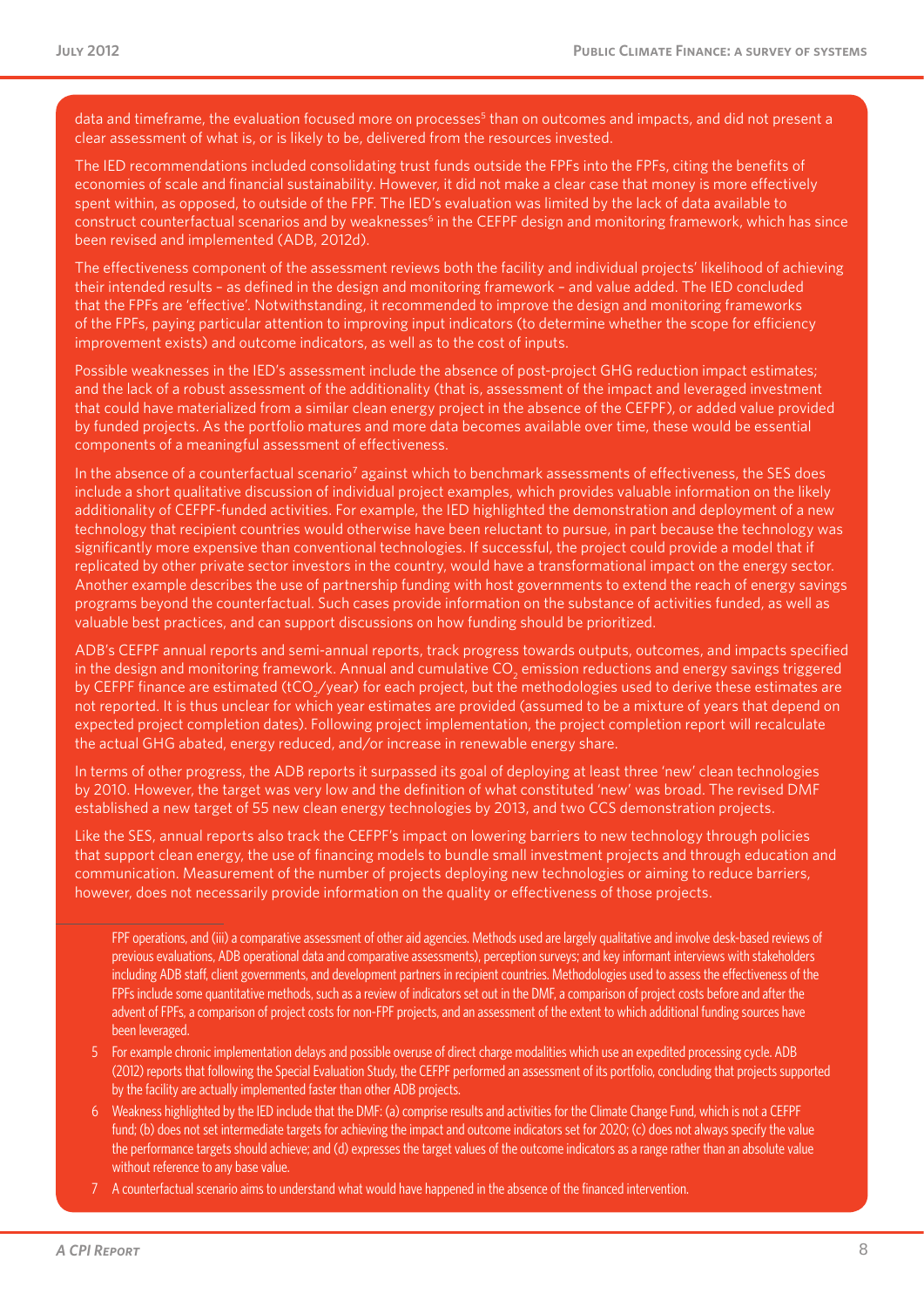In the context of increased demand and limited resources, the 2010 annual report called for closer examination and prioritization of project proposals. The 2011 report mentioned room for improvement, i.e., striving for allocating resources prioritizing the implementation of clean energy projects with direct GHG emission impacts and, following the 2011 Annual Consultation Meeting between donors and ADB, prioritizing projects with potential for replication and scaling-up (ADB, 2012d). The 2011 report contains the revised design and monitoring framework for the CEFPF. Quantified emission reduction targets remain as 'outcomes' rather than outputs, to be reported only as pre-project estimates of impacts rather than interim estimates of reduction actually delivered.

*Sources: ADB 2012d; ADB 2010a; ADB IED 2011e; ADB IED 2010a; ADB IED 2010d,f.*

in the previous year. Key attributes evaluated are *relevance*, *efficiency*, *effectiveness*, and *sustainability*. 17

Of the Special Evaluation Studies published on ADB's website, only a few focus on climate change including studies evaluating, for instance, the Clean Energy Financing Partnership Facility (see Box 1) (ADB IED, 2010b), the reduction of carbon emissions from transport projects (ADB IED, 2010c) and the evaluation of energy efficiency interventions (ADB IED, 2012; 2011a).

#### **Has ADB improved its monitoring and evaluation of climate finance effectiveness?**

ADB's procedures for M&E have been revised on numerous occasions, highlighting a strong commitment to manage for results (ADB, 2012c). In 2010, results-oriented country portfolio reviews (CPRs) were introduced, which may improve the monitoring of progress.

The IED has undergone many organizational changes, most recently following the 2008 [Review of the](http://www.adb.org/Documents/Policies/OED-Review/R297-08.pdf)  [Independence and Effectiveness of the Operations](http://www.adb.org/Documents/Policies/OED-Review/R297-08.pdf)  [Evaluation Department](http://www.adb.org/Documents/Policies/OED-Review/R297-08.pdf) (OED) (ADB, 2008b). The Review, carried out by members of ADB's Board of Directors and two external experts, recommended a number of organizational changes to enhance the IED's independence and evaluation procedures.

Based on one of these, the Management Action Record System (MARS) was established in 2009, to monitor the cumulative progress of management to act on IED recommendations, and incorporate these into decisionmaking and management action plans. According to MARS, within two years of its establishment, management had responded to 239 out of 251 recommendations and agreed to implement 217 or 91%.

The IED appears to have successfully promoted learning

from evaluations by intensifying knowledge management and disseminating evaluation findings and recommendations to targeted audiences (ADB IED, 2011b). Notwithstanding, the IED's 2010-2011 Annual Evaluation Reviews (ADB IED, 2010e; ADB IED 2011b) highlight the need to:

- strengthen real-time (or formative) evaluation of operations so that corrective action can be taken, increasing the likelihood of a project achieving its intended outcomes;
- deepen and carry out evaluative mid-term project reviews that go beyond the current focus on inputs and implementation and also assess the likelihood of a project achieving its intended outcomes. To this end, the IED recommends that guidelines for preparing DMFs and carrying out results-based mid-term reviews be improved, with greater recipient country participation (supported by capacity building), using country monitoring systems where possible. In 2011 the IED reported that some progress was made on these aspects (ADB IED, 2011)<sup>18</sup>;
- undertake post-completion monitoring of selected projects and programs focusing on outcomes, sustainability, impact, and monitoring arrangements, in order to improve prospects for a project's long term sustainability (ADB IED, 2011); and
- strengthen ADB's risk management by identifying and mitigating risks and enhancing the sustainability of project/outputs and outcomes (ADB, 2011).

A 2011 review of the CEFPF DMF took into account these recommendations. The revised DMF now integrates the targets of the different clean energy funds

<sup>17</sup> In line with the 'Principles for Evaluation of Development Assistance' developed by the OECD Development Assistance Committee; see OECD-DAC, 2002.

<sup>18</sup> ADB IED (2012d) reports for instance that a number of actions to bolster DMF quality are currently ongoing e.g., with the introduction of internal quality control mechanisms, training on DMF project preparation and revision to DMF guidelines.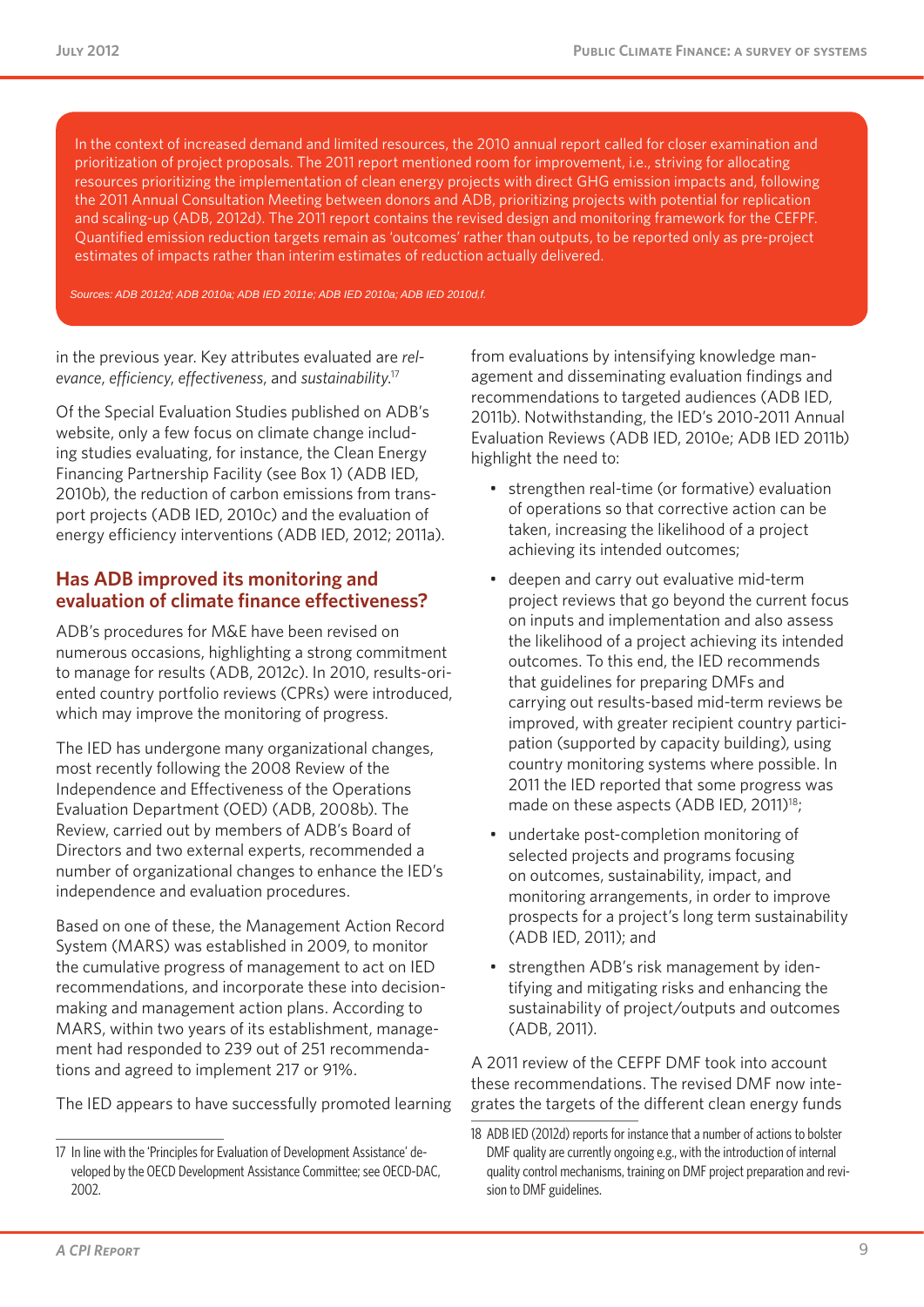managed by ADB, and reflects a higher level of ambition with the addition of indicators such as access to energy, environment and economic co-benefits as well as higher target levels for performance indicators. ADB has recognized that the target indicators for impacts, outcomes, and outputs are very ambitious and, in the next review of the DMF, it will modify them according to ADB's operations (ADB, 2012d).

Following these revisions to the DMF, the CEFPF manual and guidelines on monitoring and reporting were also revised and brought into alignment with the additional impacts, outputs, and outcome indicators (ADB, 2012d).

#### **Main conclusions/lessons learned**

ADB has recently introduced annual reporting on its climate finance spending. However no specialized procedures exist to evaluate the effectiveness of climate spending beyond the M&E procedures applied to all ADB projects and activities. The recently updated DMF and results-oriented country portfolio reviews may improve real-time evaluation and provide better scope to measure climate finance effectiveness. The CEFPF Special Evaluation Study suggested the following lessons:

- Project proposals need to be examined more closely and prioritized. Selection and approval processes should favour projects with high effectiveness potential.
- • Reporting on the volume of finance provides little information on effectiveness. Qualitative discussions about specific project examples provide more valuable insights into the added value of CEFPF financing. Further explanation of the high leverage rates would help clarify the role of CEFPF financing in overall the project financing structure.
- While the ADB provides pre and post-project estimates of the GHG impacts of each CEFPF project, these are not measured while the project is in train. More transparent methods to estimate impacts would improve the comparability of data with projects outside the CEFPF.
- • Compared to the World Bank, the ADB's evaluation unit seems less critical of the ADB's operations. However the limited duration of the financing partnership facility (FPF) has restricted the focus of the SES to process considerations.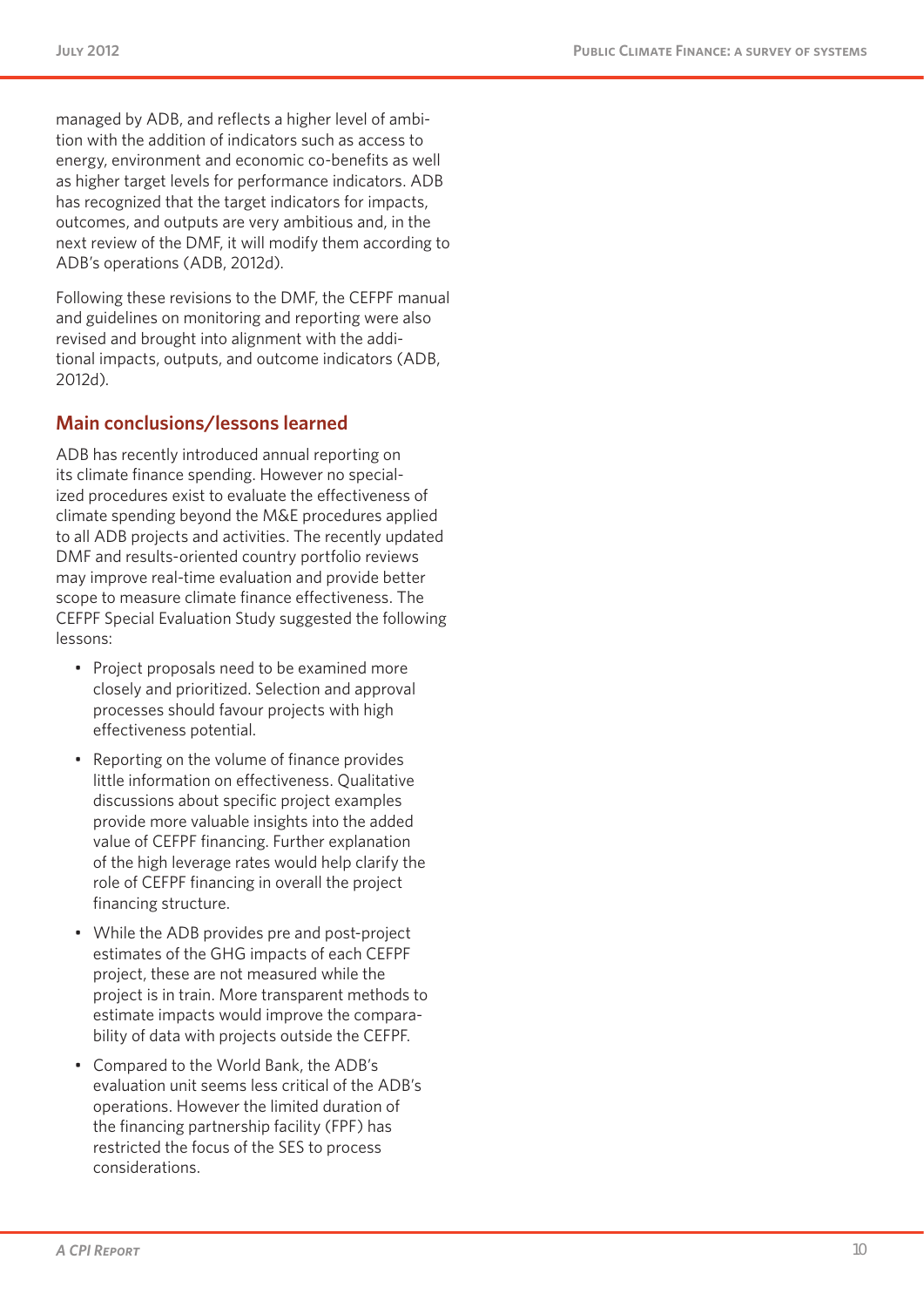**2.3 The World Bank: International Bank of Reconstruction and Development (IBRD) and International Development Association (IDA)** 

| Total climate finance portfolio <sup>1</sup>         | More than USD 6 billion         |  |
|------------------------------------------------------|---------------------------------|--|
| <b>IBRD</b>                                          | <b>USD 5,565 million (2011)</b> |  |
| <b>IDA</b><br>$\bullet$                              | <b>USD</b> 560 million (2011)   |  |
| Climate-specific monitoring and evaluation framework |                                 |  |
| Independent evaluation unit                          |                                 |  |
| Results-based management framework                   | ٦                               |  |
| Real-time Evaluation                                 |                                 |  |
| Post-project evaluation                              | ٦                               |  |
| Post-project evaluation of GHG impacts               |                                 |  |
| Public disclosure of evaluation findings             |                                 |  |

1 Figures represent the amount of resources committed by IBRD and IDA to projects approved in 2011 under the climate change theme. These, therefore, does not necessarily reflect the amount ultimately disbursed for projects. Source: World Bank project database, accessed in June 2012.

#### **HIGHI IGHTS**

According to the World Bank projects database, the International Bank for Reconstruction and Development (IBRD) and the International Development Association (IDA) committed over USD 6 billion to climate changerelated activities in 2011.19

#### **Frameworks, procedures, and methods for assessing the effectiveness of (climate) finance**

#### Appraisal and monitoring

In 2008, the World Bank Group (WBG) adopted its *Strategic Framework on Development and Climate Change* (SFDCC) - a road map for the WBG from 2008-11. While prioritizing development outcomes, the Framework encouraged the use of low-carbon growth opportunities to achieve development goals and set out a number of objectives to enhance resilience to climate risks and address mitigation and adaptation needs (WBG, 2008a,b).20 After extensive stakeholder

consultation, a new Environment Strategy was released in June 2012. It articulates an ambitious agenda to support '*green, clean, resilient*' pathways for developing countries over the 2012-2022 timeframe. The Strategy established priority actions and aims to mobilize additional sources of financing while promoting knowledge and innovation (WBG, 2012).

A long-term results framework with indicators structured along the results chain supports the delivery of measurable results.21 These indicators may be refined over time as the WB standardizes the core sector indicators (WBG, 2012). To avoid duplication the framework builds on the existing WBG corporate and sectoral results measurement systems.

The Bank, in fact, started to include results frameworks in its operations as early as  $2004.<sup>22</sup>$  All new sector and country strategies include measurable results indicators, and all projects rely on monitoring and results frameworks to guide implementation. While the IEG has noted real improvements in the results orientation of Bank operations (IEG, 2009a), these systems appear to

<sup>19</sup> The Climate Investment Funds, for which IBRD is the Trustee, are covered separately in this report. This paper does not consider the International Finance Corporation (IFC), the private sector financing arm of the World Bank Group, which invested about USD 1.7 billion in clean energy and climate friendly projects in each of the last two years (14% of its total commitment), plays an important role in the climate finance landscape [\(IFC.org](IFC.org)).

<sup>20</sup> The SFDCC included commitments to screen all energy projects for energy efficiency opportunities and water projects for climate risks. It also set out

criteria that restricted WB support for coal power to instances where coal has the lowest cost after environmental externalities are taken into account, where there is optimal use of energy efficiency, and where no concessional funds are available to fund low-carbon alternatives.

<sup>21</sup> WBG (2012) presents the Strategy's priorities as well as the result framework for each of the key themes under the agenda.

<sup>22</sup> For additional information see the WBG web site at: [http://web.worldbank.](http://web.worldbank.org) [org](http://web.worldbank.org)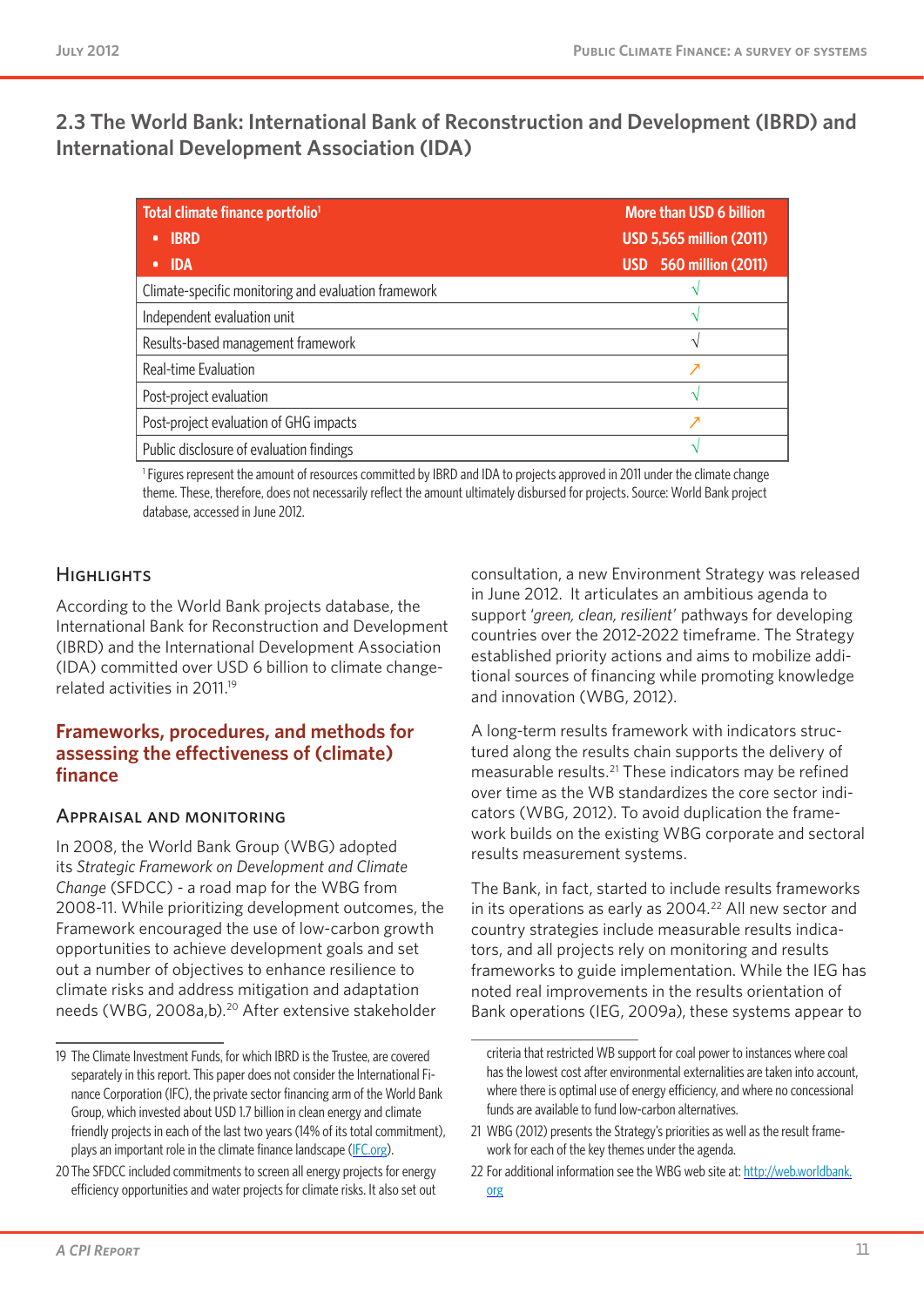capture only limited information on the effectiveness of finance for climate mitigation and adaptation.23

IDA uses its Results Measurement System (RMS) to track, monitor and evaluate its contributions to results. As part of this framework, IDA has developed a new set of core indicators to better capture the *development* impact of renewable energy projects, and is currently reviewing its energy efficiency indicators (WB, 2010a). Further enhancements to the RMS are envisaged under IDA's sixteenth replenishment (IDA16, 2012-2014) (IDA, 2011).

The Independent Evaluation Group (IEG) is the unit responsible for evaluating the activities of IBRD and IDA, and their progress towards stated objectives. It reports directly to the WBG's Board of Directors through the Director-General Evaluation (see Appendix 1 for the summary of the IEG evaluation of the WBG). <sup>24</sup>

Today, all WBG projects are subject to initial screening for adverse environmental and social impacts. However, an IEG review of recently closed projects in the agriculture, environment, and water sectors indicated that few impact evaluations collected even the minimum information necessary to assess results (IEG, 2009a).25

Until recently, information on GHG reductions that resulted from World Bank projects was only included routinely for GEF-financed and carbon finance-related projects. The Bank has gradually started to include projected carbon benefits in appraisal documents, and to identify new projects with climate mitigation or adaptation benefits, partly in response to a mandate from IDA. The IEG (2009a) rated the M&E quality for projects closed in 2007 and 2008 as modest or negligible in three of five cases. Key criticisms include the use of too many indicators, a focus on outputs rather

- 24 The IEG is in charge of evaluating the whole WBG, including the IFC and MIGA. See WBG web site at: [http://ieg.worldbankgroup.org/content/ieg/en/](http://ieg.worldbankgroup.org/content/ieg/en/home.html) [home.html](http://ieg.worldbankgroup.org/content/ieg/en/home.html).
- 25 The World Bank's Safeguard Policy on Environmental Assessment requires each project to undergo an environmental screening based on type, location, sensitivity, scale of the project, etc. It identifies projects likely to have an adverse environmental impact, and the appropriate extent and type of Environmental Assessment needed. It also determines whether the project triggers any other safeguard policies. Proposed projects are then classified into environmental categories from those most likely to have adverse impact to those that are least likely.

than outcomes, infrequent collection of baseline data, and lack of adequate data to assess impact.

Recently, the IEG called for enhanced economic and environmental outcomes assessment (IEG 2010a), and monitoring and evaluation of interventions that impact GHG emissions – particularly in the energy and forestry sectors. The IEG has suggested that data is currently insufficient for the effectiveness of climate finance to be properly evaluated.

In line with the practices of its private sector lendingarm (the International Finance Corporation), the World Bank has recently agreed, to roll out a GHGs footprint tracking system starting from fiscal year 2013-2014. This will particularly apply to the energy, transport and forestry sectors.26

#### Evaluation upon project completion

The World Bank has two related strands of post-project evaluation:

- 1. self-evaluation of all projects is conducted by the responsible departments; and
- 2. independent evaluation by the Bank's IEG.

At the project level, following the completion of each project (approximately 270 per year), the responsible WB department prepares a self-evaluation report – or 'Implementation Completion Report' (ICR) – using input from the borrower government, implementing government agency, co-financiers, and other partners. ICRs compare the project's actual economic rate of return with the original estimate and rate the performance of borrowers, co-financiers and other partners. Similarly, all WB Country Assistance Strategies (CAS) are required to include a self-evaluation of the Bank's country program.

The IEG conducts an independent review of every ICR and CAS self-evaluation as well as each Note on Cancelled Operation, as part of its project-level evaluations.

In relation to development interventions (some of which have climate-related objectives), the IEG uses an objectives-based evaluation approach, to assess whether a project's actual outcomes are likely to achieve stated objectives. Although the IEG states that the relevance of objectives themselves is also evaluated, a focus on assessing performance against objectives seems to imply that the approach does not include a full impact

<sup>23</sup> Furthermore, the current version of the relevant WB Operational Policy (OP 13.05) stresses that project implementation is the responsibility of the borrower and while WB project supervision includes monitoring, evaluative review, reporting, and technical assistance, it is focused on monitoring progress against objectives, trouble-shooting, and evaluation only on completion.

<sup>26</sup> Personal communication with World Bank on April 2012.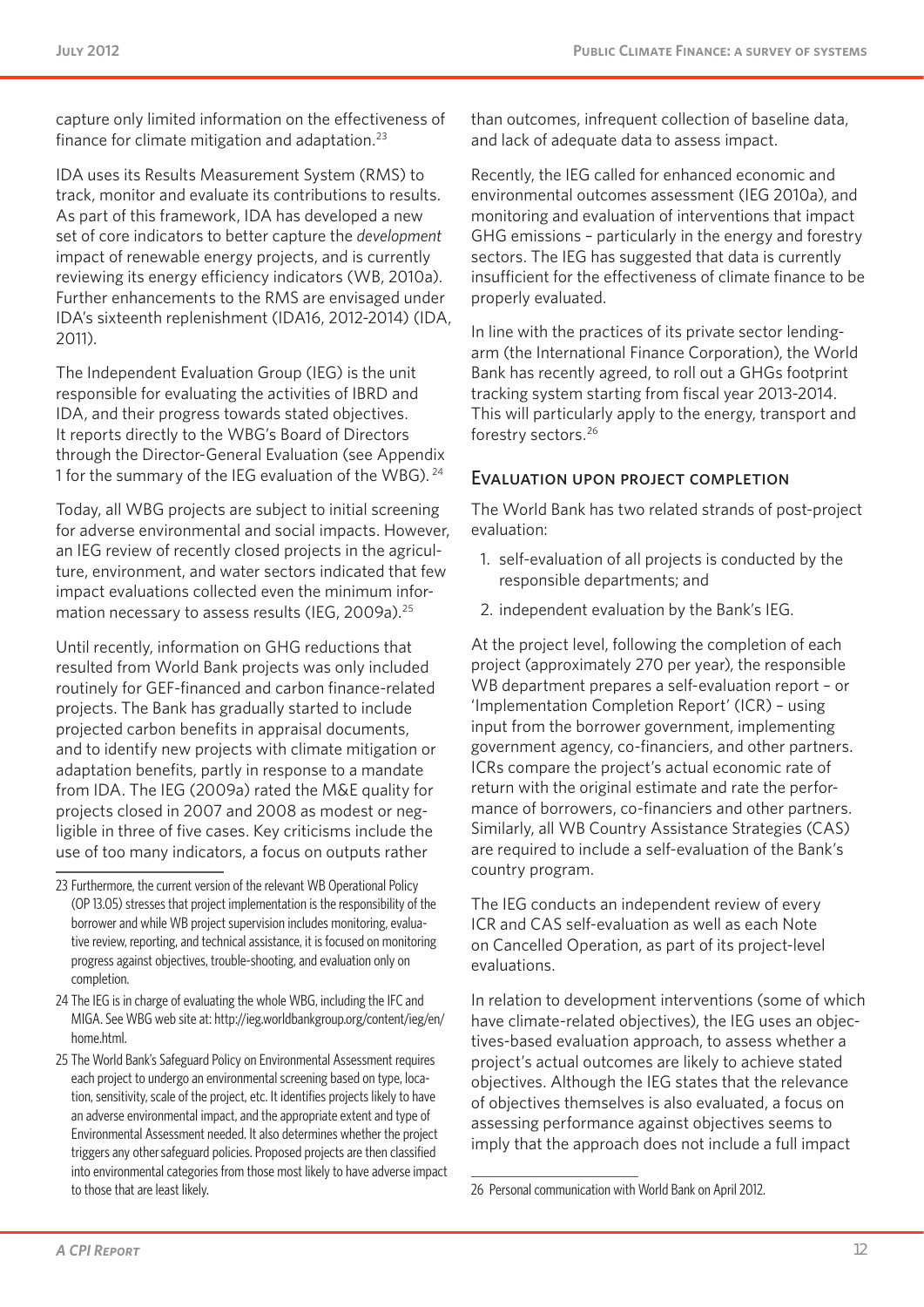assessment. As a result, outcomes such as the intended and unintended GHG impacts of Bank projects are only measured if they are contained within the project's stated objectives.

The IEG objectives-based evaluation approach involves:

- 1. Assessing how project results compare to stated objectives, benchmarks, and standards;
- 2. Assigning performance rating criteria for
	- a. **relevance** (of objectives with regard to country needs and institutional priorities);
	- b. **outcome** including efficacy (that is, the extent to which development objectives are achieved or are likely to be achieved) and efficiency (the extent to which objectives have been achieved without using more resources than necessary);
	- c. **sustainability** (the likelihood that estimated net benefits will be maintained or exceeded over the life of the project);
	- d. **institutional development impact** (the extent to which the project improves the ability of a country to make better use of its resources), and

#### e. **bank and borrower performance**.

3. Counterfactual or 'what if' analysis.

The IEG supplements self evaluations with independent assessments; reviews of literature and analytical work, project documentation and portfolio reviews, country case studies and structured interviews, staff and stakeholder surveys, and impact evaluations, may all be taken into account.

A selection of projects is then chosen, on the basis of 'good' or 'poor' performance and their relevance to future sectoral or thematic evaluations, for further evaluation in a Project Performance Assessment Report (PPAR). Approximately 1 in 4 completed projects (about 70 per year) are subject to a PPAR, which typically involves a field visit and interviews with stakeholders. The PPAR rates project outcomes (taking into account relevance, efficacy, and efficiency), sustainability of results, and institutional development impact.

Other IEG outputs include:

• **Country Assistance Evaluations** (approximately 10 per year) examine Bank performance in a particular country – over a period of four to five years – and report on its conformity with the relevant Bank Country Assistance Strategy (CAS) and on the overall effectiveness of the specific CAS;

- **Process Reviews** (2 or 3 per year) are prepared in response to Board or external demands and examine ongoing activities for efficiency, consistency with stated objectives, and effectiveness. Past reviews have looked at aid coordination and development grant-making;
- • **Corporate Evaluations** covering cross-cutting operational issues, such as safeguards and sustainability policies; and
- • **Annual Review of Development Effectiveness** (ARDE), a meta-evaluation based on those above, provides a comprehensive assessment of the Bank's development effectiveness beyond the stated objectives of Bank activities.

The IEG also tracks the WBG management's response to its recommendations.<sup>27</sup> It identifies and disseminates the lessons learned from experience and helps to build local evaluation capacity. To ensure transparency, all project evaluations are made publicly available and to guarantee the independence of evaluation, the IEG's Director-General reports directly to the Board of Directors. The WBG management cannot alter IEG study findings or prevent their release.

#### **Has the World Bank improved its monitoring and evaluation of climate finance effectiveness?**

The World Bank Group has developed a results framework to support the new 2012-2022 Environment Strategy. Existing indicators may be further refined to capture the WBG's progress on the standardization of core indicators. The World Bank will also develop appropriate baseline indicators during the Strategy's first year of implementation as well as a new system to track climate finance, which will be rolled out starting in July 2012 (WBG, 2012).

To measure the contribution of IDA-supported actions to achieve development results under its sixteenth replenishment period, IDA will sharpen its focus on results effectiveness and efficiency through the implementation of internal reforms and new improvements to the RMS. For the first time, specific indicators that track progress on the IDA16 climate change 'special theme'

<sup>27</sup> 94% of the recommendations made were accepted by the WB's management, though about half of them were qualified. Due to 'differing interpretations' of what is considered completion of an action, there is a disparity between the rates of adoption reported by the Bank's management (50% as high or substantial in year one and 95% in year four) and the IEG (25% as high or substantial in year one and 63% in year four) (IEG; 2011).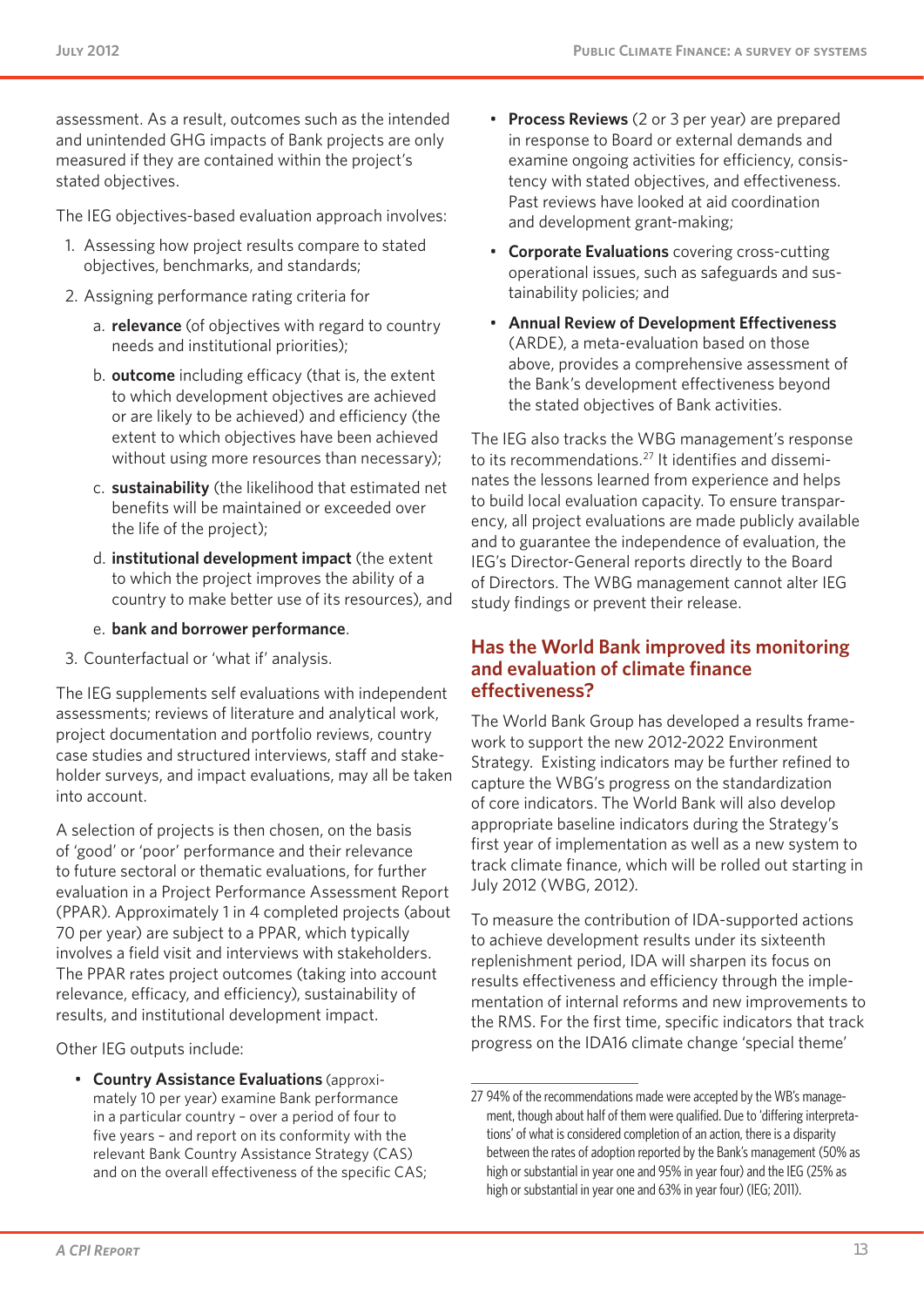have been integrated into the overall results framework (IDA, 2011).

The WB is currently developing project-specific approaches to incorporate environmental externalities into project appraisals. These apply GHG analysis to WB investments in the IFC portfolio, but only in the energy, transport, and forestry sectors (WB, 2010).<sup>28</sup> These are expected to be rolled out over 2013-14. The WB also proposes the formulation of new core indicators for energy projects under IBRD-financed operations and is exploring the role of carbon pricing in its analysis of project feasibility focusing on emission-intensive projects and sectors.

Overall, climate change is increasingly emerging as a 'strategic knowledge priority' for the Bank. The Bank hopes that developing customized knowledge and capacity-building products which can then be quickly translated into climate action and integrated in operations will support the development of stronger monitoring and evaluation systems and promote more effective, real-time lesson learning (WB, 2010).

#### **Main conclusions/lessons learned**

The WB has strengthened its corporate-level monitoring and reporting of results on several fronts. There is a strong commitment to improve the capture of information related to the effectiveness of climate finance.<sup>29</sup> New indicators for energy projects are in place in the IDA and are being developed for the IBRD (WB, 2010). Although the Bank has beefed up its results agenda in recent years, only about 60% of projects in 'hard sectors' (including energy) report economic rates of return at closing; and only about half of all project appraisals had an acceptable quality of economic analysis (IEG, 2010b). Economic and environmental assessments and work to monitor and evaluate investment and GHG impacts, all need to be more rigorous and more systematic (2009a).

• New methods to calculate GHGs are in the pipeline but will only apply to select energy, transport, and forestry sector projects.

- Although significant improvements have been made, further work is needed to strengthen the RMS and build statistical capacity (IDA, 2010).
- In recent years, several country evaluations highlighted the need for 'real time' monitoring of strategies, and timely adjustments where necessary (IEG, 2011).
- More comprehensive and systematic evaluation of the productivity of different investment options is needed (IEG, 2009a). While development projects are increasingly embracing rigorous approaches to impact evaluation (including randomized controlled trials), these are still very rare in climate-relevant areas.
- Most importantly, conducting evaluations after project disbursements stop makes it difficult to correct or change project design. The IEG's recommendation that the WBG should '*measure projects' economic and environmental impact during execution and after closure*' was rejected by WBG management on the grounds that concessional funds are not available for this purpose, and that the borrower has responsibility for long-term monitoring (IEG, 2010a).

<sup>28</sup> WB (2010) states that the WBG is advancing pilot work on GHG analysis. Given that methods for GHG analysis for the WB differ from those for the IFC, coordinated and concurrent work is carried out in each institution.

<sup>29</sup> IEG reports that two independent reviews, sponsored by the evaluation units of regional development banks, found that the WB's evaluation tools and approaches come closest to best practice among the multilateral development banks. For further information see: [http://web.worldbank.org/external/](http://web.worldbank.org/external/default/main?theSitePK=1324361&piPK=64252979&pagePK=64253958&menuPK=5039271&contentMDK=20790052) [default/main?theSitePK=1324361&piPK=64252979&pagePK=64253958&m](http://web.worldbank.org/external/default/main?theSitePK=1324361&piPK=64252979&pagePK=64253958&menuPK=5039271&contentMDK=20790052) [enuPK=5039271&contentMDK=20790052](http://web.worldbank.org/external/default/main?theSitePK=1324361&piPK=64252979&pagePK=64253958&menuPK=5039271&contentMDK=20790052).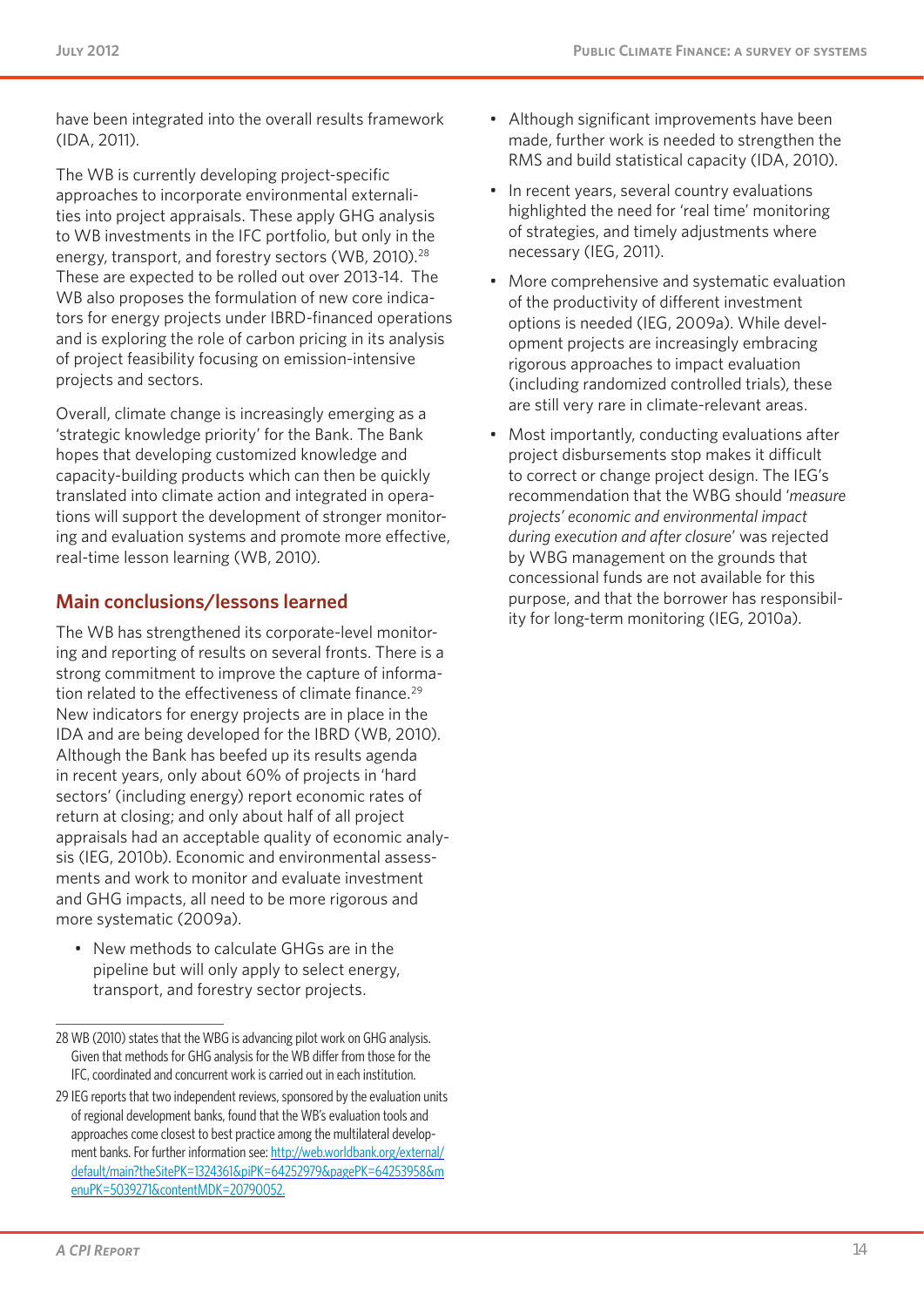## **2.4 The Climate Investment Funds (CIF)**

| Total climate finance portfolio (pledged in 2008)    | <b>USD 6.5 billion</b>              |
|------------------------------------------------------|-------------------------------------|
| Climate-specific monitoring and evaluation framework |                                     |
| Independent evaluation unit                          | MDBs' units                         |
| Results-based management framework                   |                                     |
| Real-time Evaluation                                 | n.a.                                |
| Post-project evaluation                              | 17                                  |
| Post project evaluation of GHG impacts               | n.a.                                |
| Public disclosure of evaluation findings             | $\sqrt{\mathsf{via} \mathsf{MDBs}}$ |

#### **HIGHLIGHTS**

The Climate Investment Funds (CIFs) consist of two multi-donor trust funds: the Clean Technology Fund (CTF); and the Strategic Climate Fund (SCF). The CTF promotes scaled-up financing for the demonstration, deployment, and transfer of low-carbon technologies with significant potential for long-term GHG emissions savings. In order to achieve the maximum effect, emphasis is placed on providing co-financing for the implementation of national development strategies and programs with low-carbon objectives.

The SCF supports targeted programs with dedicated funding to pilot new approaches with the potential for scaled-up, transformational action aimed at a specific climate change challenge or sectoral response. It currently includes three sub-funds: the Pilot Program for Climate Resilience (PPCR), the Forest Investment Program (FIP), and the Scaling Up Renewable Energy in Low-Income Countries Program (SREP). The total amount initially pledged by 14 countries to the CIF Trust Funds (CTF and SCF) was USD 6.5 billion (2008) (CIF, 2012a).

IBRD is the trustee of the CIFs; it manages resources, makes transfers to implementing entities, and reports on the financial status of the Funds. The African Development Bank (AfDB), Asian Development Bank (ADB), European Bank for Reconstruction and Development (EBRD), Inter-American Development Bank (IDB), and World Bank Group (IFC and IBRD) are the implementing entities of the CIFs.

#### **Frameworks, procedures, and methods for assessing the effectiveness of (climate) finance**

#### Appraisal

The CTF investment criteria for public sector operations (CIF, 2009a)30 requires each project or program proposal to include the following information:

- 1. Potential for GHG emissions savings (direct CO<sub>2</sub>e emissions savings over the lifetime of the proposed program/project);
- 2. Cost-effectiveness (CTF investment per ton of CO<sub>2</sub>e reduced, expected technology cost reductions due to technological breakthroughs, organizational learning, and economies of scale);
- 3. Demonstration potential at scale (scope for avoided annual GHG emissions as a result of replication, market transformation, etc.);
- 4. Development impact (reductions in energy intensity of GDP, energy access, environmental co-benefits);
- 5. Implementation potential (existence of country and sector strategies, institutional capacity, and volume of co-financing leveraged from domestic, private and international sources); and
- 6. Additional costs and risk premium (rate of return and risk premium without CTF co-financing).

The CTF investment criteria also state that, where feasible, the CTF will develop a common database to support the decision-making process. This database could also be useful for tracking project performance.

<sup>30</sup> Additional criteria apply for private sector operations.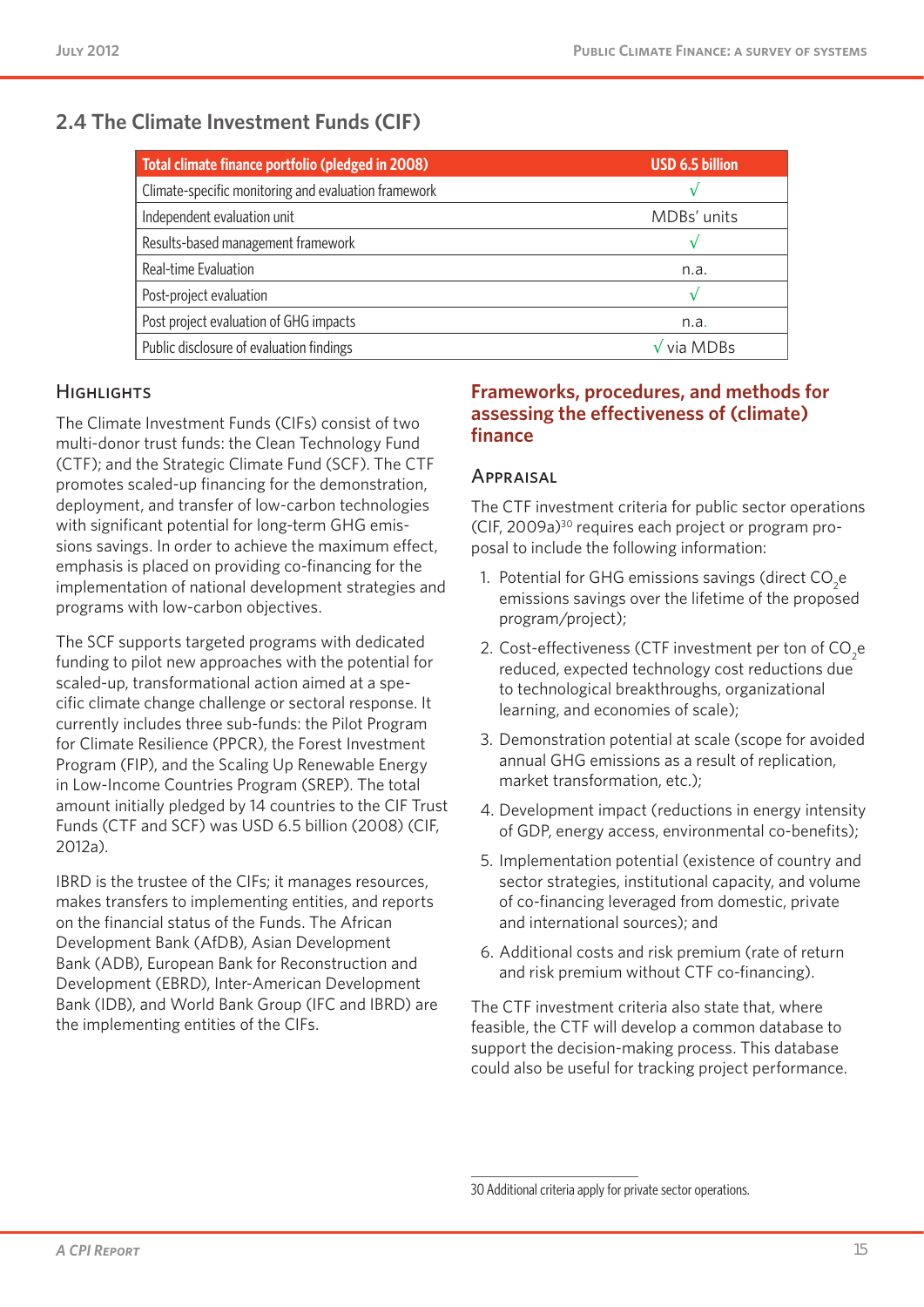#### **Have the CIFs improved their monitoring and evaluation of climate finance effectiveness?**

The CIF Trust Fund Committees require implementing entities to provide annual reports on their CTF and SCF activities. The independent evaluation departments of these institutions will also jointly produce an independent evaluation of the operations of the Trust Funds and the impact of their activities after three years of operation based on agreed reporting criteria. Results achieved through the Funds will be published.31

In November 2011, the Trust Fund Committees formally requested evaluation departments of the implementing entities to undertake the evaluation of the Funds. To initiate the process and promote the evaluation's objectivity, the MDBs established a six-person Evaluation Oversight Committee (EOC). At the CIF Committee meetings in May 2012, the EOC proposed a structure, procedure, and an indicative evaluation schedule including a draft set of questions, and separately, criteria to help ensure the evaluation's objectivity. Feedback from the Fund Committees will inform the finalization of these documents, and provide a road map for the evaluation. According to the draft documentation, the final evaluation report will be presented at the CTF and SCF Trust Funds meetings in November 2013 (CIF, 2012b).

The CIF monitoring and evaluation system includes an overall CIF results framework and results frameworks for the CTF, PPCR, SREP and FIP32. The frameworks are strategic M&E tools to assess the impact, outcomes, and outputs of CIF-funded activities. They are also intended to guide pilot countries' and MDBs' M&E of CIF-funded activities. The frameworks were developed through consultation within MDBs and with external stakeholders.

A working group was established in 2009 to harmonize the format, methods, definitions, and indicators of existing CIF results frameworks and to incorporate the findings of a parallel Strategic Environment Assessment of the CIFs carried out by MDBs in 2010 (CIF, 2010a,b). The frameworks are living documents and will be reviewed following a two- to three- year 'field-testing phase'. They are intended to operate within existing national and MDB M&E systems, and to be applied flexibly to take account of national capacities.

The results frameworks incorporate 'results statements' (see for example, Box 2) and use a logic model that aims to demonstrate the cause and effect 'chain' of indicators, from inputs and activities through to outputs, higher-level outcomes, and impacts (CIF, 2010c). Indicators are elaborated with baselines and targets, details on measurement aggregation, and means of verification. The performance measurement strategy included a plan to collect the data necessary to measure progress; it includes information on the timeframe and allocation of actions. CIF is considering narrowing indicators to a core group for each of the CIF funds, in order to simplify and streamline the M&E frameworks while retaining strong benchmarks.

#### **Box 2: CTF Results Framework Result Statements**

Three groups of mandatory indicators form the basis of Result Statements for the CTF:

#### *CTF Transformative Impact*

• Transformed energy supply and demand to low-carbon development pathways

#### *CTF Catalytic Replication Outcomes*

- Increased investment in clean production and consumption technologies
- • Strengthened the enabling environment for clean production and consumption technology
- Low-carbon technologies proven at scale
- Decreased air pollution from energy production and consumption

<sup>31</sup> CIF web site at: [http://www.climateinvestmentfunds.org/cif/monitor](http://www.climateinvestmentfunds.org/cif/monitoring_and_evaluation%20)ing and evaluation%20.

<sup>32</sup> In May 2012, the Trust Fund Committee approved a revised version of the SREP results framework (SCF/TFC.9/5, 2012). In June 2011, the FIP Subcommittee approved the FIP result framework. This, however, is still listed amongst the FIP pending decisions, see: [http://www.climateinvestment](http://www.climateinvestmentfunds.org/cif/fip_comments)[funds.org/cif/fip\\_comments](http://www.climateinvestmentfunds.org/cif/fip_comments).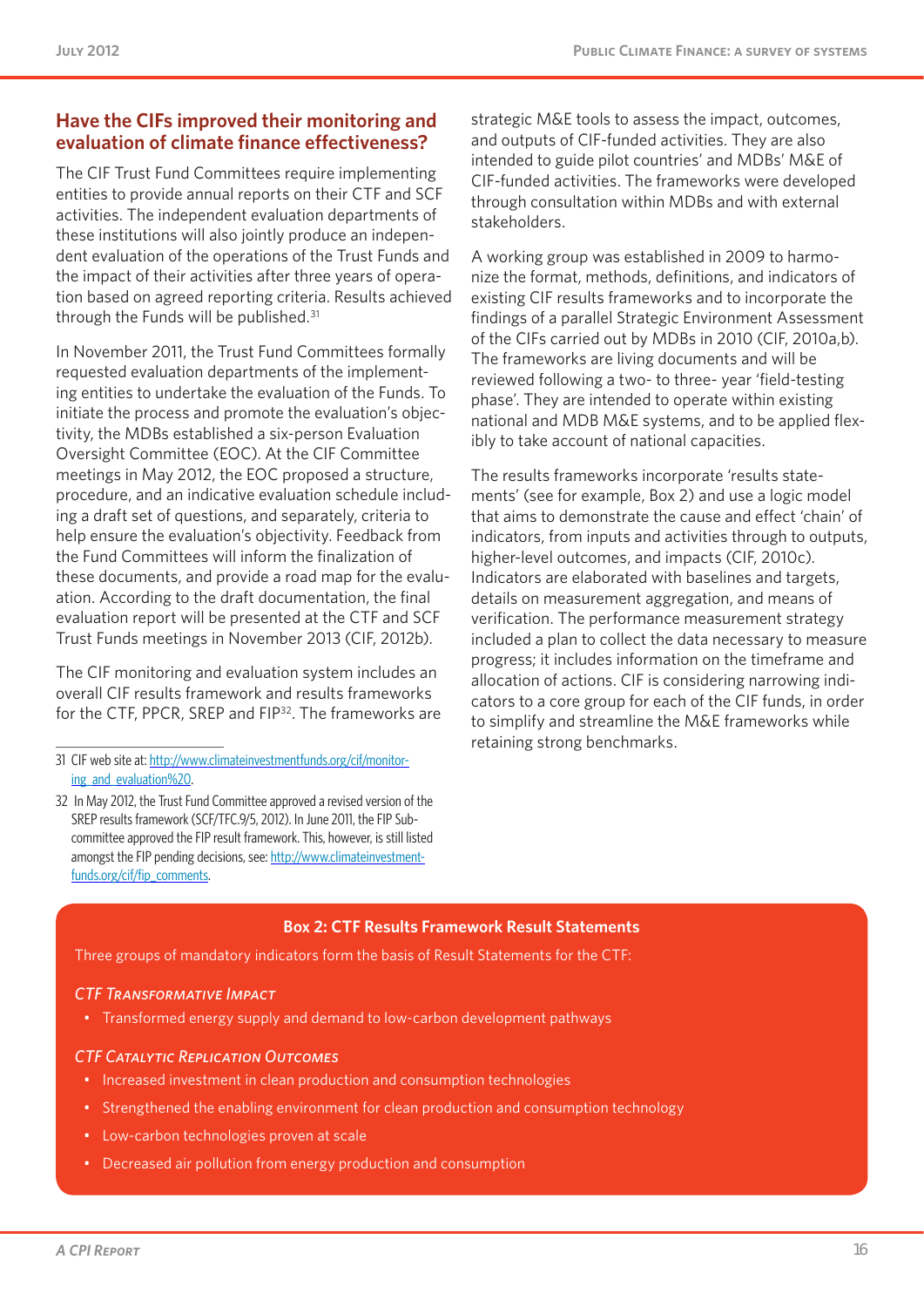#### *CTF Project/Program Outputs & Outcomes*

- Direct GHG emissions avoided
- • Increased employment
- Increased capacity to plan, manage, and finance clean technology solutions
- Sector specific results: transport, renewable energy, energy efficiency
- Leveraging new and additional resources for clean technology projects
- • Integration of learning by a range of development actors involved in low-carbon development and climate resilience

Reporting against the CTF Transformative Impact and CTF Catalytic and Replication outcomes is the responsibility of each respective CTF host country. Reporting against CTF Project Outputs and Outcome Indicators is mainly the responsibility of the MDB implementing entities.

Source: CIF, 2010c.

#### **Main conclusions/lessons learned**

The Climate Investment Funds' use of investment criteria, results frameworks and possible narrowing indicators to a core group suggests the experiences of other intermediaries have been taken into account and lessons learned. Further effort is underway to streamline monitoring and evaluation while retaining robust benchmarks. However, some uncertainties remain:

- • Investment criteria require all proposals to provide information about the potential effectiveness of the proposed project. Understanding the extent to which project approval decisions are based on this evidence would improve transparency and understanding.
- • Results frameworks for the CIFs are comparatively transparent and robust, build on previous M&E experience (including of the WBG) and incorporate input from stakeholders. Indicators include baselines, targets, and details on measurement aggregation and means of verification. Linkages between the logic model and meaningful results statements improve understanding about what has happened and why.
- • Work to streamline the indicators to a more representative group of core indicators should enable a useful assessment of the effectiveness of activities funded. However it remains to be seen how well the frameworks will be implemented in practice, and what the quality of the results will be – especially given that the results frameworks were elaborated largely *after* the approval of investment plans. Even so, they have potential to be a best practice example for other organizations engaged in providing climate finance.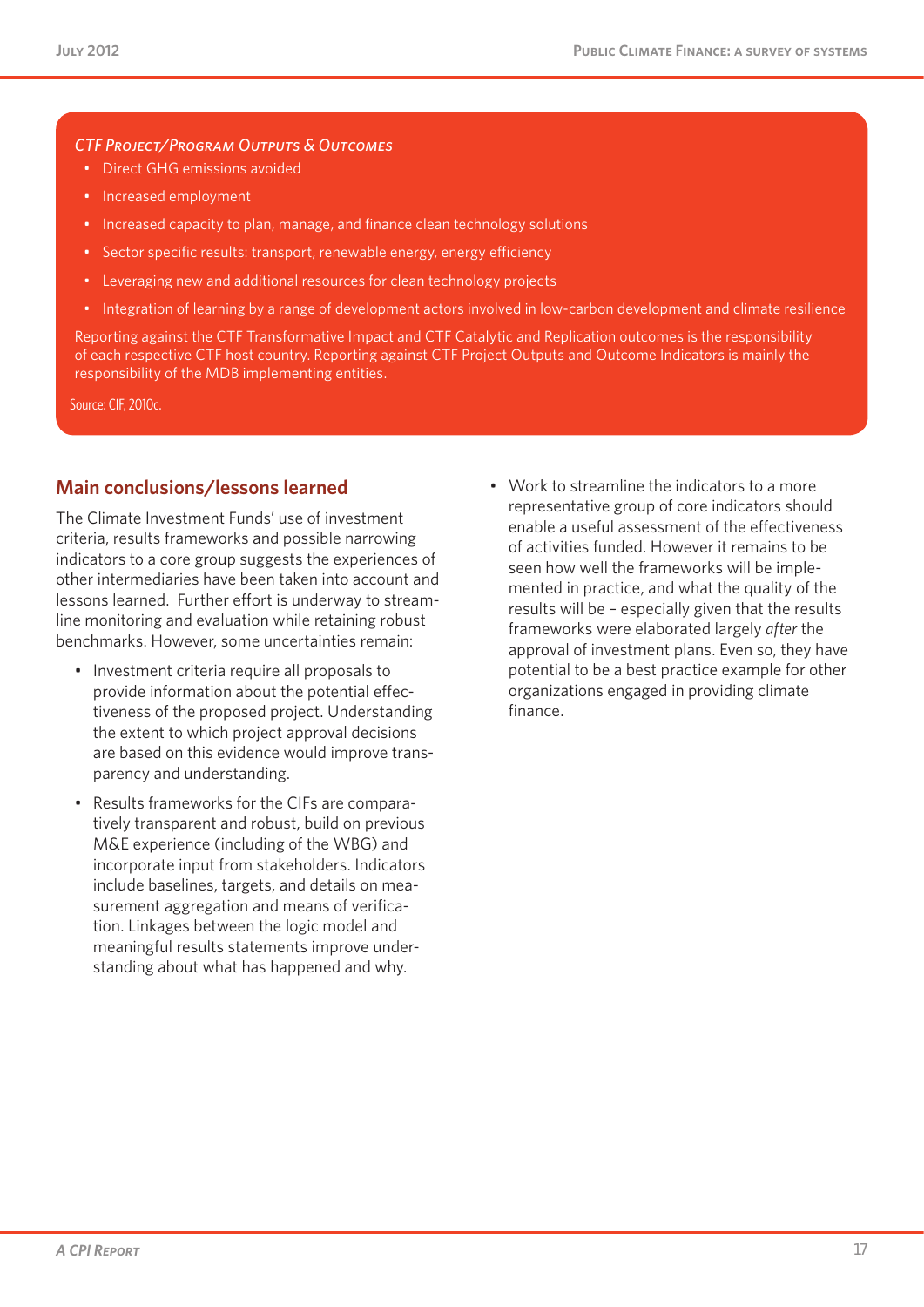## **2.5 The Global Environmental Facility (GEF)**

| Total climate finance portfolio                      | <b>USD 1.4 billion (2010-14)</b> |
|------------------------------------------------------|----------------------------------|
| Climate-specific monitoring and evaluation framework |                                  |
| Independent evaluation unit                          |                                  |
| Results-based management framework                   |                                  |
| Real-time Evaluation                                 |                                  |
| Post-project evaluation                              |                                  |
| Post-project evaluation of GHG impacts               |                                  |
| Public disclosure of evaluation findings             |                                  |

#### **HIGHLIGHTS**

Since its inception in 1991, the Global Environmental Facility (GEF)33 has invested USD 3.84 billion in the climate change focal area to support mitigation, adaptation, and enabling activities. This investment has mobilized additional co-financing valued at more than USD 21.8 billion (UNFCCC, 2011). The GEF is the largest public-sector funding source that supports the transfer of environmentally sound technologies to developing countries and economies in transition (EITs)(GEF, 2010).

The GEF works through a partnership of ten agencies34 that assist eligible governments and NGOs to develop, implement and manage projects. Finalized in 2010, the Fifth Replenishment of the GEF (GEF-5) will fund four years of operations and activities through to 2014. Donor countries (including developing countries) pledged USD 4.34 billion to GEF-5, including USD 1.4 billion dedicated to climate change mitigation (UNFCCC, 2011).

The GEF administers three trust funds: the Global Environment Facility Trust Fund (GEF), the Least Developed Countries Trust Fund (LDCF), and the Special Climate Change Trust Fund (SCCF).<sup>35</sup> The latter two, along with the already-completed three-year Strategic Priority on Adaptation (SPA), are the main avenues for GEF-related adaptation activities. The GEF also provides secretariat services on an interim basis to the Adaptation Fund.

<sup>33</sup> The GEF was established in October 1991 as an independent financial organisation to assist in the protection of the global environment and promotion of environmentally sustainable development. 182 governments are members of the GEF, which functions as the operating entity for the financial mechanisms of the: United Nations Framework Convention on Climate Change (UNFCCC); UN Convention to Combat Desertification (UNCCD); Convention on Biological Diversity (CBD); and the Stockholm Convention on Persistent Organic Pollutants (POPs). Although not linked formally to the Montreal Protocol (MP), the GEF also supports its implementation in countries with economies in transition (EITs). For each of the three Rio Conventions, the GEF is accountable to the relevant Conference of the Parties (COP) body, which provides guidance and decides on policies, program priorities, and eligibility criteria for funding.

<sup>34</sup> The GEF Agencies are: UNDP, UNEP, the World Bank (IBRD), FAO, UNIDO, AfDB, AsDB, EBRD, the IDB, and the IFAD. In November 2010, the GEF Council launched a pilot initiative to accredit new agencies – so-called GEF Project Agencies – with the aim of broadening countries' choices about the agencies with which they collaborate (GEF[/C.40/Inf](C.40/Inf).4, 2011).

<sup>35</sup> LDCF focus areas include: water resources; food security and agriculture; health; disaster preparedness and risk management; coastal zone management and infrastructure; natural resource management, and communitybased adaptation. SCCF focus areas include: water resources management, land management, agriculture, health, infrastructure development, fragile ecosystems (including mountain ecosystems), and integrated coastal zone management. Sources:<http://www.thegef.org/gef/LDCF>, [http://www.thegef.](http://www.thegef.org/gef/SCCF) [org/gef/SCCF.](http://www.thegef.org/gef/SCCF)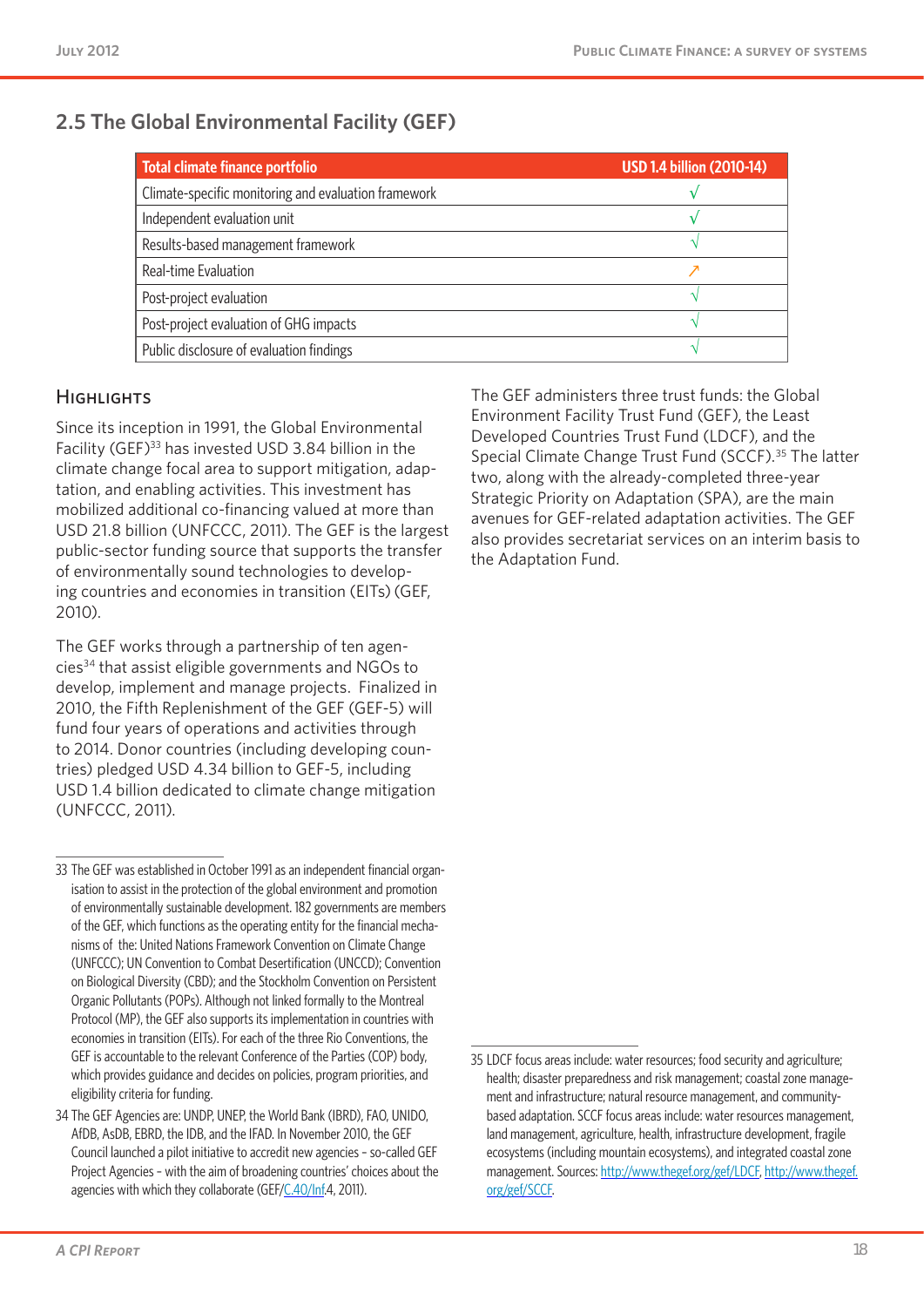#### **Box 3: GEF System for Resources Allocation**

During GEF-5, the allocation of resources to eligible countries will be conducted according to the System for Transparent Allocation of Resources (STAR), which aims to channel resources transparently by prioritizing countries that have higher potentials to generate global environmental benefits and the capacity to successfully implement projects. The STAR replaces the Resource Allocation Framework (RAF).

This system aims to help eligible countries maximize their investment benefits by increasing transparency, the predictability of funding, planning, and country ownership. In accordance with Council Decisions, the STAR system aims to improve the targeting of available resources, thereby increasing their impacts.

STAR will determine the allocation of resources for the Climate Change, Biodiversity, and Land Degradation focal areas. Other focal areas are not currently covered due to the lack of adequate indicators and datasets, but they may be included in future replenishment periods.

Under STAR, the GEF identifies an 'indicative allocation' that each country can access during the replenishment period according to a combined set of indicators, which are grouped under the following indexes:

- 1. **The GEF Benefit Index (GBI)** captures countries' potentials to generate global environmental benefits, e.g. GHG emissions reductions.
- 2. **The GEF Performance Index (GPI)** measures each country's relative capacity to develop and implement projects and programs. Based on each country's past and current performance it also considers the quality of a country's policies and institutional frameworks.
- 3. **A social economic development index,** measured as a GDP Index (GDPI), aims to increase the allocations to countries with low GDPs per capita in order to build the additional capacity needed to successfully develop and implement GEF projects.

The STAR foresees a minimum and maximum indicative allocation for each focal area. For climate change, the floor is set at USD 2 million and the cap at 11% of total funds for the area.

Source: GEF, 2011; GEF 2010b.

#### **Frameworks, procedures, and methods for assessing the effectiveness of (climate) finance**

In November 2010 the GEF Council approved a revised M&E Policy to promote consistent assessments of the results, performance, processes, and effectiveness of all GEF's partners. The revised Policy aims to promote accountability in the achievement of the GEF's goals and mission and encourages all GEF partners to share lessons learned (GEF EO, 2010).

The M&E policy establishes norms, standards, and minimum requirements for all projects/programs presented to the Council. It covers project design, implementation, and evaluation. A results-based management framework (RBM) that was approved by the Council in 2007 to support the implementation of GEF-4 informs all M&E processes and activities.<sup>36</sup>

The framework builds on the strategic programming defined at the beginning of the replenishment period for each focal area (GEF[/R.5/31/CRP](R.5/31/CRP).1, 2010), outlining objectives, expected outcomes, and related tracking indicators.37

All of the actors involved share responsibility for M&E: the GEF Council, the GEF Secretariat, the GEF Evaluation Office (EO), and the GEF coordination units and evaluation offices of the implementing agencies. A Scientific and Technical Advisory Panel (STAP) provides recommendations on indicators, targets, and evaluation approaches.

The GEF Council sets the overall framework, from the objectives to the focal area results frameworks, and

<sup>36</sup> GEF[/C.40/Inf](C.40/Inf).9, 2011; GEF/C.31/11, 2007. A specific RBM framework has also been developed for the LDCF and SCCF to address the unique M&E needs of adaptation interventions. For additional information see Appendix 2 and GEF[/LDCF.SCCF.](LDCF.SCCF)9, 2010, GEF[/LDCF.SCCF.](LDCF.SCCF)5/3, 2008.

<sup>37</sup> The policy recommendations for the Fourth Replenishment of the GEF Trust Fund requested the GEF Secretariat to develop a set of common quantitative and qualitative indicators and tracking tools for each focal area to be used consistently in all projects, with a view to facilitating the aggregation of results as well as assessments of GEF's 'transformational impact'. (GEF/C.29/3, 06). The RBM adopts the definition of the OCED-DAC Glossary (2002) for result, goal, impact, outcome, and outputs. See OCED DAC (2002) or GEF/C.31/11, 2007.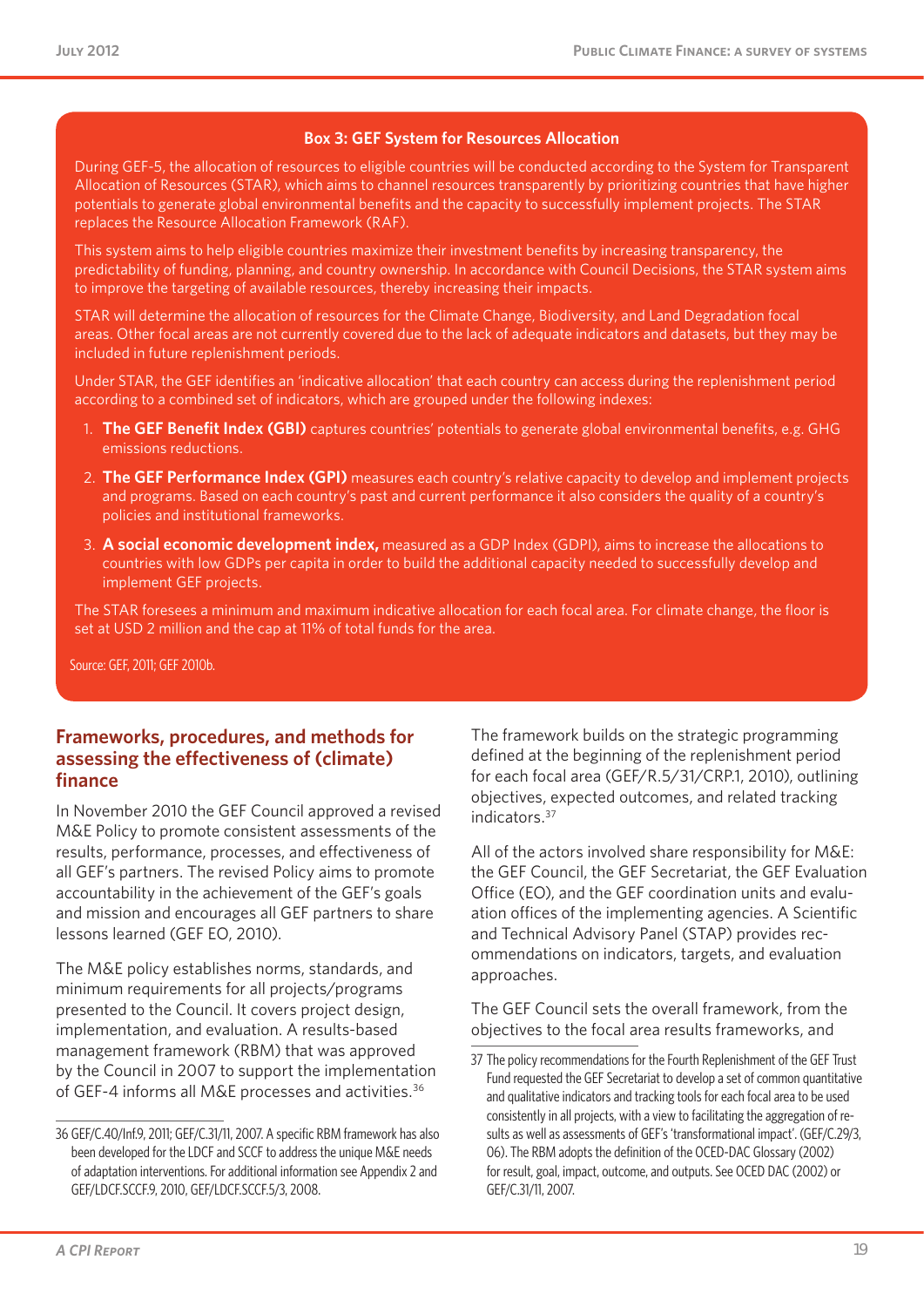exercises an oversight role. The GEF Secretariat monitors the overall portfolio – across implementing agencies and focal areas – against the RBM framework. It also provides general guidance on the establishment of monitoring requirements, defining objectives and relevant indicators to track progress in accordance with the RBM. The Secretariat prepares an Annual Monitoring Report (AMR) for the GEF Council to provide an overview of progress towards results, including portfoliowide trends based on information submitted by the implementing agencies.

The GEF EO is an independent unit located within the GEF that is charged with evaluating the effectiveness of GEF programs and resource allocations. It reports directly to the GEF Council and undertakes evaluation activities based on a four-year, rolling work plan tied to the replenishment cycle (GEF EO, 2010). The GEF EO has responsibility for undertaking independent evaluations of groups of projects from more than one agency that are generally carried out on a strategic level, focal areas, or cross-cutting theme. It also undertakes institutional evaluation and is responsible for setting minimum M&E requirements, overseeing the project and program evaluations of agencies, and for assessing the relevance, performance, and overall quality of monitoring systems (GEF EO, 2010).

The GEF Agencies develop their own M&E plans and results indicators for projects and programs and, along with their implementing partners, execute these and share them with the GEF EO (GEF[/C.40/Inf](C.40/Inf).9, 2011). To exploit synergies and avoid duplication, the independent evaluation units of the agencies collaborate with the GEF EO, particularly in the case of jointly-implemented interventions.

#### Appraisal and Monitoring

GEF agencies are responsible for project identification, development, preparation, appraisal, and for submitting associated documentation and results to the Secretariat. It is therefore the agencies themselves and the entities involved in the various steps of the project cycle38 that are responsible for ensuring the quality of projects at entry and the cost-effective<sup>39</sup> use of GEF resources.

During the implementation phase, agencies' operational units assess the performance of projects and programs.40 Each year, they submit annual review reports and focal area tracking tools to the Secretariat, which has responsibility for monitoring progress. In the climate change mitigation area, the tracking tools have been developed to monitor key indicators related to energy efficiency, renewable energy, and transportation projects.41 More recently, an ad-hoc tool for adaptation interventions – the Adaptation Monitoring and Assessment Tool (AMAT) – has been introduced.42

Mitigation tracking tools must be submitted for projects funded under GEF-5 and GEF-4 and are encouraged for GEF-3 (2003-06) projects. A new adaptation tracking tool will be piloted for projects undertaken under the SCCF/LDCF results framework for GEF-5. These are submitted during the approval process, at mid-term, and at project completion in conjunction with each agency's project implementation report.

Based on information submitted by the agencies, the GEF Secretariat consolidates findings and submits an Annual Monitoring Review (AMR) to the GEF Council. The AMR describes the progress achieved by the active portfolio of projects. By analyzing Project Identification Forms (PIFs) approved during a given period, the Secretariat can also present information on how well actual resources are aligned with replenishment and focal area targets (GEF/C.40/04, 2011).

#### **EVALUATION**

The GEF and its partners conduct several types of evaluation, which are synthesized in Table 1. The evaluation units of GEF Agencies are responsible for project, program, and agency portfolio evaluation.

The GEF EO stream of evaluative work includes country portfolios, thematic and/or cross-sectoral evaluations, and performance. It also undertakes impact evaluations, which assess (at the project, program, portfolio, or country level) the direct/indirect and intended/

- 41 All projects in the Climate Change focal area have to include in their project briefs an assessment of the amount of  $CO<sub>2</sub>$ e emissions the project is expected to save. The GEF has developed a complete methodology that takes into account direct and indirect mitigation effects. See the Manual for Calculating GHG Benefits of GEF Projects: Energy Efficiency and Renewable Energy projects ([http://www.thegef.org/gef/node/313\)](http://www.thegef.org/gef/node/313), as well as, for Transportation projects, [\(http://www.thegef.org/gef/GEF\\_C39\\_Inf.16\\_Manu](http://www.thegef.org/gef/GEF_C39_Inf.16_Manual_Greenhouse_Gas_Benefits)al Greenhouse Gas Benefits).
- 42 The tracking tool will be utilized and results submitted three times during the life of a project: at CEO Endorsement/Approval request; at project/ program mid-term; and at project completion. Source: 'GEF CC Adaptation Tracking Tool Guidelines'; GEF[/LDCF.SCCF.9/Inf.](LDCF.SCCF.9/Inf)4 (2010).

<sup>38</sup> See [http://www.thegef.org/gef/project\\_cycle](http://www.thegef.org/gef/project_cycle) for additional information.

<sup>39</sup> The measurement of cost-effectiveness includes compliance with the incremental cost criteria. See [http://www.thegef.org/gef/node/657.](http://www.thegef.org/gef/node/657)

<sup>40</sup>Mid-term reviews are requested for full-side projects and encouraged for medium-size projects and enabling activities.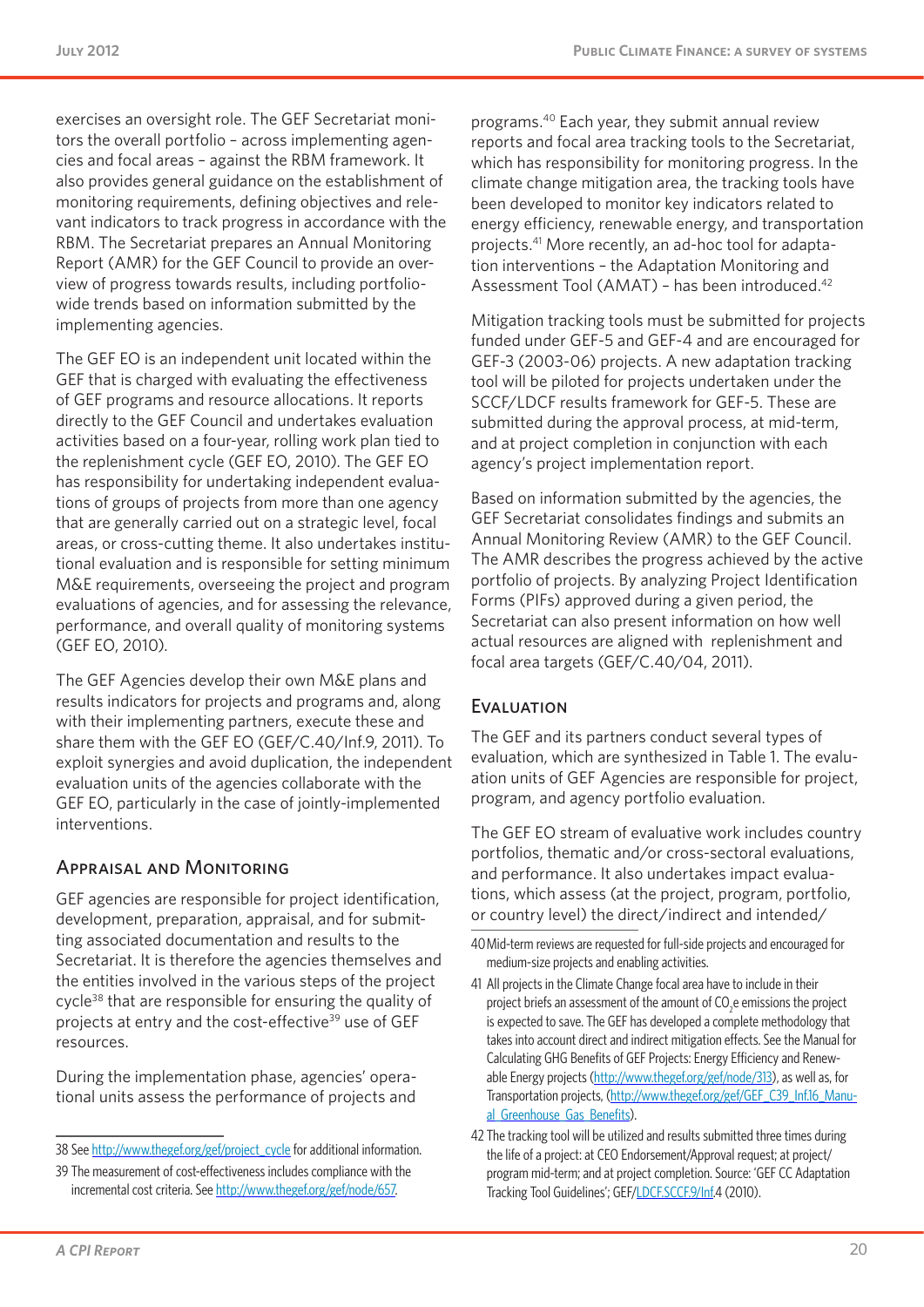|  | Table 1. Types of key evaluation conducted by GEF and its partners |
|--|--------------------------------------------------------------------|
|--|--------------------------------------------------------------------|

| <b>Type of evaluation</b>                                                                                                                                                  | <b>Description</b>                                                                                                                                                                                                                                       | <b>Executing Entity</b>  |
|----------------------------------------------------------------------------------------------------------------------------------------------------------------------------|----------------------------------------------------------------------------------------------------------------------------------------------------------------------------------------------------------------------------------------------------------|--------------------------|
| Project                                                                                                                                                                    | Pre-project; post-project; terminal evaluation (i.e. at the end of the intervention).                                                                                                                                                                    | Evaluation units         |
| Program                                                                                                                                                                    | Evaluation of a set of interventions aimed at a specific objective, e.g. GEF focal areas.                                                                                                                                                                | within GEF<br>Agencies   |
| Performance and Process                                                                                                                                                    | Assessment of institutional, organizational, and procedural aspects across focal areas.                                                                                                                                                                  | GEF Agencies &<br>GEF EO |
| Impact                                                                                                                                                                     | Assessment of the direct/indirect and intended/unintended long-term effects<br>generated by a GEF-funded intervention.                                                                                                                                   |                          |
| Country-level                                                                                                                                                              | Evaluation of one or more agencies' portfolios of projects and activities across focal<br>areas. In this type of assessment, projects at all stages of the project cycle (prepara-<br>tion, implementation, completion, or cancellation) are considered. |                          |
| Assessment of a selection of interventions aimed at addressing a specific concern in<br>Cross-cutting and thematic<br>evaluations<br>all/several countries and/or sectors. |                                                                                                                                                                                                                                                          | <b>GEF EO</b>            |
| Overall Performance                                                                                                                                                        | Assessment of the global impacts and benefits of the GEF as well as of its institutional<br>arrangements, policies and strategies.                                                                                                                       |                          |
| Studies (OPS)                                                                                                                                                              | Carried out every four years to inform donors before the GEF replenishment.                                                                                                                                                                              |                          |

Source: GEF EO 2010.

unintended long-term effects generated by interventions, as well as how these effects were achieved (GEF EO, 2010).43 These evaluations are further described in Appendix 2.

The GEF M&E process is based on principles, norms, and standards established by the Evaluation Cooperation Group (ECG), the United Nations Evaluation Group (UNEG), and the OCED-DAC Evaluation Network.44 There is general convergence among these standards, although the specific objectives of the agencies can result in different levels of application (GEF EO, 2010).

In general, each evaluation assesses results (outputs,

outcomes, and impacts) according to five major criteria: *relevance*, *effectiveness*, *efficiency*, *results*, and – where possible – *sustainability*. According to the type of assessment undertaken, the evaluation terms of reference (TOR) should explain how these criteria must be applied and analyzed.

#### Mid-term and terminal evaluation

Agencies undertake mid-term reviews for full-size projects under implementation and are encouraged to do so for medium-size projects and enabling activities.

For each full-size project and all programs, agencies also conduct a terminal evaluation. This evaluation must be independent from project management or, if carried out by project management, it must be reviewed by the independent evaluation unit of the Agency.

Terminal evaluations aim to provide a comprehensive review of the performance of a completed project, by assessing design, implementation, and achievement *vis-à-vis* stated objectives. They aim to determine the achievement of outputs and outcomes and the likely sustainability of outcomes achieved. Because assessing long-term impacts is complex and outputs sometimes capture a project's effectiveness insufficiently, the focus of attention at the project level is on outcomes and focal area-specific indicators and relevant tracking tools are used.45

<sup>43</sup>Launched in 2005, this pioneering and still experimental methodology aims to analyse a project's progress toward impact years after completion by following the direct effects of GEF interventions through to the intermediate states that are supposed create the drivers of impact. The objective is to assess: 1) whether there is evidence that GEF interventions created the necessary conditions for follow-up activities, 2) if the GEF partners assume their responsibilities, and 3) if this led (or is leading) to changes in behaviour, natural resource management practices, markets, and ultimately, global environmental benefits. While initially a desk exercise, this approach – termed Review of Outcomes to Impact methodology – is now based on fieldwork (GEF EO, 2010b; GEF EO, 2009). Impact evaluations undertaken yearly are summarized in the Annual Impact Report, which has been presented to the Council since 2007. In the Climate Change focal area, the assessment of progress toward mitigation impacts is carried out using information provided in the terminal evaluations about GHG emissions reduction/avoidance (GEF EO, 2010b).

<sup>44</sup> See EGG web site at [www.ecgnet.org](http://www.ecgnet.org) and UNEG web site at <www.uneval.org> for additional information.

<sup>45</sup> The level of country ownership, mainstreaming, catalytic role and impacts should also be considered.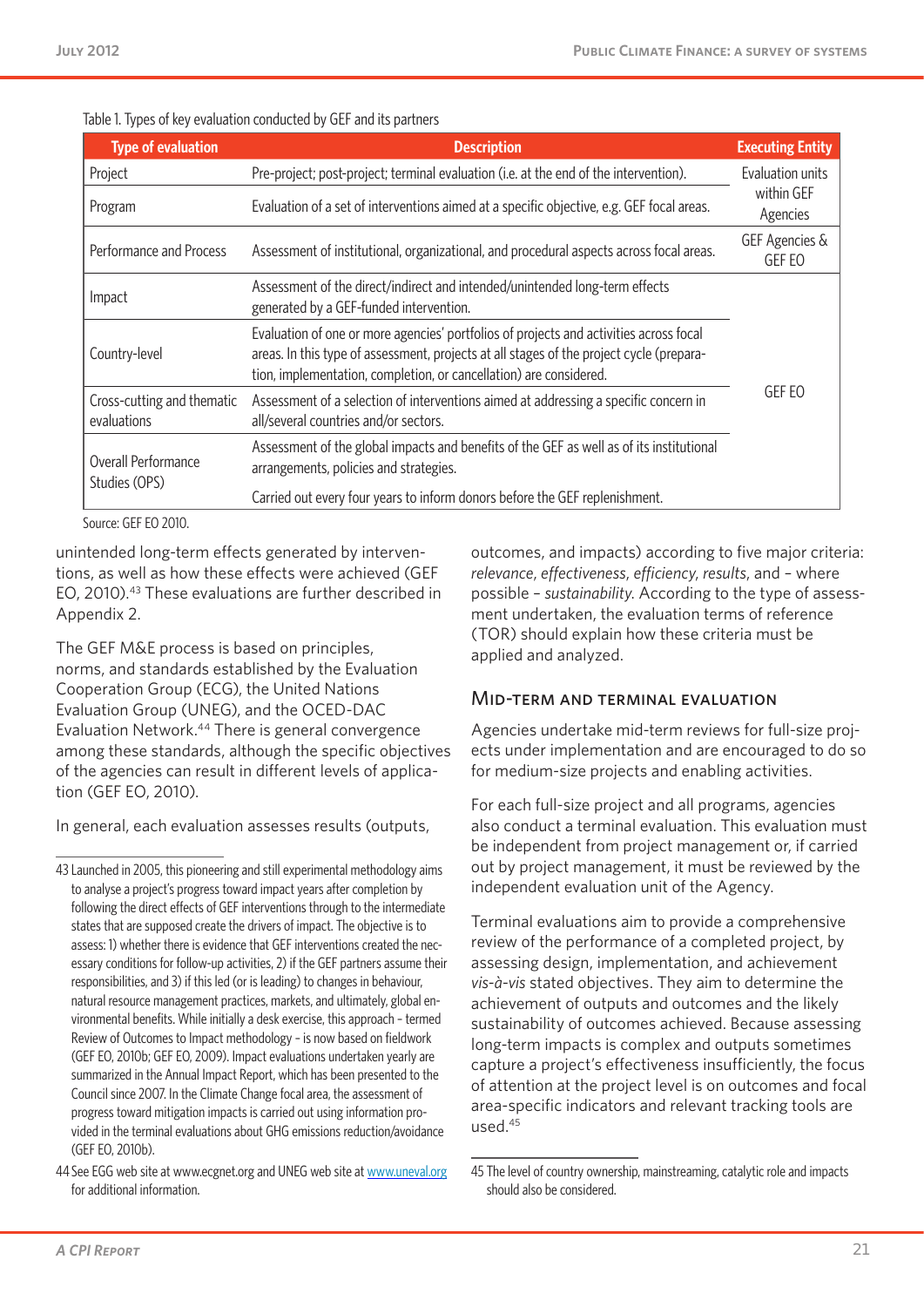To measure the outcomes achieved under each criteria, an overall rating system ranks projects as: highly satisfactory, satisfactory, moderately satisfactory, moderately unsatisfactory, unsatisfactory, and highly unsatisfactory (GEF EO, 2008).

Terminal Evaluation reports must also include information about co-financing. The evaluation team must compare the planned and realized co-financing amounts – by no means a straightforward 'verification' task (UNDP, 2011).

These reports must be submitted to the GEF EO within 12 months of project/program completion, in accordance with specific guidelines (GEF EO, 2008).46 The GEF EO then reviews these reports to validate the findings and assess lessons learned. The independent evaluation units of the GEF Agencies are encouraged to review and validate Terminal Evaluation reports.

#### **Has the GEF improved its monitoring and evaluation of climate finance effectiveness?**

The GEF's procedures for M&E updates have generally followed international best practice, incorporating lessons learned, experience, recommendations from peers, stakeholders, and partners, and the Overall Performance Studies (OPS).

The GEF Council approved the current M&E Policy in November 2010 to incorporate recommendations made under the fourth OPS. The main revisions introduced in 2006 sought (among other things) to improve the characterization of the roles and responsibilities of the various levels and types of monitoring and to emphasize country ownership. In addition, the Policy included a revised version of the minimum M&E requirements in an effort to ensure consistent measurement of GEF outcomes across its operations and between partners. This will not be a trivial task (GEF EO, 2010).

In 2007, the introduction of the Results-Based Management Framework established the basis for a 'results-oriented' approach and improved monitoring and reporting processes through the definition of traceable indicators. The Framework builds on the strategic programming set for focal areas and was recently revised for GEF-5 (GEF[/C.39/6/Rev](C.39/6/Rev).1, 2010).

With this critical reform, the Secretariat significantly shifted its approach to monitoring the overall GEF

portfolio. It moved away from individual reviews of Project Implementation Reports toward a more targeted analysis of projects that have undergone mid-term reviews or are in their last year of implementation. The reformed system will not only promote timely reporting, but also encourages the GEF partners to concentrate their efforts on in-depth examination of focal area results (GEF[/C.41/04/Rev](C.41/04/Rev).02, 2012; GEF[/C.41/Inf](C.41/Inf).09, 2011).

Some progress in the M&E process was also introduced by the tracking tools mentioned in the previous sections.47 Submitted by GEF Agencies beginning in 2008 (pilot year), these tools promote consistent measurement of the achievement of impacts and outcomes at the portfolio level and within the climate change focal area. In 2011, 22 climate change mitigation projects presented completed tracking tools out of 34 reviewed (64%).

In a pioneering move in 2008, the GEF approved a tailored Results-Based Management framework to monitor and evaluate adaptation measures for the LDCF and the SCCF. Along with the introduction of the AMAT, the Framework increases the scope for monitoring and learning. However, the vast majority of projects in the adaptation portfolio are still too young to be fully evaluated.

The AMR 2011 (GEF[/C.42/05/Rev.](C.42/05/Rev)01, 2012) reports that, in general, the quality of tracking tools submitted varied considerably, in part because new tools and different formats were introduced, and in part due to less rigorous quality control. During recent discussions with the Secretariat, GEF agencies requested specific training on tracking tools. The Secretariat also committed to releasing a guidance document in June 2012 that will outline and detail all of the RBM reporting requirements.

The Fifth OPS will be crucial for determining the shape and effectiveness of the new M&E processes, products, and requirements introduced during the 'development' and 'piloting' phases. Acknowledging the progress that has already been made, further steps are still needed to fully integrate monitoring, tracking tools, and impact indicators into the Results-Based Management framework at all stages of the project cycle (GEF/ME/C.39/1, 2010; GEF EO, 2010b; ICF, 2009).

A Peer Review of GEF's evaluation function undertaken

<sup>46</sup> Guidelines also specify that the evaluation of the relevance, effectiveness, and efficiency criteria should be based on empirical evidence (GEF EO, 2008).

<sup>47</sup>EDF, CPI, ODI, Brookings (2011). This summary paper from a series on climate finance effectiveness describes the tools in greater details. See: [http://climatepolicyinitiative.org/wp-content/uploads/2011/11/Effectiveness](http://climatepolicyinitiative.org/wp-content/uploads/2011/11/Effectiveness-of-Climate-Finance-Methodology.pdf)[of-Climate-Finance-Methodology.pdf.](http://climatepolicyinitiative.org/wp-content/uploads/2011/11/Effectiveness-of-Climate-Finance-Methodology.pdf)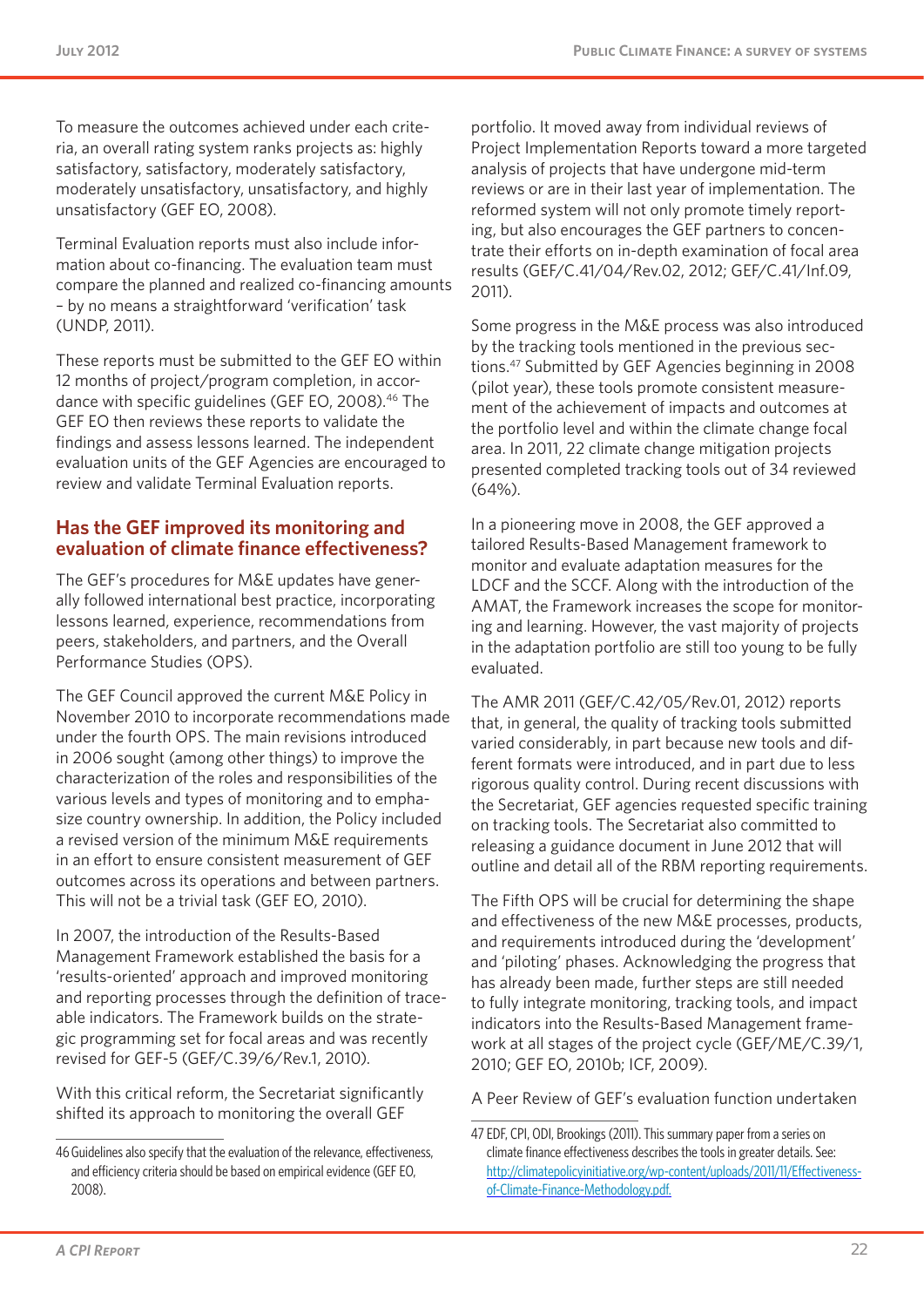in 2009 concluded that EO structural independence has largely been achieved, lending credibility to its evaluations (UNEG-DAC, 2009).<sup>48</sup> The review stated that the EO work plan preparation is institutionally independent and that the evaluative criteria are justified, although they are developed with insufficient upstream input and stakeholder consultation. The Review found that 'both thematic and strategic evaluations and the review process for terminal evaluations conducted by the GEF Agencies are adequately safeguarded.' Overall, it concluded that the 'GEF EO produces solid evaluation work with a welcome emphasis on methodological rigor and clarity.' ICF International (2009) concluded that the EOs evaluation practices are consistent with best practices.

Finally, it is worth noting that the recent restructuring of the GEF EO has led to better management of the evaluation streams and the operational and financial aspects of the work. The GEF-5 period will be used to further strengthen the structure through enhanced internal and external communication (GEF/ME/C.39/1, 2010).

#### **Main conclusions/lessons learned**

In recent years, the GEF has undertaken significant reforms to streamline its procedures and move toward more programmatic and strategic approaches. The implementation of resource allocation systems such as the RAF and the RAFs evolution into the GEF-5 STAR have helped to prioritize funding allocations based on each country's potential to generate global environmental benefits and capacity to successfully implement GEF projects.

- • Evaluations of GEF interventions have increased by more than 40% under GEF-5 (GEF/ME/C.39/1, 2010). This bodes well for future understanding about the effectiveness of climate finance. More tightly defined objectives, indicators, and targets, have improved the strategic results frameworks, but work more work is needed to further clarify output targets, indicators, and baselines (DFID, 2011). Nevertheless, the prerequisites for effective evaluation appear to be in place.
- In the climate change focal area, the integration of GHG impacts into the determination of programming effectiveness is a potential

game-changer. Better training, and more consistent application of specific tracking tools to assess progress, will improve the comparability of individual evaluations, and overall understanding of effectiveness.

- In general, evaluations still rely heavily on written material and third party assessments. Increasingly, greater reliance on fieldwork and national and local stakeholder engagement should promote more meaningful evaluations (UNEG-DAC, 2009), but more appropriate and flexible funding support will be needed.
- The recruitment of a 'knowledge management officer' is part of a push to improve access to and dissemination of evaluation findings and lessons also through the use of international, community based web platforms (GEF/ ME/C.41/01, 2011).

<sup>48</sup> The Peer Review (UNEG-DAC, 2009) examined the GEF evaluation function according to three core criteria: 1) independence of the GEF EO and its evaluation processes, 2) credibility, and 3) the utility of its evaluations. The Review, however, highlights that the legal basis for the arrangement of EO independence is precarious.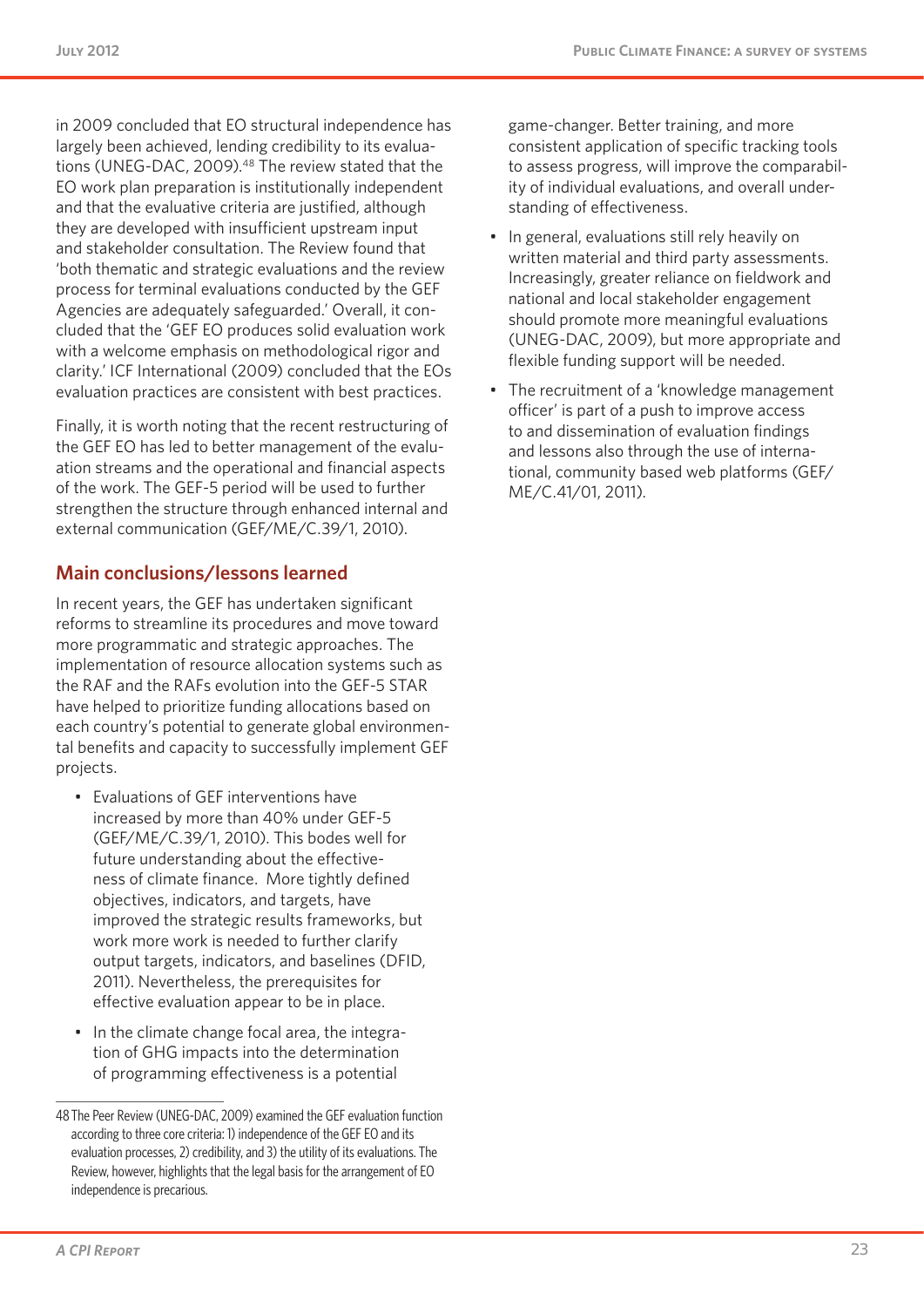## **2.6 KfW Entwicklungsbank**

| <b>Total climate finance portfolio</b>                  | <b>USD 3.7 billion (2011)<sup>1</sup></b> |
|---------------------------------------------------------|-------------------------------------------|
| Climate-specific monitoring and/or evaluation framework |                                           |
| Independent evaluation unit (team)                      |                                           |
| Results-based management framework                      |                                           |
| Real-time Evaluation                                    | X                                         |
| Post-project evaluation                                 |                                           |
| Post-project evaluation of GHG impacts                  | Χ                                         |
| Public disclosure of evaluation findings                |                                           |

<sup>1</sup> In 2010, KfW Bankengruppe total worldwide commitment to climate and environmental protection reached approximately USD 30 billion (EUR 25.3 billion, 32% of total). See the KfW web site: [http://www.kfw.de/kfw/Applications/PrintContent.](http://www.kfw.de/kfw/Applications/PrintContent.jsp?oid=48285.) [jsp?oid=48285.](http://www.kfw.de/kfw/Applications/PrintContent.jsp?oid=48285.)

#### **HIGHLIGHTS**

Within the German government-owned KfW Group, KfW Entwicklungsbank has responsibility for the implementation of Germany's financial development cooperation with developing and emerging economies.

In 2011, environmental and climate change-related commitments made up approximately 60% of KfW Entwicklungsbank's total new commitments (USD 3.7 billion out of USD 6.2 billion in total new commitments). This includes approximately USD 2.5 billion for mitigation, USD 628 million for adaptation, and USD 727 million for environment-related interventions (KFW, 2012, a,b).

KfW allocates most of its climate finance commitments through loans, both concessional and non-concessional, and grants. In climate related sectors, these mainly target energy, water management, forestry, and agriculture (UNEP, 2011).

Together with partner institutions, KfW has developed specific funds to promote investments in energy efficiency, renewable energies, and GHG reduction projects.49 KfW is involved in carbon markets through its USD 111 million KfW Carbon Fund and its USD 249 million joint KfW-EIB Carbon Program<sup>50</sup> (UNEP, 2011). In 2012, it introduced the KfW Energy Efficiency Programme and the KfW Environment Programme, to provide very low interest loans to finance environment protection and energy-saving investments (KfW, 2012c). In 2011, KfW founded the International Development Finance Club (IDFC) with a group of 18

50 KfW Carbon Fund and KfW-EIB Carbon Program figures refer to the Funds' total capitalization (UNEP, 2011).

national and sub-regional development banks.51 The Club contributes to discussions related to the Green Climate Fund, and aims to develop a 'smart partnership' with the Fund to promote better leveraging of GFC resources and enhanced country ownership, ultimately increasing the effectiveness of climate finance. IDFC members have established climate financing as the central focus of their 2012 development agenda ([idfc.](idfc.org) [org;](idfc.org) IDFC, 2011).

#### **Frameworks, procedures, and methods for assessing the effectiveness of (climate) finance**

In 2009, KfW introduced a 'climate-safe' screening assessment that became mandatory for all projects beginning in January 2011 (KfW, 2011). All financed measures must undergo an Environmental and Social Impacts Assessment (ESIA) and a climate change assessment (covering adaptation and/or mitigation), which includes a commitment by recipient countries to climate change mitigation and adaptation and a determination of whether each measure contributes to climate protection and/or adaptation.<sup>52</sup> The ESIA and climate change assessment tools are aligned with international environmental and social standards<sup>53</sup> and

<sup>49</sup> These are the Green for Growth Fund, the Global Climate Partnership Fund, and the Global Climate Protection Fund.

<sup>51</sup> The Club aims to represent the position of development finance institutions in climate change policy, to enhance the role of DFIs within the climate finance architecture, and to mobilize resources towards low-emission and climate resilient growth in the countries in which its members are active.

<sup>52</sup> KfW (2011) outlines the guidelines that inform its process of defining a common and binding framework to incorporate environmental, social, and climate standards into the planning, appraisal, implementation, and monitoring of interventions financed and to promote transparency and accountability, thereby improving risk assessments. For additional information see KfW (2011).

<sup>53</sup> Environmental, Health, and Safety Guidelines of the World Bank and IFC, IFC Performance Standards, World Bank Safeguard Policies, EU legislation, and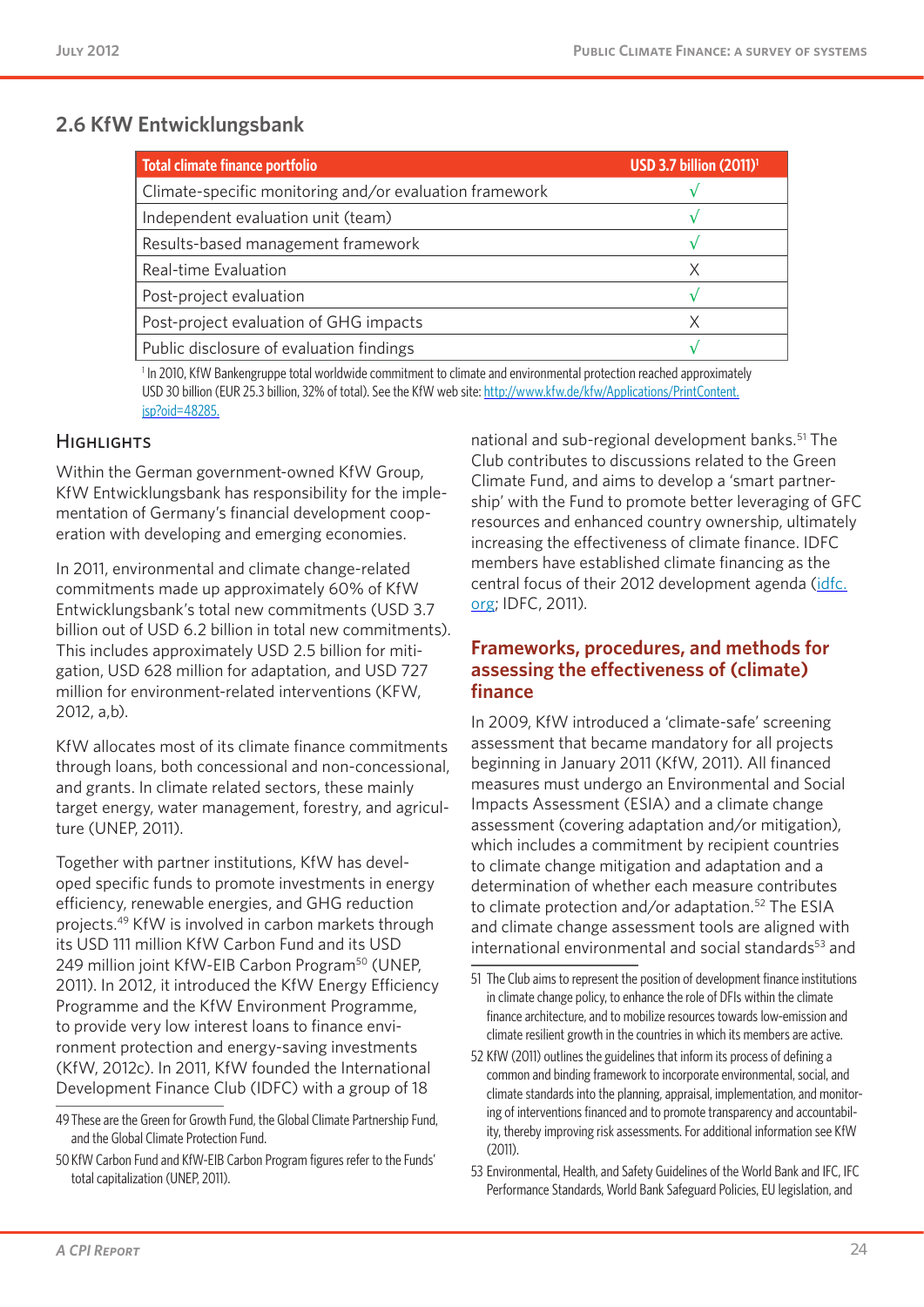are intended to inform and shape projects throughout their life cycle.

KfW applies a results-based methodology, and inproject planning follows the logical framework approach (TC, 2011). Operating departments conduct all *preproject* evaluations and most interim evaluations (OECD, 2010). By way of contrast, *post-project* evaluations are conducted by independent experts assigned by KfW's Evaluation Department (Financial Cooperation Evaluation - FCE).<sup>54</sup> These experts can either be contracted externally or from within KfW. In both cases, the experts cannot have had any previous involvement with the project(s) in question.

The FCE is an independent entity headed by a highly qualified external expert and reports directly to the Board of Managing Directors. This ensures its independence from the local operating units responsible for the planning and implementation of projects.

In order to ensure the quality of evaluations, the FCE engages in the development of assessment methodologies, manuals, and guidelines, the organization of workshops on evaluation principles, the assessment of KfW experiences from funded projects, and the disclosure of evaluation results to the federal government and the public (OECD, 2010; KfW, 2012a).

The Evaluation Department is responsible for undertaking systematic and/or thematic reviews of evaluation results across projects and programs and for providing feedback to operational departments. It undertakes impact evaluation and collaborates in joint evaluation assessments with the Federal Ministry for Economic Cooperation and Development (BMZ) as well as with other development agencies and scientific institutions. It also participates in long-term reviews of interventions, e.g. 10-15 years after implementation, to assess their sustainable effectiveness (KfW, 2012a).

Joint evaluations are becoming more frequent, particularly for jointly-financed interventions, and although procedures are increasingly standardized using

OECD-DAC principles, evaluation methodology is tailored for each individual case (KfW, 2010a).

KfW Development Finance has created a number of instruments to promote institutional learning:

- The discussion of evaluation findings with everyone concerned;
- The drawing and dissemination of general project conclusions (lessons learned);
- • Learning through role exchange;
- • Cooperation of the independent evaluation department in the Quality Assurance Committee; and
- Conducting cross-sectoral assessments in cooperation with the competency center (TC, 2011).

#### Appraisal and monitoring

*Pre-project* evaluation by KfW Entwicklungsbank takes up to three years. It takes into account legal, institutional, and macro-economic frameworks, developmental objectives and indicators, the economic feasibility of the concept, possible risks, interests of the target group, environmental and social constraints, and technical adequacy (KfW, 2006).

Appraisals are made using the information and feasibility studies provided by either an external consultant or executing agency, or by the recipient of the funds. KfW Entwicklungsbank also engages the public and representatives of involved local communities in the decision-making process through public hearings and presentations. This is especially the case where projects undergo an environmental and social impact assessment or include involuntary resettlements.

Appraisal criteria for KfW climate change projects are project-based and benchmarked to country and international standards. KfW does not disclose more detailed information on procedures or on specific indicators and thresholds. All project appraisal reports are classified as confidential and submitted to the German federal government for approval. They are not publicly available, as they meet the criterion of international relations mentioned in the United Nations Economic Commission for Europe (UNECE) Convention on Access to Information ('Aarhus Convention').

The monitoring process is based on the project implementation plans and normally includes annual reporting and regular (at least once per year) on-site progress

finally, the environmental and social principles of KfW Group. Compliance with the environmental and social standards of the partner country is also considered (KfW, 2011).

<sup>54</sup> The overall responsibility for the evaluation of German development cooperation rests with the Evaluation and Audit Division of the Federal Ministry for Economic Cooperation and Development (BMZ-E). It provides guidance and ensures the quality of implementing agencies' evaluation systems, to which it has devolved the responsibility for systematic and independent project evaluations. The evaluation unit of KfW has been given the responsibility of managing the evaluation of Financial Cooperation. Technical Cooperation is mandated to GIZ (OECD, 2010).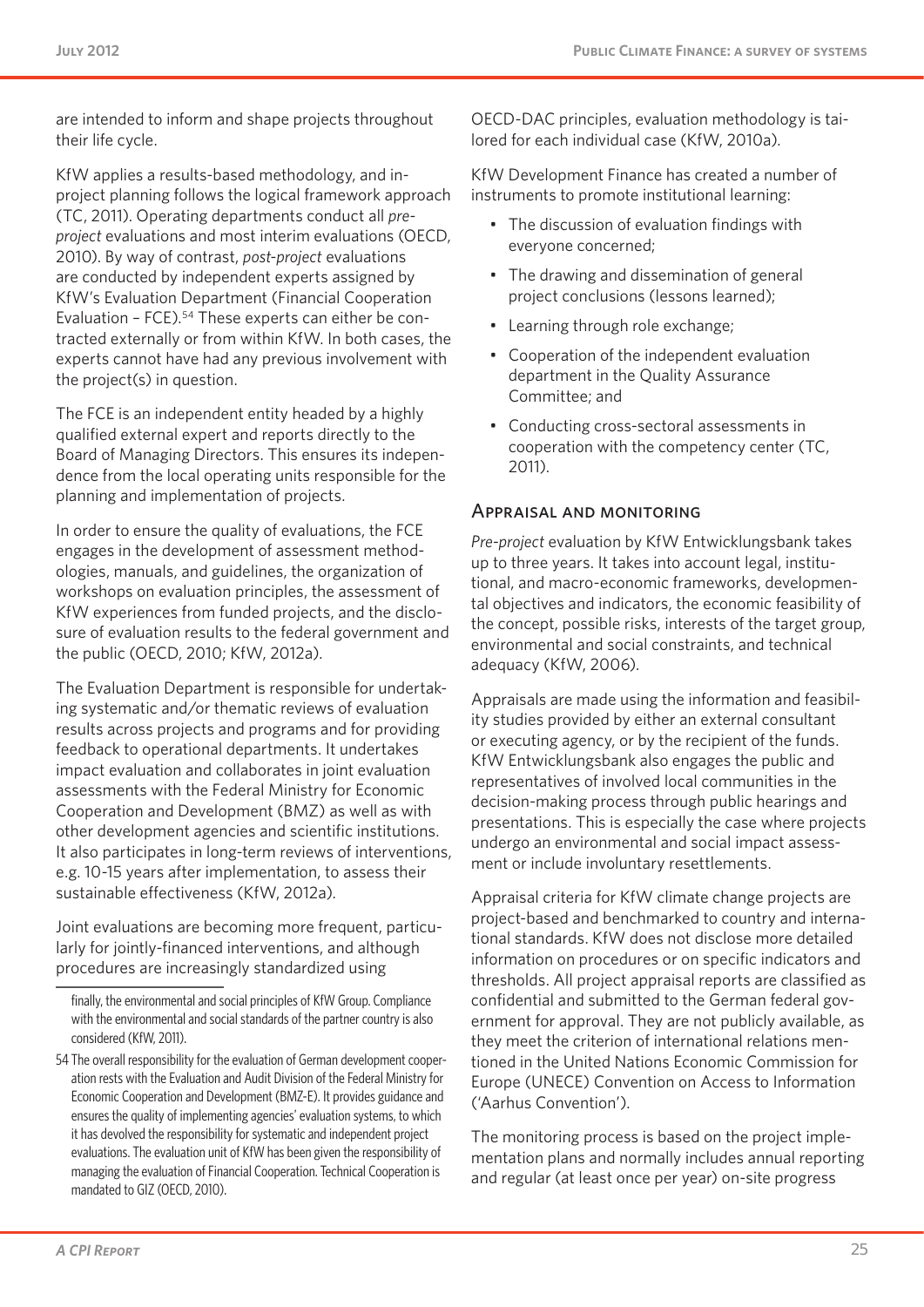assessments (KfW, 2010b). Although the monitoring process is the responsibility of the executing agency, KfW shares responsibility and prepares regular progress reports for the federal government (KfW, 2006, 2007; KfW, 2003).

According to the Sustainability Guidelines that entered into force in January 2011, the project's executing partner agency and/or the fund recipient must agree to certain reporting and notification obligations and employ appropriate monitoring tools. If an Environmental and Social Management Plan (ESMP)55 has been developed, it will be used as a basis for monitoring. This also applies to the results of climate assessments (KfW, 2011).

For monitoring and assessing the overall impact of climate change-related projects, KfW measures loan commitments, investment volumes, and emissions avoided. In particular, emissions reductions from renewable energy, energy efficiency, and forestry projects have to comply with target impacts for those sectors. Data about abatement results is used for monitoring purposes only (that is, the savings achieved are not intended for carbon offsetting mechanisms (House of Commons, 2011). Measuring GHG impacts allows KfW to quantify and communicate project effects for both external and internal evaluation purposes.<sup>56</sup>

#### *Post-project* evaluation

The FCE compiles its *post-project* evaluation work program on an annual basis. As a rule, projects/programs that are three to five years past their technical completion are 'eligible' for evaluation; or, generally, five to seven years in case of energy projects. Approximately 50% of eligible programs/projects are selected as a stratified random representative sample. Sampling allows for more rigorous evaluation of individual projects, as well as for additional cross-cutting country/regional and sectoral analyses. *Post-project*

evaluations follow a standard methodological approach and comprise the entire project cycle from project identification and needs assessment to operational performance. There is an emphasis on development impacts achieved. Actual project outcomes are systematically compared against the outcomes envisaged at the time of appraisal and against benchmarks derived from the current 'state-of the art' in order to capture sector/ policy developments (KfW, 2011b).

Independent evaluators assess available project documents and reports in order to address key evaluation questions.57 The method applied depends on the type of intervention and on the availability of data and other evaluation resources. Both quantitative and qualitative methods can be applied, including interviews with representatives of the executing agency and the target group. KfW Entwicklungsbank has standardized key indicators for individual sectors to facilitate comparable evaluation of performance across projects.

In line with OECD-DAC (2002),58 *post-project* evaluation is based on five key criteria: *relevance*, *effectiveness*, *efficiency*, *overarching developmental impact*, and *sustainability*. The first four are related to the situation at the time of evaluation and are evaluated on a scale from 1 (high developmental efficacy) to 6 (complete failure). The sustainability criterion considers the future development of the project and is ranked on a four-grade scale, from very good to inadequate. Each project receives an overall score based on the sub-criteria grades and on a project-specific weighting method that depends on relevance and objectives.

Key performance indicators are selected for each individual project and are defined according to each project's objectives. There are also sectoral performance standards that can be applied for cross-cutting evaluations, such as annual emission volumes avoided ( $tCO_2$ e per year), cost of emission avoidance, project rates of return as efficiency indicators, jobs created, improvement of living conditions, etc. Normally, project effectiveness is measured as the degree to which the objective's indicators – defined prior to implementation – have been achieved.

<sup>55</sup> For projects categorized as potentially having a 'severe negative impact on the environment and/or the social conditions of those concerned', an independent environmental and social impact study (ESIS) must be undertaken in order to assess any negative environmental and social consequences. An ESMP then has to be drawn up to describe the measures needed to avert, mitigate, offset, and monitor any eventual negative consequences identified by the ESIS.

<sup>56</sup> Harnisch (2009) includes an outline of a monitoring plan template. GHG emissions reduction calculations strive for consistency with IPCC/UNFCCC, ISO 14064, WBCSD/WRI GHG Protocol. The carbon footprint approach integrates with the 'Climate Check' mainstreaming initiative of the German Ministry of Development. For information on the GTZ Climate Check initiative see: <http://www.gtz.de/en/themen/23930.htm>.

<sup>57</sup> E.g., they aim to understand whether the project has addressed a specific constraint/issue in the partner country and/or whether the project was developed according to its design. For more information see KfW web site at: [http://www.kfw-entwicklungsbank.de/EN\\_Home/Post-project\\_Evalua](http://www.kfw-entwicklungsbank.de/EN_Home/Ex-post_Evaluation_at_KfW/index.jsp)[tion\\_at\\_KfW/index.jsp](http://www.kfw-entwicklungsbank.de/EN_Home/Ex-post_Evaluation_at_KfW/index.jsp).

<sup>58</sup> See also [http://www.kfw-entwicklungsbank.de/ebank/EN\\_Home/Evalua](http://www.kfw-entwicklungsbank.de/ebank/EN_Home/Evaluation/Ex_Post_Evaluation/Key_Criteria_for_the_Ex-Post_Evaluation/index.jsp)[tion/Ex\\_Post\\_Evaluation/Key\\_Criteria\\_for\\_the\\_Post-project\\_Evaluation/](http://www.kfw-entwicklungsbank.de/ebank/EN_Home/Evaluation/Ex_Post_Evaluation/Key_Criteria_for_the_Ex-Post_Evaluation/index.jsp) [index.jsp.](http://www.kfw-entwicklungsbank.de/ebank/EN_Home/Evaluation/Ex_Post_Evaluation/Key_Criteria_for_the_Ex-Post_Evaluation/index.jsp)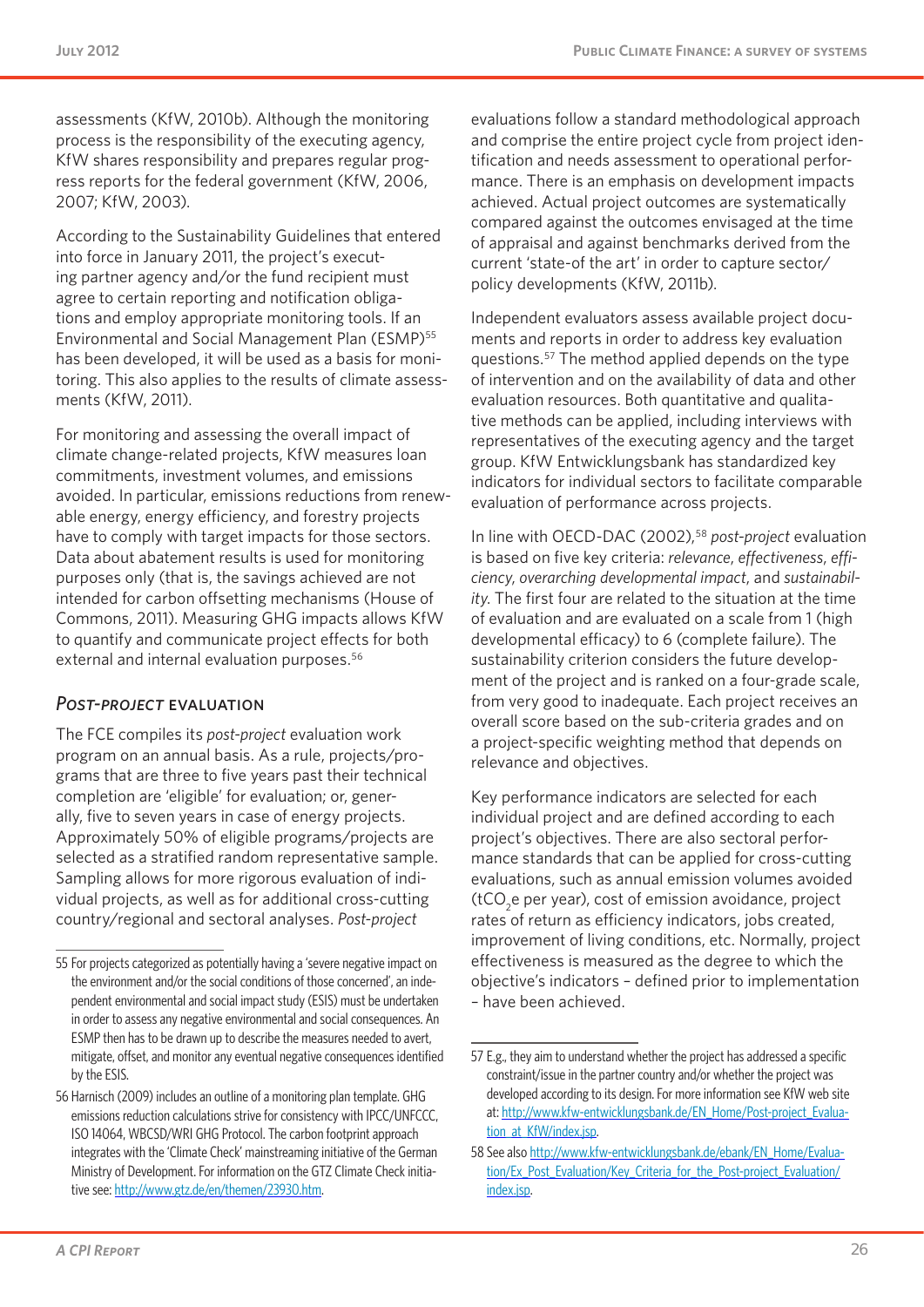In certain cases, the evaluation goes beyond individual projects and programs, and in-depth analyses are performed in order to grasp how and to what extent the impacts have been achieved. This requires primary data collection and rigorous quantitative impact evaluations.

Cross-cutting and thematic evaluations are increasingly important for looking at the bigger picture. Analyses of this kind focus, for instance, on decentralization and energy.

The FCE does not at present engage in the systematic reviews (meta-analyses) that would be helpful in determining whether the results of impact assessments could be transferred to other contexts. This is because of meta-analyses generally rely heavily on an adequate number of rigorous evaluations at the international level.

Moreover, at present, the FCE does not assess the GHG impacts at project completion. This owes to the relative newness of the climate-related portfolio.

Abridged versions of the evaluation reports for individual projects are available on KfW's website.<sup>59</sup> Every two years, KfW publishes a report that summarizes the findings of individual project evaluations and highlights selected topics. To date, 11 Biennial Evaluation Reports have been issued (KfW, 2012a).

#### **Has KfW improved its monitoring and evaluation of climate finance effectiveness?**

M&E progress has been noted over time starting with the establishment of the independent Evaluation Department in 2000 and including to the adoption of a sample-based evaluation approach in 2007. Future progress is likely to reflect (1) the adoption of GHG footprint monitoring, (2) the recently-issued Sustainability Guidelines, and (3) the German Federal Ministry for Economic Cooperation and Development's (BMZ) intention to mainstream climate proofing $60$  into all interventions, as well as the establishment of a new evaluation institute aimed at promoting an entirely independent assessment of the effectiveness of German development cooperation (KfW, 2011b).

#### Main conclusions/ lessons learned

KfW Entwicklungsbank has prioritized learning from experienced and selects key indicators based on the objectives of individual projects to inform the project over its life. All prospective interventions undergo social, environmental sustainability and climate screening - positive and negative. Notably, KfW's evaluation framework incorporates systematic comparison of pre-project impact estimates of GHGs assessments. Evaluating how, and to what extent, intended impacts have been achieved, could represent a substantial contribution to better understanding about climate finance effectiveness.

- Of high value, evaluation database of roughly 2,000 single project ratings for the period 1988 to 2010 provide a substantial statistical platform that KfW Entwicklungsbank draw on to test a vast array of effectiveness questions (KfW and IEG, 2011).
- • However, KFW lacks an institutional process to implement management responses to evaluation findings (OECD, 2010). Such a mechanism would undoubtedly promote the uptake of lessons by future interventions.
- Mid-term and real-time evaluations, as well as regular portfolio reviews based on a common methodology could provide additional insights, and would also add substantial value to the current practice *post-project* evaluation, (cf. CGAP, 2011).
- Crucially, more open communication of results would improve transparency and allow other intermediaries, project developers and implementers, to benefit from KfWs extensive experience.

<sup>59</sup> Public disclosure aimed at sharing the results of each project commenced in 1988 with the report: 'Project Results – Financial Cooperation with Developing Countries in Practice.' Source: KfW (2010b).

<sup>60</sup>This approach looks to either 'Climate Proofing,' i.e. addressing climate change-related risks that can impact the sustainability of development projects, or 'Emission Saving,' i.e. aiming to maximize the contribution of cooperation programs to climate change mitigation. Additional information available on the GTZ Web site: [http://www.gtz.de/en/themen/23930.htm,](http://www.gtz.de/en/themen/23930.htm)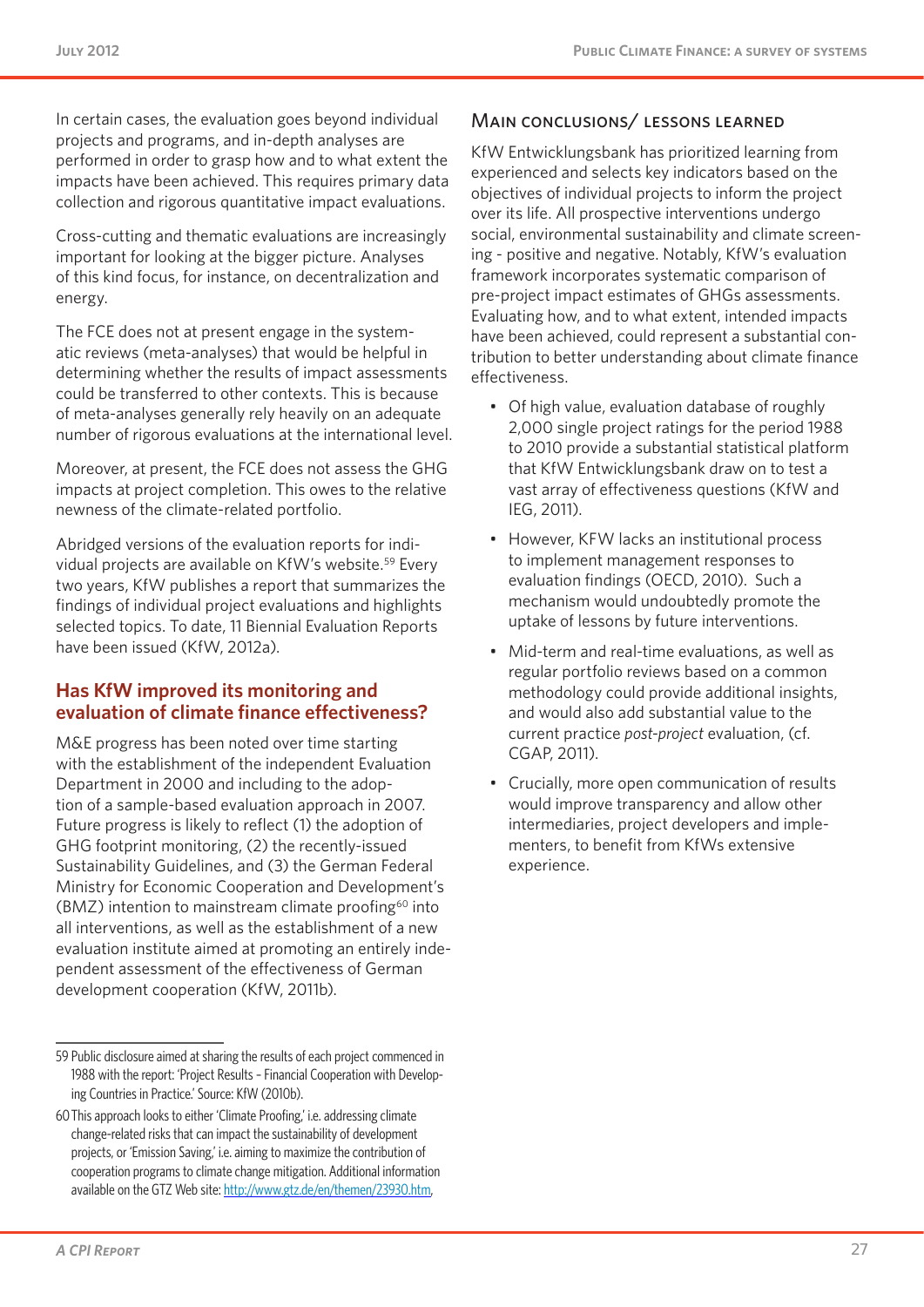## **2.7 Agence Française de Développement (AFD)**

| Total climate finance portfolio                         | <b>USD 10.9 billion (2005-10)</b> |
|---------------------------------------------------------|-----------------------------------|
| Climate-specific monitoring and/or evaluation framework |                                   |
| Independent evaluation unit (team)                      |                                   |
| Results-based management framework                      |                                   |
| Real-time Evaluation                                    | X                                 |
| Post-project evaluation                                 |                                   |
| Post-project evaluation of GHG impacts                  | Χ                                 |
| Public disclosure of evaluation findings                |                                   |

#### HIGHI IGHTS

The French Development Agency (Agence Française de Développement – AFD) is a bilateral financial institution that provides development financing on behalf of the French Government according to its Overseas Development Assistance policies.

In October 2005, AFD adopted a Strategic Framework<sup>61</sup> that integrates climate change challenges into its strategies and operations by supporting low-carbon investments and GHG emission reduction projects in recipient countries and by including adaptation measures in its development interventions (AFD, 2007; AFD, 2009a).

The 'climate' issue has become a significantly larger part of AFD's operations over the past few years. In fact, since 2005 when AFD began measuring its pledges to 'climate' activities (initially mitigation, then adaptation and REDD+), the value and number of AFD climate finance projects has increased from fewer than 20 projects valued at less than USD 525 million in 2005 to 71 projects valued at USD 3.7 billion in 2010. Of this amount, approximately USD 3.4 billion supports 56 mitigation projects and USD 518 million funds 22 adaptation interventions (some of which have significant mitigation co-benefits).62 Between 2005 and 2010,

the cumulative value of commitments reached USD 10.9 billion, USD 3 billion of which had been disbursed as of March 2011. These figures demonstrate the growing significance of the 'climate' issue in AFD's operations, whose share of climate commitments rose from 17% of the portfolio in 2005 to 40% in 2009 and 2010 (AFD, 2011a; AFD, 2011b).

The AFD strongly supports the implementation of France's 'fast-start finance' commitments. In fact, about 80% of the total USD 1.8 billion (EUR 1.26 billion) committed for the period 2010-2012 (USD 586 million per annum) will be channeled through the Bank and the French Global Environment Facility (FFEM).<sup>63</sup> In both 2010 and 2011, the annual target of USD 520 million per annum was achieved (**Faststartfinance.org**; ADF, 2011c).

As part of its 2012-2016 action plan, the Agency aims to capitalize on its experience thus far by acting as a 'major financier' in the fight against climate change (AFD, 2012). Its climate strategy is based on three key pillars:

- 1. Ensuring climate-related financing commitments reach 50% of AFD's foreign-aid funding and 30% of PROPARCO's (AFD's private sector financing subsidiary)<sup>64</sup>;
- 2. Regular measurement of all projects' carbon footprints; and
- 3. Selecting projects according to their climate impacts.

metric tons of  $CO<sub>2</sub>$  per year.

<sup>61</sup> The Strategic Operation Plan (2007-2011) adopted in 2007 states the protection of 'Global Public Goods' as one of AFD's goals, which includes the fight against climate change. The Strategy aims to promote low-carbon development and support vulnerable people as they adapt and reduce their vulnerability to climate-related impacts (the strategic framework on climate change passed on October 2005). Sectoral strategies, such as those for energy, transportation, and urban development, also take climate change into account (Adam and Bensaid, 2008).

<sup>62</sup>In 2010, AFD also financed almost USD 280 mil in projects with both mitigation and adaptation purposes, so the 2010 total amount indicated above is not a perfect sum. AFD-financed mitigation projects focus on renewable energy and energy efficiency, including low-carbon transportation, forestry, and agriculture projects. Once fully operational, the projects funded so far by the Agency will contribute to a cumulative reduction of almost 20 million

<sup>63</sup> The French GEF (FFEM) is funded by the French Central Government budget as part of Official Development Assistance. It received EUR 277.5 million between 1994 and 2010, which is additional to France's contribution to the GEF. The portfolio of FFEM is older than the AFD portfolio and consists primarily of pilot operations.

<sup>64</sup> In 2010, PROPARCO climate finance commitments reached USD 378 mil (EUR 285 mil), a 5% increase from 2009.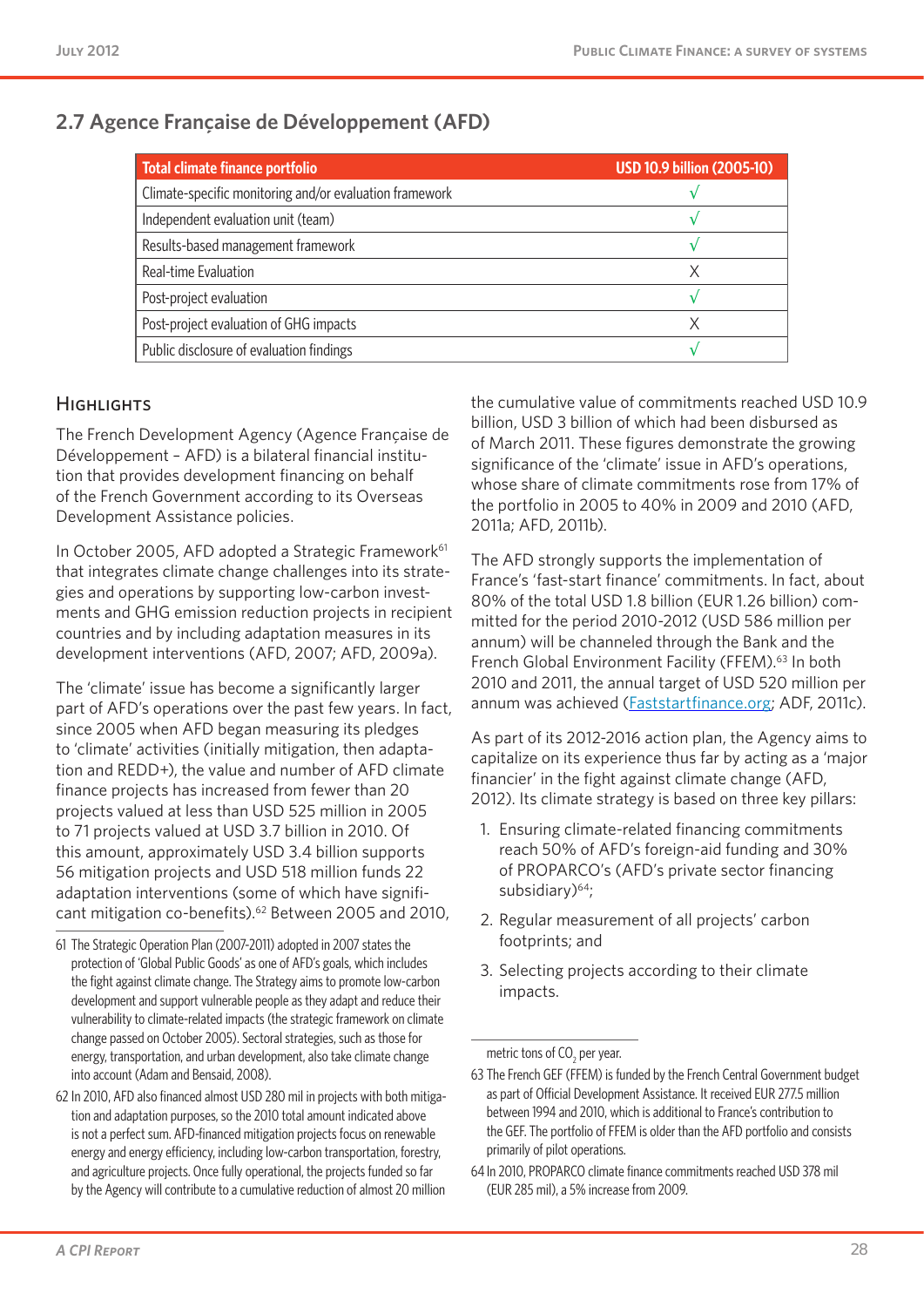Finally, it is worth noting that AFD recently joined the International Development Finance Club, further highlighting its active engagement in the development of the international climate finance architecture.

#### **Frameworks, procedures, and methods for assessing the effectiveness of (climate) finance**

France's development cooperation policy was substantially reformed in the 1990s. Subsequently, the AFD revised its strategic orientation and, in line with the Paris Declaration on Aid Effectiveness, implemented a results-based management approach to be applied throughout the organization.

Since 2002, when the first Strategic Orientation Plan (POS I, 2002-2006 $65$ ) was issued, the Agency has favored a results-oriented monitoring system based on impact indicators – where possible – in order to assess the impacts of financed interventions and inform the selection of projects. The results-based management approach is systematically used throughout the project cycle, with the methodologies applied according to project type (Naudet et al., 2008; TC, 2011).

These reforms led to the integration of AFD's evaluation department into the Agency Research Department under the Strategy Directorate in order to establish a direct link between *knowledge* generation (including impact measurement) and *evaluation*. The reforms also promoted the transition from the in-house evaluation of projects to a more decentralized method (evaluation commissioned by local agencies to external experts).

The Evaluation and Knowledge Development Unit (RCH/EVA) has two overarching objectives: 1) to draw lessons from the past to improve policymaking, projects, and programs; and 2) to serve as the basis for accountability. The Unit is responsible for:

- • defining evaluation methods and ensuring the quality of the evaluation process;
- managing thematic and/or strategic evaluations:<sup>66</sup>
- producing impact analyses of some of the projects, programs, and policies; and

• undertaking meta-evaluations and developing a knowledge base on certain topics [\(afd.fr\)](afd.fr).

In 2010, in order to increase the independence of evaluation and improve accountability, the AFD Board of Directors established an external evaluation committee to review the main evaluation reports and assess their quality and relevance. The Committee is chaired by an independent expert, includes representatives from the supervisory ministries, and reports to the Board of **Directors** 

The EVA operates under a three-year strategic plan and covers decentralized evaluations, strategic evaluations, meta-evaluations, impact evaluations, joint evaluations, evaluative research, capacity building, and dissemination (OECD, 2010).

The results of completed evaluations are disclosed to the intended beneficiaries of French ODA and, since 2007, to the general public via the Agency's web site. In addition, a summary of key findings is sent directly to the General Director of the Agency and other relevant officials. An annual report with key findings is also shared with Parliament (OECD, 2010). The OECD (2010) points out that a formal management response, or follow-up system, is not currently in place.

#### Appraisal and monitoring

Since 2007, the AFD has progressively developed robust criteria and tools for classifying 'climate' projects:

- A mitigation project is a development intervention that avoids more GHG emissions than it generates during its lifetime;<sup>67</sup> and
- An adaptation project is a development intervention '*that reduces goods, people, or ecosystems' vulnerability to climate risks*'.68

Mitigation projects are subject to assessment by an *ad-hoc* tool that measures their carbon footprints (that is, it quantifies whether a project – over its lifetime – reduces or increases GHG emissions) before commencement of the project. This assessment supports the determination of whether a project is in line with the Agency's goals or needs design modification. The tool, based on the Bilan Carbone® of the French Environment and Energy Management Agency (ADEME),<sup>69</sup> allows

<sup>65</sup> At the time of writing, the Agency's activities were informed and guided by the Strategic Orientation Plan (POS II, 2007-2011).

<sup>66</sup> Strategic evaluations are managed and commissioned b the Evaluation Unit at the request of AFD management and supervisory Ministries. Thematic capitalization refers to the comparative analysis of clusters of completed or ongoing interventions financed by AFD.

<sup>67</sup>This considers projects with an annual potential capacity of abatement higher than 10,000 tCO<sub>2</sub>e over its lifetime.

<sup>68</sup> AFD has adopted the OCED's definition of adaptation of countries to climate change impacts.

<sup>69</sup> The Bilan Carbone® (Carbon Balance), designed by ADEME and Jean-Marc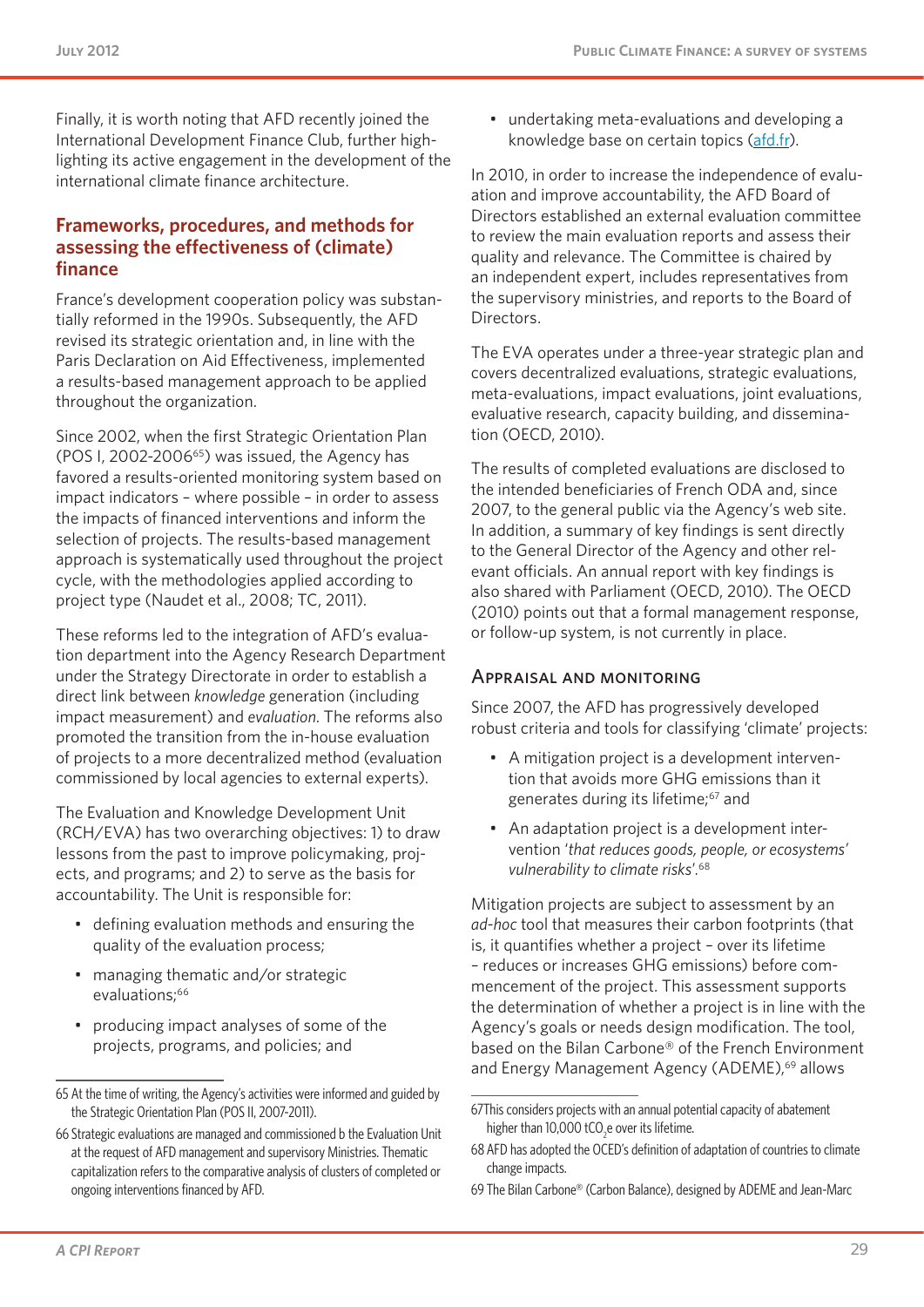the AFD to be transparent and to be held accountable by partners and civil society (AFD, 2011b).

Designed in 2007, the carbon footprint tool was updated and simplified in 2011 to improve its userfriendliness and feature new data. A built-in database estimates likely GHG emissions and/or reductions resulting from projects, which are then compared with a no-project scenario. The difference between the 'project' versus the 'no-project' scenario has strong bearing on likely GHG impacts, and are necessarily conservative (AFD, 2011d).70

Importantly to date, pre-project measurements of the carbon footprint of projects have not been designed to monitor or evaluate outcomes, but only to support pre-project assessment of the impact of intended AFD projects. AFD is working with a group of MDBs including the International Finance Corporation, IDB, and the European Bank of Reconstruction and Development, to harmonize their approach to measuring carbon-footprints (AFD, 2012).

The AFD's climate change unit supports the conduct of pre-project appraisals by operational units. It also validates the calculation and classification tools that are used to classify whether or not a project supports climate goals.

For monitoring purposes, the AFD is developing a number of *aggregated indicators*71 that align with internationally recognized standards. These include:

• renewable energy power financed or recovered;72

Jancovici, is now the main tool for assessing carbon emissions from companies in France. AFD's carbon footprint tool is Excel-based and considers all GHGs covered by the Kyoto Protocol. The main emission sources of a project are considered in the calculation and gross emissions generated are compared with a business as usual scenario. As the carbon footprint is estimated only for 'direct' financing, the following are excluded: financial intermediation, budget support, and technical assistance (specific methodologies are currently being developed). In 2011 the tool was simplified and updated. More information on the tool and methodology can be found on AFD's web site at: [http://www.afd.fr/jahia/Jahia/site/afd/Mesures\\_Impacts\\_Climat](http://www.afd.fr/jahia/Jahia/site/afd/Mesures_Impacts_Climat).

- 70 Internal procedures will need to be modified in order to ensure the tool's systematic use on every project, to integrate it into the term-of-reference documents for feasibility studies, and to disseminate it to AFD's partners (donors, local banks, clients, etc.) (Grandvoinet and Forestier, 2011).
- 71 The aggregated indicators for foreign states were introduced in 2004 and those for overseas in 2005. They have since been revised. For additional information see: [http://www.afd.fr/jahia/Jahia/home/AFD/L-AFD-s-engage/](http://www.afd.fr/jahia/Jahia/home/AFD/L-AFD-s-engage/efficacite-aide/actions-AFD-en-faveur-efficacite-aide/indicateurs-agregeables) [efficacite-aide/actions-AFD-en-faveur-efficacite-aide/indicateurs-agrege](http://www.afd.fr/jahia/Jahia/home/AFD/L-AFD-s-engage/efficacite-aide/actions-AFD-en-faveur-efficacite-aide/indicateurs-agregeables)[ables](http://www.afd.fr/jahia/Jahia/home/AFD/L-AFD-s-engage/efficacite-aide/actions-AFD-en-faveur-efficacite-aide/indicateurs-agregeables)
- 72 This indicator refers to renewable energy projects and tri- or co-generation projects.
- energy saved; $73$  and
- amount of GHGs avoided annually.

The AFD regularly monitors and supervises project performance during the implementation phase.

At present, AFD does not systematically assess the post-project carbon footprint.

With regard to **adaptation**, AFD carries out the *pre-project* evaluation of a project according to an operational matrix of criteria that classify projects as 'adaptation'.74 This tool<sup>75</sup> enables decision makers to direct financing solely to interventions that have a real impact on countries' specific vulnerabilities (water stress, precipitation, sea level rise, etc.).

Acknowledging the inherent difficulties in assessing an adaptation project's impact through indicators – as such impacts depend on the project type and the specific vulnerability addressed – AFD aims to develop an integrated methodology to perform monitoring assessment (AFD, 2009a).

#### *Post-project* evaluation

The Agency subscribes to the OECD-DAC evaluation principles, namely: *impartiality and independence*, *credibility*, *usefulness*, *participation*, and *coordination*.

For conducting *post-project* evaluations, AFD has operationalized these principles through a strategy that supports:

- • *Regularity*: all operations must be evaluated within 6 to 18 months after completion;
- • *Decentralization*: evaluation is managed by the AFD geographical departments and local agencies that follow project development;
- • *Independence*: project evaluation is entrusted to external consultants or consulting firms;

- 74 AFD set up a precise typology of projects that can contribute to adaptation objectives, and the entire portfolio is screened against this typology (Loyer, 2009).
- 75 AFD, Prise en Compte de la contrainte énergie climate dand le projects finances. Anlyse de la vulnérabilité [http://www.afd.fr/jahia/webdav/site/afd/](http://www.afd.fr/jahia/webdav/site/afd/shared/Elements_Communs/AFD/Manuel_anlyse_de_la_vulnerabilite.pdf) [shared/Elements\\_Communs/AFD/Manuel\\_anlyse\\_de\\_la\\_vulnerabilite.pdf](http://www.afd.fr/jahia/webdav/site/afd/shared/Elements_Communs/AFD/Manuel_anlyse_de_la_vulnerabilite.pdf).

<sup>73</sup> This indicator is related to energy efficiency projects and represents the energy saved – usually of fossil origin – over the lifetime of the equipment. Other indicators that are in line with the Millennium Development Goals to which AFD contributes, have also been set (e.g. number of people connected to the electricity distribution network). Source: AFD Web site (aggregated [indicators\)](http://www.afd.fr/jahia/Jahia/home/AFD/L-AFD-s-engage/efficacite-aide/actions-AFD-en-faveur-efficacite-aide/indicateurs-agregeables) and Guillaumie (2007), 'Comment Mesurer l'Impact Climatique?', AFD, Ex Post, No. 5.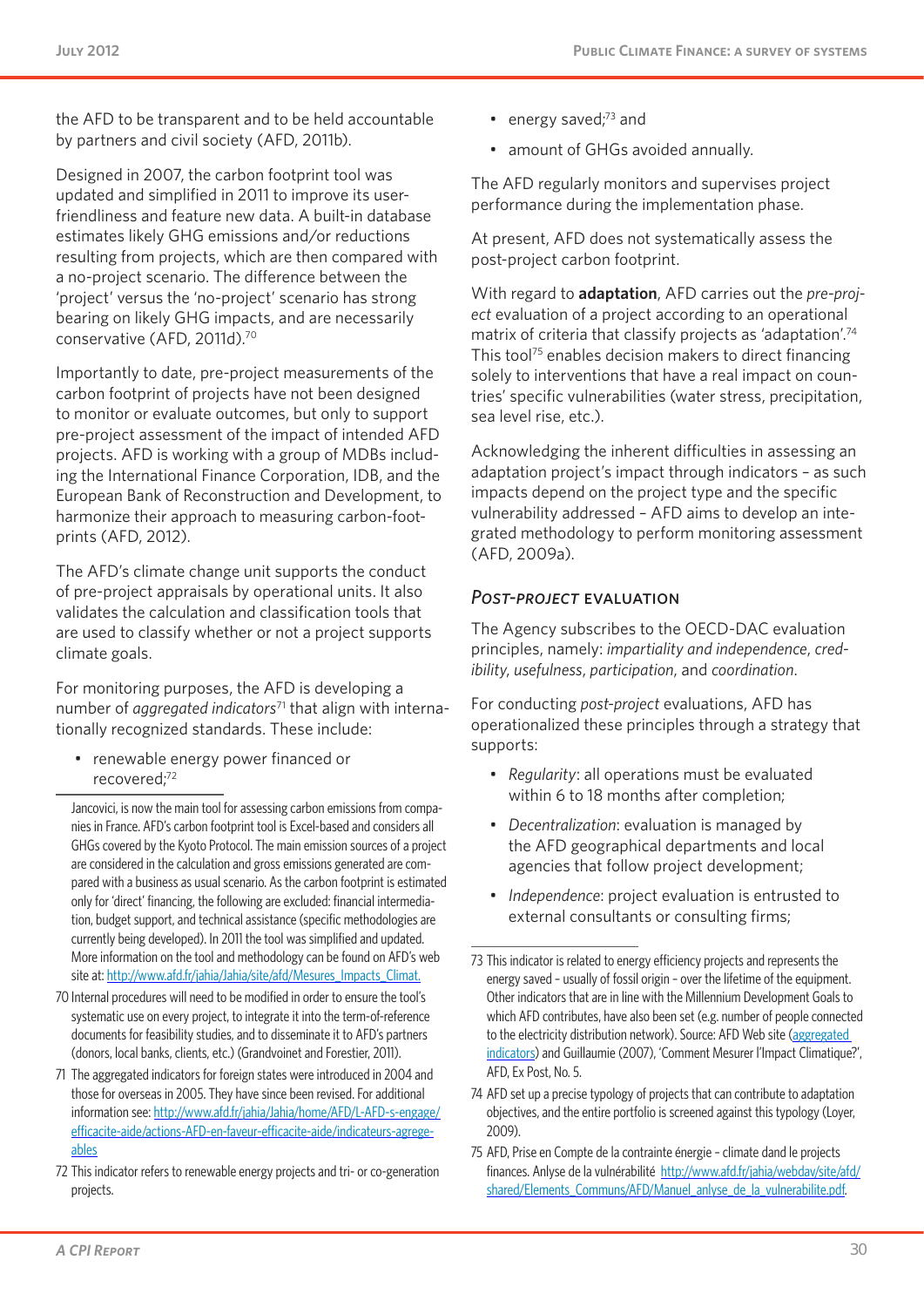- • *Prioritization of local expertise*: depending on the specific context, the mobilization of domestic expertise is promoted as far as possible;
- • *Partnership*: foster active discussion of results with stakeholders.

AFD also conforms to the internationally recognized evaluation criteria of the OECD-DAC, i.e. *relevance*, *effectiveness*, *efficiency*, *impact*, and *sustainability*.

AFD has a system of post-project, decentralized external evaluation that is commissioned by geographical departments and local agencies and shared with local partners. This evaluation is entrusted to external (preferably local) consultants/experts.76 The external evaluation process ensures an independent, impartial, and objective opinion.

The geographical departments and local agencies recruit consultants and manage the evaluation process. Consultants assess project performance according to the five evaluation criteria above and specific guidelines recommended in the Terms of Reference.<sup>77</sup> The Evaluation and Knowledge Development Unit provides methodological support to end-of-project evaluations carried out in the field and rates the quality of individual evaluation reports according to a quality grid that is published along with the report.

In 2011, decentralized evaluation covered 23 projects that represented about USD 596 million.<sup>78</sup> Every year, these assessments as well as the overall portfolio are reviewed and the results presented to the Board of Directors and published. These reviews promote the synthesis of lessons that facilitate learning. In 2011, the synthesis work focused on capacity building projects and lines of credit (AFD, 2011e), and the AFD extended the evaluation process to its associated NGO initiatives (AFD, 2011e).

The AFD also conducts thematic, sectoral, and impact evaluations in order to capture all clearly attributable

effects that interventions have on beneficiaries (AFD, 2011e; [afd.fr\)](afd.fr).<sup>79</sup>

Impact evaluations are conducted by academic experts, while some evaluation products aimed at internal capacity building are carried out by in-house staff. In contrast, externally-recruited consultants carry out standard evaluations, with priority given to local consultants for project-level evaluations (OECD, 2010).

#### **Has AFD improved its monitoring and evaluation of climate finance effectiveness?**

AFD expressed its willingness to assess the impact of its overall operations as early as 2002, when it issued the first Strategic Plan. As the primary agency for implementing French aid, AFD focused its Strategic Plan on ODA-related topics. Since then, M&E processes have improved across AFD's portfolio of activities. Within this context, the AFD has made a large effort to measure and assess *pre-project* the impact of its climate change-related financing through robust methodologies and tools, a standardized process, and the establishment of a dedicated climate change unit.

Before the reform of the evaluation function in 2006, only 15% of the projects financed by AFD were assessed upon completion, and evaluation mainly relied on in-house project assessment. The Evaluation Unit was isolated from the rest of the organization, and as such, did not trigger any feedback process. Following reforms, the Evaluation Unit started to perform more systematic assessments while developing and internalizing a knowledge base (Naudet and Delarue, 2007). The process of systematic, decentralized post-project evaluation began in 2007 with eight evaluations conducted in four pilot countries. The process was then extended in 2008 and again in 2010 to all countries in which AFD operates.

#### Main conclusions/lessons learned

• AFD has integrated climate change into its strategies and operations by looking for convergences between the development, low-carbon growth, and adaptation needs of recipient countries. AFD has made a clear commitment to developing methodological approaches and knowledge in the field of impact evaluation and, in particular, to measuring the impact of the climate change-related projects it finances. The AFD's assessment tools for performing 'climate'

<sup>76</sup> Source:<http://www.afd.fr/jahia/Jahia/site/afd/lang/en/pid/182>; Naudet and Delarue (2007).

<sup>77</sup> The Evaluation and Knowledge Development Unit sets out the framework for the Terms of Reference. It also specifies the Terms of Reference for recruiting the evaluation consultant. Source: 'Termes de Reference (TDR) Types d'une Evaluation Retrospective Decentralisee', available at: [http://](http://www.afd.fr/jahia/Jahia/lang/fr/home/recherche/evaluation-capitalisation/modeles-documents/pid/1820) [www.afd.fr/jahia/Jahia/lang/fr/home/recherche/evaluation-capitalisa](http://www.afd.fr/jahia/Jahia/lang/fr/home/recherche/evaluation-capitalisation/modeles-documents/pid/1820)[tion/modeles-documents/pid/1820](http://www.afd.fr/jahia/Jahia/lang/fr/home/recherche/evaluation-capitalisation/modeles-documents/pid/1820)

<sup>78</sup> In 2010, evaluation activities involved a portfolio of 50 projects completed between 2005 and 2009 that pertained to 19 countries and accounted for about EUR 900 million in financing. In three quarters of cases, local experts carried out assessments (AFD, 2011f).

<sup>79</sup> AFD web site at: [http://www.afd.fr/lang/en/home/recherche/evaluation](http://www.afd.fr/lang/en/home/recherche/evaluation-capitalisation/Evaluation-impacts/concept)[capitalisation/Evaluation-impacts/concept](http://www.afd.fr/lang/en/home/recherche/evaluation-capitalisation/Evaluation-impacts/concept)-definition.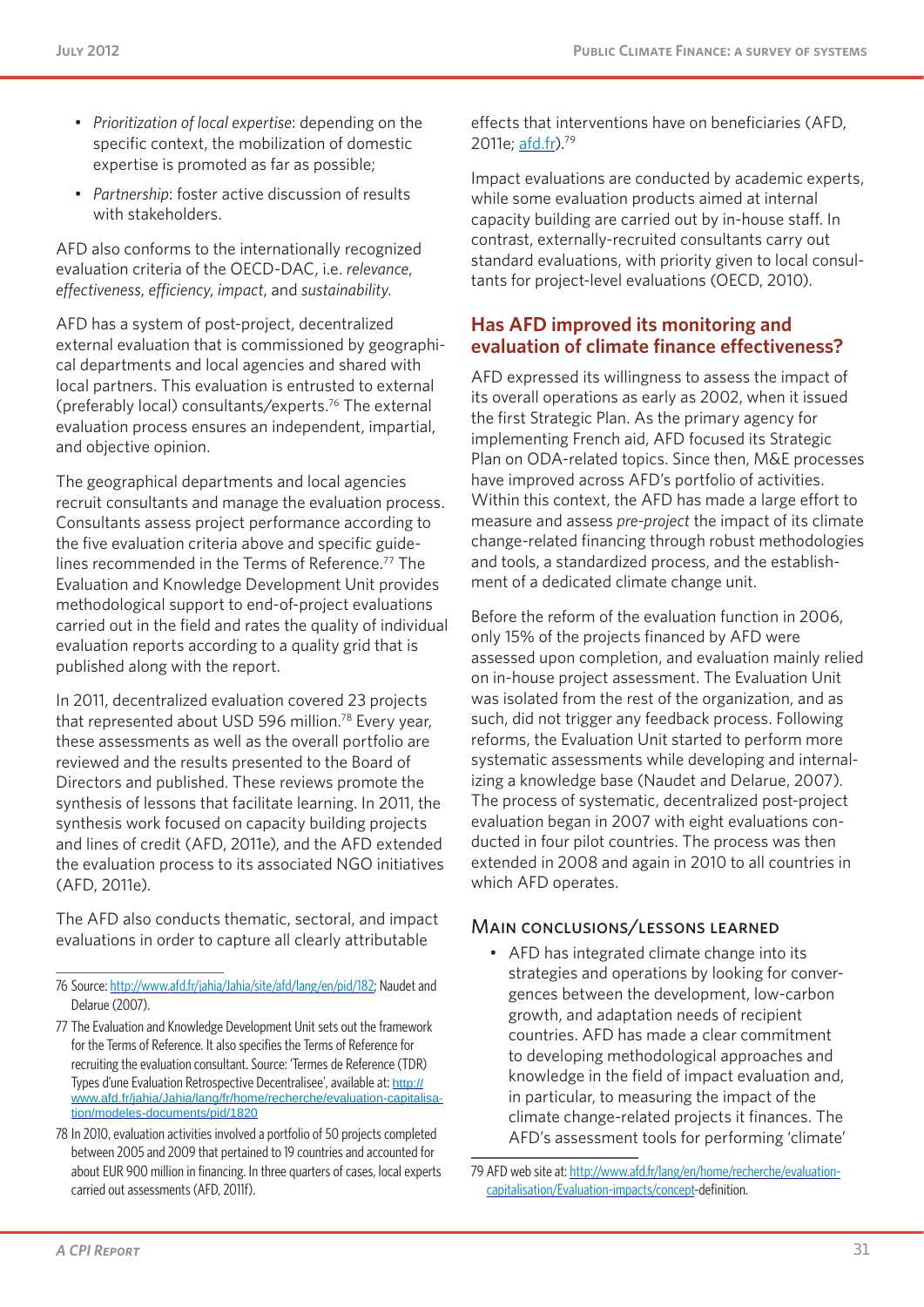classification of its development projects, such as the carbon footprint tool, exemplify its efforts to develop systematic approaches to climate interventions (Naudet and Delarue, 2007).

- While the M&E process recently underwent reform, unclear definitions and the specification of information needs still pose difficulties. The definition of objectives, indicators, and monitoring arrangements appear to be of variable quality at the project level, notwithstanding the existence of specific guidelines (Lefebvre et al., 2010).
- • In the context of *post-project* evaluation, it is difficult to compare the expected and actual results of the project due to the lack of target objectives at the project formulation stage and the poor monitoring of results. This lack of rigor ultimately undermines the Agency's ability to assess the effectiveness of climate finance in individual interventions.
- • At present, the Agency's management does not follow up on evaluation findings, as a formal response system is not in place (OECD, 2010).
- In line with the practices of other MDBs, the current M&E process focuses on concluded projects, thereby making it difficult to learn lessons in real-time and to apply them throughout the life cycle of the project.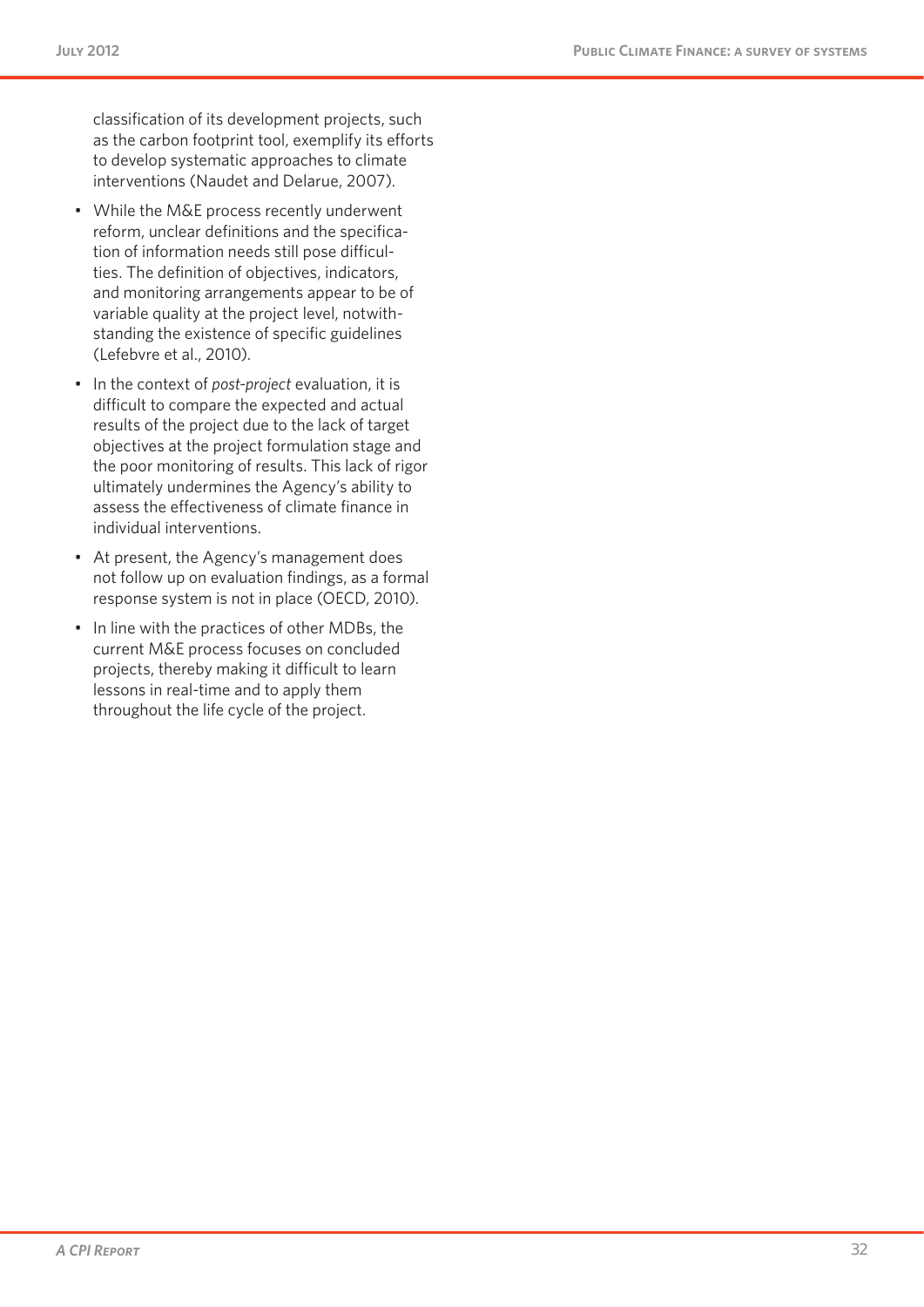| Total climate finance portfolio                         | Up to USD 0.5 billion p.a. |  |
|---------------------------------------------------------|----------------------------|--|
| Climate-specific monitoring and/or evaluation framework |                            |  |
| Independent evaluation unit (team) <sup>1</sup>         |                            |  |
| Results-based management framework                      |                            |  |
| Real-time evaluation                                    |                            |  |
| Post-project evaluation                                 |                            |  |
| Post-project evaluation of GHG impacts                  | Χ                          |  |
| Public disclosure of evaluation findings                |                            |  |

### **2.8 Norway's International Climate and Forest Initiative (NICFI)**

<sup>1</sup> Evaluation carried out by independent consultants.

#### **HIGHLIGHTS**

This section differs from the others presented in this report, as it focuses specifically on the real-time evaluation of Norway's International Climate and Forest Initiative (NICFI) instead of a whole agency or fund. Launched by the Government in December 2007, the NICFI is supported by annual pledges of up to NOK 3 billion (USD 0.5 billion) to fund REDD+ activities. The NICFI evaluation was the first of its kind commissioned and managed by the Evaluation Department of the Norwegian Overseas Development Cooperation Agency (Norad). A part of Norad's mandate is to implement independent evaluation of interventions financed by the government aid budget and to report findings directly to the Ministry of Foreign Affairs.

The evaluation of the NICFI was motivated by a strong interest in progressively assessing its results early on, in order to facilitate real-time corrections if necessary (Norad, 2011a). While NICFI is focused specifically on REDD+, the evaluation itself highlights general lessons that are valid for climate finance effectiveness.

A four-year program, the NICFI real-time evaluation will run from 2010 to 2013 (Norad, 2009). The first phase of the evaluation, from 2007-2010, was carried out by a consortium of independent consultants and experts, namely LTS International in collaboration with Indufor Oy, Ecometrica, and the Christian Michelsen Institute. Published by Norad in April 2011 (cf. Tipper et al., 2011), it primarily aimed to establish a baseline for subsequent *post-project* evaluations and to provide early feedback to stakeholders and the public about preliminary achievements.

The evaluation consists of two parts. The first evaluates NICFI's contribution to the development of an international REDD+ regime, while the second evaluates NICFI's support of national REDD+ strategies in Brazil,

the Democratic Republic of Congo, Guyana, Indonesia, and Tanzania.

#### **Frameworks, procedures, and methods for assessing the effectiveness of (climate) finance**

The objectives of NICFI are:

- • To encourage the inclusion of emissions from deforestation and forest degradation in a new international climate regime;
- To take early action in achieving cost-effective and verifiable reductions in GHG emissions; and
- • To promote the conservation of natural forests to maintain their carbon storage capacity.

The evaluation in turn assesses:

- • Progress under the UNFCCC, toward agreement on REDD+ text in particular, and a new post-2012 climate change framework in general;
- The internal formulation and communication of Norway's REDD+ policy objectives and the consistency of NICFI actions with regard to these objectives and broader climate policies; and
- The international institutional framework and that of the Interim REDD+ Partnership.

The following OECD DAC evaluation criteria are used:

- Relevance the alignment of NICFI's contribution with the target countries' policy goals and needs;
- • Effectiveness NICFI's contribution to outcomes likely to help achieve the policy goal; and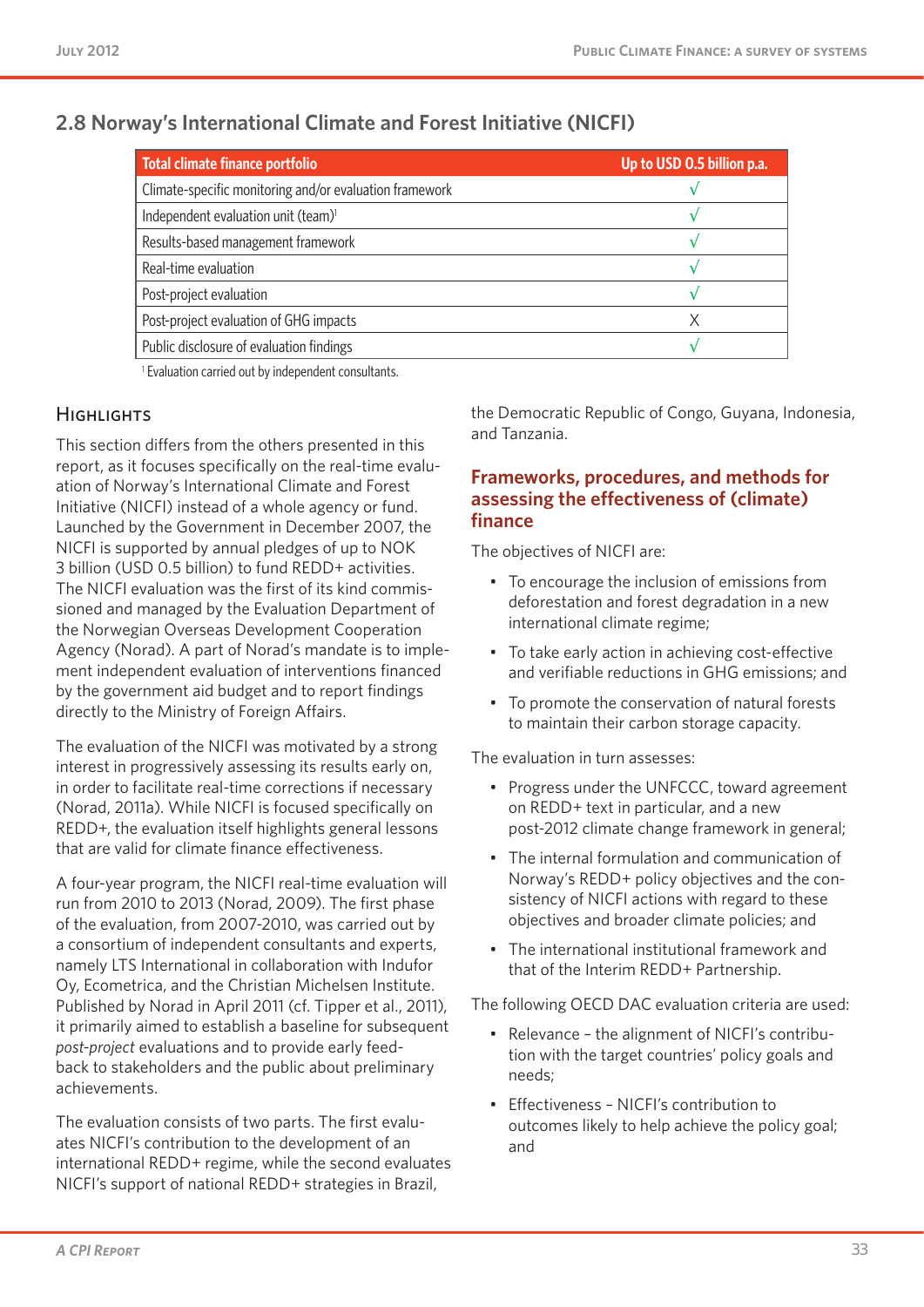• Efficiency – the extent to which inputs have produced outputs in line with NICFI objectives.

The evaluation considers ongoing and completed activities and is comprised of desk studies as well as fieldwork and interviews with key stakeholders.

#### Evaluation of NICFI's contribution to the development of an international REDD+ regime

While 'relevance' and 'efficiency' are assessed according to a narrative framework, Tipper et al. (2011) define 18 'effectiveness' indicators in terms of progress on REDD+ within the UNFCCC regime, the development of REDD+ modalities and processes, the development of an institutional framework, the political commitment to REDD+, and the consistency of interim actions related

to REDD+. Progress against each indicator is rated and NICFI's contribution to progress is assessed using qualitative scoring approaches. Policy documents and interviews with government officials and civil society organizations (predominantly Norwegian organizations outside of the recipient countries) serve as evidence for the assessment. Table 2 below summarizes the indicators, which are grouped into five categories.

The evaluation team stresses the challenges faced in evaluating 'policy advocacy,' particularly on a real-time basis in the complex and evolving area of REDD+. Areas such as institutional framework, policy and process development do not lend themselves easily to numerical assessment, and it is difficult to attribute the influence of one party to certain outcomes when multiple parties are involved. The evaluators highlight achievements and weaknesses in Norway's engagement and make several

| Table 2 NICFI global policy evaluation framework |  |  |  |
|--------------------------------------------------|--|--|--|
|--------------------------------------------------|--|--|--|

| <b>REDD+ SECTION OF CLIMATE CHANGE NEGOTIATION TEXT</b>                                     |
|---------------------------------------------------------------------------------------------|
| • Overall development of the REDD+ negotiating text                                         |
| AN OVERARCHING CLIMATE AGREEMENT                                                            |
| • Development of post-2012 climate change agreement negotiating text                        |
| • Political agreement on limits to GHG emissions, burden sharing, and timescale             |
| . Political agreement on the binding nature of GHG commitments                              |
| • Political agreement on the role of REDD+ within the overall agreement                     |
| <b>DETAILED REDD+ MODALITIES AND PROCESSES</b>                                              |
| • Definition of the scope of REDD activities                                                |
| • Definition of reference levels                                                            |
| • Definition of role, scope, and requirements for Nationally Appropriate Mitigation Actions |
| • Definition of social and biodiversity safeguards                                          |
| • Definition of stages to phased approach                                                   |
| • Definition of methods to be applied for monitoring, reporting and verification            |
| AN INSTITUTIONAL FRAMEWORK                                                                  |
| • Development of multilateral institutions                                                  |
| • Development of Interim REDD+ Partnership actions                                          |
| POLITICAL COMMITMENT AND MOMENTUM                                                           |
| • Government funding commitments and political support                                      |
| • Civil society organizations' support for REDD+ agenda                                     |
| • Media and public support                                                                  |
| CONSISTENCY AND COHERENCE OF INTERIM ACTIONS ON REDD+                                       |
| • Consistency of agreements                                                                 |
| • Clarity about basis for funding                                                           |

Source: Tipper et al. (2011), adapted from Table 1 p. 14.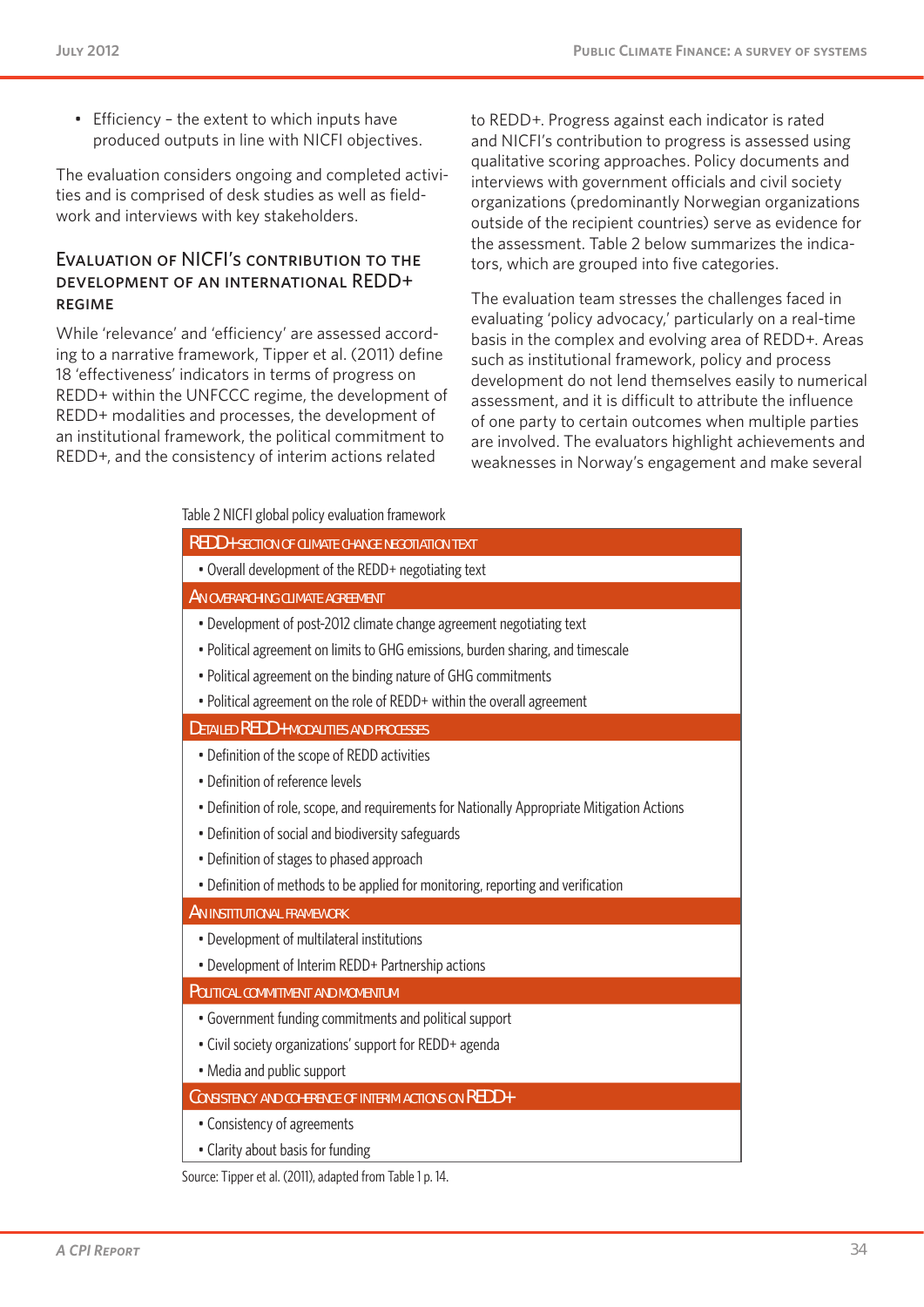#### **Box 4: Evaluation findings**

The evaluation team concluded that NICFI's contribution to the advancement of REDD+ was substantial.

The evaluators highlighted the concerns of some experts about the appropriateness of Norway's funding agreements with Guyana and Brazil (given Guyana's historically low rate of deforestation and Brazil's internal progress on combating deforestation) and about the lack of clarity surrounding the financial mechanism being adopted under these agreements. The evaluators noted that there was not yet a sufficiently developed system to support an environmental services purchase model and that transactions currently follow an output (performance or results)-based aid agreement model.

The evaluators highlighted NICFI's contributions to multilateral REDD+-related funds such as FCPF but did not evaluate them directly. They reported some skepticism from interviewees on the effectiveness and efficiency of UN-REDD and FCPF in particular. The evaluators praised NICFI's funding of research studies carried out by civil society and research organizations but warned of some oversaturation and duplication of information.

The evaluation acknowledged that Norway's political, financial, and institutional contribution through NICFI had a 'galvanizing effect' on the progress of REDD+ negotiations and the development of modalities. In particular, it cited Norway's proposed phased approach to REDD+ implementation and its central role in setting up the Interim REDD+ partnership.

Evaluators highlighted the lack of clarity from NICFI on the criteria for acceptable host country low-carbon strategies/ development plans (a precondition for support) and on expectations for safeguards of indigenous people and biodiversity. They also drew attention to Norway's lack of a stance on how to operationalize and finance REDD+ beyond the current REDD+ readiness phase.

The evaluation made several recommendations about how the NICFI should operate in the future, such as:

- NICFI efforts should focus on actions that will be beneficial even in the absence of a global REDD+ agreement;
- • NICFI should explore models to leverage greater funding and increase the involvement of the private sector; and
- NICFI should support the elaboration of the phased approach to REDD+ implementation.

recommendations for how NICFI should operate in the future (see Box 4).

#### Evaluation of NICFI's support for national REDD+ strategies

An individual evaluation is carried out for each of NICFI's focus countries. The evaluators have developed a standardized framework for examining each country's progress in five key areas and along 18 indicators identified in collaboration with Norad. Evaluations examine the status of NICFI's contributions to each country in 2007 and 2010 and provide concrete recommendations.

Data collection for the evaluations includes extensive stakeholder interviews (both national and international) and a literature review. Given the early stage of implementation of NICFI activities, the evaluations currently focus on providing a descriptive account of the baseline situation, noting any developments up to 2010, assessing their relation to NICFI activities, and providing preliminary indications of effectiveness and efficiency. Evaluations also establish the baseline for future evaluation within the five areas of activity.

The evaluation is qualitative but provides valuable details and updates on the state of play of many aspects of REDD+ development in the countries under consideration. It can also flag initiatives that are making limited progress (for example, the FCPF in Indonesia) and assess NICFI's contribution to progress in each country.

While NICFI support activities are documented, the effectiveness of those initiatives is not assessed in many cases. This is either because of difficulties in doing so (for example, assessing the impact of Civil Society Support Scheme research projects in Indonesia), or because it is still too early to judge. Difficulties assessing impacts are likely to continue for the foreseeable future while NICFI remains in the readiness phase and is focused on providing advisory and capacity building services. As work transitions to the development of concrete tools and projects, more concrete effectiveness evaluation should start to become possible.

#### **Has NICFI improved its monitoring and evaluation of climate finance effectiveness?**

This is the first phase of a four-year program of evaluation. The current evaluations largely set the baseline for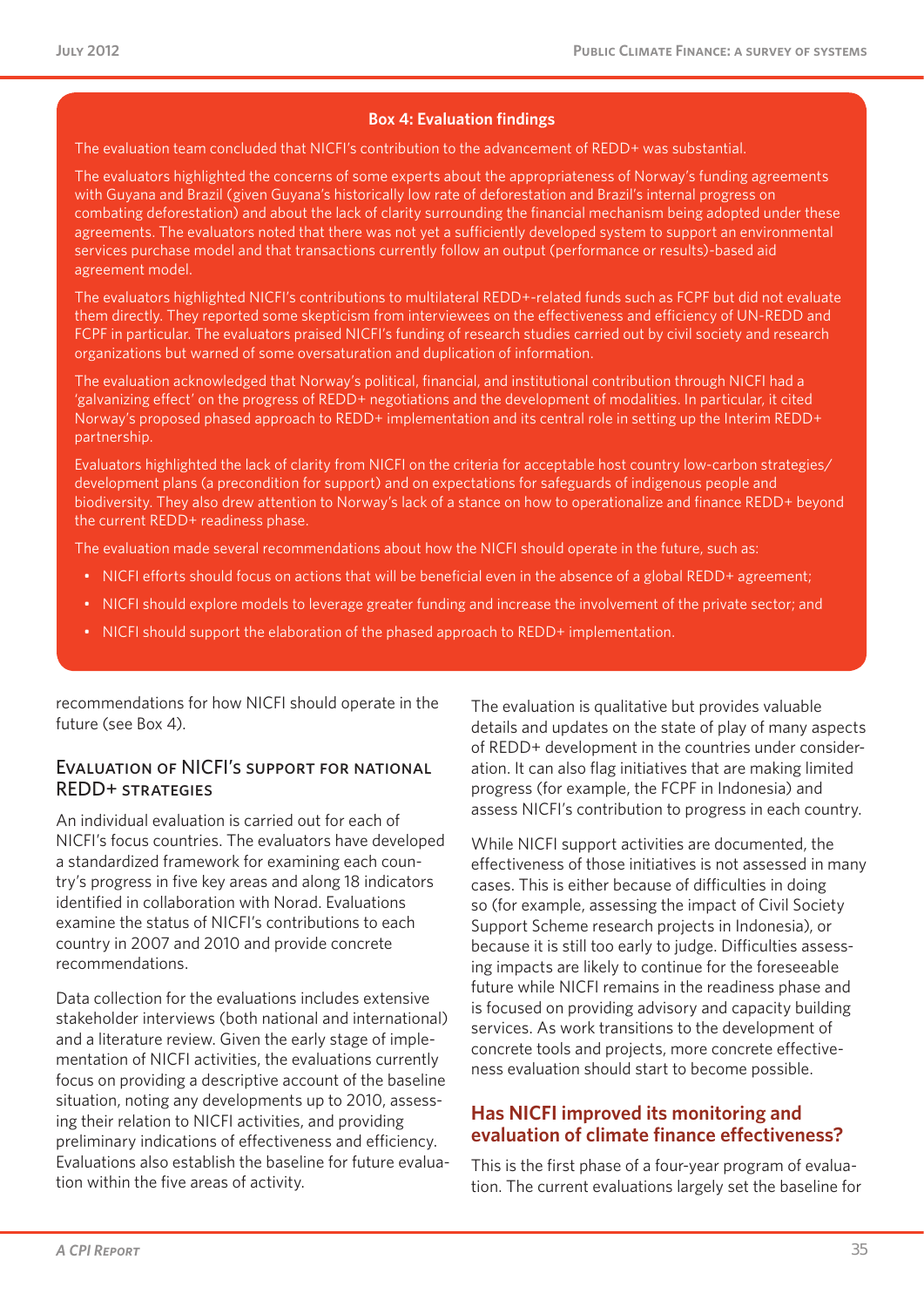#### Table 3. NICFI country-level evaluation framework

| <b>NATIONAL OWNERSHIP</b>                                                                    | οτ αιτ<br>ing th |
|----------------------------------------------------------------------------------------------|------------------|
| • Position of REDD in the national agenda                                                    | proje            |
| • Transparency of REDD coordination and stakeholder inclusion                                | ation,           |
| • Civil society participation                                                                | impad<br>while   |
| <b>REDD RELEVANT POLICIES, STRATEGIES, PLANS, AND ACTIONS</b>                                | suppo            |
| . Policy addresses the key issues                                                            | ing se           |
| • REDD strategy links well with NFP (or similar)                                             | concr            |
| · Plans allocate adequate resources                                                          | evalu            |
| • Actions address key policy issues                                                          |                  |
| <b>MONITORING, REPORTING AND VERIFICATION SYSTEMS</b>                                        |                  |
| . Quality of national forest inventory                                                       |                  |
| • Frequency of national communications to UNFCCC                                             |                  |
| . Quality assurance and quality control of verification                                      |                  |
| <b>DEFORESTATION AND FOREST DEGRADATION RATES</b>                                            |                  |
| • Rate of deforestation                                                                      |                  |
|                                                                                              |                  |
| • Rate of forest degradation                                                                 |                  |
| <b>LIVELIHOODS, ECONOMIC AND SOCIAL DEVELOPMENT AND ENVIRONMENTAL</b><br><b>CONSERVATION</b> |                  |
| • Share of rural family income that is forest-based                                          |                  |
| • Present or planned sharing of REDD payments among stakeholder<br>groups                    |                  |
| . Rights of indigenous peoples and local communities to land and<br>forest resources         |                  |
| • Proportion of conservation forests                                                         |                  |
| • Proportion of certified production forests                                                 |                  |

Source: Mckenzie et al. (2011), summarized from table 19, p.107

future phases of NICFI evaluation. In many cases, it is too early or too difficult to evaluate the implementation of specific support streams.

In general, the Evaluation Department of Norad has stated that real-time evaluations will be a priority in its 2012-2014 evaluation program, particularly with regard to major investment areas related to climate, forestry, and renewable energy (Norad, 2012). In addition, the new program will enhance its focus on results and impacts. The Department aims to start at least two impact evaluations each year.

#### Main conclusions/lessons learned

While support activities are documented, the Norad evaluation of NICFI has not assessed the effectiveness of those initiatives in many cases. This is either because difficulties measuring impacts (for example, assessie impact of Civil Society Support Scheme research cts in Indonesia), or because, as a real-time evaluit is still too early to judge. Difficulties assessing cts are likely to continue for the foreseeable future REDD+ itself remains in the 'readiness' phase when ort will be focused on advisory and capacity buildervices. As work transitions to the development of rete tools and projects, more concrete effectiveness ation should start to become possible.

- A range of qualitative indicators and criteria are being used to assess the effectiveness of policy advocacy. Broadening the scope of the evaluation to cover specific funded activities, such as REDD+ funds and research projects, could provide an even a more substantive indication of effectiveness.
- While early evaluations can risk prematurely judging the effectiveness of initiatives, countrylevel evaluations demonstrate that extensive consultation with relevant stakeholders can nonetheless provide valuable early indications, insights on progress, and recommendations for improvement going forward.
- As work transitions away from the readiness advisory and capacity building phase to the development of concrete tools and projects, more substantial effectiveness evaluation should become increasingly possible.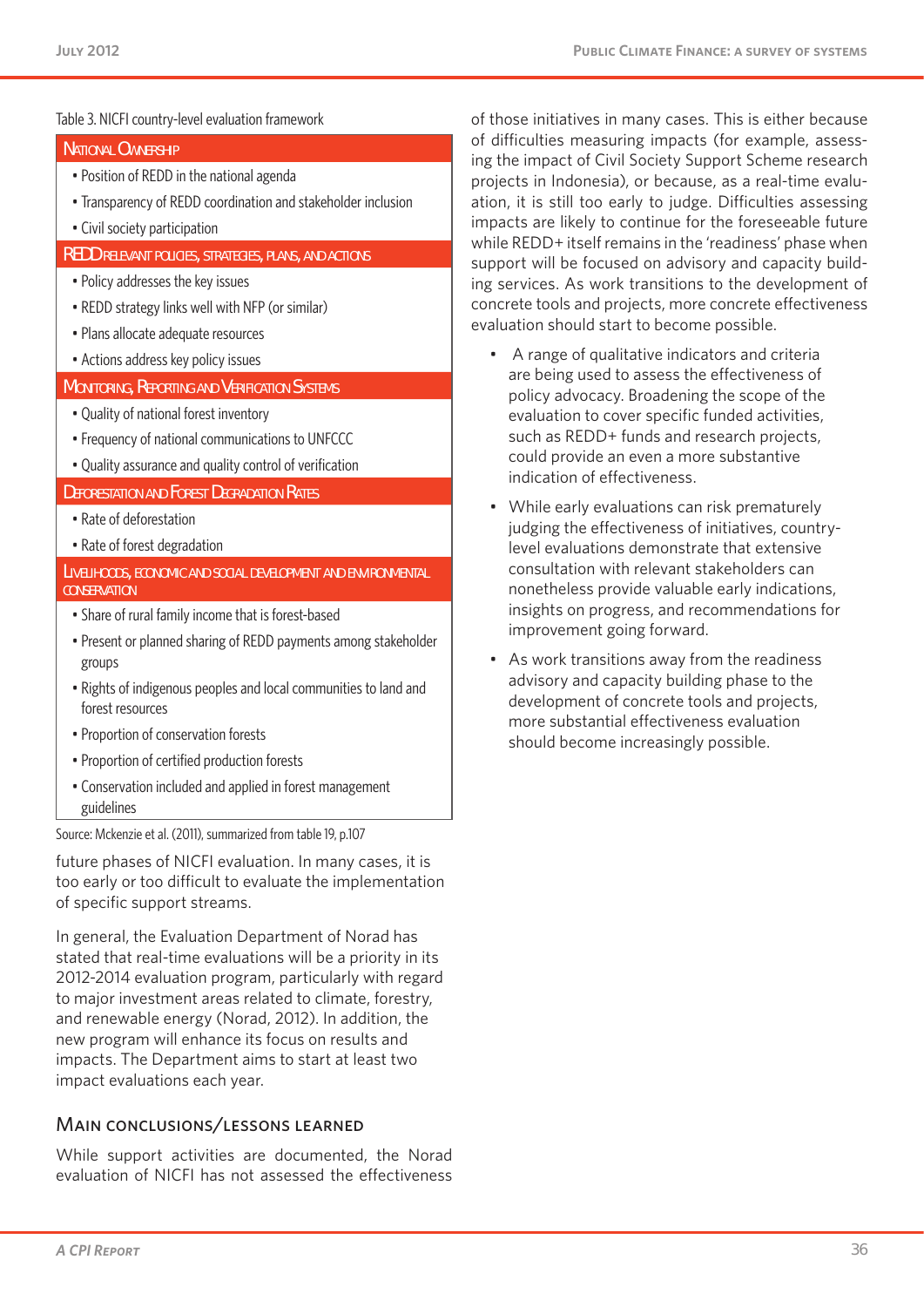# **3. Conclusions and key lessons**

#### **What tools, frameworks, and methods are currently used to assess the effectiveness of climate finance?**

While hundreds of millions in public finance dollars have been directed toward climate-related activities, keeping track of how this money is delivered, channeled, and used has been tricky in the absence of a single, well-defined, robust, and uniform reporting framework. Currently, the UNFCCC reporting framework has the best prospect of becoming such a platform. But until all Parties routinely provide complete and comparable information on support provided and received, it will remain difficult to universally assess the effectiveness and productivity of climate support programs.

Elsewhere, progress is real, but frameworks designed specifically to guide and assess public interventions are a relatively new phenomenon and are in large part, still under development. Demand for these frameworks derives from two main drivers: 1) the crystallization of recent international goals to rapidly mobilize available finance to tackle climate change around the world and 2) growing pressure from fiscally-constrained governments to extract the maximum benefit from each dollar spent.

The overall value of the climate investment portfolios held by multilateral and bilateral intermediaries is in the billions and growing. To this end, it is notable that all of the intermediaries surveyed have some version of a framework in place to guide prospective climate interventions. These range from 'operation strategies' that identify climate change as a key institutional and/ or operational goal, through to principles that prioritize climate-specific outcomes and methods that help determine whether proposed measures will contribute to climate protection and/or adaptation and mitigation.

#### **Has there been improvement in the monitoring and evaluation of climate finance effectiveness?**

In general, tracking climate finance is difficult, and the rigorous impact evaluation of climate projects and programs is still rare. Though substantial improvements have been made to UNFCCC reporting requirements at the international level, more is still needed. In particular, reporting by not only developed countries but by developing countries as well would help track climate financing over its full life cycle, providing an understanding of

whether the support available corresponds to countries' needs.

At the same time, work is underway across the range of intermediaries surveyed to improve existing resultsbased management frameworks and to tailor these to match climate specific objectives. This includes refining processes to capture information related to the achievement of project-specific objectives, conducting pre-project evaluations to assess the project potentials and likely impacts, and developing better indicators to measure climate impacts across investment portfolios.

However, most intermediaries have not yet developed sufficiently specialized procedures to assess the effectiveness of climate finance spending. Tracking tools have started to capture data on the volume of spending, but the application of core indicators to measure effectiveness is still badly needed. The failure of most intermediaries to account for the GHG impact of projects upon project completion or to do so consistently is a case in point.

Given the need to scale finance at orders of magnitude, the gradual move away from project-level to thematic and strategic evaluation models is appropriate and should be an increasing focus. However, comprehensive and systematic evaluation of the productivity of different investment options could be enhanced at both the programmatic and portfolio level and would help to highlight approaches that are particularly innovative or transformative.

#### **Are there lessons that can be applied to existing and new tools, methods, and strategies to monitor and evaluate finance more effectively?**

Across the board there is evidence of practices that, if applied broadly, would significantly improve the ability to measure the effectiveness of climate finance. Examples include:

• **The development and use of 'core indicators' to assess the effectiveness.** This would streamline evaluation processes, enhance the comparability of information about different interventions based on multiple dimensions (including progress in institution and capacity building, transparency, public participation, and accountability), and promote faster learning of lessons.

The Climate Investment Funds' use of investment criteria, results frameworks and possible narrowing indicators to a core group has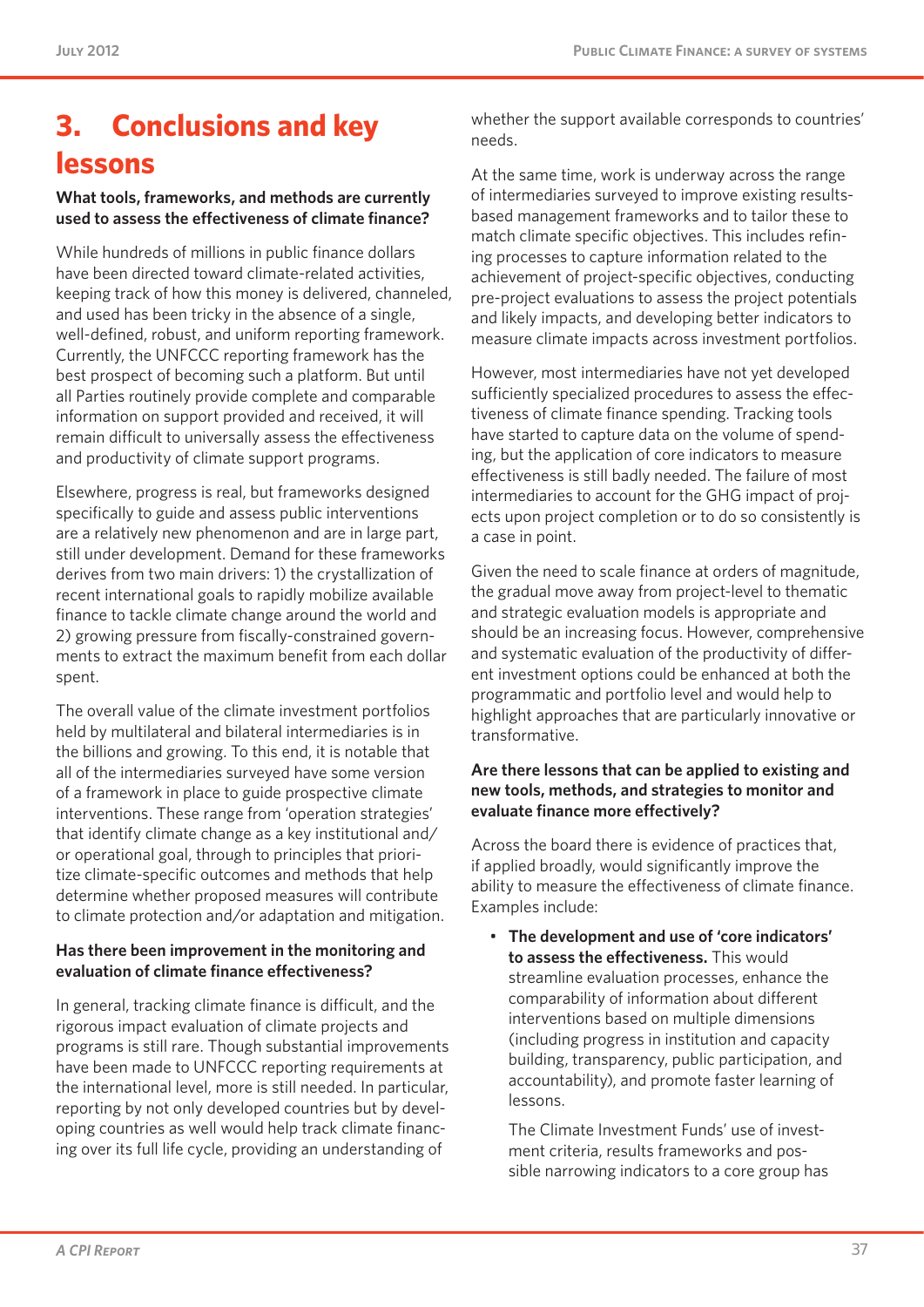potential to streamline M&E while retaining robust benchmarks.

**Ensuring the project selection process favors projects with high 'effectiveness potential'**. A number of organizations (including WBG, GEF, AFD, and KfW) have highlighted the need for processes to prioritize projects according to their potential to target, funding toward those with the highest impacts and best prospects of success.

The GEF's implementation of resource allocation systems such as the RAF and the RAFs evolution into the GEF-5 STAR are a step in the right direction, and have helped to prioritize funding allocations based on each country's potential to generate global environmental benefits and capacity to successfully implement GEF projects.

• **Timely impacts evaluation.** Better specification of target objectives at the project formulation stage will minimize the risk of 'shifting goalposts'. Ongoing real-time evaluation of impacts would facilitate corrections during the life-cycle and would lead to more accurate assessments of the physical, financial, and environmental sustainability of interventions over time.

GEF agencies undertake mid-term reviews for full-size projects under implementation and are encouraged to do so for medium-size projects and enabling activities.

The recent increased emphasis on results is a step in the right direction, but it is too early to tell how successful the implementation of results frameworks will be. While tools are being developed to track progress through the life of interventions, these need to be broadly consistent. As well, guidelines to support their use would promote detailed measurement of broadly analogous results, costs and benefits, and baseline data, and allow comparison, at least conceptually, to a counterfactual of non-intervention, would improve application and data quality.

In particular, real-time evaluation throughout the life cycle of interventions, regular portfolio reviews based on common methodologies, and public (or more frequent) disclosure of results would promote transparency and faster learning within and between intermediaries. Improving methods for quantitatively assessing inputs and outcomes would also allow results to be attributed to specific components of, or parties to, interventions. This would incentivize the

rapid identification and adoption of best practices and would facilitate true comparisons of, and understandings about, relative effectiveness across programs and portfolios.

It will be necessary to build capacity across the relevant actors to include these additional elements. As a result, the final lesson to be drawn from the ongoing process is that simplicity and a balance of donor and recipient country desires will be necessary. The rigor and comprehensiveness of measurement systems needs to be compared to the related transaction and administrative costs. Ultimately, what is needed is a M&E framework that provides information that is truly required to understand how well money is being spent and the impact it is having on tackling climate change.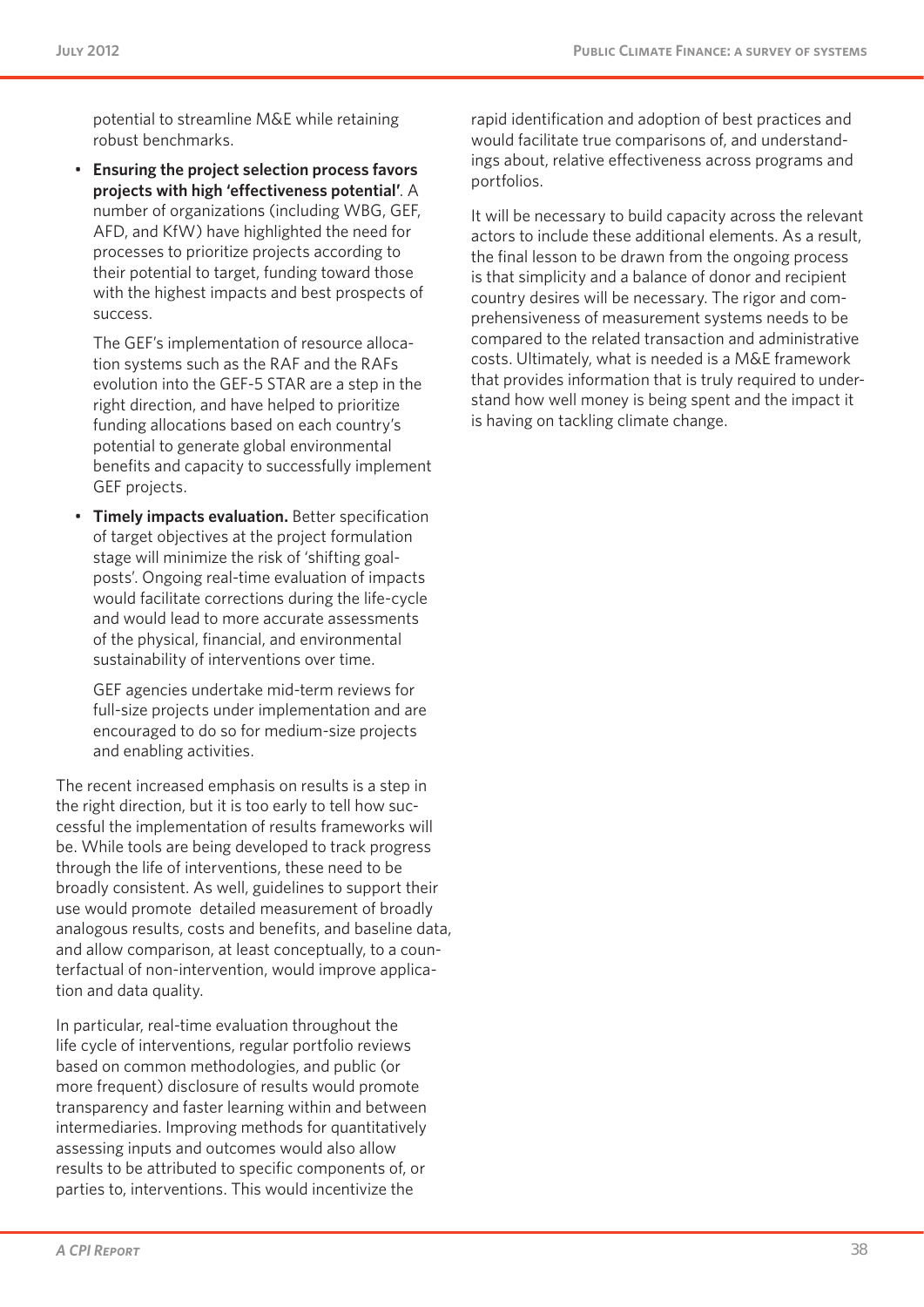# **List of Acronyms**

| <b>ADB</b>     | Asian Development Bank                                         | <b>SREP</b>   | Scaling Up Renewable Energy in Low Income Countries |  |
|----------------|----------------------------------------------------------------|---------------|-----------------------------------------------------|--|
| <b>AFD</b>     | French Development Agency                                      |               | Program                                             |  |
| <b>ARDE</b>    | Annual Review on Development Effectiveness                     | <b>STAR</b>   | System for Transparent Allocation of Resources      |  |
| <b>BFI</b>     | <b>Bilateral Financial Institution</b>                         | <b>TOR</b>    | Terms of References                                 |  |
| <b>CCX</b>     | Chicago Climate Exchange                                       | <b>UNCTAD</b> | United Nations Commission on Trade and Development  |  |
| <b>CIF</b>     | Climate Investment Funds                                       | <b>UNEP</b>   | United Nations Environment Program                  |  |
| <b>CTF</b>     | Clean Technology Fund                                          | <b>UNFCCC</b> | United Nations Framework Convention on Climate      |  |
| <b>COP</b>     | Conference of the Parties                                      |               | Change                                              |  |
| <b>DAC</b>     | Development Assistance Committee (of the OECD)                 | <b>WBG</b>    | World Bank Group                                    |  |
| EA             | <b>Environmental Assessment</b>                                |               |                                                     |  |
| <b>EBRD</b>    | European Bank for Reconstruction and Development               |               |                                                     |  |
| <b>EIB</b>     | European Investment Bank                                       |               |                                                     |  |
| <b>FIP</b>     | Forest Pilot Program                                           |               |                                                     |  |
| <b>GDP</b>     | <b>Gross Domestic Product</b>                                  |               |                                                     |  |
| <b>GEF</b>     | <b>Global Environment Facility</b>                             |               |                                                     |  |
| <b>GHG</b>     | Greenhouse gas                                                 |               |                                                     |  |
| <b>IBRD</b>    | International Bank for Reconstruction and Development          |               |                                                     |  |
| <b>ICR</b>     | Implementation Completion Report                               |               |                                                     |  |
| <b>IDA</b>     | International Development Association                          |               |                                                     |  |
| <b>IFC</b>     | International Finance Corporation                              |               |                                                     |  |
| <b>KFW</b>     | German Development Bank                                        |               |                                                     |  |
| <b>LDCF</b>    | Least Developed Countries Trust Fund                           |               |                                                     |  |
| <b>MDB</b>     | Multilateral Development Bank                                  |               |                                                     |  |
| <b>M&amp;E</b> | Monitoring and Evaluation                                      |               |                                                     |  |
| <b>NICFI</b>   | Norway's International Climate and Forest Initiative           |               |                                                     |  |
| <b>NORAD</b>   | Norwegian Agency for Development Cooperation                   |               |                                                     |  |
| <b>ODA</b>     | Official Development Assistance                                |               |                                                     |  |
| <b>OECD</b>    | Organisation for Economic Cooperation and Development          |               |                                                     |  |
| <b>PPA</b>     | Project Performance Assessment                                 |               |                                                     |  |
| <b>PPCR</b>    | Pilot Program for Climate Resilience                           |               |                                                     |  |
| <b>RAF</b>     | <b>Resource Allocation Framework</b>                           |               |                                                     |  |
| <b>ROTI</b>    | Review of Outcomes to Impact                                   |               |                                                     |  |
| <b>RBM</b>     | Results-Based Management System                                |               |                                                     |  |
| <b>REDD</b>    | Reduced Emissions from Deforestation and Forest<br>Degradation |               |                                                     |  |
| <b>RMS</b>     | Results Measurement System                                     |               |                                                     |  |
| <b>SCCF</b>    | Special Climate Change Trust Fund                              |               |                                                     |  |
| <b>SCF</b>     | Strategic Climate Fund                                         |               |                                                     |  |
| <b>SPA</b>     | Strategic Priority on Adaptation                               |               |                                                     |  |
|                |                                                                |               |                                                     |  |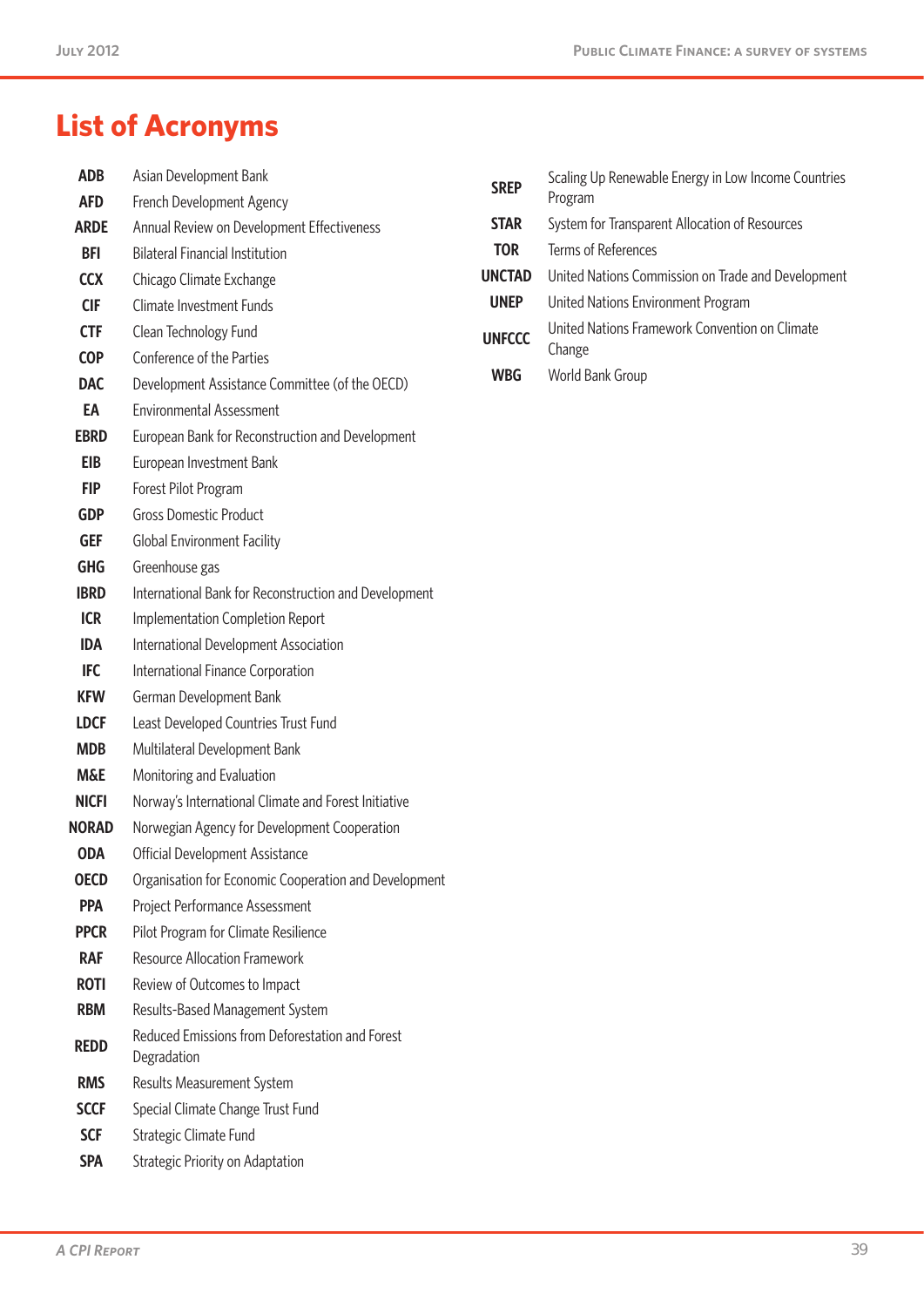# **Glossary of Terms**

| <b>RESULT FRAMEWORK</b> |                                                                                                                                                                                                                             |
|-------------------------|-----------------------------------------------------------------------------------------------------------------------------------------------------------------------------------------------------------------------------|
| Input                   | The financial, human, and material resources used for the development intervention<br>(OECD DAC, 2002).                                                                                                                     |
| Impact                  | Positive and negative, primary and secondary long-term effects produced by a develop-<br>ment intervention, directly or indirectly, intended or unintended (OECD DAC, 2002).                                                |
| Outcome                 | The likely or achieved short-term and medium-term effects of an intervention's outputs.<br>Related terms: result, outputs, impacts, effect (OECD DAC, 2002).                                                                |
| Output                  | The products, capital goods and services which result from a development interven-<br>tion; may also include changes resulting from the intervention which are relevant to the<br>achievement of outcomes (OECD DAC, 2002). |

| <b>EVALUATION CRITERIA</b> |                                                                                                                                                                                                                             |
|----------------------------|-----------------------------------------------------------------------------------------------------------------------------------------------------------------------------------------------------------------------------|
| Relevance                  | The extent to which the objectives of a development intervention are consistent with ben-<br>eficiaries' requirement, country needs, global priorities and partners' and donors' policies.                                  |
| Efficiency                 | A measure of how economically resources/inputs (funds, expertise, time, etc.) are con-<br>verted to results.                                                                                                                |
| Effectiveness              | The extent to which the development intervention's objectives were achieved, or are<br>expected to be achieved, taking into account their relative importance.                                                              |
| Impacts                    | The positive and negative, primary and secondary long-term effects produced by a devel-<br>opment intervention, directly or indirectly, intended or unintended.                                                             |
| Sustainability             | The continuation of benefits from a development intervention after major development<br>assistance has been completed. The probability of long-term benefits. The resilience to<br>risk of the net benefit flows over time. |

<sup>1</sup> OECD-DAC web site:<http://www.oecd.org/document/22>/0,2340,en\_2649\_34435\_2086550\_1\_1\_1\_1,<00.html>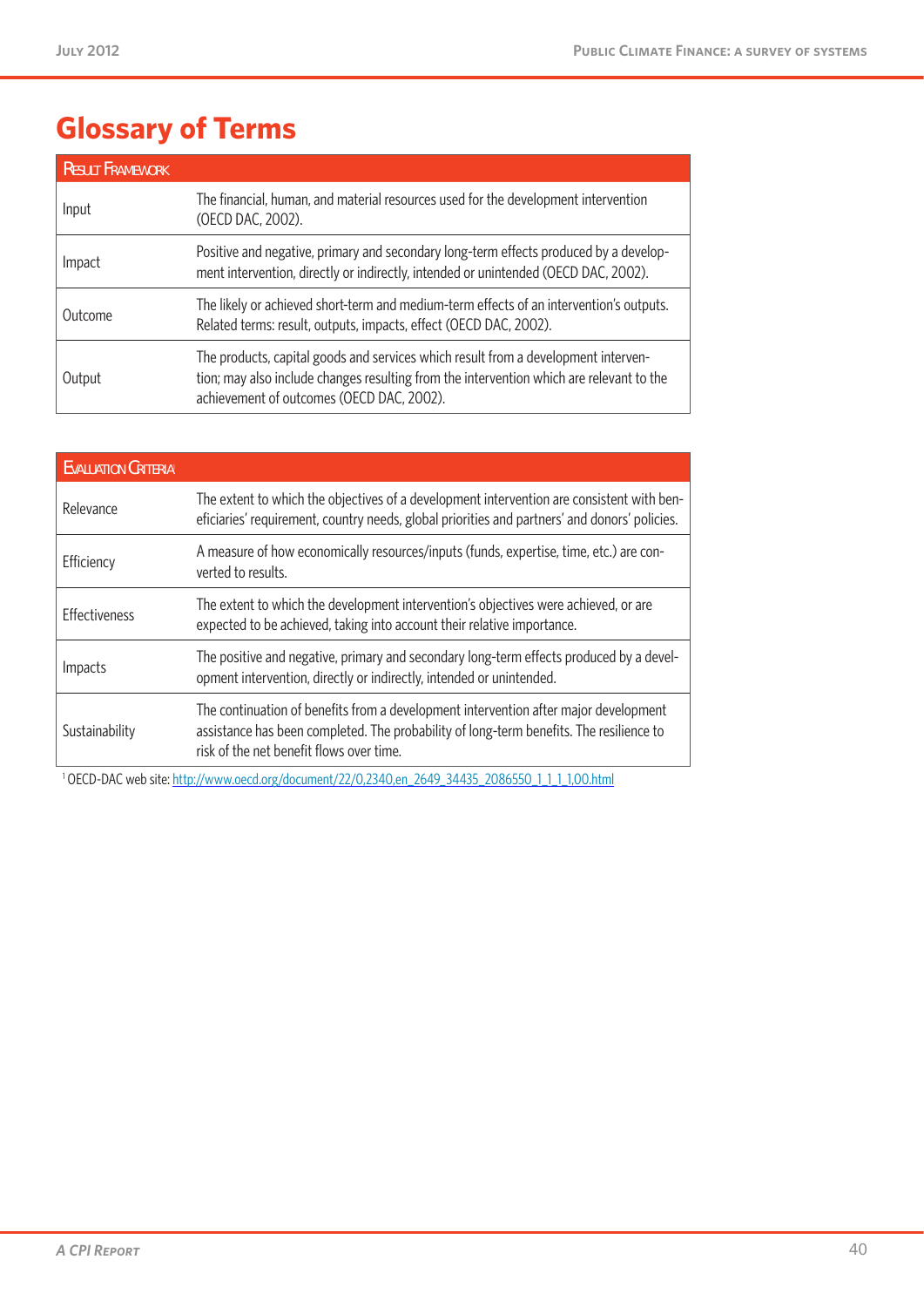# **References and Background Documents**

#### **Introduction**

- AfDB, ADB, EBRD, EIB IADB, World Bank Group, 2010, Joint MDB Climate Financing Report, June 2010.
- Buchner, B., Falconer, A., Hervé-Mignucci, Trabacchi, C, Brinkman, M., 2011a, The Landscape of Climate Finance, a CPI Report, October 2011, [http://](http://climatepolicyinitiative.org/generic_datas/view/publication/117) [climatepolicyinitiative.org/generic\\_datas/view/](http://climatepolicyinitiative.org/generic_datas/view/publication/117) [publication/117](http://climatepolicyinitiative.org/generic_datas/view/publication/117).
- Buchner, B., Brown, J., and J. Corfee-Morlot, 2011b, Monitoring and Tracking Long-Term Finance to Support Climate Action, [http://www.oecd.org/](http://www.oecd.org/dataoecd/57/57/48073739.pdf) [dataoecd/57/57/48073739.pdf.](http://www.oecd.org/dataoecd/57/57/48073739.pdf)
- GIZ, 2011, Making Adaptation Count Concepts and Options for Monitoring and Evaluation of Climate Change Adaptation, Concepts and Options for Monitoring and Evaluation of Climate Change Adaptation, [http://pdf.wri.org/making\\_adapta](http://pdf.wri.org/making_adaptation_count.pdf)[tion\\_count.pdf.](http://pdf.wri.org/making_adaptation_count.pdf)
- Lamhauge, N., E. Lanzi and S. Agrawala, 2012, Monitoring and Evaluation for Adaptation: Lessons from Development Co-operation Agencies, OECD Environment, Working Papers, No. 38, OECD Publishing, [http://dx.doi.org/10.1787/5kg20mj6c2bw-](http://dx.doi.org/10.1787/5kg20mj6c2bw)en
- UNEP, 2010, Bilateral Finance Institutions and Climate Change: a Mapping of 2009 Climate Financial Flows to Developing Countries, United Nations Environment Program, Stockholm Environment Institute, 2010.

### **UNFCCC**

- Buchner, B., Brown, J., and J. Corfee-Morlot, 2011, Monitoring and Tracking Long-Term Finance to Support Climate Action, [http://www.oecd.org/](http://www.oecd.org/dataoecd/57/57/48073739.pdf) [dataoecd/57/57/48073739.pdf](http://www.oecd.org/dataoecd/57/57/48073739.pdf)
- Corfee-Morlot, J., B. Guay and K.M. Larsen, 2009, Financing for Climate Change Mitigation: Towards a Framework for Measurement, Reporting and Verification, OECD/IEA Information Paper, [http://](http://www.oecd.org/dataoecd/0/60/44019962.pdf) [www.oecd.org/dataoecd/0/60/44019962.pdf](http://www.oecd.org/dataoecd/0/60/44019962.pdf)
- Ellis, J., G. Briner, S. Moarif, B. Buchner, 2011, Frequent and Flexible: Options for Reporting Guidelines for Biennial Reports, [http://www.oecd.org/datao](http://www.oecd.org/dataoecd/57/60/48073760.pdf)[ecd/57/60/48073760.pdf](http://www.oecd.org/dataoecd/57/60/48073760.pdf)
- Ellis, J., S. Moarif, G. Briner, B. Buchner and E. Massey, 2010a, Options to Revise Reporting Guidelines for Annex I and non-Annex I National Communications, OECD/IEA Information Paper, [http://www.](http://www.oecd.org/dataoecd/32/59/46553464.pdf%20) [oecd.org/dataoecd/32/59/46553464.pdf](http://www.oecd.org/dataoecd/32/59/46553464.pdf%20)
- Ellis, J., S. Moarif and G. Briner, 2010b, Core Elements of National Reports, OECD/IEA Information Paper, [http://www.oecd.org/datao](http://www.oecd.org/dataoecd/28/32/45409866.pdf)[ecd/28/32/45409866.pdf](http://www.oecd.org/dataoecd/28/32/45409866.pdf).
- Fransen, T., 2009, Enhancing Today's MRV Framework to Meet Tomorrow's Needs: The Role of National Communications and Inventories. WRI Working Paper. Washington, DC: World Resources Institute, [http://www.wri.org.](http://www.wri.org)
- Tirpak, D., A. Ronquilllo-Ballesteros, K. Stasio, H. McGray, 2010, Guidelines for Reporting Information on Climate Finance. WRI Working Paper. World Resources Institute, Washington DC, [http://](http://www.wri.org) [www.wri.org.](http://www.wri.org)
- UNFCCC, 2012, Report of the Conference of the Parties on its Seventeenth Session, held in Durban from 28 November to 11 December 2011, FCCC/ CP/2011/9/Add.1, [http://unfccc.int/resource/](http://unfccc.int/resource/docs/2011/cop17/eng/09a01.pdf) [docs/2011/cop17/eng/09a01.pdf](http://unfccc.int/resource/docs/2011/cop17/eng/09a01.pdf).
- UNFCCC, 2011, Compilation and Synthesis of Fifth National Communications, FCCC/SBI/2011/INF.1, [http://unfccc.int/resource/docs/2011/sbi/eng/](http://unfccc.int/resource/docs/2011/sbi/eng/inf01.pdf) [inf01.pdf.](http://unfccc.int/resource/docs/2011/sbi/eng/inf01.pdf)
- UNFCCC, 2011b, Outcome of the Work of the Ad Hoc Working Group on Long-Term Cooperative Action under the Convention, Draft Decision -/CP.16, [http://unfccc.int/files/meetings/cop\\_16/applica](http://unfccc.int/files/meetings/cop_16/application/pdf/cop16_lca.pdf)[tion/pdf/cop16\\_lca.pdf](http://unfccc.int/files/meetings/cop_16/application/pdf/cop16_lca.pdf).
- UNFCCC Finance Portal for Climate Change, [http://](http://unfccc.int/cooperation_support/financial_mechanism/finance_portal/items/5824.php) [unfccc.int/cooperation\\_support/financial\\_mecha](http://unfccc.int/cooperation_support/financial_mechanism/finance_portal/items/5824.php)[nism/finance\\_portal/items/5824.php](http://unfccc.int/cooperation_support/financial_mechanism/finance_portal/items/5824.php).
- UNFCCC, 2002, Decision 117/CP.8 Guidelines for the Preparation of National Communications from Parties not included in Annex I to the Convention, UNFCCC/CP/2002/7/Add2.
- UNFCCC, 1999, Guidelines for the Preparation of National Communications by Parties included in Annex I to the Convention Part II: UNFCCC reporting guidelines on national communications. UNFCCC/CP/1999/7, [http://unfccc.int/resource/](http://unfccc.int/resource/docs/cop5/07.pdf) [docs/cop5/07.pdf.](http://unfccc.int/resource/docs/cop5/07.pdf)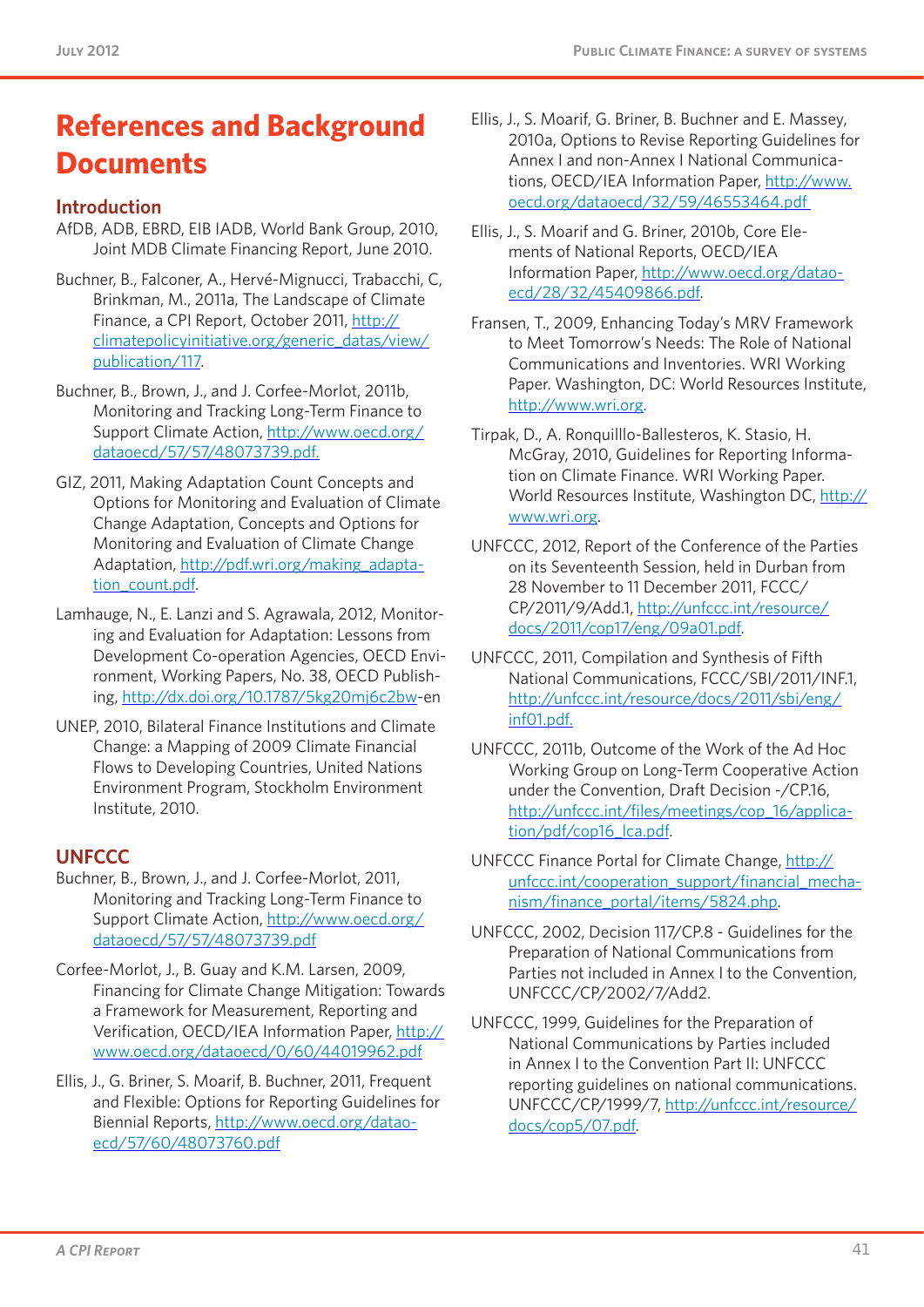#### **Asian Development Bank (ADB)**

- ADB, 2012a, Facts and Figures, [http://www.adb.org/](http://www.adb.org/themes/climate-change/facts-figures) [themes/climate-change/facts-figures](http://www.adb.org/themes/climate-change/facts-figures).
- ADB, 2012b, 2011 Clean Energy Investments: Project Summaries, June 2012, [http://www.adb.org/](http://www.adb.org/publications/2011-clean-energy-investments-project-summaries) [publications/2011-clean-energy-investments](http://www.adb.org/publications/2011-clean-energy-investments-project-summaries)[project-summaries](http://www.adb.org/publications/2011-clean-energy-investments-project-summaries).
- ADB, 2012c, Review of the Asian Development Bank Results Framework, Concept Paper, February 2012. [http://www.adb.org/sites/default/files/rf-review](http://www.adb.org/sites/default/files/rf-review-concept-paper.pdf)[concept-paper.pdf.](http://www.adb.org/sites/default/files/rf-review-concept-paper.pdf)
- ADB, 2012d, Independent Evaluation Department, Clean Energy Financing Partnership Facility: Annual Report 2011, [http://www.adb.org/sites/default/](http://www.adb.org/sites/default/files/cefpf-ar-2011.pdf) [files/cefpf-ar-2011.pdf.](http://www.adb.org/sites/default/files/cefpf-ar-2011.pdf)
- ADB, 2010a, Strategic Directions of Asian Development Fund Operations for Promoting Climate Change Mitigation and Adaptation, [http://www2.adb.org/](http://www2.adb.org/Documents/Reports/ADF/X/Session-4-Climate-Change.pdf) [Documents/Reports/ADF/X/Session-4-Climate-](http://www2.adb.org/Documents/Reports/ADF/X/Session-4-Climate-Change.pdf)[Change.pdf](http://www2.adb.org/Documents/Reports/ADF/X/Session-4-Climate-Change.pdf)
- ADB, 2010b, Addressing Climate Change in Asia and the Pacific: Priorities for Action, [http://www.](http://www.indiaenvironmentportal.org.in/files/in112-10.pdf) [indiaenvironmentportal.org.in/files/in112-10.pdf](http://www.indiaenvironmentportal.org.in/files/in112-10.pdf).
- ADB, 2012, Annual Report 2011, [http://www.adb.org/](http://www.adb.org/documents/series/adb-annual-reports) [documents/series/adb-annual-reports](http://www.adb.org/documents/series/adb-annual-reports).
- ADB, 2011a. ADB Project Cycle web pages: [http://www.](http://www.adb.org/Projects/cycle.asp) [adb.org/Projects/cycle.asp](http://www.adb.org/Projects/cycle.asp), accessed May 2011.
- ADB, 2011c, [Project Administration Instructions \(](http://www.adb.org/Documents/Manuals/PAI/PAI-5.08-2011Jan24.pdf)revised January 2011), [http://www.adb.org/Documents/](http://www.adb.org/Documents/Manuals/PAI/PAI-5.08-2011Jan24.pdf) [Manuals/PAI/PAI-5.08-2011Jan24.pdf.](http://www.adb.org/Documents/Manuals/PAI/PAI-5.08-2011Jan24.pdf)
- ADB Independent Evaluation Department (ADB IED), 2012, Learning Curves: Energy Efficiency Interventions, Papers and Briefs, [http://www.adb.org/](http://www.adb.org/publications/learning) [publications/learning-](http://www.adb.org/publications/learning)curves-energy-efficiencyinterventions.
- ADB Independent Evaluation Department (ADB IED), 2011a, Review of Energy Efficiency Interventions, EKB: REG 2011-37, [http://www.adb.org/docu](http://www.adb.org/documents/review-energy-efficiency-interventions)[ments/review-energy-efficiency-interventions](http://www.adb.org/documents/review-energy-efficiency-interventions).
- ADB Independent Evaluation Department (ADB IED), 2011b, Annual Evaluation Review. Reference Number: RPE: OTH 2011-08 May 2011, [http://](http://www.adb.org/documents/2011-annual-evaluation-review) [www.adb.org/documents/2011-annual-evaluation](http://www.adb.org/documents/2011-annual-evaluation-review)[review.](http://www.adb.org/documents/2011-annual-evaluation-review)
- ADB Independent Evaluation Department (ADB IED), 2011c, Annual Report 2010, [http://www.adb.org/](http://www.adb.org/documents/reports/annual_report/2010/default.asp)

[documents/reports/annual\\_report/2010/default.](http://www.adb.org/documents/reports/annual_report/2010/default.asp) [asp,](http://www.adb.org/documents/reports/annual_report/2010/default.asp) Manila.

- ADB Independent Evaluation Department (ADB IED), 2011d, Clean Energy Financing Partnership Facility: Annual Report 2010.
- ADB Independent Evaluation Department (ADB IED), 2011e, Managing for Development Results, Relevance, Responsiveness and Result Orientation Philippines, 2012.
- ADB Independent Evaluation Department (ADB IED), 2010, Independent Evaluation at the Asian Development Bank, presentation brochure [http://](http://www.adb.org/sites/default/files/pub/2010/IED-brochure-web.pdf) [www.adb.org/sites/default/files/pub/2010/IED](http://www.adb.org/sites/default/files/pub/2010/IED-brochure-web.pdf)[brochure-web.pdf](http://www.adb.org/sites/default/files/pub/2010/IED-brochure-web.pdf).
- ADB Independent Evaluation Department (ADB IED), 2010b, Special Evaluation Study on Financing Partnership Facilities. Main Report: [http://www.](http://www.adb.org/Documents/SES/REG/SES-OTH-2010-74/default.asp) [adb.org/Documents/SES/REG/SES-OTH-2010-](http://www.adb.org/Documents/SES/REG/SES-OTH-2010-74/default.asp) [74/default.asp.](http://www.adb.org/Documents/SES/REG/SES-OTH-2010-74/default.asp)
- ADB Independent Evaluation Department (ADB IED), 2010c, Reducing Carbon Emissions from Transport Projects, Transport Projects, [http://www.adb.org/](http://www.adb.org/documents/reducing-carbon-emissions-transport-projects) [documents/reducing-carbon-emissions-transport](http://www.adb.org/documents/reducing-carbon-emissions-transport-projects)[projects](http://www.adb.org/documents/reducing-carbon-emissions-transport-projects).
- ADB Independent Evaluation Department (ADB IED), 2010d, Special Evaluation Study on Financing Partnership Facilities - Evaluation Approach Paper, [http://www.adb.org/evaluation/documents/](http://www.adb.org/evaluation/documents/EAPs/EAP-FPF.pdf) [EAPs/EAP-FPF.pdf](http://www.adb.org/evaluation/documents/EAPs/EAP-FPF.pdf)
- ADB Independent Evaluation Department (ADB IED), 2010e, Annual Evaluation Review, [http://](http://www.adb.org/Documents/Evaluation/Annual-Reports/2010-AER/2010-AER.pdf) [www.adb.org/Documents/Evaluation/Annual-](http://www.adb.org/Documents/Evaluation/Annual-Reports/2010-AER/2010-AER.pdf)[Reports/2010-AER/2010-AER.pdf](http://www.adb.org/Documents/Evaluation/Annual-Reports/2010-AER/2010-AER.pdf)
- ADB Independent Evaluation Department (ADB IED), 2010f, Semi-Annual Progress Report, [http://www.](http://www.adb.org/Clean%20-Energy/cefpf.asp) [adb.org/Clean -Energy/cefpf.asp](http://www.adb.org/Clean%20-Energy/cefpf.asp).
- ADB, 2009, Understanding and Responding to Climate Change in Developing Asia. ADB: Manila, [http://](http://www.preventionweb.net/files/11869_ClimateChange.pdf) [www.preventionweb.net/files/11869\\_Climat](http://www.preventionweb.net/files/11869_ClimateChange.pdf)[eChange.pdf.](http://www.preventionweb.net/files/11869_ClimateChange.pdf)
- ADB, 2008, [Strategy 2020: The Long-Term Strategic](http://www.adb.org/documents/Policies/Strategy2020/default.asp?p=strtg)  [Framework of the Asian Development Bank 2008-](http://www.adb.org/documents/Policies/Strategy2020/default.asp?p=strtg) [2020,](http://www.adb.org/documents/Policies/Strategy2020/default.asp?p=strtg) [http://www.adb.org/documents/Policies/](http://www.adb.org/documents/Policies/Strategy2020/Strategy2020-print.pdf) [Strategy2020/Strategy2020-print.pdf](http://www.adb.org/documents/Policies/Strategy2020/Strategy2020-print.pdf).
- ADB, 2008b, Review of the Independence and Effectiveness of the Operations Evaluation Department, ADB Policy Paper, [http://www.adb.org/sites/](http://www.adb.org/sites/default/files/pub/2008/R297-08.pdf) [default/files/pub/2008/R297-08.pdf.](http://www.adb.org/sites/default/files/pub/2008/R297-08.pdf)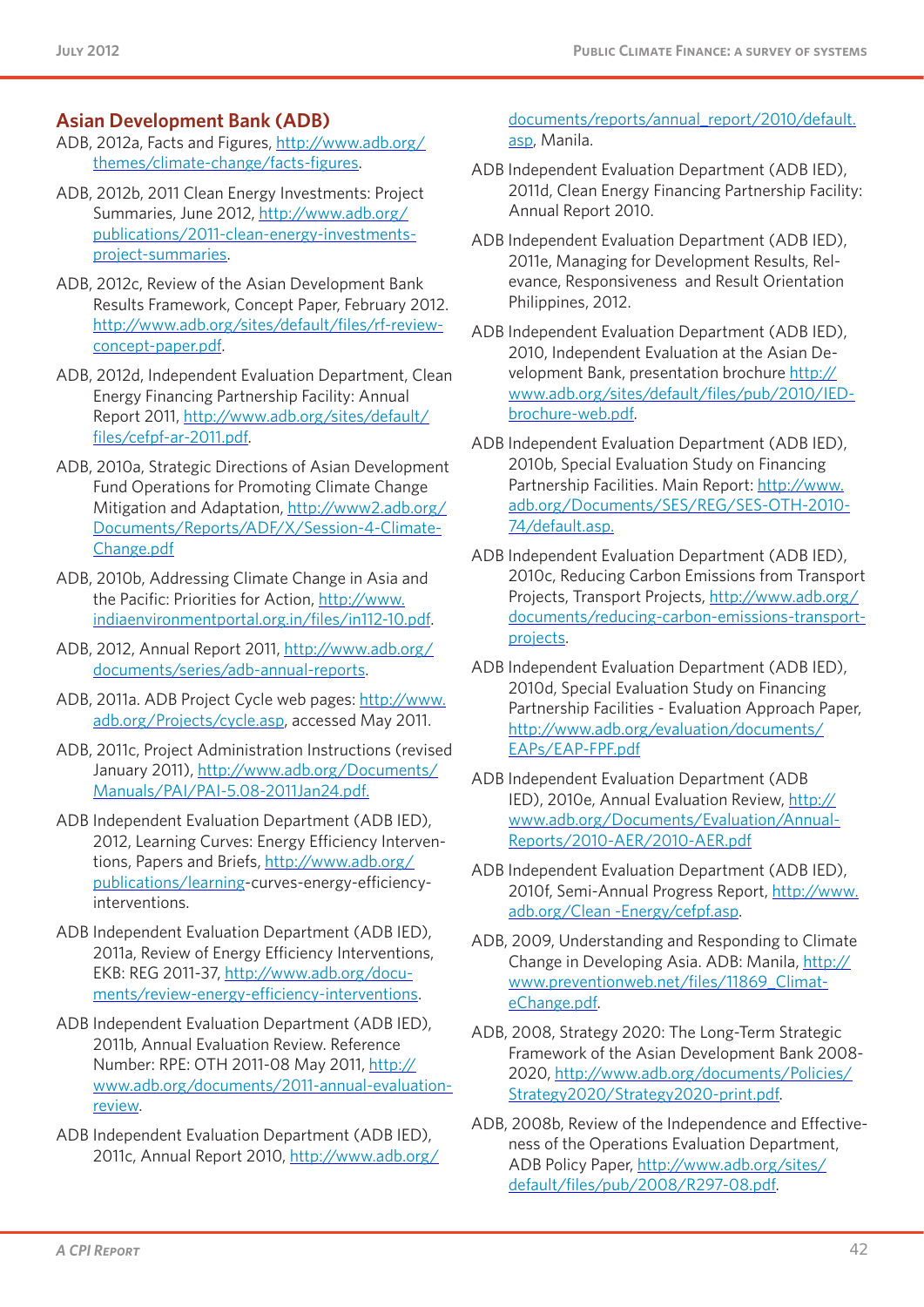OECD, 2010, Evaluation in Development Agencies, Better Aid, OECD Publishing. [http://dx.doi.](http://dx.doi.org/10.1787/9789264094857-en) [org/10.1787/9789264094857-en.](http://dx.doi.org/10.1787/9789264094857-en)

#### **The World Bank**

- Independent Evaluation Group of the World Bank (IEG) web site, [http://ieg.worldbankgroup.org/content/](http://ieg.worldbankgroup.org/content/ieg/en/home.html) [ieg/en/home.html.](http://ieg.worldbankgroup.org/content/ieg/en/home.html)
- Independent Evaluation Group of the World Bank (IEG), 2011, Results and Performance of the World Bank Group, IEG Annual Report 2011: Results and Performance of the World Bank Group, various reports, 2011.
- Independent Evaluation Group of the World Bank (IEG), 2011a, IEG Brochure, [http://siteresources.world](http://siteresources.worldbank.org/EXTOED/Resources/ieg_brochure.pdf)[bank.org/EXTOED/Resources/ieg\\_brochure.pdf](http://siteresources.worldbank.org/EXTOED/Resources/ieg_brochure.pdf) , accessed May 2011.
- Independent Evaluation Group of the World Bank (IEG), 2011c, IEG Organizational Chart (January 2011) [http://siteresources.worldbank.org/EXTOED/](http://siteresources.worldbank.org/EXTOED/Resources/IEG_org_chart.pdf) [Resources/IEG\\_org\\_chart.pdf](http://siteresources.worldbank.org/EXTOED/Resources/IEG_org_chart.pdf), accessed May 2011.
- Independent Evaluation Group of the World Bank (IEG), 2010, IEG Annual Report 2010: Results and Performance of the World Bank Group, [http://sitere](http://siteresources.worldbank.org/EXTRAP2010/Resources/RAP_2010.pdf)[sources.worldbank.org/EXTRAP2010/Resources/](http://siteresources.worldbank.org/EXTRAP2010/Resources/RAP_2010.pdf) [RAP\\_2010.pdf](http://siteresources.worldbank.org/EXTRAP2010/Resources/RAP_2010.pdf)
- Independent Evaluation Group of the World Bank (IEG), 2010a, Climate Change and the World Bank Group, Phase II: The Challenge of Low Carbon Development, [http://web.worldbank.org/WBSITE/](http://web.worldbank.org/WBSITE/EXTERNAL/EXTOED/EXTCCPHASEII/0,,contentMDK:22770905~pagePK:64829573~piPK:64829550~theSitePK:7539940,00.html) [EXTERNAL/EXTOED/EXTCCPHASEII/0,,content](http://web.worldbank.org/WBSITE/EXTERNAL/EXTOED/EXTCCPHASEII/0,,contentMDK:22770905~pagePK:64829573~piPK:64829550~theSitePK:7539940,00.html) [MDK:22770905~pagePK:64829573~piPK:648295](http://web.worldbank.org/WBSITE/EXTERNAL/EXTOED/EXTCCPHASEII/0,,contentMDK:22770905~pagePK:64829573~piPK:64829550~theSitePK:7539940,00.html) [50~theSitePK:7539940,00.html](http://web.worldbank.org/WBSITE/EXTERNAL/EXTOED/EXTCCPHASEII/0,,contentMDK:22770905~pagePK:64829573~piPK:64829550~theSitePK:7539940,00.html)
- Independent Evaluation Group of the World Bank (IEG), 2010b, Cost Benefit Analysis in World Bank Projects, [http://siteresources.worldbank.org/](http://siteresources.worldbank.org/EXTOED/Resources/cba_full_report.pdfInternational) [EXTOED/Resources/cba\\_full\\_report.pdfInter](http://siteresources.worldbank.org/EXTOED/Resources/cba_full_report.pdfInternational)[national](http://siteresources.worldbank.org/EXTOED/Resources/cba_full_report.pdfInternational) Development Association (IDA), 2011, Report from the Executive Directors of the International Development Association to the Board of Governors, Additions to IDA Resources: Sixteenth Replenishment, IDA16: Delivering Development Results, [http://siteresources.worldbank.org/IDA/](http://siteresources.worldbank.org/IDA/Resources/IDA16_Report-English-Final.pdf) [Resources/IDA16\\_Report-English-Final.pdf.](http://siteresources.worldbank.org/IDA/Resources/IDA16_Report-English-Final.pdf)
- International Development Association (IDA), 2010a, Setting the Agenda for IDA16, February 2010, [http://siteresources.worldbank.org/IDA/Resourc](http://siteresources.worldbank.org/IDA/Resources/Seminar%20PDFs/73449-1271341193277/IDA16-Setting_Agenda.pdf)[es/Seminar%20PDFs/73449-1271341193277/](http://siteresources.worldbank.org/IDA/Resources/Seminar%20PDFs/73449-1271341193277/IDA16-Setting_Agenda.pdf) [IDA16-Setting\\_Agenda.pdf.](http://siteresources.worldbank.org/IDA/Resources/Seminar%20PDFs/73449-1271341193277/IDA16-Setting_Agenda.pdf)
- [International Development Association \(IDA\), 2010c,](file://\\srvcpive01\share\CPI%20Finance\Landscaping\CFE\International%20Development%20Association%20(IDA),%202010c,%20Special%20Themes%20for%20IDA16,%20IDA%20Resource%20Mobilization%20Department%20(CFPIR),%202010,%20http:\siteresources.worldbank.org\IDA\Resources\Seminar%20PDFs\73449-1271341193277\SpecialThemesIDA16.pdf)  [Special Themes for IDA16, IDA Resource Mo](file://\\srvcpive01\share\CPI%20Finance\Landscaping\CFE\International%20Development%20Association%20(IDA),%202010c,%20Special%20Themes%20for%20IDA16,%20IDA%20Resource%20Mobilization%20Department%20(CFPIR),%202010,%20http:\siteresources.worldbank.org\IDA\Resources\Seminar%20PDFs\73449-1271341193277\SpecialThemesIDA16.pdf)[bilization Department \(CFPIR\), 2010, http://](file://\\srvcpive01\share\CPI%20Finance\Landscaping\CFE\International%20Development%20Association%20(IDA),%202010c,%20Special%20Themes%20for%20IDA16,%20IDA%20Resource%20Mobilization%20Department%20(CFPIR),%202010,%20http:\siteresources.worldbank.org\IDA\Resources\Seminar%20PDFs\73449-1271341193277\SpecialThemesIDA16.pdf) [siteresources.worldbank.org/IDA/Resources/](file://\\srvcpive01\share\CPI%20Finance\Landscaping\CFE\International%20Development%20Association%20(IDA),%202010c,%20Special%20Themes%20for%20IDA16,%20IDA%20Resource%20Mobilization%20Department%20(CFPIR),%202010,%20http:\siteresources.worldbank.org\IDA\Resources\Seminar%20PDFs\73449-1271341193277\SpecialThemesIDA16.pdf) [Seminar%20PDFs/73449-1271341193277/Spe](file://\\srvcpive01\share\CPI%20Finance\Landscaping\CFE\International%20Development%20Association%20(IDA),%202010c,%20Special%20Themes%20for%20IDA16,%20IDA%20Resource%20Mobilization%20Department%20(CFPIR),%202010,%20http:\siteresources.worldbank.org\IDA\Resources\Seminar%20PDFs\73449-1271341193277\SpecialThemesIDA16.pdf)[cialThemesIDA16.pdf.](file://\\srvcpive01\share\CPI%20Finance\Landscaping\CFE\International%20Development%20Association%20(IDA),%202010c,%20Special%20Themes%20for%20IDA16,%20IDA%20Resource%20Mobilization%20Department%20(CFPIR),%202010,%20http:\siteresources.worldbank.org\IDA\Resources\Seminar%20PDFs\73449-1271341193277\SpecialThemesIDA16.pdf)
- Independent Evaluation Group of the World Bank (IEG), 2009a, Annual Review of Development Effectiveness, [http://lnweb90.worldbank.org/oed/oed](http://lnweb90.worldbank.org/oed/oeddoclib.nsf/DocUNIDViewForJavaSearch/C96DB942D128C7C3852576C0005AD81A/$file/arde09.pdf)[doclib.nsf/DocUNIDViewForJavaSearch/C96DB9](http://lnweb90.worldbank.org/oed/oeddoclib.nsf/DocUNIDViewForJavaSearch/C96DB942D128C7C3852576C0005AD81A/$file/arde09.pdf) [42D128C7C3852576C0005AD81A/\\$file/arde09.](http://lnweb90.worldbank.org/oed/oeddoclib.nsf/DocUNIDViewForJavaSearch/C96DB942D128C7C3852576C0005AD81A/$file/arde09.pdf) [pdf](http://lnweb90.worldbank.org/oed/oeddoclib.nsf/DocUNIDViewForJavaSearch/C96DB942D128C7C3852576C0005AD81A/$file/arde09.pdf).
- Independent Evaluation Group of the World Bank (IEG), 2009b, Climate Change and the World Bank Group, Phase I: An Evaluation of World Bank Win-Win Energy Policy Reforms, [http://sitere](http://siteresources.worldbank.org/EXTCLICHA/Resources/Climate_ESweb.pdf)[sources.worldbank.org/EXTCLICHA/Resources/](http://siteresources.worldbank.org/EXTCLICHA/Resources/Climate_ESweb.pdf) [Climate\\_ESweb.pdf](http://siteresources.worldbank.org/EXTCLICHA/Resources/Climate_ESweb.pdf)
- OECD, 2010, Evaluation in Development Agencies, Better Aid, OECD Publishing. [http://dx.doi.](http://dx.doi.org/10.1787/9789264094857-en) [org/10.1787/9789264094857-en](http://dx.doi.org/10.1787/9789264094857-en).
- OECD DAC Creditor Reporting System database accessed June 2012 (15/04/2012 version), [http://](http://www.oecd.org/dataoecd/50/17/5037721.htm) [www.oecd.org/dataoecd/50/17/5037721.htm](http://www.oecd.org/dataoecd/50/17/5037721.htm).
- The World Bank Group, International Finance Corporation web site, [http://www1.ifc.org/wps/wcm/](http://www1.ifc.org/wps/wcm/connect/Topics_Ext_Content/IFC_External_Corporate_Site/CB_Home/) [connect/Topics\\_Ext\\_Content/IFC\\_External\\_Cor](http://www1.ifc.org/wps/wcm/connect/Topics_Ext_Content/IFC_External_Corporate_Site/CB_Home/)[porate\\_Site/CB\\_Home/](http://www1.ifc.org/wps/wcm/connect/Topics_Ext_Content/IFC_External_Corporate_Site/CB_Home/).
- The World Bank Project & Operations Database, accessed in June 2012, available at: [http://web.](http://web.worldbank.org/WBSITE/EXTERNAL/PROJECTS/0,,menuPK:51562~pagePK:64133621~piPK:64140076~theSitePK:40941,00.html) [worldbank.org/WBSITE/EXTERNAL/PROJECTS/](http://web.worldbank.org/WBSITE/EXTERNAL/PROJECTS/0,,menuPK:51562~pagePK:64133621~piPK:64140076~theSitePK:40941,00.html) [0,,menuPK:51562~pagePK:64133621~piPK:641400](http://web.worldbank.org/WBSITE/EXTERNAL/PROJECTS/0,,menuPK:51562~pagePK:64133621~piPK:64140076~theSitePK:40941,00.html) [76~theSitePK:40941,00.html](http://web.worldbank.org/WBSITE/EXTERNAL/PROJECTS/0,,menuPK:51562~pagePK:64133621~piPK:64140076~theSitePK:40941,00.html).
- The World Bank Group, 2012, Toward a Green, Clean, and Resilient World for All. A World Bank Group Environment Strategy 2012 – 2022, The World Bank Group, 2012.
- The World Bank Group, web site: How we Measure Results, [http://web.worldbank.org/WBSITE/EX-](http://web.worldbank.org/WBSITE/EXTERNAL/PROJECTS/0,,print:Y~isCURL:Y~contentMDK:22453640~menuPK:5122355~pagePK:41367~piPK:51533~theSitePK:40941,00.html)[TERNAL/PROJECTS/0,,print:Y~isCURL:Y~content](http://web.worldbank.org/WBSITE/EXTERNAL/PROJECTS/0,,print:Y~isCURL:Y~contentMDK:22453640~menuPK:5122355~pagePK:41367~piPK:51533~theSitePK:40941,00.html) [MDK:22453640~menuPK:5122355~pagePK:41367](http://web.worldbank.org/WBSITE/EXTERNAL/PROJECTS/0,,print:Y~isCURL:Y~contentMDK:22453640~menuPK:5122355~pagePK:41367~piPK:51533~theSitePK:40941,00.html) [~piPK:51533~theSitePK:40941,00.html.](http://web.worldbank.org/WBSITE/EXTERNAL/PROJECTS/0,,print:Y~isCURL:Y~contentMDK:22453640~menuPK:5122355~pagePK:41367~piPK:51533~theSitePK:40941,00.html)
- The World Bank Group, 2010, Development and Climate Change: Stepping up Support to Developing Countries, Report on Progress by the World Bank Group, June 2010, [http://www-wds.worldbank.](http://www-wds.worldbank.org/external/default/WDSContentServer/WDSP/IB/2010/07/16/000334955_20100716050525/Rendered/PDF/556890W10SFDCC1box0349464B01PUBLIC1.pdf) [org/external/default/WDSContentServer/WDSP/](http://www-wds.worldbank.org/external/default/WDSContentServer/WDSP/IB/2010/07/16/000334955_20100716050525/Rendered/PDF/556890W10SFDCC1box0349464B01PUBLIC1.pdf) [IB/2010/07/16/000334955\\_20100716050525/](http://www-wds.worldbank.org/external/default/WDSContentServer/WDSP/IB/2010/07/16/000334955_20100716050525/Rendered/PDF/556890W10SFDCC1box0349464B01PUBLIC1.pdf)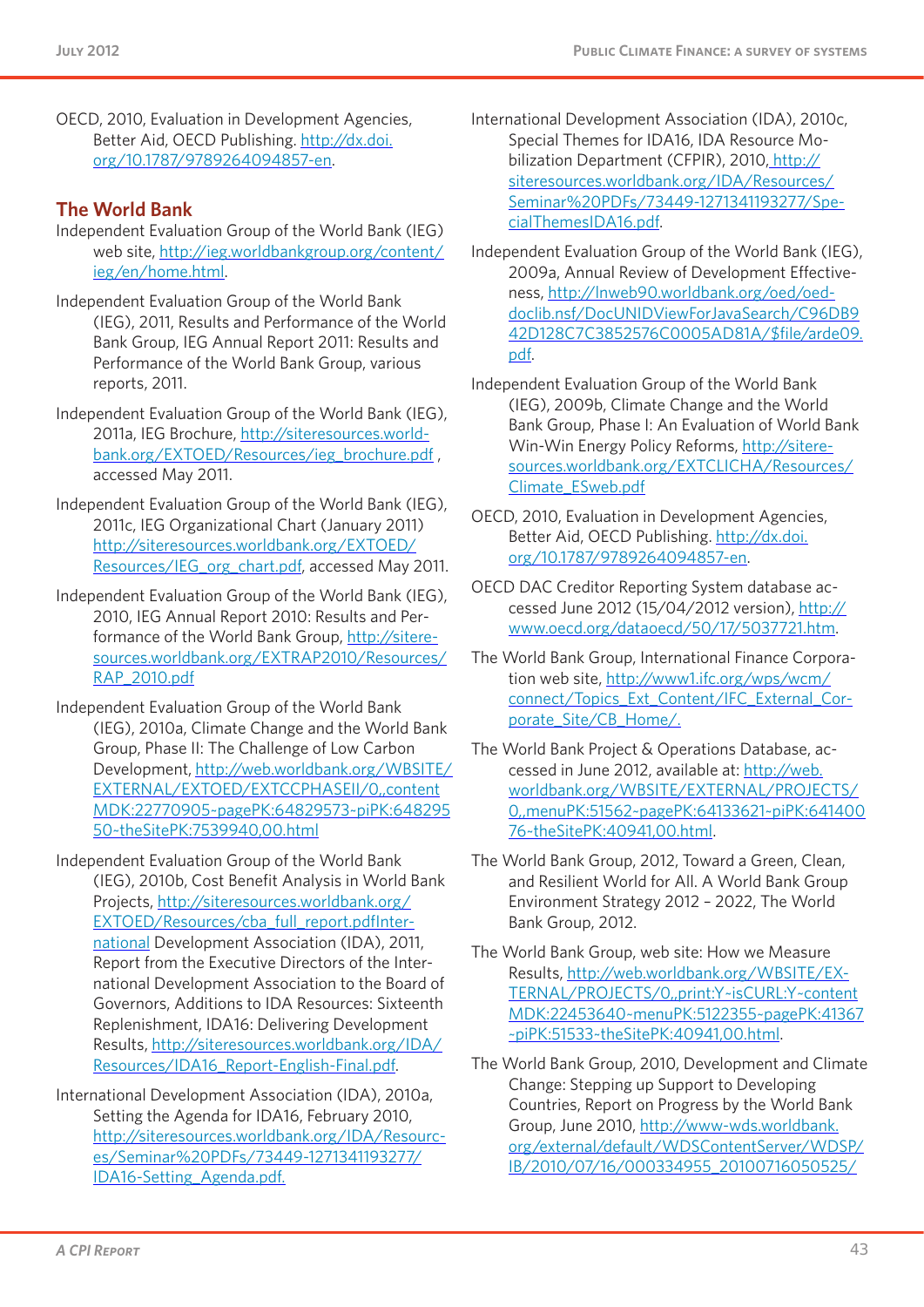[Rendered/PDF/556890W10SFDCC1box0349464](http://www-wds.worldbank.org/external/default/WDSContentServer/WDSP/IB/2010/07/16/000334955_20100716050525/Rendered/PDF/556890W10SFDCC1box0349464B01PUBLIC1.pdf) [B01PUBLIC1.pdf](http://www-wds.worldbank.org/external/default/WDSContentServer/WDSP/IB/2010/07/16/000334955_20100716050525/Rendered/PDF/556890W10SFDCC1box0349464B01PUBLIC1.pdf).

- The World Bank Group, 2010a, Management Responses, [http://siteresources.worldbank.org/EXTC-](http://siteresources.worldbank.org/EXTCCPHASEII/Resources/cc2_mgmt_resp.pdf)[CPHASEII/Resources/cc2\\_mgmt\\_resp.pdf](http://siteresources.worldbank.org/EXTCCPHASEII/Resources/cc2_mgmt_resp.pdf).
- The World Bank Group, 2008a, Development and Climate Change: a Strategic Framework for the World Bank Group, [http://siteresources.worldbank.](http://siteresources.worldbank.org/EXTCC/Resources/FullFrameworkDocument1212008Book.pdf) [org/EXTCC/Resources/FullFrameworkDocument-](http://siteresources.worldbank.org/EXTCC/Resources/FullFrameworkDocument1212008Book.pdf)[1212008Book.pdf](http://siteresources.worldbank.org/EXTCC/Resources/FullFrameworkDocument1212008Book.pdf)
- The World Bank Group, 2008b, Background Report: Development and Climate Change: A Strategic Framework For The World Bank Group, [http://](http://siteresources.worldbank.org/DEVCOMMINT/Documentation/21928837/DC2008-0009(E)ClimateChange.pdf) [siteresources.worldbank.org/DEVCOMMINT/](http://siteresources.worldbank.org/DEVCOMMINT/Documentation/21928837/DC2008-0009(E)ClimateChange.pdf) [Documentation/21928837/DC2008-0009\(E\)](http://siteresources.worldbank.org/DEVCOMMINT/Documentation/21928837/DC2008-0009(E)ClimateChange.pdf) [ClimateChange.pdf](http://siteresources.worldbank.org/DEVCOMMINT/Documentation/21928837/DC2008-0009(E)ClimateChange.pdf)
- The World Bank Operations Evaluation Department, 2004, Monitoring and Evaluation: Some Tools, Methods & Approaches, [http://siteresources.](http://siteresources.worldbank.org/EXTEVACAPDEV/Resources/4585672-1251481378590/MandE_tools_methods_approaches.pdf) [worldbank.org/EXTEVACAPDEV/Resourc](http://siteresources.worldbank.org/EXTEVACAPDEV/Resources/4585672-1251481378590/MandE_tools_methods_approaches.pdf)[es/4585672-1251481378590/MandE\\_tools\\_](http://siteresources.worldbank.org/EXTEVACAPDEV/Resources/4585672-1251481378590/MandE_tools_methods_approaches.pdf) [methods\\_approaches.pdf](http://siteresources.worldbank.org/EXTEVACAPDEV/Resources/4585672-1251481378590/MandE_tools_methods_approaches.pdf)
- The World Bank Group, 2001, Operational Policies: Project Supervision. Operational Policies (OP) 13.05. Washington DC. [http://web.worldbank.org/](http://web.worldbank.org/WBSITE/EXTERNAL/PROJECTS/EXTPOLICIES/EXTOPMANUAL/0,,contentMDK:20064599~menuPK:64701763~pagePK:64709096~piPK:64709108~theSitePK:502184,00.html) [WBSITE/EXTERNAL/PROJECTS/EXTPOLICIES/](http://web.worldbank.org/WBSITE/EXTERNAL/PROJECTS/EXTPOLICIES/EXTOPMANUAL/0,,contentMDK:20064599~menuPK:64701763~pagePK:64709096~piPK:64709108~theSitePK:502184,00.html) [EXTOPMANUAL/0,,contentMDK:20064599~men](http://web.worldbank.org/WBSITE/EXTERNAL/PROJECTS/EXTPOLICIES/EXTOPMANUAL/0,,contentMDK:20064599~menuPK:64701763~pagePK:64709096~piPK:64709108~theSitePK:502184,00.html) [uPK:64701763~pagePK:64709096~piPK:6470910](http://web.worldbank.org/WBSITE/EXTERNAL/PROJECTS/EXTPOLICIES/EXTOPMANUAL/0,,contentMDK:20064599~menuPK:64701763~pagePK:64709096~piPK:64709108~theSitePK:502184,00.html) [8~theSitePK:502184,00.html.](http://web.worldbank.org/WBSITE/EXTERNAL/PROJECTS/EXTPOLICIES/EXTOPMANUAL/0,,contentMDK:20064599~menuPK:64701763~pagePK:64709096~piPK:64709108~theSitePK:502184,00.html)

### **Climate Investment Funds (CIF)**

- Climate Investment Funds (CIF), 2012a, web site, [http://](http://www.climateinvestmentfunds.org/) [www.climateinvestmentfunds.org/](http://www.climateinvestmentfunds.org/), accessed May 2011; June 2012.
- Climate Investment Funds (CIF), 2012b, CTF-SCF/ TFC.8/3, 2012, Note on the Independent Evaluation of the CIF, Joint Meeting of the CTF and SCF Trust Fund Committees Washington, D.C. May 1-2, 2012, [http://www.climateinvestmentfunds.](http://www.climateinvestmentfunds.org/cif/sites/climateinvestmentfunds.org/files/CTF_SCF_3_Note_on_the_Independent_Evaluation_of_the_CIF.pdf) [org/cif/sites/climateinvestmentfunds.org/files/](http://www.climateinvestmentfunds.org/cif/sites/climateinvestmentfunds.org/files/CTF_SCF_3_Note_on_the_Independent_Evaluation_of_the_CIF.pdf) [CTF\\_SCF\\_3\\_Note\\_on\\_the\\_Independent\\_Evalua](http://www.climateinvestmentfunds.org/cif/sites/climateinvestmentfunds.org/files/CTF_SCF_3_Note_on_the_Independent_Evaluation_of_the_CIF.pdf)[tion\\_of\\_the\\_CIF.pdf](http://www.climateinvestmentfunds.org/cif/sites/climateinvestmentfunds.org/files/CTF_SCF_3_Note_on_the_Independent_Evaluation_of_the_CIF.pdf)
- SCF/TFC.9/5, 2012, Proposal for Revised SREP Results Framework, Meeting of the SCF Trust Fund Committee Washington, D.C. May 1, 2012, [http://www.](http://www.climateinvestmentfunds.org/cif/sites/climateinvestmentfunds.org/files/SCF_5_Revised_SREP_Results_Framework.pdf) [climateinvestmentfunds.org/cif/sites/climatein](http://www.climateinvestmentfunds.org/cif/sites/climateinvestmentfunds.org/files/SCF_5_Revised_SREP_Results_Framework.pdf)[vestmentfunds.org/files/SCF\\_5\\_Revised\\_SREP\\_](http://www.climateinvestmentfunds.org/cif/sites/climateinvestmentfunds.org/files/SCF_5_Revised_SREP_Results_Framework.pdf) [Results\\_Framework.pdf.](http://www.climateinvestmentfunds.org/cif/sites/climateinvestmentfunds.org/files/SCF_5_Revised_SREP_Results_Framework.pdf)
- Climate Investment Funds (CIF), 2010a, Harmonization of CIF Results Frameworks, March 2010, [http://](http://www.climateinvestmentfunds.org/cif/sites/climateinvestmentfunds.org/files/Joint%203Harmonization%20of%20CIF%20Results%20Frameworks%20march%202010.pdf) [www.climateinvestmentfunds.org/cif/sites/](http://www.climateinvestmentfunds.org/cif/sites/climateinvestmentfunds.org/files/Joint%203Harmonization%20of%20CIF%20Results%20Frameworks%20march%202010.pdf) [climateinvestmentfunds.org/files/Joint%20](http://www.climateinvestmentfunds.org/cif/sites/climateinvestmentfunds.org/files/Joint%203Harmonization%20of%20CIF%20Results%20Frameworks%20march%202010.pdf) [3Harmonization%20of%20CIF%20Results%20](http://www.climateinvestmentfunds.org/cif/sites/climateinvestmentfunds.org/files/Joint%203Harmonization%20of%20CIF%20Results%20Frameworks%20march%202010.pdf) [Frameworks%20march%202010.pdf.](http://www.climateinvestmentfunds.org/cif/sites/climateinvestmentfunds.org/files/Joint%203Harmonization%20of%20CIF%20Results%20Frameworks%20march%202010.pdf)
- Climate Investment Funds (CIF), 2010b, Note on Work Plan for Harmonization of CIF Results Frameworks Status Report – September 2010.
- Climate Investment Funds (CIF), 2010c, CTF Results Framework, October 2010, [http://www.climate](http://www.climateinvestmentfunds.org/cif/sites/climateinvestmentfunds.org/files/CTF%206%20Results%20Framework%20nov2010.pdf)[investmentfunds.org/cif/sites/climateinvest](http://www.climateinvestmentfunds.org/cif/sites/climateinvestmentfunds.org/files/CTF%206%20Results%20Framework%20nov2010.pdf)[mentfunds.org/files/CTF%206%20Results%20](http://www.climateinvestmentfunds.org/cif/sites/climateinvestmentfunds.org/files/CTF%206%20Results%20Framework%20nov2010.pdf) [Framework%20nov2010.pdf](http://www.climateinvestmentfunds.org/cif/sites/climateinvestmentfunds.org/files/CTF%206%20Results%20Framework%20nov2010.pdf)
- Climate Investment Funds (CIF), 2009, Clean Technology Fund Investment Criteria for Public Sector Operations [http://siteresources.worldbank.org/](http://siteresources.worldbank.org/INTCC/Resources/CTFInvestmentCriteriarevisedcleanJan16.pdf) [INTCC/Resources/CTFInvestmentCriteriarevised](http://siteresources.worldbank.org/INTCC/Resources/CTFInvestmentCriteriarevisedcleanJan16.pdf)[cleanJan16.pdf](http://siteresources.worldbank.org/INTCC/Resources/CTFInvestmentCriteriarevisedcleanJan16.pdf)
- Climate Investment Funds (CIF), 2009a, CTF Private Sector Operational Guidelines, [http://www.](http://www.climateinvestmentfunds.org/cif/sites/climateinvestmentfunds.org/files/CTF_Private_Sector_Operational_GuidelinesJan_2009.pdf) [climateinvestmentfunds.org/cif/sites/climatein](http://www.climateinvestmentfunds.org/cif/sites/climateinvestmentfunds.org/files/CTF_Private_Sector_Operational_GuidelinesJan_2009.pdf)[vestmentfunds.org/files/CTF\\_Private\\_Sector\\_Op](http://www.climateinvestmentfunds.org/cif/sites/climateinvestmentfunds.org/files/CTF_Private_Sector_Operational_GuidelinesJan_2009.pdf)[erational\\_GuidelinesJan\\_2009.pdf](http://www.climateinvestmentfunds.org/cif/sites/climateinvestmentfunds.org/files/CTF_Private_Sector_Operational_GuidelinesJan_2009.pdf)
- Nakhooda, S., 2010) The Clean Technology Fund, WRI Working Paper, November 2010, World Resources Institute, Washington, D.C. [http://www.wri.org/](http://www.wri.org/publication/clean-technology-fund-insights-for-development-and-climate-finance) [publication/clean-technology-fund-insights-for](http://www.wri.org/publication/clean-technology-fund-insights-for-development-and-climate-finance)[development-and-climate-finance.](http://www.wri.org/publication/clean-technology-fund-insights-for-development-and-climate-finance)
- WRI, 2011, World Resources Institute Comments on the Forest Investment Program Results Framework, January 2011, [http://www.wri.org/](http://www.wri.org/stories/2011/01/world-resources-institute-comments-forest-investment-program-results-framework) [stories/2011/01/world-resources-institute](http://www.wri.org/stories/2011/01/world-resources-institute-comments-forest-investment-program-results-framework)[comments-forest-investment-program-results](http://www.wri.org/stories/2011/01/world-resources-institute-comments-forest-investment-program-results-framework)[framework.](http://www.wri.org/stories/2011/01/world-resources-institute-comments-forest-investment-program-results-framework)
- WRI, 2010, WRI Comments on the Climate Investment Funds Results Frameworks, November 2010, [http://www.wri.org/stories/2010/11/](http://www.wri.org/stories/2010/11/wri-comments-climate-investment-funds-results-frameworks) [wri-comments-climate-investment-funds-results](http://www.wri.org/stories/2010/11/wri-comments-climate-investment-funds-results-frameworks)[frameworks](http://www.wri.org/stories/2010/11/wri-comments-climate-investment-funds-results-frameworks).

### **Global Environmental Facility (GEF)**

- Global Environmental Facility (GEF) web site: [http://](http://www.thegef.org/gef/) [www.thegef.org/gef/.](http://www.thegef.org/gef/)
- Global Environmental Facility (GEF) web site GEF-5 Focal Area Strategy 2010, [http://www.thegef.org/](http://www.thegef.org/gef/node/4407) [gef/node/4407.](http://www.thegef.org/gef/node/4407)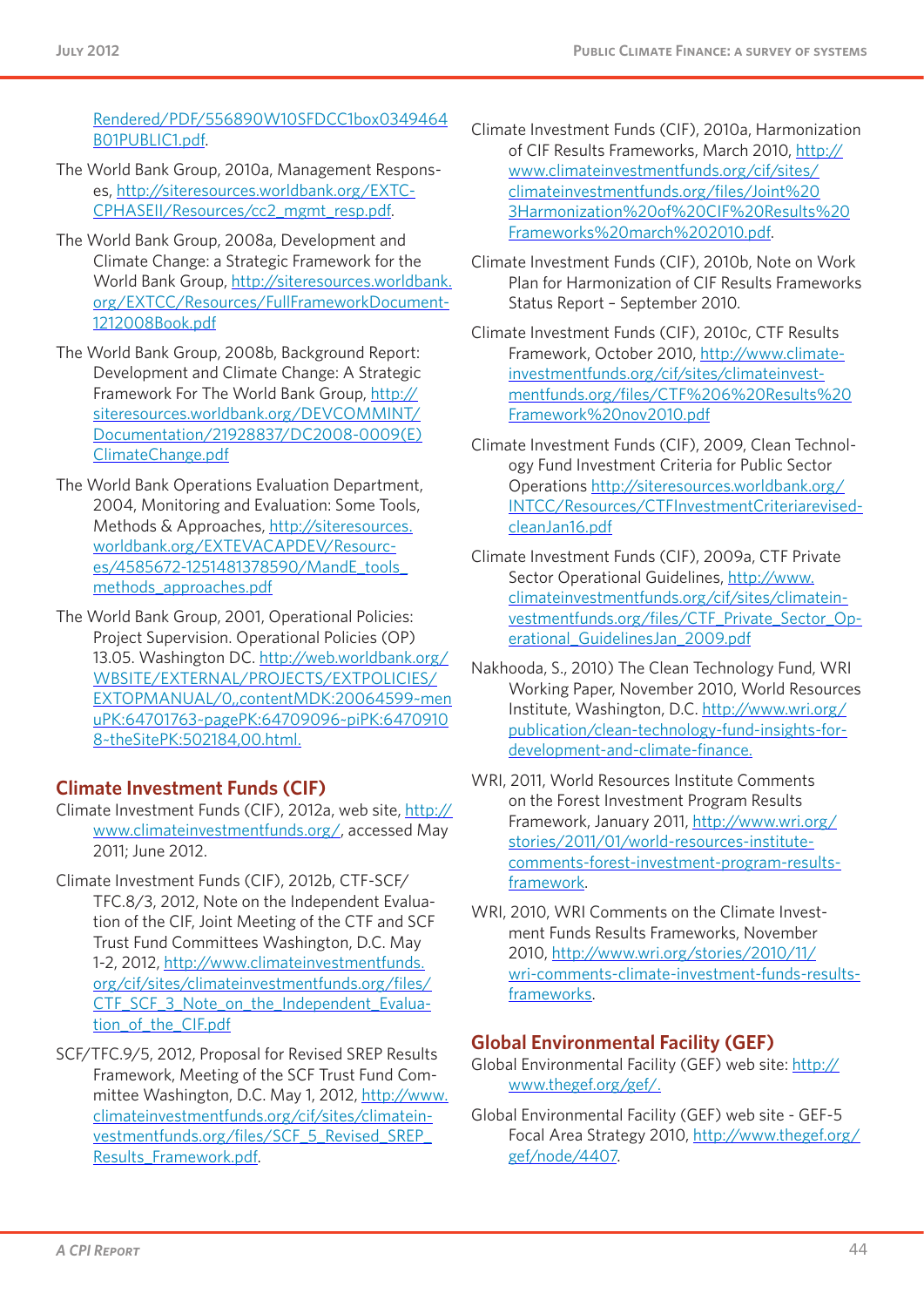GEF-5 revised project cycle [http://www.thegef.org/gef/](http://www.thegef.org/gef/project_cycle) [project\\_cycle](http://www.thegef.org/gef/project_cycle).

Climate-Eval web site, [http://climate-eval.org/.](http://climate-eval.org/)

- Department for International Development (DFID), 2011, Multilateral Aid Review Ensuring Maximum Value for Money for UK Aid through Multilateral Organizations, March 2011, [http://www.dfid.](http://www.dfid.gov.uk/Documents/publications1/mar/multilateral_aid_review.pdf) [gov.uk/Documents/publications1/mar/multilat](http://www.dfid.gov.uk/Documents/publications1/mar/multilateral_aid_review.pdf)[eral\\_aid\\_review.pdf.](http://www.dfid.gov.uk/Documents/publications1/mar/multilateral_aid_review.pdf)
- EDF, CPI, ODI, Brookings, 2011, Improving the Effectiveness of Climate Finance: Key Lessons, [http://climatepolicyinitiative.org/wp-content/](http://climatepolicyinitiative.org/wp-content/uploads/2011/12/Improving-Effectiveness-of-Climate-Finance.pdf) [uploads/2011/12/Improving-Effectiveness-of-](http://climatepolicyinitiative.org/wp-content/uploads/2011/12/Improving-Effectiveness-of-Climate-Finance.pdf)[Climate-Finance.pdf.](http://climatepolicyinitiative.org/wp-content/uploads/2011/12/Improving-Effectiveness-of-Climate-Finance.pdf)
- GEF/ME/C.42/01, 2012, Annual Performance Report, 2011, (Prepared by the GEF Evaluation Office), GEF Council Meeting, June 5-7, 2012, Washington, D.C., May, 2012, [http://www.thegef.org/gef/sites/](http://www.thegef.org/gef/sites/thegef.org/files/documents/GEFME-C42-01-APR_2012_0.pdf) [thegef.org/files/documents/GEFME-C42-01-](http://www.thegef.org/gef/sites/thegef.org/files/documents/GEFME-C42-01-APR_2012_0.pdf) [APR\\_2012\\_0.pdf.](http://www.thegef.org/gef/sites/thegef.org/files/documents/GEFME-C42-01-APR_2012_0.pdf)
- GEF[/C.42/05/Rev.](C.42/05/Rev)01, 2012, Annual Monitoring Report 2011: Part II, Global Environmental Facility Council Meeting, Washington D.C., May 2012.
- Global Environmental Facility (GEF), APR, 2010, Annual Performance Review 2010, GEF Evaluation Office, July 2011.
- Global Environmental Facility (GEF) 2011, GEF CC-Adaptation Tracking Tool Guidelines, [http://www.](http://www.thegef.org/gef/tracking_tool_LDCF_SCCF) [thegef.org/gef/tracking\\_tool\\_LDCF\\_SCCF.](http://www.thegef.org/gef/tracking_tool_LDCF_SCCF)
- Global Environmental Facility (GEF), 2010, Climate Change Strategy, [http://www.thegef.org/gef/](http://www.thegef.org/gef/sites/thegef.org/files/documents/document/GEF-5_CC_strategy.pdf) [sites/thegef.org/files/documents/document/](http://www.thegef.org/gef/sites/thegef.org/files/documents/document/GEF-5_CC_strategy.pdf) [GEF-5\\_CC\\_strategy.pdf](http://www.thegef.org/gef/sites/thegef.org/files/documents/document/GEF-5_CC_strategy.pdf).
- Global Environmental Facility Environmental Office (GEF EO), 2010, The GEF Monitoring and Evaluation Policy, 2010, [http://www.thegef.org/gef/sites/](http://www.thegef.org/gef/sites/thegef.org/files/documents/ME_Policy_2010.pd) [thegef.org/files/documents/ME\\_Policy\\_2010.pd](http://www.thegef.org/gef/sites/thegef.org/files/documents/ME_Policy_2010.pd)f.
- Global Environmental Facility (GEF), 2010, Terms of Reference for an Independent Monitoring and Evaluation Unit, <http://www.thegef.org/gef/node/4134>. GEF[/C.38/9/Rev](C.38/9/Rev).1, 2010, GEF-5 Operational Procedures for The System for a Transparent Allocation of Resources (STAR), [http://www.thegef.](http://www.thegef.org/gef/sites/thegef.org/files/documents/C.38.9_Rev1_GEF-5%20Operational%20Procedures%20for%20STAR_0.pdf) [org/gef/sites/thegef.org/files/documents/C.38.9\\_](http://www.thegef.org/gef/sites/thegef.org/files/documents/C.38.9_Rev1_GEF-5%20Operational%20Procedures%20for%20STAR_0.pdf) [Rev1\\_GEF-5%20Operational%20Procedures%20](http://www.thegef.org/gef/sites/thegef.org/files/documents/C.38.9_Rev1_GEF-5%20Operational%20Procedures%20for%20STAR_0.pdf) [for%20STAR\\_0.pdf](http://www.thegef.org/gef/sites/thegef.org/files/documents/C.38.9_Rev1_GEF-5%20Operational%20Procedures%20for%20STAR_0.pdf)
- GEF[/C.40/Inf.](C.40/Inf)9, 2011, RBM System: Process to Ensure the Quality of Objectives, Baselines, and Results Indicators, GEF Council Meeting, May 2011.
- GEF/[LDCF.SCCF.9/Inf.](LDCF.SCCF.9/Inf)4, 2010, Updated Results-Based Management Framework for the Least Developed Countries Fund and the Special Climate Change Fund and Adaptation Monitoring and Assessment Tracking Tool available at: [http://www.thegef.org/](http://www.thegef.org/gef/tracking_tool_LDCF_SCCF) [gef/tracking\\_tool\\_LDCF\\_SCCF](http://www.thegef.org/gef/tracking_tool_LDCF_SCCF).
- GEF/ME/C.39/1, 2010, GEF Evaluation Office: Progress Report from the Director, Washington, October, 2010, [http://www.thegef.org/gef/sites/thegef.](http://www.thegef.org/gef/sites/thegef.org/files/documents/GEFME-C39-1-Summary-Progress_Report.pdf) [org/files/documents/GEFME-C39-1-Summary-](http://www.thegef.org/gef/sites/thegef.org/files/documents/GEFME-C39-1-Summary-Progress_Report.pdf)[Progress\\_Report.pdf.](http://www.thegef.org/gef/sites/thegef.org/files/documents/GEFME-C39-1-Summary-Progress_Report.pdf)
- GEF[/C.41/04/Rev.](C.41/04/Rev)02, 2012, Annual Monitoring Review FY11: Part I, GEF Council Meeting, Washington DC, May 2012, [http://www.thegef.org/gef/content/](http://www.thegef.org/gef/content/amr-2011) [amr-2011.](http://www.thegef.org/gef/content/amr-2011)
- GEF[/C.42/05/Rev.](C.42/05/Rev)01, Annual Monitoring Review FY11: Part II, GEF Council Meeting, Washington DC, May 2012, [http://www.thegef.org/gef/content/](http://www.thegef.org/gef/content/amr-2011) [amr-2011.](http://www.thegef.org/gef/content/amr-2011)
- GEF[/C.41/Inf](C.41/Inf).09, 2011, Progress Report on the Implementation of the GEF Results- Based Management Framework, GEF Council Meeting, Washington D.C., October 2011, [http://www.thegef.org/](http://www.thegef.org/gef/sites/thegef.org/files/documents/C.41.Inf_.09_Progress_Report_on_the_Implementation_of_the_GEF_RBM_Framework.pdf) [gef/sites/thegef.org/files/documents/C.41.](http://www.thegef.org/gef/sites/thegef.org/files/documents/C.41.Inf_.09_Progress_Report_on_the_Implementation_of_the_GEF_RBM_Framework.pdf) [Inf\\_.09\\_Progress\\_Report\\_on\\_the\\_Implementa](http://www.thegef.org/gef/sites/thegef.org/files/documents/C.41.Inf_.09_Progress_Report_on_the_Implementation_of_the_GEF_RBM_Framework.pdf)tion of the GEF RBM Framework.pdf.
- GEF/C.40/04, 2011, Annual Monitoring Report FY10, GEF Council Meeting May 24-26, 2011, Agenda Item 9, Washington D.C.
- GEF[/C.40/Inf.](C.40/Inf)4 May 9, 2011, Global Environmental Facility (GEF), 2011, Draft Procedures Manual for the Accreditation of GEF Project Agencies, GEF Council Meeting May 24-26, 2011 Washington, D.C, GEF[/C.40/Inf.](C.40/Inf)4 May 9, 2011 [http://www.thegef.org/gef/sites/thegef.org/](http://www.thegef.org/gef/sites/thegef.org/files/documents/C.40.Inf_.04_Draft%20Procedures%20Manual%20For%20Accrediting%20GEF%20Agencies.May%2010.pdf) [files/documents/C.40.Inf\\_.04\\_Draft%20Proce](http://www.thegef.org/gef/sites/thegef.org/files/documents/C.40.Inf_.04_Draft%20Procedures%20Manual%20For%20Accrediting%20GEF%20Agencies.May%2010.pdf)[dures%20Manual%20For%20Accrediting%20](http://www.thegef.org/gef/sites/thegef.org/files/documents/C.40.Inf_.04_Draft%20Procedures%20Manual%20For%20Accrediting%20GEF%20Agencies.May%2010.pdf) [GEF%20Agencies.May%2010.pdf](http://www.thegef.org/gef/sites/thegef.org/files/documents/C.40.Inf_.04_Draft%20Procedures%20Manual%20For%20Accrediting%20GEF%20Agencies.May%2010.pdf).
- Global Environmental Facility (GEF), 2011, System for Transparent Allocation of Resources STAR, [http://](http://www.thegef.org/gef/sites/thegef.org/files/publication/GEF_STAR_A4_april11_CRA.pdf) [www.thegef.org/gef/sites/thegef.org/files/publi](http://www.thegef.org/gef/sites/thegef.org/files/publication/GEF_STAR_A4_april11_CRA.pdf)[cation/GEF\\_STAR\\_A4\\_april11\\_CRA.pdf.](http://www.thegef.org/gef/sites/thegef.org/files/publication/GEF_STAR_A4_april11_CRA.pdf)
- GEF/ME/C.40/01, 2011, Four-Year Work Program and Budget of the GEF Evaluation Office Prepared by the GEF Evaluation Office, GEF Council, Washington D.C., April 2011, [http://www.thegef.org/gef/](http://www.thegef.org/gef/sites/thegef.org/files/documents/GEFME-C40-01%20Four%20Year%20Work%20Program%20and%20Budget%20EO.pdf)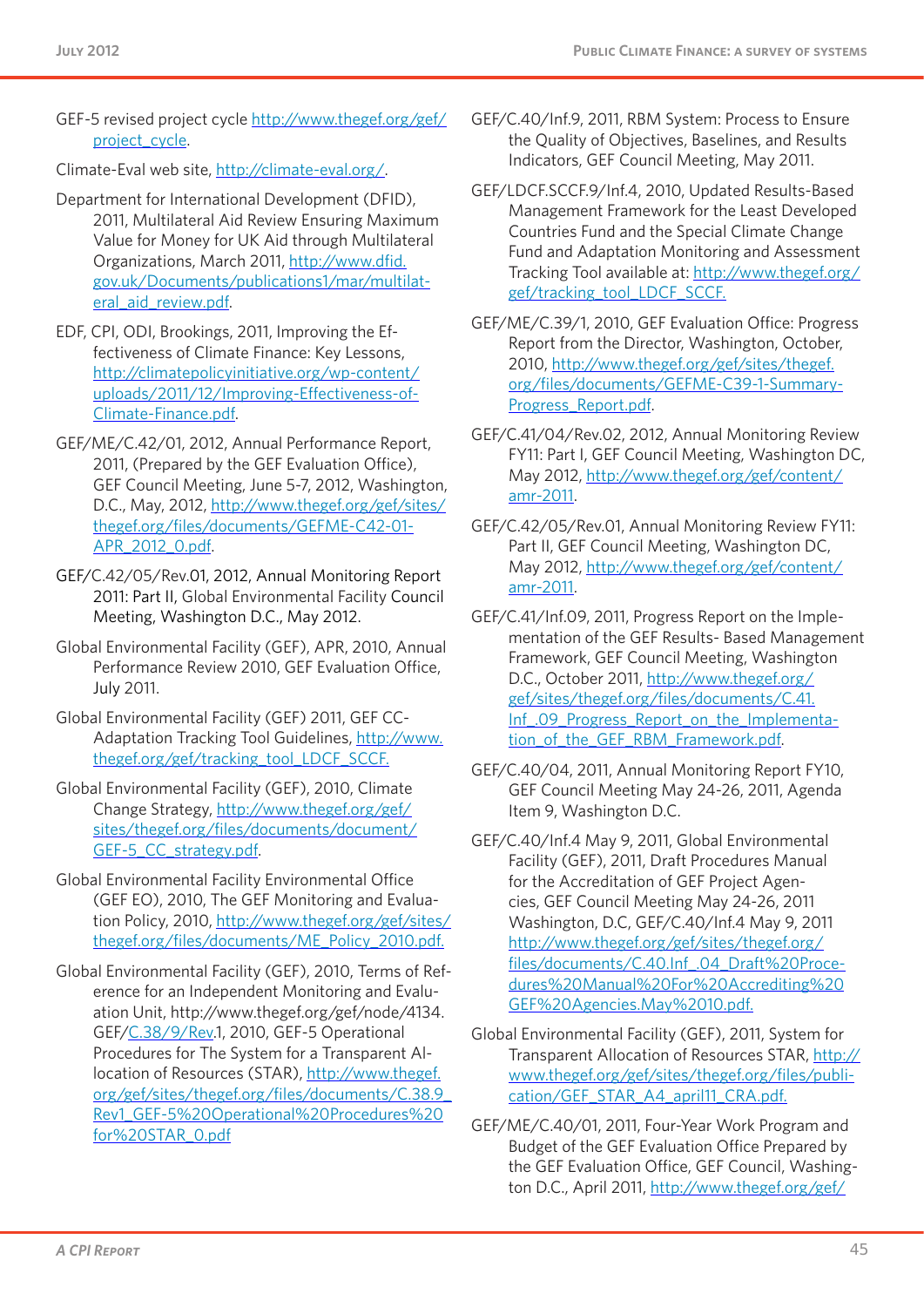[sites/thegef.org/files/documents/GEFME-C40-](http://www.thegef.org/gef/sites/thegef.org/files/documents/GEFME-C40-01%20Four%20Year%20Work%20Program%20and%20Budget%20EO.pdf) [01%20Four%20Year%20Work%20Program%20](http://www.thegef.org/gef/sites/thegef.org/files/documents/GEFME-C40-01%20Four%20Year%20Work%20Program%20and%20Budget%20EO.pdf) [and%20Budget%20EO.pdf](http://www.thegef.org/gef/sites/thegef.org/files/documents/GEFME-C40-01%20Four%20Year%20Work%20Program%20and%20Budget%20EO.pdf).

- GEF/ME/C.39/6/ 2010, Revision of the GEF Evaluation Monitoring and Evaluation Policy.
- GEF[/R.5/31/CRP](R.5/31/CRP).1 2010, GEF-5 Programming Document, [http://www.thegef.org/gef/sites/thegef.org/](http://www.thegef.org/gef/sites/thegef.org/files/documents/GEF.R.5.31.pdf) [files/documents/GEF.R.5.31.pdf](http://www.thegef.org/gef/sites/thegef.org/files/documents/GEF.R.5.31.pdf).
- Global Environmental Facility (GEF), 2010b, System For Transparent Allocation of Resources STAR, GEF/P.3, 2010, [http://www.thegef.org/gef/](http://www.thegef.org/gef/sites/thegef.org/files/documents/document/GEF.P.3.2010-1.pdf) [sites/thegef.org/files/documents/document/](http://www.thegef.org/gef/sites/thegef.org/files/documents/document/GEF.P.3.2010-1.pdf) [GEF.P.3.2010-1.pdf](http://www.thegef.org/gef/sites/thegef.org/files/documents/document/GEF.P.3.2010-1.pdf)
- GEF/ME/C.41/02, Annual Thematic Evaluations Report 2011, Global Environmental Facility October 2011, [http://www.thegef.org/gef/sites/thegef.org/files/](http://www.thegef.org/gef/sites/thegef.org/files/documents/GEF.ME_.C.41.03.Annual_Thematic_Evaluations_Report_2011.pdf) [documents/GEF.ME\\_.C.41.03.Annual\\_Thematic\\_](http://www.thegef.org/gef/sites/thegef.org/files/documents/GEF.ME_.C.41.03.Annual_Thematic_Evaluations_Report_2011.pdf) [Evaluations\\_Report\\_2011.pdf](http://www.thegef.org/gef/sites/thegef.org/files/documents/GEF.ME_.C.41.03.Annual_Thematic_Evaluations_Report_2011.pdf).
- GEF/ME/C.39/1, 2010, GEF Evaluation Office: Progress Report From the Director Prepared by the GEF Council, GEF Council, Washington D.C., November 2010, [http://www.thegef.org/gef/sites/thegef.](http://www.thegef.org/gef/sites/thegef.org/files/documents/GEFME-C39-1-Progress_Report_1.pdf) [org/files/documents/GEFME-C39-1-Progress\\_](http://www.thegef.org/gef/sites/thegef.org/files/documents/GEFME-C39-1-Progress_Report_1.pdf) [Report\\_1.pdf.](http://www.thegef.org/gef/sites/thegef.org/files/documents/GEFME-C39-1-Progress_Report_1.pdf)
- GEF[/C.39/6/Rev.](C.39/6/Rev)1, 2010, Results-Based Management and Knowledge Management Work Plan for GEF-5, [http://www.thegef.org/gef/sites/thegef.](http://www.thegef.org/gef/sites/thegef.org/files/documents/C.39.6.Rev_.1%20RBM-KM-Workplan-Nov.16.pdf) [org/files/documents/C.39.6.Rev\\_.1%20RBM-KM-](http://www.thegef.org/gef/sites/thegef.org/files/documents/C.39.6.Rev_.1%20RBM-KM-Workplan-Nov.16.pdf)[Workplan-Nov.16.pdf.](http://www.thegef.org/gef/sites/thegef.org/files/documents/C.39.6.Rev_.1%20RBM-KM-Workplan-Nov.16.pdf)
- Global Environmental Facility Evaluation Office, (GEF EO), 2010b, Progress Towards Impact, Fourth Overall Performance Study of the GEF, GEF EO, 2010.
- Global Environmental Facility Evaluation Office (GEF EO), 2009, The ROtI Handbook: Towards Enhancing the Impacts of Environmental Projects Methodological Paper #2, [http://www.thegef.org/gef/](http://www.thegef.org/gef/node/2225) [node/2225.](http://www.thegef.org/gef/node/2225)
- Global Environmental Facility Evaluation Office (GEF EO), 2009, Response of the GEF to the Peer Review of the GEF Evaluation Function, [http://](http://www.thegef.org/gef/node/2082) [www.thegef.org/gef/node/2082](http://www.thegef.org/gef/node/2082).
- Global Environmental Facility (GEF), 2008, Elements for an M&E Framework for Climate Change Adaptation Projects, Lessons from GEF Climate Change Adaptation projects 2008, on the GEF web site at: [http://www.esdevaluation.org/documents/](http://www.esdevaluation.org/documents/GEF_EO_M_E_Framework_Adaptation.pdf) [GEF\\_EO\\_M\\_E\\_Framework\\_Adaptation.pdf](http://www.esdevaluation.org/documents/GEF_EO_M_E_Framework_Adaptation.pdf).
- GEF/<LDCF.SCCF>.5/3, 2008, Results-Based Management Framework for Least Developed Countries (LDCF and Special Climate Change Fund SCCF, at: <http://www.thegef.org/gef/node/279>.
- Global Environmental Facility Evaluation Office (GEF EO), 2008, Guidelines for GEF Agencies in Conducting Terminal Evaluations, Evaluation Document No. 3: [http://www.thegef.org/gef/](http://www.thegef.org/gef/node/1905) [node/1905.](http://www.thegef.org/gef/node/1905)
- GEF[/C.33/Inf.](C.33/Inf)18 2008, Manual for Calculating GHG Benefits of GEF Projects: Energy Efficiency and Renewable Energy, [http://www.thegef.org/gef/](http://www.thegef.org/gef/node/313) [node/313](http://www.thegef.org/gef/node/313)
- Global Environmental Facility (GEF), 2003, Terms of Reference for an Independent Monitoring and Evaluation Unit, [http://www.thegef.org/gef/](http://www.thegef.org/gef/node/4134) [node/4134](http://www.thegef.org/gef/node/4134).
- Global Environmental Facility (GEF), 2006, The GEF Monitoring and Evaluation Policy, [http://www.](http://www.thegef.org/gef/node/1904) [thegef.org/gef/node/1904.](http://www.thegef.org/gef/node/1904)
- GEF/C.31/11 2007, Results-Based Management Framework, [http://www.thegef.org/gef/C31\\_11\\_RBM](http://www.thegef.org/gef/C31_11_RBM).
- ICF International 2009, Fourth Overall Performance Study of the Global Environment Facility: Independent Monitoring and Evaluation Review, Washington, August 2009. [http://www.thegef.](http://www.thegef.org/gef/sites/thegef.org/files/documents/OPS4-TD7-M_and_E_Review.pdf) [org/gef/sites/thegef.org/files/documents/OPS4-](http://www.thegef.org/gef/sites/thegef.org/files/documents/OPS4-TD7-M_and_E_Review.pdf) [TD7-M\\_and\\_E\\_Review.pdf.](http://www.thegef.org/gef/sites/thegef.org/files/documents/OPS4-TD7-M_and_E_Review.pdf)
- Ministry of Foreign Affairs of Denmark 2009, Joint Evaluation of the Least Developed Countries Fund (LDCF), Evaluation Department, Ministry of Foreign Affairs of Denmark, [http://www.thegef.](http://www.thegef.org/gef/node/1907) [org/gef/node/1907.](http://www.thegef.org/gef/node/1907)
- Organization for Economic Co-operation and Development - Development Assistance Committee, 2002, Glossary of Key Terms in Evaluation and Results Based Management.
- PWC (PricewaterhouseCoopers), 2009, Summary Report, Compliance of the GEF Agencies on the Implementation of Minimum Fiduciary Standards, prepared for the Global Environment Facility.
- Transitional Committee to the Green Climate Fund, 2011, Report on the Survey of Relevant Funds and Institutions and Lessons Learned – a Note on the Results of Surveys and Interviews, Transitional Committee for the design of the Green Climate Fund, third meeting, TC-3/INF.2, August 2011,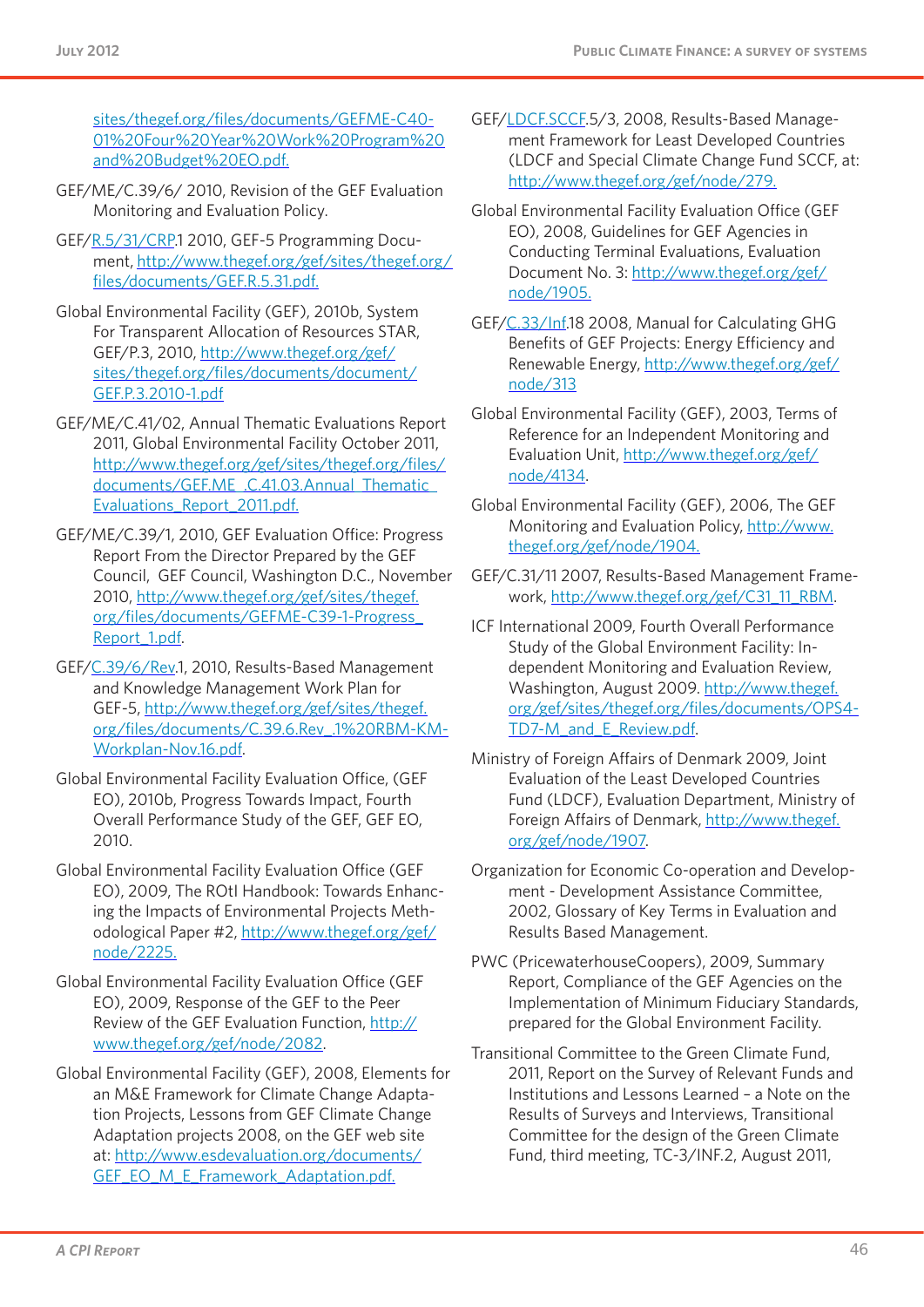Annex, [http://unfccc.int/cancun\\_agreements/](http://unfccc.int/cancun_agreements/green_climate_fund/items/6038.php) [green\\_climate\\_fund/items/6038.php.](http://unfccc.int/cancun_agreements/green_climate_fund/items/6038.php)

- UNDP, 2011, UNDP Evaluation Guidance for GEF-Financed Projects, March, 2011.
- UNFCCC, 2011 Report of the Global Environment Facility to the Conference of the Parties, Durban, FCCC/ CP/2011/7, [http://unfccc.int/resource/docs/2010/](http://unfccc.int/resource/docs/2010/cop16/eng/05.pdf) [cop16/eng/05.pdf](http://unfccc.int/resource/docs/2010/cop16/eng/05.pdf).
- UNEG-DAC, 2009, Peer Review: The Evaluation Function of the Global Environmental Facility, [http://](http://www.uneval.org/papersandpubs/documentdetail.jsp?doc_id=313) [www.uneval.org/papersandpubs/documentdetail.](http://www.uneval.org/papersandpubs/documentdetail.jsp?doc_id=313) [jsp?doc\\_id=313.](http://www.uneval.org/papersandpubs/documentdetail.jsp?doc_id=313)

#### **KfW Entwicklungsbank (KfW)**

- CGAP, 2011, Smart aid for Microfinance Index 2011 Kfw Entwicklungsbank Kfw: [http://www.cgap.org/](http://www.cgap.org/gm/document-1.9.51342/KfW_SmartAid_2011_Final_Report.pdf) [gm/document-1.9.51342/KfW\\_SmartAid\\_2011\\_](http://www.cgap.org/gm/document-1.9.51342/KfW_SmartAid_2011_Final_Report.pdf) [Final\\_Report.pdf](http://www.cgap.org/gm/document-1.9.51342/KfW_SmartAid_2011_Final_Report.pdf)
- GTZ web site at: [http://www.gtz.de/en/themen/23930.](http://www.gtz.de/en/themen/23930.htm) [htm](http://www.gtz.de/en/themen/23930.htm).
- Harnisch, 2009, Greenhouse Gas Emission Monitoring of Development Projects: Issues and Options, Presentation to the EU Practitioners Network meeting, Paris, 4 March 2009.
- House of Commons, 2011, The Green Investment Bank, House of Commons Environmental Audit Committee, March 2011.
- IDFC, 2011, IDFC Development Banks propose Smart Partnership for UN Green Climate Fund, [http://](http://www.idfc.org/Downloads/IDFC_SmartPartnershipStatement.pdf) [www.idfc.org/Downloads/IDFC\\_SmartPartner](http://www.idfc.org/Downloads/IDFC_SmartPartnershipStatement.pdf)[shipStatement.pdf](http://www.idfc.org/Downloads/IDFC_SmartPartnershipStatement.pdf).
- KfW web site 2012a, accessed in June 2012, [http://](http://www.kfw-entwicklungsbank.de/EN_Home/Ex-post_Evaluation_at_KfW/index.jsp) [www.kfw-entwicklungsbank.de/EN\\_Home/Post](http://www.kfw-entwicklungsbank.de/EN_Home/Ex-post_Evaluation_at_KfW/index.jsp)[project\\_Evaluation\\_at\\_KfW/index.jsp](http://www.kfw-entwicklungsbank.de/EN_Home/Ex-post_Evaluation_at_KfW/index.jsp)
- KfW Evaluation web site: [http://www.kfw-entwick](http://www.kfw-entwicklungsbank.de/ebank/EN_Home/index.jsp)[lungsbank.de/ebank/EN\\_Home/index.jsp.](http://www.kfw-entwicklungsbank.de/ebank/EN_Home/index.jsp)
- KfW, 2012b, Climate finance for Development. The experience of KfW Development Bank, Presentation at the IDB 2012 event The Role of National Development Banks in Mobilizing International Climate Finance, Sigrist and Obrador, Washington D.C. – April, 2012.
- KfW, 2012c, KfW, Energieefficienze Programma, [http://](http://www.kfw.de/kfw/de/Inlandsfoerderung/Programmuebersicht/KfW-Energieeffizienzprogramm/) [www.kfw.de/kfw/de/Inlandsfoerderung/Program](http://www.kfw.de/kfw/de/Inlandsfoerderung/Programmuebersicht/KfW-Energieeffizienzprogramm/)[muebersicht/KfW-Energieeffizienzprogramm/](http://www.kfw.de/kfw/de/Inlandsfoerderung/Programmuebersicht/KfW-Energieeffizienzprogramm/); and MURE II Industry, Environmental and Energy Efficiency Programme ERP-Umwelt- und Energieef-

fizienzprogramm, [http://www.isisrome.com/data/](http://www.isisrome.com/data/mure_pdf/industry/GER43.PDF) [mure\\_pdf/industry/GER43.PDF.](http://www.isisrome.com/data/mure_pdf/industry/GER43.PDF)

- KfW, 2011, Guideline of KfW Entwicklungsbank for Conducting Business in an Environmentally, Socially and Climate Friendly Manner - Sustainability Guidelines [http://www.kfw.de/kfw/en/I/](http://www.kfw.de/kfw/en/I/II/Download_Center/Sustainability_PDFs/FZ-NRL_2011_EN.pdf) [II/Download\\_Center/Sustainability\\_PDFs/FZ-](http://www.kfw.de/kfw/en/I/II/Download_Center/Sustainability_PDFs/FZ-NRL_2011_EN.pdf)[NRL\\_2011\\_EN.pdf.](http://www.kfw.de/kfw/en/I/II/Download_Center/Sustainability_PDFs/FZ-NRL_2011_EN.pdf)
- KfW, 2011b, Measuring Outcomes, Assessing Results, Learning for the Future, Eleventh Evaluation Report on Projects and Programmes in Developing Countries 2009-2010, [http://www.kfw-entwick](http://www.kfw-entwicklungsbank.de/EN_Home/Post-project_Evaluation_at_KfW/index.jsp)[lungsbank.de/EN\\_Home/Post-project\\_Evalua](http://www.kfw-entwicklungsbank.de/EN_Home/Post-project_Evaluation_at_KfW/index.jsp)[tion\\_at\\_KfW/index.jsp](http://www.kfw-entwicklungsbank.de/EN_Home/Post-project_Evaluation_at_KfW/index.jsp).
- KfW, 2010a, Evaluation Development, Developing Evaluation. Tenth Evaluation Report on Projects and Programs in Developing Countries 2006- 2008, [http://www.kfw-entwicklungsbank.de/](http://www.kfw-entwicklungsbank.de/ebank/DE_Home/I/Download_Center/Evaluierung/10_Eval_barfrei_E.pdf) [ebank/DE\\_Home/I/Download\\_Center/Evaluier](http://www.kfw-entwicklungsbank.de/ebank/DE_Home/I/Download_Center/Evaluierung/10_Eval_barfrei_E.pdf)[ung/10\\_Eval\\_barfrei\\_E.pdf.](http://www.kfw-entwicklungsbank.de/ebank/DE_Home/I/Download_Center/Evaluierung/10_Eval_barfrei_E.pdf)
- KfW, 2010b, Sustainability Report 2009, available at: [http://www.kfw.de/kfw/en/I/II/Download\\_](http://www.kfw.de/kfw/en/I/II/Download_Center/Sustainability_PDFs/KfW_Fol_NB09_eng_barrierefrei_final_100312.pdf) [Center/Sustainability\\_PDFs/KfW\\_Fol\\_NB09\\_eng\\_](http://www.kfw.de/kfw/en/I/II/Download_Center/Sustainability_PDFs/KfW_Fol_NB09_eng_barrierefrei_final_100312.pdf) barrierefrei final 100312.pdf.
- KfW, 2006, The Procedures of Financial Cooperation, [http://www.kfw-entwicklungsbank.de/ebank/](http://www.kfw-entwicklungsbank.de/ebank/DE_Home/I/Download_Center/PDF-Dokumente_Flyer/Verfahrensflyer_2006_e23407.pdf) [DE\\_Home/I/Download\\_Center/PDF-Dokumente\\_](http://www.kfw-entwicklungsbank.de/ebank/DE_Home/I/Download_Center/PDF-Dokumente_Flyer/Verfahrensflyer_2006_e23407.pdf) [Flyer/Verfahrensflyer\\_2006\\_e23407.pdf](http://www.kfw-entwicklungsbank.de/ebank/DE_Home/I/Download_Center/PDF-Dokumente_Flyer/Verfahrensflyer_2006_e23407.pdf)
- KfW, 2003, The Procedures Followed in the Financial Cooperation of the Federal Republic of Germany, [http://www.kfw-entwicklungsbank.de/ebank/](http://www.kfw-entwicklungsbank.de/ebank/DE_Home/I/Download_Center/PDF-Dokumente_Richtlinien/Verfahrens_FZ_E03.pdf) DE\_Home/I/Download\_Center/PDF-Dokumente [Richtlinien/Verfahrens\\_FZ\\_E03.pdf](http://www.kfw-entwicklungsbank.de/ebank/DE_Home/I/Download_Center/PDF-Dokumente_Richtlinien/Verfahrens_FZ_E03.pdf).
- KfW and IEG, 2011, Water and Development: Taking Lessons from Evaluation – Summary of Discussions at the Berlin Conference, [http://www.](http://www.kfw-entwicklungsbank.de/EN_Home/KfW_Entwicklungsbank/News/Water_Lessons_from_Berlin_FINAL_post_KFW_2011-05-06.pdf) [kfw-entwicklungsbank.de/EN\\_Home/KfW\\_Ent](http://www.kfw-entwicklungsbank.de/EN_Home/KfW_Entwicklungsbank/News/Water_Lessons_from_Berlin_FINAL_post_KFW_2011-05-06.pdf)wicklungsbank/News/Water\_Lessons\_from [Berlin\\_FINAL\\_post\\_KFW\\_2011-05-06.pdf](http://www.kfw-entwicklungsbank.de/EN_Home/KfW_Entwicklungsbank/News/Water_Lessons_from_Berlin_FINAL_post_KFW_2011-05-06.pdf).
- Michaelowa K., Bormann A., 2005, What Determines Evaluation Outcomes? Evidence from Bi- and Multilateral Development Cooperation. Discussion Paper Series 26176, Hamburg Institute of International Economics.
- OECD, 2010, Evaluation in Development Agencies, Better Aid, OECD Publishing. [http://dx.doi.](http://dx.doi.org/10.1787/9789264094857-en) [org/10.1787/9789264094857-en](http://dx.doi.org/10.1787/9789264094857-en).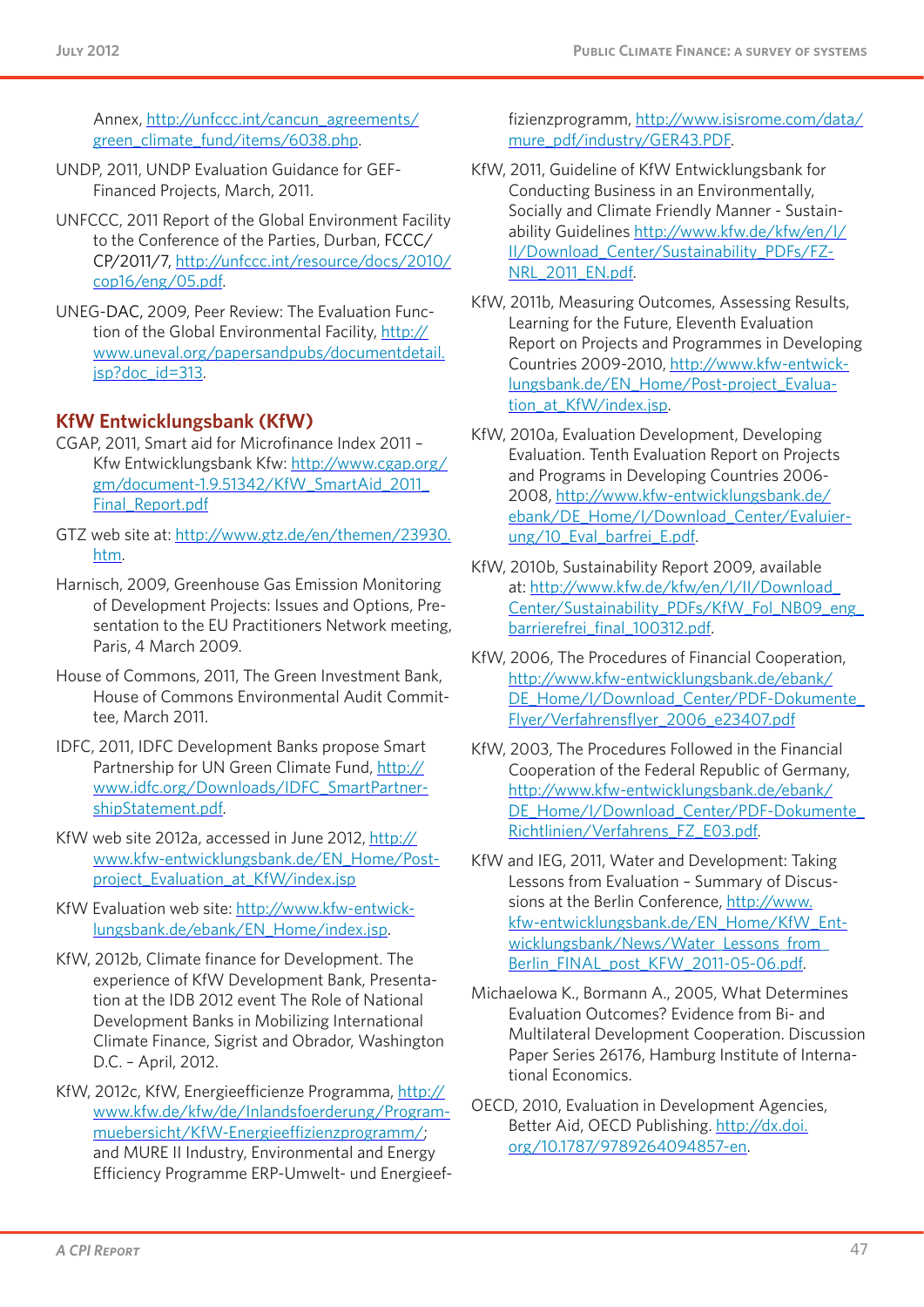- OECD, 2010, Development Evaluation Resources and Systems - A Study of Network Members, [http://](http://www.oecd.org/dataoecd/13/6/45605026.pdf) [www.oecd.org/dataoecd/13/6/45605026.pdf.](http://www.oecd.org/dataoecd/13/6/45605026.pdf)
- Transitional Committee to the Green Climate Fund (TC), 2011, Report on the Survey of Relevant Funds and Institutions and Lessons Learned - a Note on the Results of Surveys and Interviews, Transitional Committee for the design of the Green Climate Fund, third meeting, TC-3/INF.2, August 2011, Annex, [http://unfccc.int/cancun\\_agreements/](http://unfccc.int/cancun_agreements/green_climate_fund/items/6038.php) [green\\_climate\\_fund/items/6038.php.](http://unfccc.int/cancun_agreements/green_climate_fund/items/6038.php)
- UNEP, 2011, Bilateral Finance Institutions & Climate Change. A Mapping of Public Financial Flows for Mitigation and Adaptation to Developing Countries in 2010, United Nations Environment Program, Stockholm Environment Institute, 2011.

#### **Agence Française de Développement (AFD)**

- AFD web site, <http://www.afd.fr>. Accessed in May-June 2012.
- AFD's Mini Portal on Climate Finance: [http://climat](http://climatechange.afd.fr)[echange.afd.fr.](http://climatechange.afd.fr)
- Adam J., Bensaid Y., 2008, AFD, Climate Change and CCS, Presentation, CSLF Meeting 2008, [http://](http://www.cslforum.org/publications/documents/AFDPresentationFITFMeetingNewDelhi1208.pdf) [www.cslforum.org/publications/documents/AFD-](http://www.cslforum.org/publications/documents/AFDPresentationFITFMeetingNewDelhi1208.pdf)[PresentationFITFMeetingNewDelhi1208.pdf](http://www.cslforum.org/publications/documents/AFDPresentationFITFMeetingNewDelhi1208.pdf).
- AFD, 2012, 2012-2016 Climate and Development Intervention Framework, Agence Française de Développement Group, [http://www.afd.fr/webdav/](http://www.afd.fr/webdav/site/afd/shared/PORTAILS/SECTEURS/CLIMAT/pdf/CITClimateSummEN.pdf) [site/afd/shared/PORTAILS/SECTEURS/CLIMAT/](http://www.afd.fr/webdav/site/afd/shared/PORTAILS/SECTEURS/CLIMAT/pdf/CITClimateSummEN.pdf) [pdf/CITClimateSummEN.pdf](http://www.afd.fr/webdav/site/afd/shared/PORTAILS/SECTEURS/CLIMAT/pdf/CITClimateSummEN.pdf).
- AFD, 2011a, The Commitments of the AFD Group in the Fight Against Climate Change: 2010 results, DTO/Climate Unit, March 2011, [http://www.afd.fr/](http://www.afd.fr/webdav/site/afd/shared/PORTAILS/SECTEURS/CLIMAT/pdf/AFD%20et%20CC_2010%20ext_English.pdf) [webdav/site/afd/shared/PORTAILS/SECTEURS/](http://www.afd.fr/webdav/site/afd/shared/PORTAILS/SECTEURS/CLIMAT/pdf/AFD%20et%20CC_2010%20ext_English.pdf) [CLIMAT/pdf/AFD%20et%20CC\\_2010%20](http://www.afd.fr/webdav/site/afd/shared/PORTAILS/SECTEURS/CLIMAT/pdf/AFD%20et%20CC_2010%20ext_English.pdf) [ext\\_English.pdf](http://www.afd.fr/webdav/site/afd/shared/PORTAILS/SECTEURS/CLIMAT/pdf/AFD%20et%20CC_2010%20ext_English.pdf)
- AFD, 2011b, Results and Lessons Learned from AFD's Operations in the Fight Against Climate Change from 2005 to 2010 DTO/Climate Unit.
- ADF, 2011c, How France's Development Partnerships are Meeting the Challenge of Climate Change?, [http://www.ambafrance-rsa.org/IMG/pdf/](http://www.ambafrance-rsa.org/IMG/pdf/Bat11004_Durban_fiche-fast-start_GB_V3_04-11-11_light.pdf) Bat11004 Durban fiche-fast-start GB V3 04-11-11 light.pdf.
- AFD, 2011d, The AFD Carbon Footprint Tool for projects, User's Guide and Methodology, April 2011, [http://](http://www.afd.fr/webdav/site/afd/shared/PORTAILS/SECTEURS/CLIMAT/pdf/Carbon%20footprint%20user%20guide%20-%2007.05.2011.pdf) [www.afd.fr/webdav/site/afd/shared/PORTAILS/](http://www.afd.fr/webdav/site/afd/shared/PORTAILS/SECTEURS/CLIMAT/pdf/Carbon%20footprint%20user%20guide%20-%2007.05.2011.pdf)

[SECTEURS/CLIMAT/pdf/Carbon%20foot](http://www.afd.fr/webdav/site/afd/shared/PORTAILS/SECTEURS/CLIMAT/pdf/Carbon%20footprint%20user%20guide%20-%2007.05.2011.pdf)[print%20user%20guide%20-%2007.05.2011.pdf](http://www.afd.fr/webdav/site/afd/shared/PORTAILS/SECTEURS/CLIMAT/pdf/Carbon%20footprint%20user%20guide%20-%2007.05.2011.pdf)

- AFD, 2011e, Agence Française de Développement, Rapport Annuel 2011, [http://www.afd.fr/webdav/](http://www.afd.fr/webdav/site/afd/shared/PUBLICATIONS/INSTITUTIONNEL/rapports-annuels/AFD_Rapport2011_FR.pdf) [site/afd/shared/PUBLICATIONS/INSTITUTION-](http://www.afd.fr/webdav/site/afd/shared/PUBLICATIONS/INSTITUTIONNEL/rapports-annuels/AFD_Rapport2011_FR.pdf)[NEL/rapports-annuels/AFD\\_Rapport2011\\_FR.pdf.](http://www.afd.fr/webdav/site/afd/shared/PUBLICATIONS/INSTITUTIONNEL/rapports-annuels/AFD_Rapport2011_FR.pdf)
- AFD, 2011f, Bilan des Évaluations de Projets Réalisées par l'AFD entre 2007-2009, n. 45, December 2011, [http://www.afd.fr/webdav/site/afd/shared/PUBLI-](http://www.afd.fr/webdav/site/afd/shared/PUBLICATIONS/RECHERCHE/Evaluations/Evaluation-capitalisation/45-evaluation-capitalisation.pdf)[CATIONS/RECHERCHE/Evaluations/Evaluation](http://www.afd.fr/webdav/site/afd/shared/PUBLICATIONS/RECHERCHE/Evaluations/Evaluation-capitalisation/45-evaluation-capitalisation.pdf)[capitalisation/45-evaluation-capitalisation.pdf.](http://www.afd.fr/webdav/site/afd/shared/PUBLICATIONS/RECHERCHE/Evaluations/Evaluation-capitalisation/45-evaluation-capitalisation.pdf)
- AFD, 2010, The Commitments of the AFD Group in the Fight Against Climate Change: 2010 results, DTO/ Climate Unit.
- AFD, 2009a, AFD and Climate Change. Balancing Development and Climate, [http://www.afd.fr/jahia/](http://www.afd.fr/jahia/webdav/site/afd/shared/PORTAILS/PAYS/JOHANNESBURG/AFD-Changement_climat_GB.pdf) [webdav/site/afd/shared/PORTAILS/PAYS/JO-](http://www.afd.fr/jahia/webdav/site/afd/shared/PORTAILS/PAYS/JOHANNESBURG/AFD-Changement_climat_GB.pdf)[HANNESBURG/AFD-Changement\\_climat\\_GB.pdf.](http://www.afd.fr/jahia/webdav/site/afd/shared/PORTAILS/PAYS/JOHANNESBURG/AFD-Changement_climat_GB.pdf)
- AFD, 2009, The Challenge of Accountability for Development Agencies within their own Countries and before their Peers, available at: [http://www.oecd.](http://www.oecd.org/dataoecd/58/10/44251093.pdf) [org/dataoecd/58/10/44251093.pdf.](http://www.oecd.org/dataoecd/58/10/44251093.pdf)
- AFD Termes de Reference (TDR) Types d'une Evaluation Retrospective Decentralisee, [http://www.afd.fr/](http://www.afd.fr/jahia/Jahia/lang/fr/home/recherche/evaluation-capitalisation/modeles-documents/pid/1820) [jahia/Jahia/lang/fr/home/recherche/evaluation](http://www.afd.fr/jahia/Jahia/lang/fr/home/recherche/evaluation-capitalisation/modeles-documents/pid/1820)[capitalisation/modeles-documents/pid/1820.](http://www.afd.fr/jahia/Jahia/lang/fr/home/recherche/evaluation-capitalisation/modeles-documents/pid/1820)
- AFD, 2007, Projet D'orientation Stratégique 2007-2011, March 2007, [http://www.afd.fr/webdav/site/afd/](http://www.afd.fr/webdav/site/afd/shared/PUBLICATIONS/Colonne-droite/Projet-orientation-strategique-VF.pdf) [shared/PUBLICATIONS/Colonne-droite/Projet](http://www.afd.fr/webdav/site/afd/shared/PUBLICATIONS/Colonne-droite/Projet-orientation-strategique-VF.pdf)[orientation-strategique-VF.pdf](http://www.afd.fr/webdav/site/afd/shared/PUBLICATIONS/Colonne-droite/Projet-orientation-strategique-VF.pdf)
- Fast Start Finance web site: [http://www.faststartfinance.](http://www.faststartfinance.org/sites/default/files/documents/French%20fast%20start.pdf) [org/sites/default/files/documents/French%20](http://www.faststartfinance.org/sites/default/files/documents/French%20fast%20start.pdf) [fast%20start.pdf](http://www.faststartfinance.org/sites/default/files/documents/French%20fast%20start.pdf)
- Foeth M., 2011, Scaled-up Climate Finance Presenting AFD's Contribution, AFD presentation at JWG-EGIF workshop on Leveraging Private Finance for climate action, Brussels, April 2011, [http://europa.](http://europa.eu/epc/pdf/workshop/4-4_climate_finance_afd_en.pdf) eu/epc/pdf/workshop/4-4\_climate\_finance\_afd [en.pdf.](http://europa.eu/epc/pdf/workshop/4-4_climate_finance_afd_en.pdf)
- Grandvoinet O., C. Bernadac, 2009, Carbon Footprint Methodologies for Development Projects and Case Studies, workshop presentation.
- Grandvoinet O., Forestier P., 2011, AFD's Experience in Carbon Footprint, workshop presentation.
- Guillaumie K., 2007, Comment Mesurer l'Impact Climatique?, AFD, Ex Post, No. 5.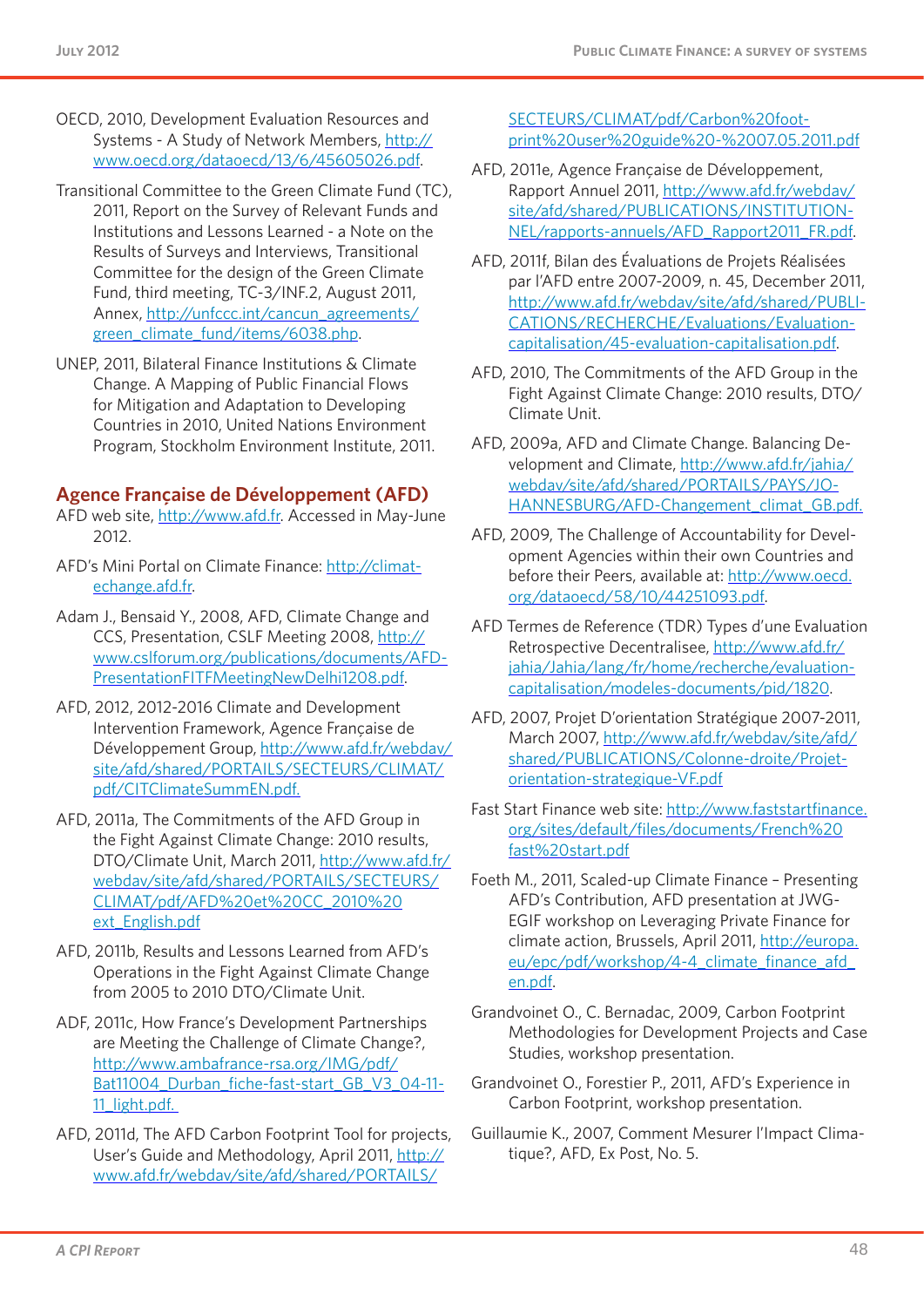- International Development Finance Club web site, [http://www.idfc.org/Our-Program/climate](http://www.idfc.org/Our-Program/climate-finance.aspx)[finance.aspx.](http://www.idfc.org/Our-Program/climate-finance.aspx)
- Lefebvre L., et al., 2010, Suivi de la Réalisation des Objectifs des Projets de l'AFD: État des Lieux, Ex Post, No. 36, [http://www.afd.fr/jahia/webdav/site/](http://www.afd.fr/jahia/webdav/site/afd/shared/PUBLICATIONS/RECHERCHE/Evaluations/Evaluation-capitalisation/36-evaluation-capitalisation.pdf) [afd/shared/PUBLICATIONS/RECHERCHE/Evalu](http://www.afd.fr/jahia/webdav/site/afd/shared/PUBLICATIONS/RECHERCHE/Evaluations/Evaluation-capitalisation/36-evaluation-capitalisation.pdf)[ations/Evaluation-capitalisation/36-evaluation](http://www.afd.fr/jahia/webdav/site/afd/shared/PUBLICATIONS/RECHERCHE/Evaluations/Evaluation-capitalisation/36-evaluation-capitalisation.pdf)[capitalisation.pdf](http://www.afd.fr/jahia/webdav/site/afd/shared/PUBLICATIONS/RECHERCHE/Evaluations/Evaluation-capitalisation/36-evaluation-capitalisation.pdf).
- Loyer D., 2009, Adaptation to Climate Change at AFD, Financing Adaptation side event, COP 15, December 2009.
- Naudet J.D., Delarue J., 2007, Fostering impact evaluations at the Agence Française de Développement: a Process of Building in-house Ownership and Capacities, AFD, Ex Post, No. 2, [http://www.](http://www.afd.fr/jahia/webdav/site/afd/shared/PUBLICATIONS/RECHERCHE/Evaluations/Notes-methodologiques/02-notes-methodologiques-VA.pdf) [afd.fr/jahia/webdav/site/afd/shared/PUBLI-](http://www.afd.fr/jahia/webdav/site/afd/shared/PUBLICATIONS/RECHERCHE/Evaluations/Notes-methodologiques/02-notes-methodologiques-VA.pdf)[CATIONS/RECHERCHE/Evaluations/Notes](http://www.afd.fr/jahia/webdav/site/afd/shared/PUBLICATIONS/RECHERCHE/Evaluations/Notes-methodologiques/02-notes-methodologiques-VA.pdf)[methodologiques/02-notes-methodologiques-VA.](http://www.afd.fr/jahia/webdav/site/afd/shared/PUBLICATIONS/RECHERCHE/Evaluations/Notes-methodologiques/02-notes-methodologiques-VA.pdf) [pdf.](http://www.afd.fr/jahia/webdav/site/afd/shared/PUBLICATIONS/RECHERCHE/Evaluations/Notes-methodologiques/02-notes-methodologiques-VA.pdf)
- OECD DAC, 2010, Development Evaluation Resources and Systems - a Study of Network Members, [http://www.oecd.org/dataoecd/13/6/45605026.](http://www.oecd.org/dataoecd/13/6/45605026.pdf) [pdf.](http://www.oecd.org/dataoecd/13/6/45605026.pdf)
- OECD, 2010, Evaluation in Development Agencies, Better Aid, OECD Publishing. [http://dx.doi.](http://dx.doi.org/10.1787/9789264094857-en) [org/10.1787/9789264094857-en.](http://dx.doi.org/10.1787/9789264094857-en)
- Transitional Committee to the Green Climate Fund (TC), 2011, Report on the Survey of Relevant Funds and Institutions and Lessons Learned - a Note on the Results of Surveys and Interviews, Transitional Committee for the design of the Green Climate Fund, third meeting, TC-3/INF.2, August 2011, Annex, [http://unfccc.int/cancun\\_agreements/](http://unfccc.int/cancun_agreements/green_climate_fund/items/6038.php) [green\\_climate\\_fund/items/6038.php.](http://unfccc.int/cancun_agreements/green_climate_fund/items/6038.php)

#### **Norway International Climate and Forest Initiative (NICFI)**

- Beer, T. and Reed, E.D., 2009, Model for Multilevel Advocacy Evaluation, Foundation Review Vol. 1:3, [http://www.innonet.org/client\\_docs/fdn\\_rev\\_](http://www.innonet.org/client_docs/fdn_rev_beer_reed.pdf) [beer\\_reed.pdf.](http://www.innonet.org/client_docs/fdn_rev_beer_reed.pdf)
- NORAD, 2011a, Web Page of the Real-Time Evaluation of Norway's International Climate and Forest Initiative, [http://www.norad.no/en/](http://www.norad.no/en/Tools+and+publications/Publications/Publication+Page?key=333472) [Tools+and+publications/Publications/](http://www.norad.no/en/Tools+and+publications/Publications/Publication+Page?key=333472) [Publication+Page?key=333472](http://www.norad.no/en/Tools+and+publications/Publications/Publication+Page?key=333472).
- NORAD, 2009, Evaluation Program 2009-2011, [http://](http://www.norad.no/no/resultater/publikasjoner/evalueringer/publikasjon?key=149864) [www.norad.no/no/resultater/publikasjoner/evalu](http://www.norad.no/no/resultater/publikasjoner/evalueringer/publikasjon?key=149864)[eringer/publikasjon?key=149864](http://www.norad.no/no/resultater/publikasjoner/evalueringer/publikasjon?key=149864).
- Tipper, R. et al., 2011, Real-Time Evaluation of Norway's International Climate and Forest Initiative: Contributions to a Global REDD+ Regime 2007-2010, Norad Evaluation Report 12/2010, [http://www.](http://www.norad.no/en/Tools+and+publications/Publications/Publication+Page?key=333472) [norad.no/en/Tools+and+publications/Publica](http://www.norad.no/en/Tools+and+publications/Publications/Publication+Page?key=333472)[tions/Publication+Page?key=333472.](http://www.norad.no/en/Tools+and+publications/Publications/Publication+Page?key=333472)
- Mackenzie, C., Clarke, M., Suntana, A., 2011, Real-Time Evaluation of Norway's International Climate and Forest Initiative, Contributions to National REDD+ Processes 2007-2010, Country Report: Indonesia, [http://www.norad.no/en/Tools+and+publications/](http://www.norad.no/en/Tools+and+publications/Publications/Publication+Page?key=333472) [Publications/Publication+Page?key=333472.](http://www.norad.no/en/Tools+and+publications/Publications/Publication+Page?key=333472)
- Norad, 2012, Evaluation Programme 2012-2014, Evaluation Department, February 2012, Norway, [http://](http://www.norad.no/en/tools-and-publications/publications/evaluations/publication?key=390136) [www.norad.no/en/tools-and-publications/publi](http://www.norad.no/en/tools-and-publications/publications/evaluations/publication?key=390136)[cations/evaluations/publication?key=390136](http://www.norad.no/en/tools-and-publications/publications/evaluations/publication?key=390136).

#### **Glossary**

- OECD web site, [http://www.oecd.org/document/22/0,](http://www.oecd.org/document/22/0,2340,en_2649_34435_2086550_1_1_1_1,00.html) 2340,en\_2649\_34435\_2086550\_1\_1\_1,00.html.
- Organization for Economic Co-operation and Development - Development Assistance Committee (OECD-DAC), Evaluation Network. Glossary of Key Terms in Evaluation and Results Based Management. OECD. June 2002. [http://www.oecd.org/](http://www.oecd.org/site/0,3407,en_21571361_34047972_1_1_1_1_1,00.html) site/0,3407,en\_21571361\_34047972\_1\_1\_1\_1,00. [html.](http://www.oecd.org/site/0,3407,en_21571361_34047972_1_1_1_1_1,00.html)
- Organization for Economic Co-operation and Development - Development Assistance Committee (OECD-DAC), Glossary of Key Terms in Evaluation and Results Based Management, [http://www.oecd.](http://www.oecd.org/dataoecd/29/21/2754804.pdf) [org/dataoecd/29/21/2754804.pdf](http://www.oecd.org/dataoecd/29/21/2754804.pdf).
- Organization for Economic Co-operation and Development - Development Assistance Committee (OECD-DAC), 2002, Principles for Evaluation of Development Assistance'.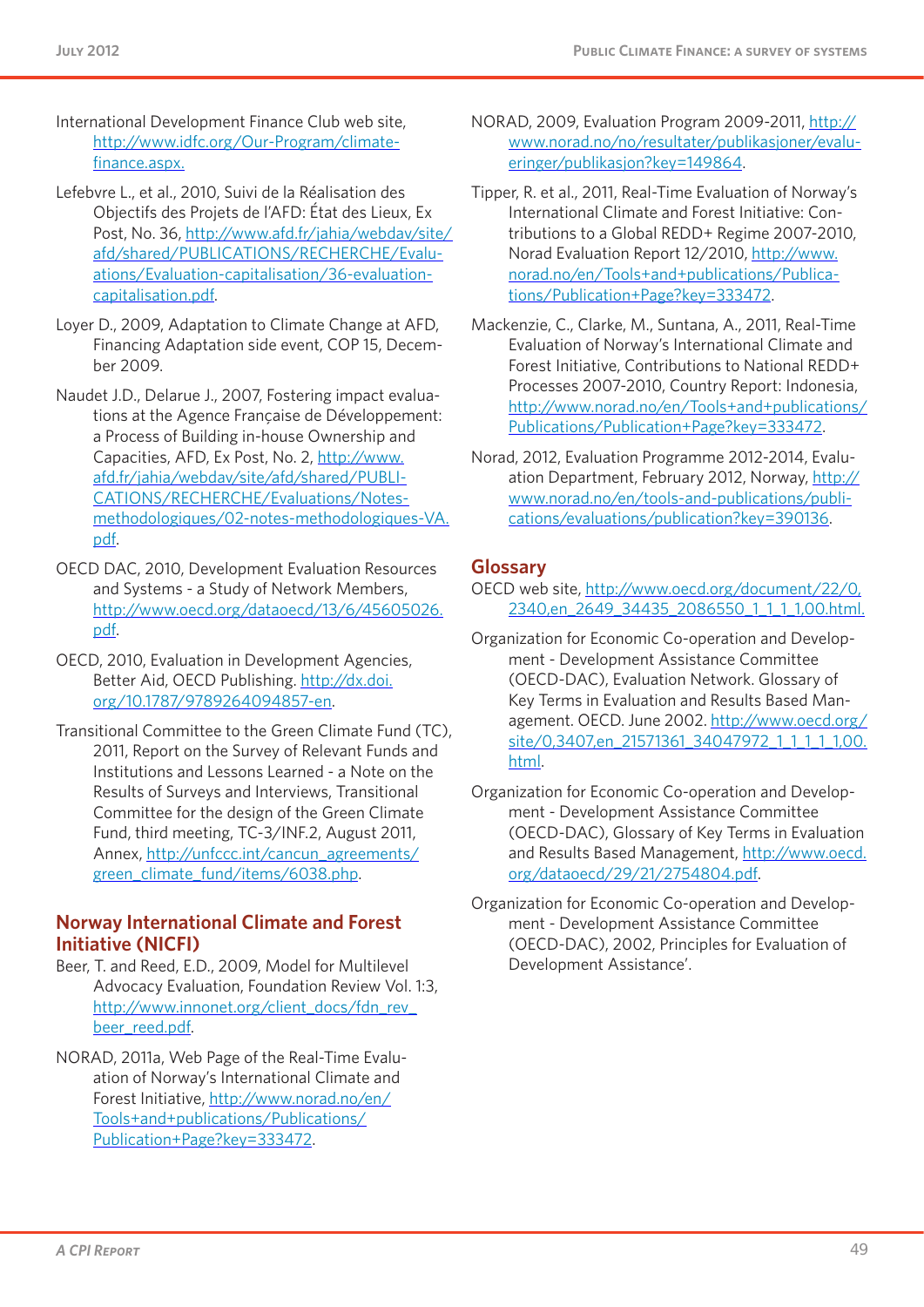# **Appendix 1**

## **Climate Change and the World Bank Group: an evaluation by the IEG**

Phase I focuses on the role of the World Bank in encouraging energy policy reforms; Phase II focuses on WB support for low carbon development; while Phase III, not yet published, focuses on adaptation efforts.

#### **Phase I: An Evaluation of World Bank Win-Win Energy Policy Reforms**

The study focuses on the WB and its experience with GHG reducing energy policies and projects, including price reform, energy efficiency and gas flaring. Based on documentary, statistical evidence and interviews, it assesses the success of projects and reflects on suboptimal outcomes.

To improve performance, the evaluation report recommends reorganizing the internal incentive system, promoting a system of integrated resource planning, collaborating more with international organizations to improve both monitoring and learning, and expanding impact assessment activities. It suggests tracking energy subsidies and assessing the distributional impact of alternative strategies to reducing subsidies. Overall, the IEG indicates that the Bank can do more to promote policies that catalyze private investments in renewable energy sources (RES) and energy efficiency (EE) and the transition to market-based energy prices.

WBG Management's response to the IEG evaluation is critical of its scope (excluding IFC), and questions the definition of energy efficiency efforts – given this excluded supply side energy efficiency, RES, and fuel switching. Management effectively dismissed all individual IEG recommendations on the basis that they (1) were unlikely to be effective, or (2) based on insufficient information, or (3) unfounded given 'ongoing' initiatives already in place to overcome the issues highlighted. This suggests that either IEG's evaluation is weak, or WBG is resistant of criticism.

#### **Phase II: The challenge of low-carbon development**

The report evaluates WB project-level experience in promoting RES and EE technologies prior to the adoption of the SFDCC, and aims to inform its ongoing implementation. It aims to identify barriers to lowcarbon technology adoption and diffusion, and assesses the impact of corresponding WB interventions. The

study plots individual investments' economic rate of return, as a summary measure of development impact, against the investments' carbon rate of return (net lifetime reduction in CO $_{\textrm{\tiny{2}}}$  emissions per dollar of investment), as a partial measure of co-benefits.

Although the report acknowledges the need to be current and not to rely on evaluations that are completed with a time lag, it does not consider the rise in climate related funding by the Bank since 2008.

Of the RES and EE projects initiated since 1990, IEG evaluated about 100, and only 3 of the more than 450 projects that were initiated between 2003 and 2008. Neither did it evaluate overall GHG impacts of the Bank, focusing instead on activities with the potential to reduce GHG emissions. Other relevant findings were:

- Much higher apparent economic and carbon returns, in general, for energy efficiency projects as compared to renewable energy projects (with certain caveats related to poor data quality and general lack of *post-project* evaluation);
- Recent demonstration projects track direct results, but not diffusion-of-innovation outcomes, i.e. how effectively results are reaching their intended audience;
- • A lack of cost-benefit analysis impedes the WBG's ability to identify high return investments or inform future policy developments, such as REDD+;
- Publically disclosing landfill carbon project data led to a rapidly improved understanding of the reasons for poor performance of these projects;
- • The need to design internal incentives to produce results at the portfolio rather than project level, and to facilitate informative pilots that point the way to scaled-up opportunities;
- Traditional evaluation cycles are too slow; projects need to return early information on economic and environmental impacts during execution and soon after closure, to enable both WBG and global learning for future projects built on a results framework rather than money spent.

The Management Response to the Phase II evaluation was more positive and responsive than that of Phase I.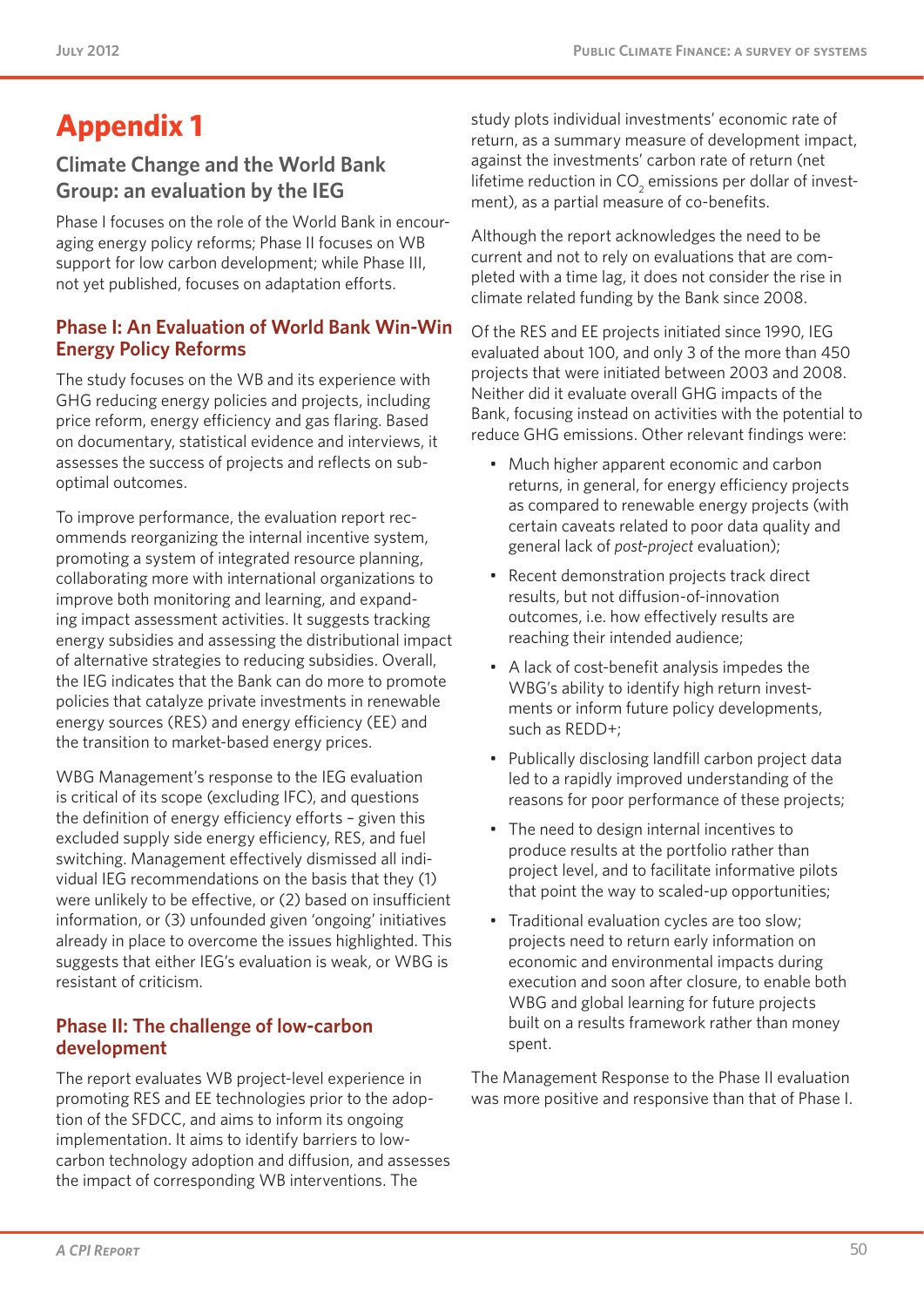# **Appendix 2**

**Further information on the GEF evaluation process**

#### **Performance evaluation**

In partnership with the evaluation offices of the GEF agencies, the GEF EO prepares the Annual Performance Report (APR) to inform the GEF Council and other stakeholders of: the results achieved by the portfolio of completed projects; the quality of M&E activities across the portfolio; and processes that influence the accomplishment of results. The APR is based on Terminal Evaluation reports also features an assessment of GEF Agencies' performance on relevant parameters, using the Performance Matrix.<sup>80</sup> It may also present detailed assessments on specific themes related to the performance of the GEF project portfolio e.g., the quality of M&E arrangements at entry.

The 2011 APR reviewed 109 completed projects for which terminal evaluation reports were submitted in 2011 and 419 terminal evaluation reports submitted from 2005 to 2010. These represented GEF spending of around USD144 million and USD 1.7 billion of GEF respectively (GEF/ME/C.42/01, 2012).

In addition to a desk-analysis review of the evidence presented in the terminal evaluation reports and other relevant documents, the EO conducts field verifications. Since 2007, about 14 verifications have been conducted; more are expected. An overall rating system is also in place, similar to that used in the terminal evaluation reports. It ranks projects *highly satisfactory*, *satisfactory*, *moderately satisfactory*, *moderately unsatisfactory*, *unsatisfactory*, *highly unsatisfactory*, and *unable to assess*.

In 2010 and 2011 APRs, the GEF EO accepted the performance ratings provided by the evaluation offices of three Agencies – the UNDP, UNEP and the World Bank – as consistency between the ratings systems of the GEF EO and of the three Agencies' evaluation offices had been established. GEF EO APR are published on the GEF EO web site.

## **Country Portfolio and thematic evaluation**

Through the Country Portfolio Evaluations (CPEs) the GEF EO assesses the support offered in individual

countries across agencies, to evaluate the results of funded interventions and verify how these align with country strategies and priorities.

Countries are selected by a process designed to ensure, transparency, diversity and maturity of the portfolio, and regional coverage. Studies are conducted on a rolling basis based on the multi-annual planning covering the fifth replenishment period. Findings are summarized in an Annual Country Portfolio Evaluation Report (ACPER), which is then submitted to the GEF Council. So far, five ACPER have been realized by the GEF EO.81

Under GEF-5 Country Portfolio Studies (CPS) evaluate country portfolios using a reduced scope that provides additional assessment of smaller investments. CPS are conducted where a GEF Agency is undertaking/will undertake a country evaluation, in order to reduce the burden in these countries.<sup>82</sup>

**Thematic Evaluations** assess overarching themes and tackle cross-cutting issues, specific strategies and priorities underpinning GEF operations. They cover programs, processes, focal areas and cross-sectoral evaluations. A synthesis report with the key findings and recommendations is prepared annually and presented to the Council at its November meeting.

Under GEF-5, thematic studies will feed into the Fifth Overall Performance Study (OPS 5) (GEF/ ME/C.40/01). The GEF has budgeted USD 780 thousand for the first three years of the GEF-5 to undertake three thematic evaluations. Two additional ones are foreseen during the last phase of the GEF-5 (GEF/ ME/C.40/01). At present, the GEF EO is carrying out two thematic evaluations, one focused on enabling activities, and one on the GEF-5 focal area strategies. The main findings will be presented to the GEF Council at its November 2012 meeting.<sup>83</sup>

In October 2011 the GEF EO released the first Annual Thematic Evaluations Report 2011 (GEF/ME/C.41/02, 2011) to present the main conclusions and recommendations for the Evaluation of the GEF National Capacity Self-Assessment as well as provide an overview of the on-going thematic evaluations work program. In 2012 it started two thematic evaluations.

#### **Impact evaluation**

<sup>80</sup>The matrix is limited to the World Bank, UNDP, and UNEP as completed projects from the other GEF Agencies are still not sufficiently significant. See the GEF EO Web site at:<http://www.thegef.org/gef/node/786> or the 2010 Annual Performance Report

<sup>81</sup> The ACPER 2012 is available at the GEF web site, [http://www.thegef.org/gef/](http://www.thegef.org/gef/ACPER) [ACPER](http://www.thegef.org/gef/ACPER)%202012.

<sup>82</sup> GEF EO web site,<http://www.thegef.org/gef/CPE>.

<sup>83</sup> See the GEF web site for additional information [http://www.thegef.org/gef/](http://www.thegef.org/gef/OngoingThematic) [OngoingThematic](http://www.thegef.org/gef/OngoingThematic).